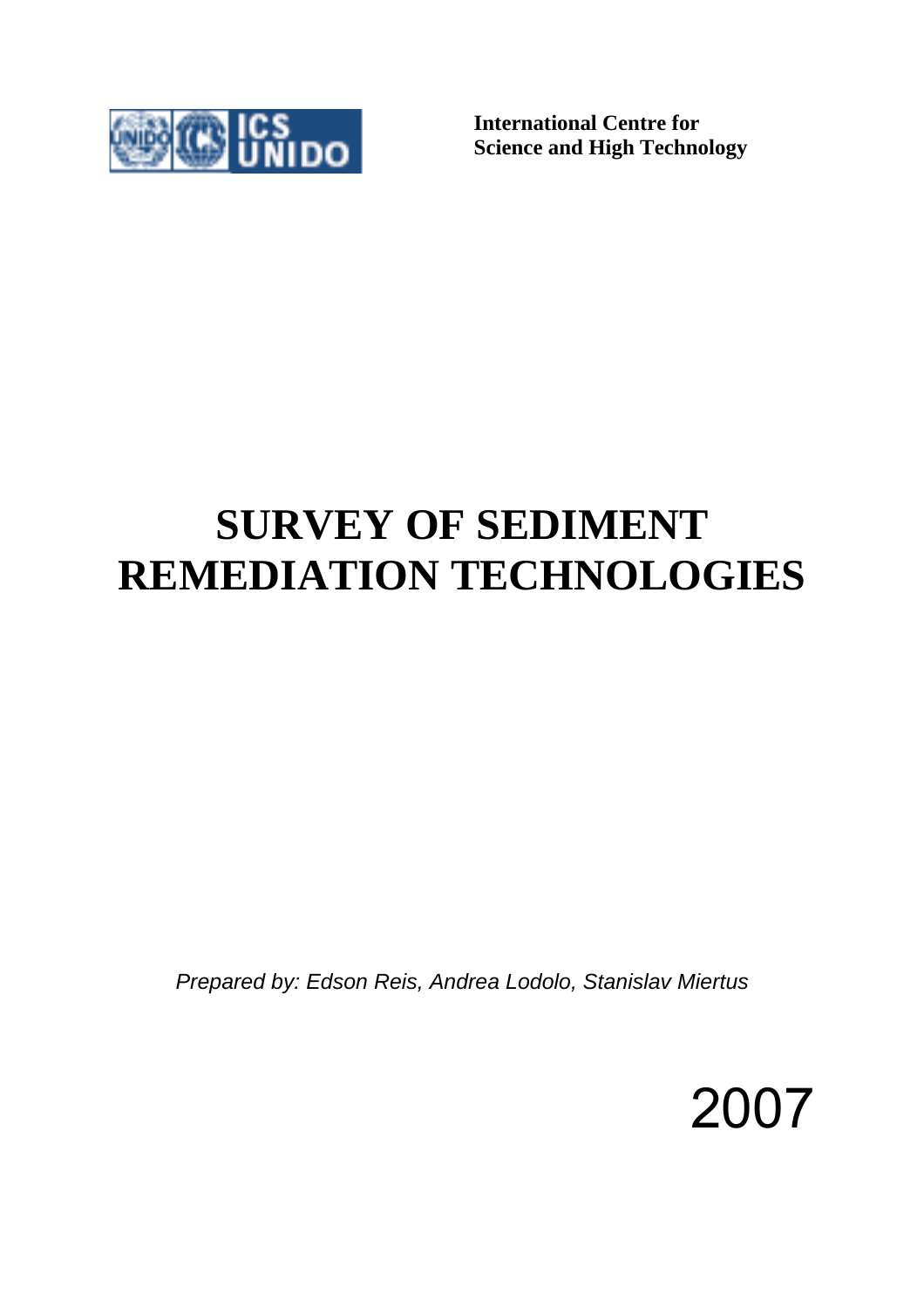# Content

| 1 <sub>1</sub> |                                                      |  |
|----------------|------------------------------------------------------|--|
| 1.1            |                                                      |  |
| 1.2            |                                                      |  |
| 1.3            |                                                      |  |
| 1.3.1          |                                                      |  |
|                |                                                      |  |
| 14             |                                                      |  |
|                |                                                      |  |
|                | 1.4.2 REMEDIATION TECHNIQUE PERFORMANCE ASSESSMENT17 |  |
|                |                                                      |  |
| 1.5            |                                                      |  |
|                |                                                      |  |
| 2.             |                                                      |  |
| 2.1<br>2.2     |                                                      |  |
| 2.3            |                                                      |  |
| 2.4            |                                                      |  |
|                |                                                      |  |
| 3.             |                                                      |  |
| 3.1            |                                                      |  |
| 3.2            |                                                      |  |
| 3.3            |                                                      |  |
|                |                                                      |  |
| 4.             |                                                      |  |
| 4.1            |                                                      |  |
| 4.2            |                                                      |  |
| 4.3            |                                                      |  |
| 4.4            |                                                      |  |
| 4.5            |                                                      |  |
| 4.6            |                                                      |  |
| 4.7            |                                                      |  |
| 4.8            |                                                      |  |
| 4.9            |                                                      |  |
|                |                                                      |  |
| 5.             |                                                      |  |
| 5.1            |                                                      |  |
|                |                                                      |  |
|                |                                                      |  |
|                |                                                      |  |
|                |                                                      |  |
|                |                                                      |  |
|                |                                                      |  |
|                |                                                      |  |
|                |                                                      |  |
|                |                                                      |  |
|                |                                                      |  |
|                |                                                      |  |
|                |                                                      |  |
| 6.             |                                                      |  |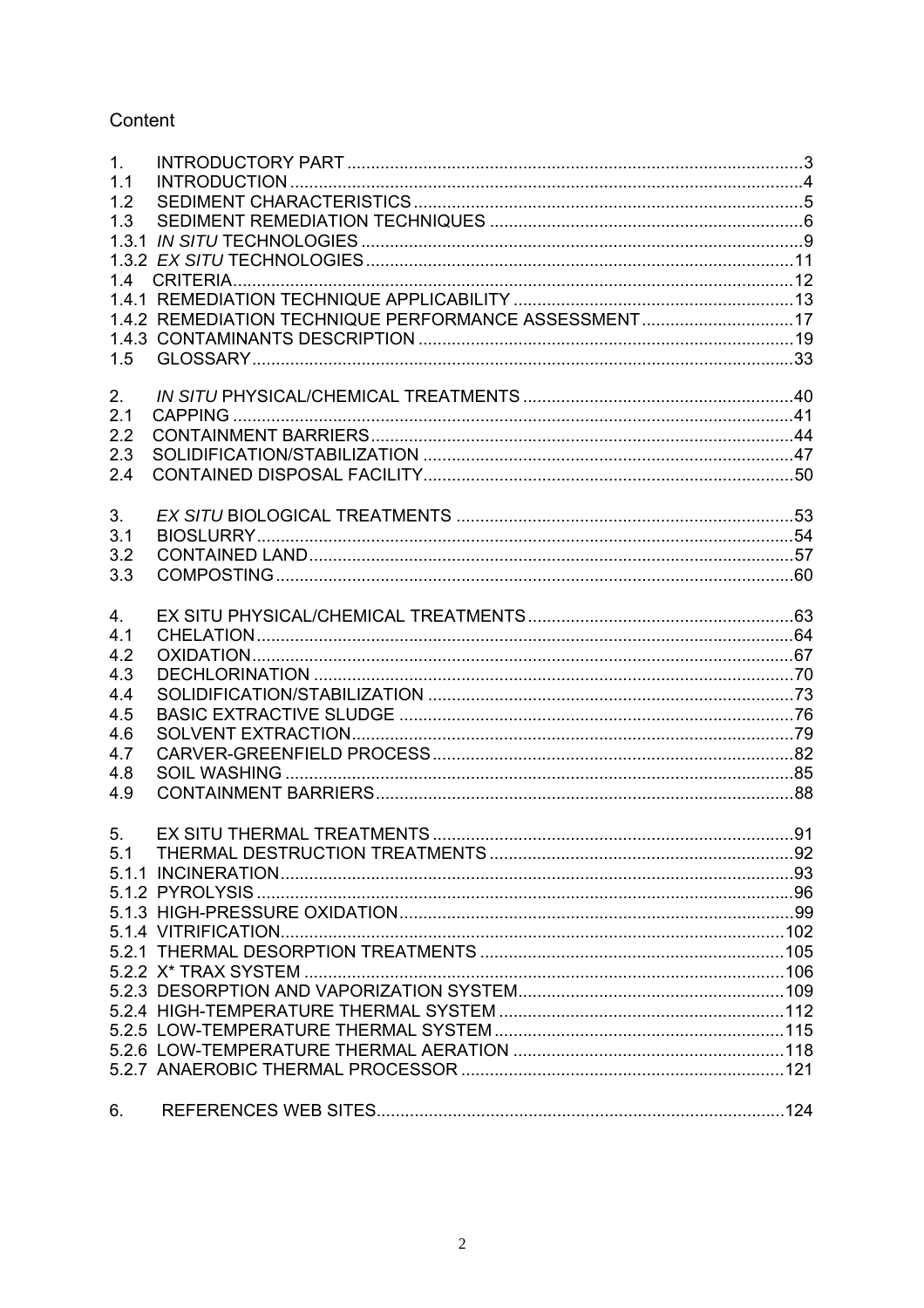# **1. INTRODUCTORY PART**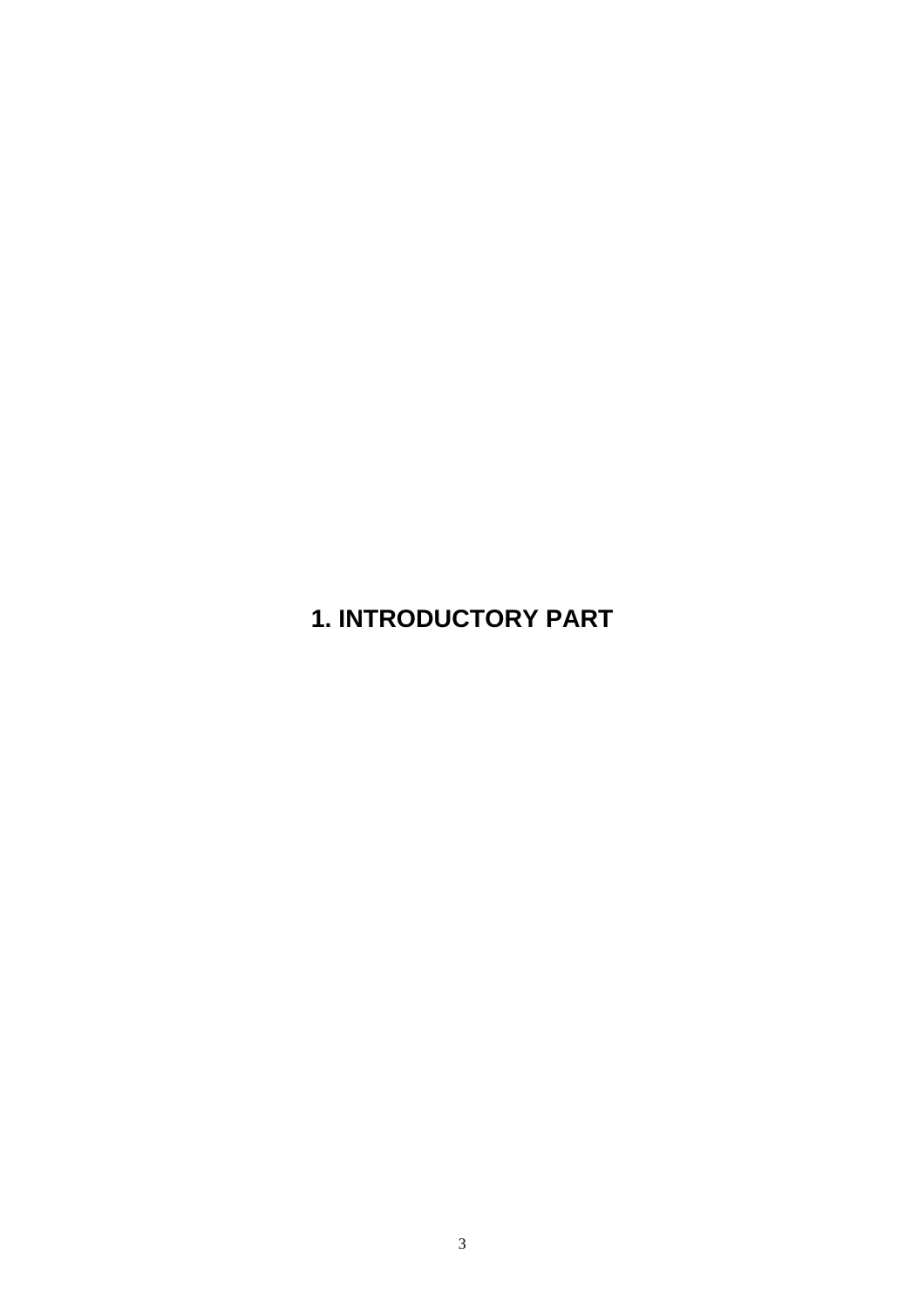# **1.1 Introduction**

Contaminants originated by discharges or accidents from industry, mining and agriculture activities have represented a source of ecological degradation in many of the world's freshwater and marine ecosystems, reducing water bodies' quality and impacting human health and aquatic life. Contaminants such as Polynuclear Aromatic Hydrocarbons (PAHs), Pesticides (DDT), Chlorinated Hydrocarbons (PCBs), Mononuclear Aromatic Hydrocarbons (benzene and its derivatives), Phthalate Esters, Metals (mercury and lead), cyanides and organo-metals may represent a longstanding problem because not dissolve or dissolve only partially in the water and sink to bottom of an aquatic environment. Physicochemical properties, such as particle size and shape, organic content and ecology of benthic organisms, may influence sediments to accumulate these contaminants in aquatic ecosystems over long periods of time. As a consequence, many toxic contaminants barely detectable in the water column can accumulate in sediments at much higher levels, contaminating the water column even for a long time after the source of pollutants is controlled. This potentially exposes benthic organisms (insects, worms, molluscs and bottom-dwelling fish) to contaminants and may causes a bioaccumulation of toxics through the food chain.

Many technologies for sediment remediation are emerging, based on the better comprehension of the relationships among contaminated sediment and ecosystem quality. Strategies for source control and natural recovery, such as removal and containment, removal and treatment, in situ capping, and in situ treatment have been employed as a form of environmental remediation. Generally, the most common way of dealing with sediment contamination is to scoop or vacuum up the sediment with a barge-mounted dredger and haul it away for long-term storage or for treatment. Otherwise, is absolutely essential that the choice of remediation technique should be guided by considerations of suitability and accuracy of technology, thorough the application of risk-based cleanup levels in accordance with the potential for natural resource damage assessment claims. In fact, the perception of the importance of the contaminated sediment management is increasing not only because ecological impairment, but also because sediments contamination have the potential to cause severe economic damage.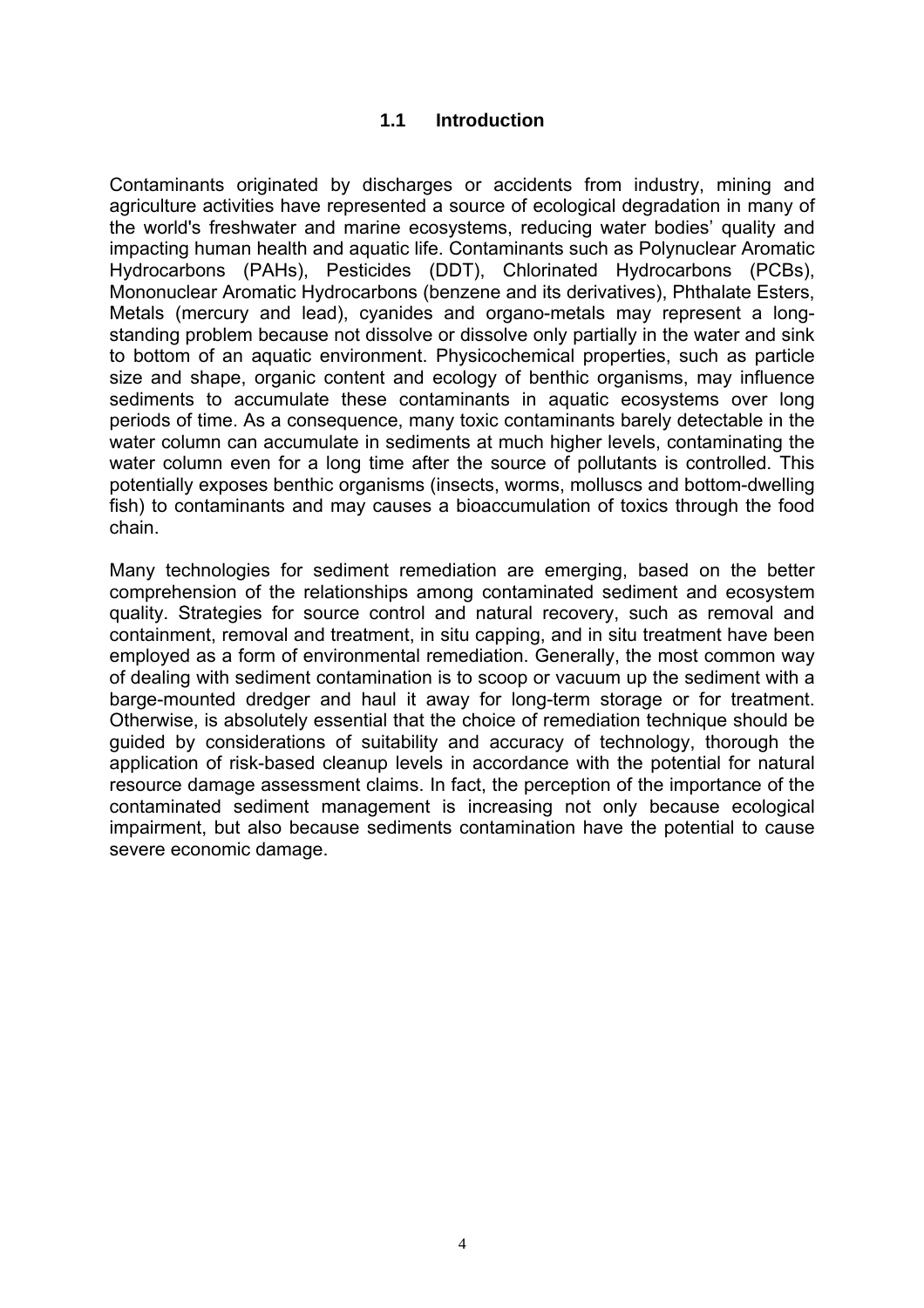# **1.2 Sediment Characteristics**

Sediments are generally constituted by clay, organic matter, hydrated iron and manganese oxides and represent soil and water mixtures transported by and deposited in aquatic environments. In most cases, the relative amounts of gravel, sand, silt, clay in sediment and some sediment characteristics such as particle size distribution, pH, organic content, oxidation-reduction conditions, solids content, density and salinity of the waterbody may influence decisively the interaction among sediment particles and contaminants. For example, organic carbon content in sediments may influence the adsorption capacity of some contaminants such as PCBs. Some components of remedial alternative may modify these physical properties, with advantages, as to facilitate handling or treatment of contaminants. However, changes to these properties by a remediation technique may also increase material quantities and costs. Sediment particles may be classified according to their grain sizes (Table 1). In fact, these characteristics alter the association of the contaminants with the sediment and affect the potential for pollutant migration. Sediment contaminants tend to be associated more with silt and clay fractions and less with sand and gravel fractions, because fine-grained sediments have higher affinity for the most of contaminants. In addition, sand and gravel deposits are usually present in areas of high energy (i.e., erosion and scouring) where fine-grained sediments and contaminants have been washed away. The organic matter content increases the affinity of sediments for some metals and nonpolar organic contaminants. The sediment properties are site-specific and may be relatively homogeneous. Nevertheless, the physical and chemical properties of sediment deposits in some waterway areas may vary both laterally and vertically. Some sediment deposits have also layers with distinct physical and chemical properties. Upper layers of sediment deposits usually contain higher concentration of contaminants, which can redissolve and migrate easily into the water column.

| Sediment-Texture<br>Classification | <b>Soil Composition</b> | Particle size Diameter (mm) |
|------------------------------------|-------------------------|-----------------------------|
|                                    | Clay                    | < 0.004                     |
|                                    | <b>Very Fine Silt</b>   | $0.004 - 0.008$             |
| Clay                               | <b>Fine Silt</b>        | $0.008 - 0.016$             |
|                                    | <b>Medium Silt</b>      | $0.016 - 0.032$             |
|                                    | Coarse Silt             | $0.032 - 0.064$             |
|                                    | <b>Very Fine Sand</b>   | $0.064 - 0.125$             |
|                                    | Fine Sand               | $0.125 - 0.25$              |
| Sand                               | Medium Sand             | $0.25 - 0.5$                |
|                                    | <b>Coarse Sand</b>      | $0.5 - 1.0$                 |
|                                    | <b>Very Coarse Sand</b> | $1.0 - 2.0$                 |
|                                    | Granule                 | $2.0 - 4.0$                 |
| Gravel                             | Pebble                  | $4.0 - 64$                  |
|                                    | Cobble                  | 64 - 255                    |
|                                    | <b>Boulder</b>          | 255 - 1000                  |

|  | Table 1 – Sediment Particle Sizes. |
|--|------------------------------------|
|--|------------------------------------|

(1) http://www.geog.uvic.ca/geog376/docs/376\_manual-Ch6%5BS05%5D.pdf 1.3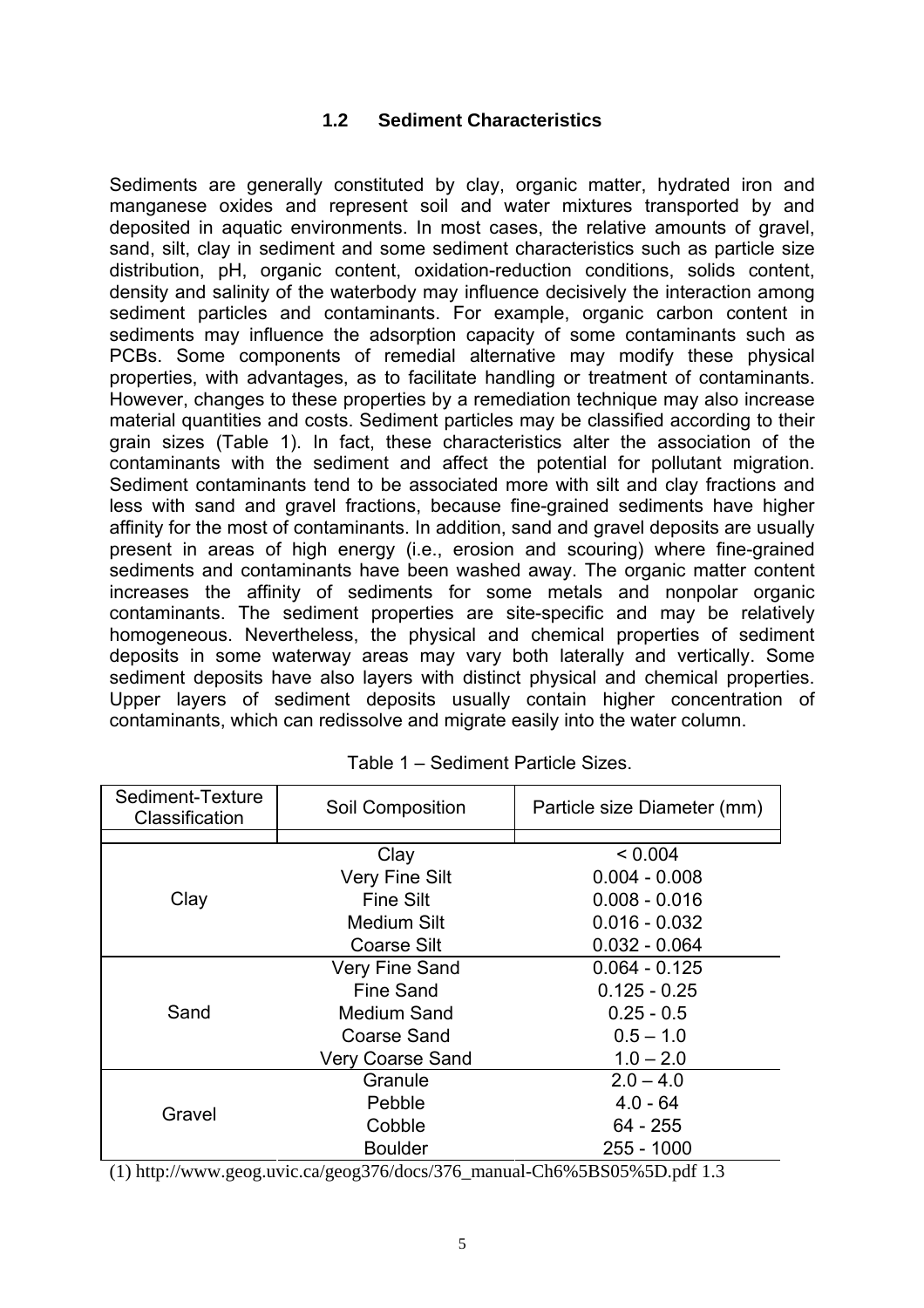# **1.3 Sediment Remediation Techniques**

Sediment treatment refers to the use of physical, chemical or biological treatment technologies to reduce contaminant concentrations within the sediment in order to attend environmental cleanup goals. Remediation techniques act separating, destroying or converting the contaminants from the sediment to less toxic forms, or even stabilizing the contaminants so that the contaminants are fixed to the solids and are resistant to losses by environmental pathways. These techniques may be chosen according to sediment textures of coarse sand, very coarse sand and gravel, permeability and particle size diameter. Generally, the site of original contamination has the highest concentration of contaminant and the concentration decreases as it moves further away from the source. However, any remediation technique may remove contaminants from sediment without causes some disturbances and release contaminants.

A common goal of most sediment remedial alternatives is to separate the solids from the water fraction of the sediment (i.e., dewater) to the maximum extent possible. This is done to minimize disposal costs for the solids and is a requirement of some treatment technologies, such as removal and non removal technologies (Table 1). Sediments may be dewatered through a variety of processes to solids content greater than 50 percent. Depending on the process used, there may be little or no volume reduction, because water is replaced by air in the voids between the sediment solids. Otherwise, many of remediation process for sediments are not stand-alone process, but may compose a system that involves a multiple treatment phases to solve multiple contaminant problems.

One of the most important factors to be considered during a sediment remediation process is how the sediments are removed, in order to minimize contaminants release. Some sediment remedial methods (except non removal) involves the excavation of the sediment from the bottom of the waterway and moving excavated sediment to a location where the material may be placed into a holding area, moved into pretreatment units, and then carried into treatment units. In addition to the solids, the residual water from dewatering, effluent, and leachate systems and residues produced by remedial treatments must be also collected and routed.

Sediment management strategies may involve one or more component categories, including non removal options as monitored natural recovery and in-situ capping (in situ), and removal options, such as dredging with containment, and dredging with sediment treatment (Table 2). *In situ* remedial alternatives are somewhat limited, and generally involve a single technology such as capping. *Ex situ* remedial alternatives typically require a number of component technologies to remove, transport, pretreat, treat, and/or dispose sediments and treatment residues.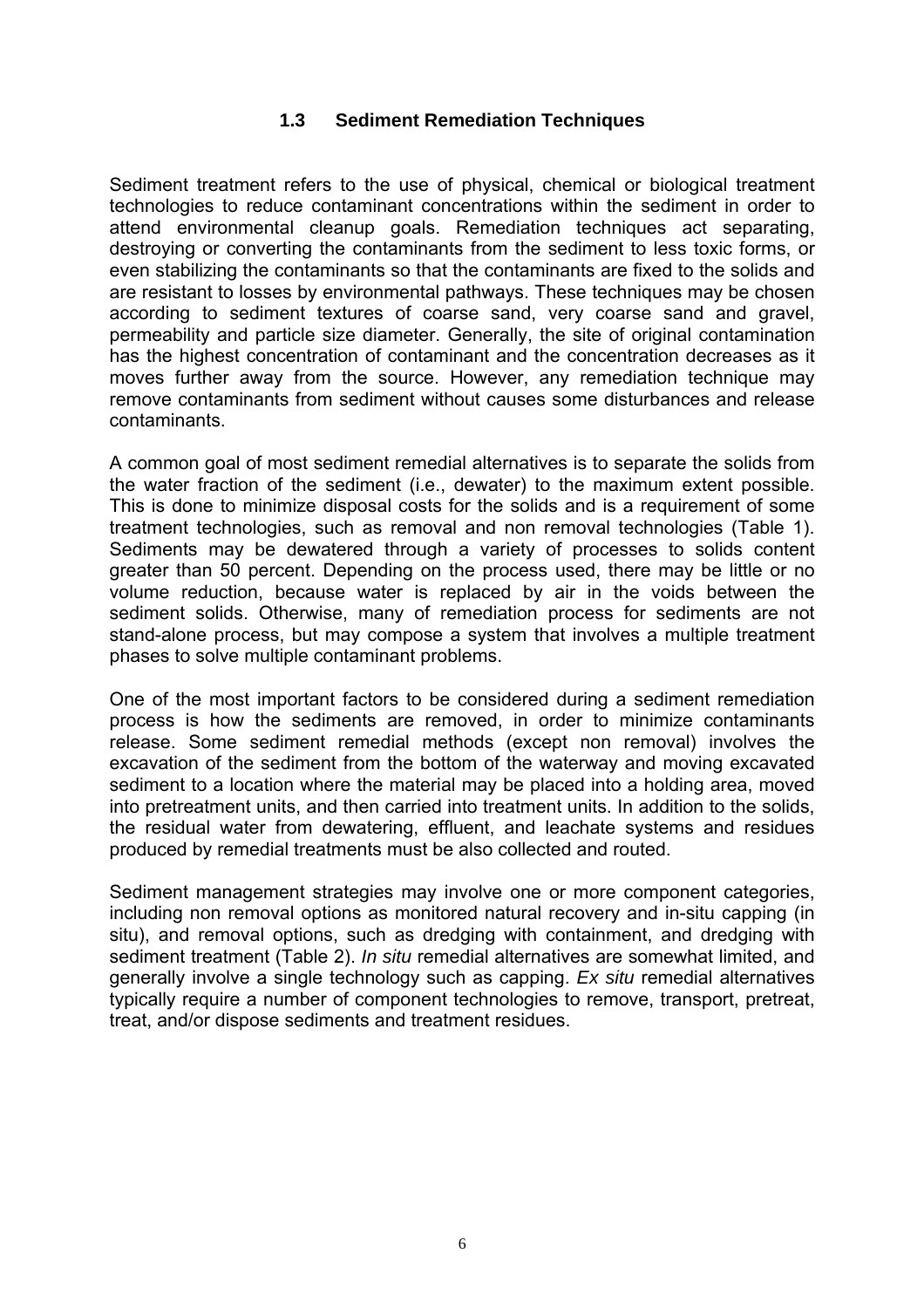| Table 2 - Descriptions of Sediment Remediation Technologies |                                            |                                                                                                                                                                                                                            |  |
|-------------------------------------------------------------|--------------------------------------------|----------------------------------------------------------------------------------------------------------------------------------------------------------------------------------------------------------------------------|--|
|                                                             | In Situ TECHNOLOGIES                       |                                                                                                                                                                                                                            |  |
| 1. Physical/Chemical Treatments                             |                                            | Capping<br><b>Containment Barriers</b><br>Solidification/Stabilization<br><b>Confined Disposal Facility</b>                                                                                                                |  |
| <b>Ex Situ TECHNOLOGIES</b>                                 |                                            |                                                                                                                                                                                                                            |  |
| <b>Bioslurry</b><br>2. Biological Treatments<br>Composting  |                                            | <b>Containment Land</b>                                                                                                                                                                                                    |  |
| 3. Physical/Chemical Treatments                             |                                            | Chelation<br>Oxidation<br>Dechlorination<br>Solidification/Stabilization<br><b>Basic Extractive Sludge</b><br><b>Solvent Extraction</b><br><b>Carver-Greenfield Process</b><br>Soil Washing<br><b>Containment Barriers</b> |  |
|                                                             | <b>Thermal Destruction</b><br>Technologies | Incineration<br>Pyrolysis<br><b>High-Pressure Oxidation</b><br>Vitrification                                                                                                                                               |  |
| 4. Thermal Treatments                                       | <b>Thermal Desorption</b><br>Technologies  | X*TRAX System<br>Desorption and Vaporization Extraction<br>High-Temperature Thermal System<br>Low-Temperature Thermal System<br>Low-Temperature Thermal Aeration<br>Anaerobic Thermal Processor                            |  |

Some technologies, such as dredging and confined disposal, have been widely used with sediments. Most pretreatment and treatment technologies were developed for use with other media (i.e., sludges, soils, etc.) and have only been demonstrated with contaminated sediments at bench- or pilot-scale applications. Some of the most common strategies include:

• In situ Containment: is an active remediation option in which a layer of clean isolating material is placed in CDF's (Confined disposal facilities), CAD's (Contained Aquatic Disposal) and landfills to contain and stabilize the contaminated sediment in place from target organisms. A variety of capping materials and cap placement techniques are available, and monitoring data collected for a number of projects has indicated capping can be an effective remedy;

• In Situ Treatment: treatment technologies to remediate contaminated sediments are based on biological properties of the contaminants;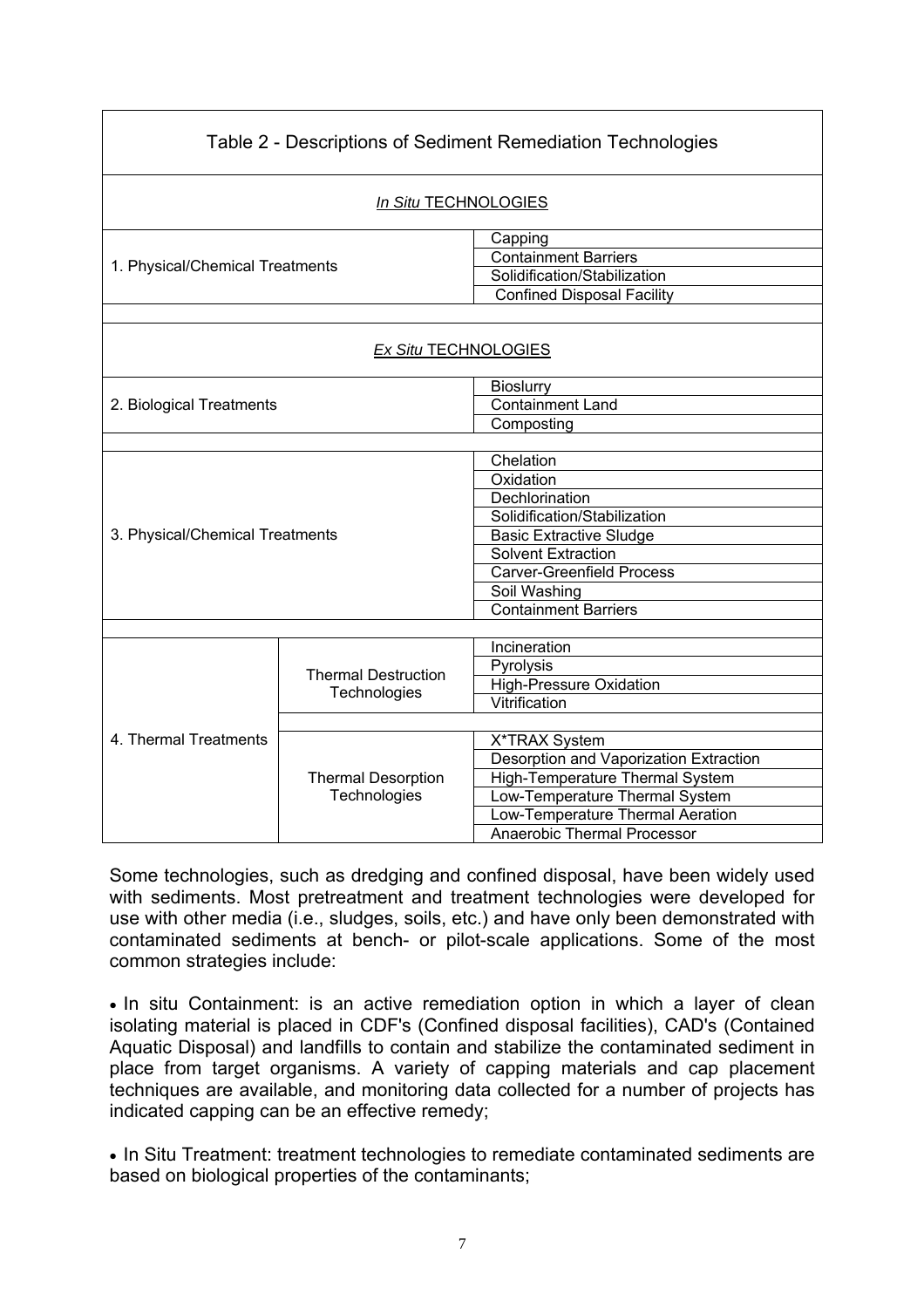• Ex Situ Containment: land disposal technologies to contain or minimize contaminants impacts released around the dredging operation;

• Ex Situ Treatment and Extraction: refers to remediation techniques that are applied off-place, based on chemical and physical properties of the contaminants. The costs of each of these remediation operations may be significant. In some cases, physical properties of contaminated sediments (such as particle size and solids/water composition) may require the application of one or more pretreatment technologies prior to the processing of the sediment through a treatment unit.

Proposed technologies must be feasible for a minimal disturbance on the aquatic environment. The first consideration is certifying if the treatment technique can operate effectively under some physical properties of *in situ* sediments, such as saturated and anaerobic conditions and ambient temperatures. For example, remediation technologies which require greater levels of sediment manipulation are less likely to be feasible for *in situ* applications. On the other side, sites with groundwater movement through the sediment are suitable to be treated by non removal technologies, due to possibly contaminant losses. The concerns about remediation technique to be employed also include the costs of equipment, materials, reagents, and labor necessary to treat the sediments.

*In situ* treatment has some limitations, such as non homogeneous distribution of contaminants, sediment physical properties, the difficulty in ensuring uniform dosages of chemical reagents or additives throughout the sediments to be treated, the lack of process control due to dependence on monitoring conditions at the site, before and after treatment. In addiction, *in situ* treatments can produce negative impacts on the water column, through releasing residues from the own treatment. On the other hand, some *In situ* treatments may be less cost effective than *ex situ* treatment.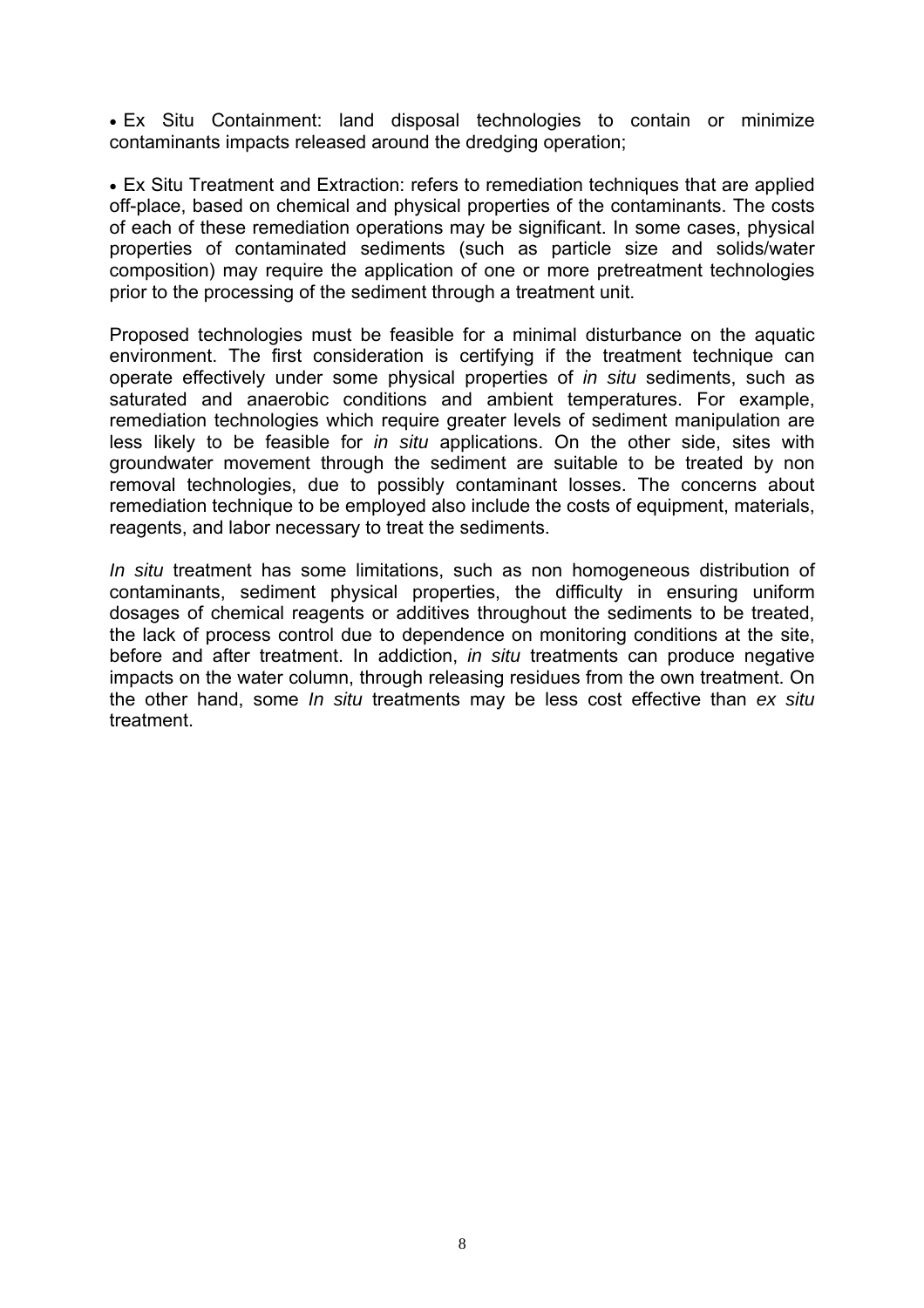# **1.3.1** *IN SITU* **TECHNOLOGIES**

Non removal technologies involves the remediation of contaminated sediments, removing them *in situ* (i.e., in place) from rivers, lakes or harbors. These technologies include *in situ* capping, *in situ* containment, and *in situ* treatment and generally involve addition and mixing of biological organisms or immobilization reagents with contaminated bottom sediment. The primary advantage of such technologies is treating the sediments in place, decreasing the handling and consequently the exposure of contaminants caused by resuspension or even volatilization of toxicants bounded to the particles of sediment and brought to the surface (Table 3). These techniques are also more simple and less expensive, especially because eliminate the need to remove and pretreat contaminated sediments. *In situ* remediation technologies for sediments are more effective to low flow streams where the flow can be diverted while the treatment takes place. However, these methods can be limited by saturated conditions, anaerobic environments, sediment type, contaminant distribution and ambient temperatures.

| Advantages                                          | <b>Disadvantages</b>                                                                |  |  |
|-----------------------------------------------------|-------------------------------------------------------------------------------------|--|--|
| Relatively inexpensive                              | Lack of process control                                                             |  |  |
| contaminated sediments than removal<br>technologies | Usually results in less resuspension of Poor environmental conditions for treatment |  |  |
| Treats, does not contain, contaminants              | Lower treatment efficiency than ex situ<br>treatment                                |  |  |
| Reduces handling and exposure<br>sediments          | of   Limited experience with in situ treatments                                     |  |  |

\*http://clu-in.org/products/intern/renhold.htm

Some descriptions of non removal technologies for sediment remediation, for application *in situ* are presented, in the following:

1. Capping: isolates the contaminated sediments from water column by using a covering or cap over an *in situ* deposit. The cap may be constructed of clean sediments, sand, or gravel, or may involve a more complex design using geotextiles, liners, and multiple layers;

2. Containment: involves the complete isolation of a portion of the waterway. Physical barriers are used to isolate a portion of a waterway, including sheetpile, cofferdams, and stone or earthen dikes. The isolated area can be used for the disposal of other contaminated sediments, treatment residues, or other fills material. The area may have to be modified to prevent contaminant migration (e.g., slurry walls, cap and cover);

3. Biological Treatment: uses natural microbiological processes to promote enzymatic production and microbial growth necessary to degrade or transform contaminants to less toxic or nontoxic forms in the environment. Contaminants in sediments provide nutrients and carbon enough to microorganisms for their development in these media. This remediation treatment is increasingly effective to remediate organic compounds, as following: chlorinated aromatic compounds, chlorinated straight-chain compounds, aromatic compounds and straight-chain hydrocarbon compounds. However, difficulties in adjusting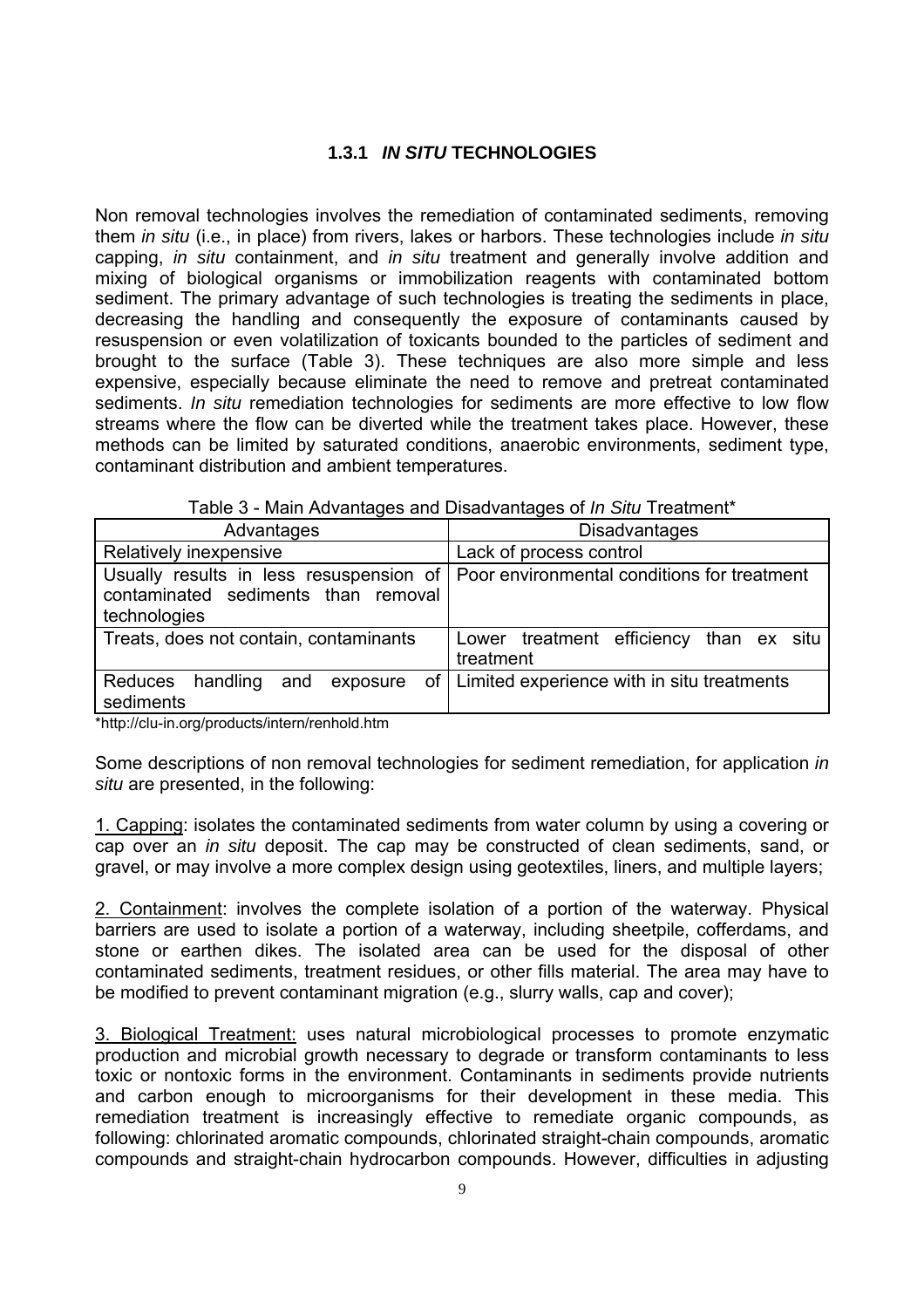environmental conditions for various stages of the biodegradation process may limit this technique for *in situ* remediation.

4. Chemical Treatment: chemical reagents are mixed with sediment matrix for the purpose to destroy contaminants completely, to alter the form of the contaminants so that they are amenable to other treatments, or to be used to optimize process conditions for other treatment processes. Some chemical treatment techniques includes the use of aluminum sulfate (alum) to control the release of phosphorus from bottom sediments and limit algal growth, and the injection of calcium nitrate into sediments to promote the oxidation of organic matter. These processes may be even combined to biological treatments, providing oxygen for biological use, oxidation of organopollutants, and alteration of the soil matrix. Chemical treatment technologies include the use of chelation, dechlorination, and oxidation of organic compounds;

5. Thermal Treatment: highly effective processes to destroy contaminants on sediments by heating a wide variety of elements and compounds for several hundreds or thousands of degrees above ambient temperature. Thermal technologies are classified in two groups:

a) Thermal Destructive Technologies: Processes such as incineration, pyrolysis, highpressure oxidation and vitrification are used to destroy completely PCBs, PAHs, chlorinated dioxins and furans, petroleum hydrocarbons, and pesticides. Some technologies, such as vitrification, may immobilize metals in a glassy matrix. Volatile metals, particularly mercury, must to be removed by equipments for emission control.

b) Thermal Desorption Technologies: sediment are heated to temperatures ranging from 90 to 540°C and contaminants are condensed and collected as liquid, captured on activated carbon, and/or destroyed in an afterburner. Remediation techniques includes X\*TRAX System, Desorption and Vaporization Extraction System, High Temperature Thermal System, Low Temperature Thermal System, Low-Temperature Thermal Aeration System and Anaerobic Thermal Processor System. These techniques offer several some advantages over thermal destructive processes, including reduced energy requirements, less potential for formation of toxic emissions, and smaller volumes of gaseous emissions. Disadvantages include the need for a follow-on destruction process for the volatilized organic compounds and reduced effectiveness for less volatile organic compounds.

6. Imobilization: alters the sediment's physical and/or chemical characteristics to reduce the potential for contaminants to be released from the sediment to the surrounding environment (Myers and Zappi 1989). In general, the contaminant is reduced by leaching it from the disposal site to groundwater and/or surface water. The principal environmental pathway affected by *in situ* immobilization for sediments is leaching of contaminants from the treated sediment to groundwater and/or surface water. Solidification/stabilization is a commonly used term that covers the immobilization technologies discussed herein.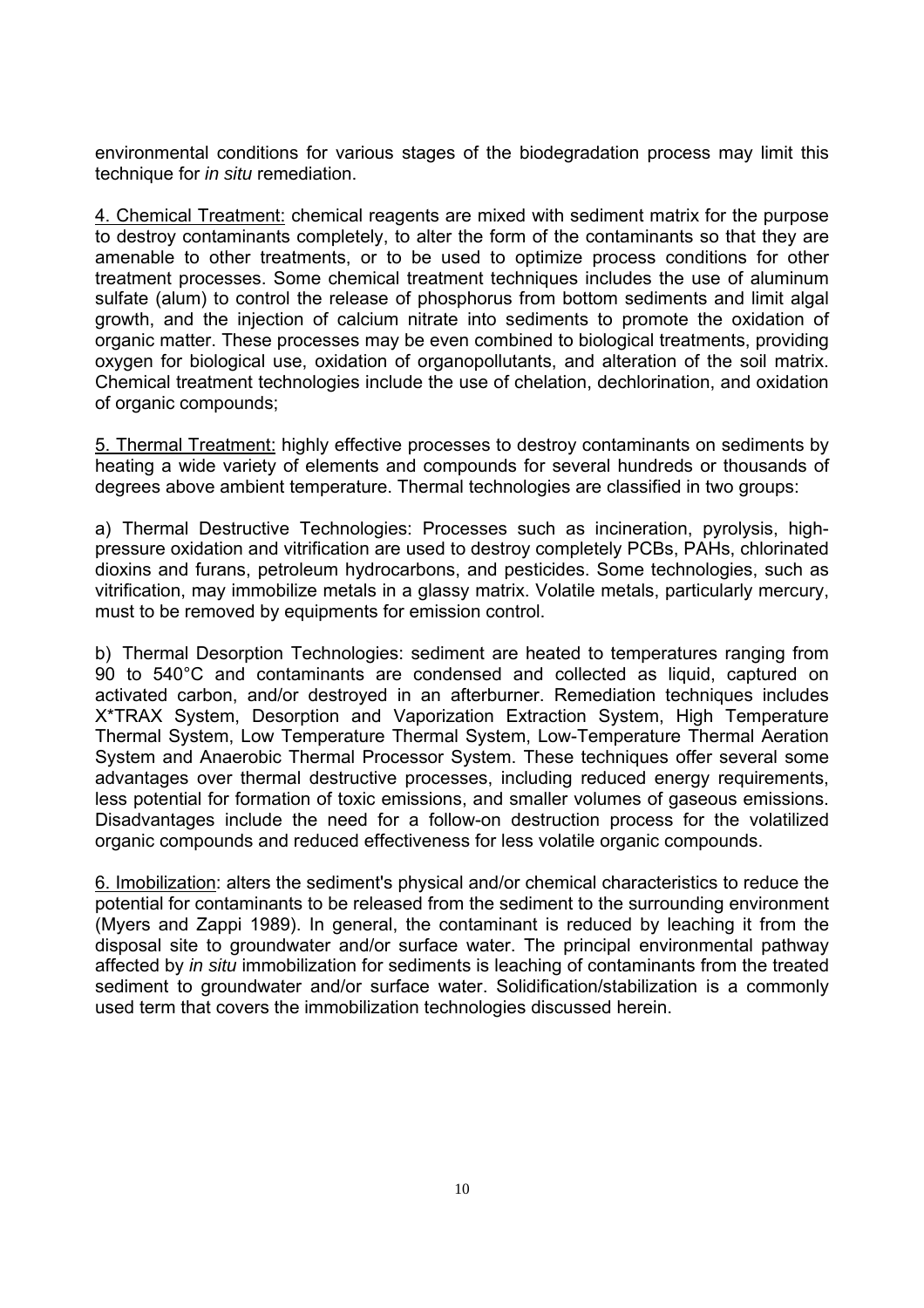# **1.3.2** *EX SITU* **TECHNOLOGIES**

The removal or excavation of sediments from a water body is commonly known as dredging, with the objective of effectively removing contaminated material in a manner that minimizes the release of sediments and contaminants to the aquatic environment. The term environmental dredging involves mechanically penetrating, grabbing, raking, cutting, or hydraulically scouring the bottom of the waterway to dislodge subaqueous sediment. Once dislodged, the sediment is removed from the waterway either mechanically, as with buckets, or hydraulically, through a pipe. In fact, appropriate safety precautions should always be taken in all dredging operations to recover hazardous materials or contaminated mud with regard to the properties of the chemicals involved. Various types of dredgeheads are discussed in the following sections, as showed in Table 4.

| <b>DREDGE TYPE</b>      | PERCENT SOLIDS BY<br>WEIGHT <sup>(A)</sup> | <b>RANGE OF</b><br><b>PRODUCTION RANGES</b><br>$(M^3/HR)$ |
|-------------------------|--------------------------------------------|-----------------------------------------------------------|
| Clamshell               | near in situ                               | $23 - 460$                                                |
| Suction                 | $10 - 15$                                  | $19 - 3,800$                                              |
| Dustpan                 | $10 - 20$                                  | $19 - 3,800$                                              |
| Cutterhead              | $10 - 20$                                  | $25 - 2,500$                                              |
| Hopper                  | $10 - 20$                                  | $380 - 1,500$                                             |
| <b>Horizontal Auger</b> | $10 - 30$                                  | $46 - 120$                                                |
| Pneuma®                 | $25 - 40$                                  | $46 - 300$                                                |
| Oozer                   | $25 - 40$                                  | $340 - 500$                                               |
| Clean-up                | $30 - 40$                                  | $380 - 1,500$                                             |
| Refresher               | $30 - 40$                                  | 150 - 990                                                 |
| <b>Backhoe</b>          | near in situ                               | $20 - 150$                                                |

| Table 4 – Operational Characteristics of Some Types of Dredges*. |
|------------------------------------------------------------------|
|------------------------------------------------------------------|

 (a) Typical solids concentration under optimal conditions. Percent solids may be lower if operational difficulties (e.g. excess debris) are encountered.

http://www.epa.gov/grtlakes/arcs/EPA-905-B94-003/gifs/tab4-6.gif

On the other hand, a monitoring program for environmental dredging should be designed to provide information quickly so that appropriate changes to dredging operations or equipment can be made to meet project-specific objectives. In general, monitoring are conducted to measure contaminated sediment removal efficiency, to determine dredged volumes, to measure sediment resuspension at dredge, to track contaminant transport and to check performance of barriers and other controls. Simple and instantaneous measurements such as turbidity, conductivity and dissolved oxygen are most useful, acting as indicators to evaluate the performance of the dredging contractor, equipment, and the barriers and environmental controls in use. For example, the quantity of dredged material may be estimated from bathymetric surveys conducted before and after the dredging. Measurements of turbidity or suspended solids at water samples are made to monitor the level of sediment resuspension caused by the dredge. Monitoring may also be integrated into the health and safety plan for the dredging operation to ensure that exposure threshold levels are not exceeded.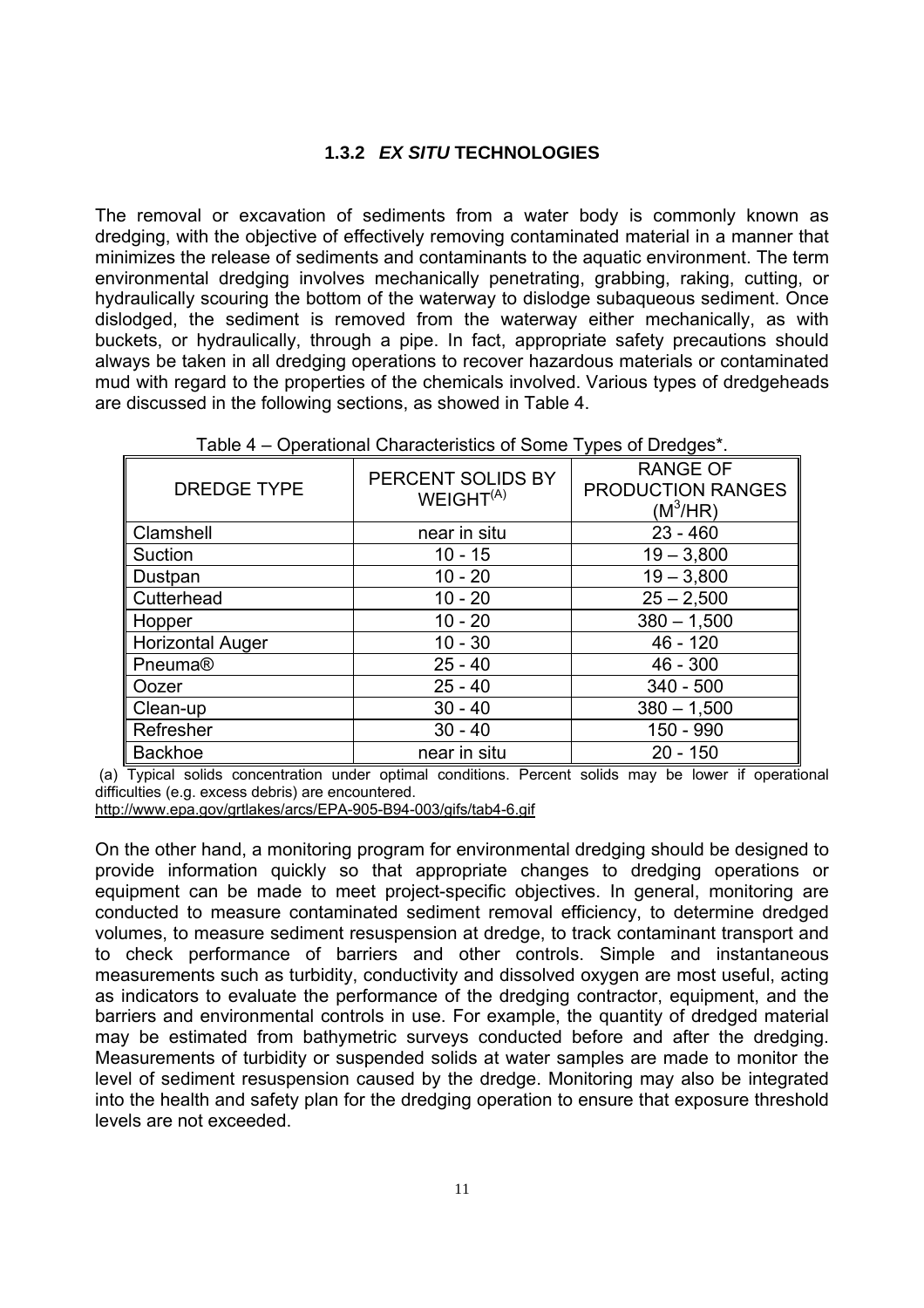# **1.4 CRITERIA**

The basic strategy to the selection of an optimum technique to remediate sediments of a contaminated site includes a site and sediment characterization, availability and feasibility of technical alternatives, contaminant losses and overall environmental impacts, and total project costs. These components represent therefore some criteria to provide information and estimate for most suitable treatment technology for full-scale application in the remediation project, within a risk-based framework.

The following section presents different rating descriptions and some general information cost ranges for such tests. Selection factors for treatment technologies will be discussed in terms some categories such as Remediation Applicability (General Applicability and Sitespecific Applicability) and Remediation Performance Assessment (General Assessment and Time-cost Assessment). A shortened list of screening criteria for this framework is listed at Table 5.

| Table 5 - Rating Descriptions. |                                                                                                                                                                                                                 |  |  |
|--------------------------------|-----------------------------------------------------------------------------------------------------------------------------------------------------------------------------------------------------------------|--|--|
| <b>Criteria</b>                | <b>Issue</b>                                                                                                                                                                                                    |  |  |
| <b>Applicability</b>           |                                                                                                                                                                                                                 |  |  |
| <b>General Applicability</b>   | <b>Contaminant Type</b><br><b>Sediment Type</b><br>Depth                                                                                                                                                        |  |  |
| Site-specific Applicability    | <b>Site Accessibility</b><br><b>Contaminant Concentration Levels</b><br><b>Water Type</b><br><b>Water Mobility</b><br>Minimum Achievable Concentration<br>Safety                                                |  |  |
| <b>Performance Assessment</b>  |                                                                                                                                                                                                                 |  |  |
| <b>General Assessment</b>      | <b>Development Status</b><br>Short-term/Long-term Effectiveness<br><b>Reliability and Maintenance</b><br><b>Residuals Produced</b><br>Data Needs<br><b>Stand Alone Character</b><br><b>Public Acceptability</b> |  |  |
| Time-cost Assessment           | Clean-up Time Required<br><b>Overall Cost</b>                                                                                                                                                                   |  |  |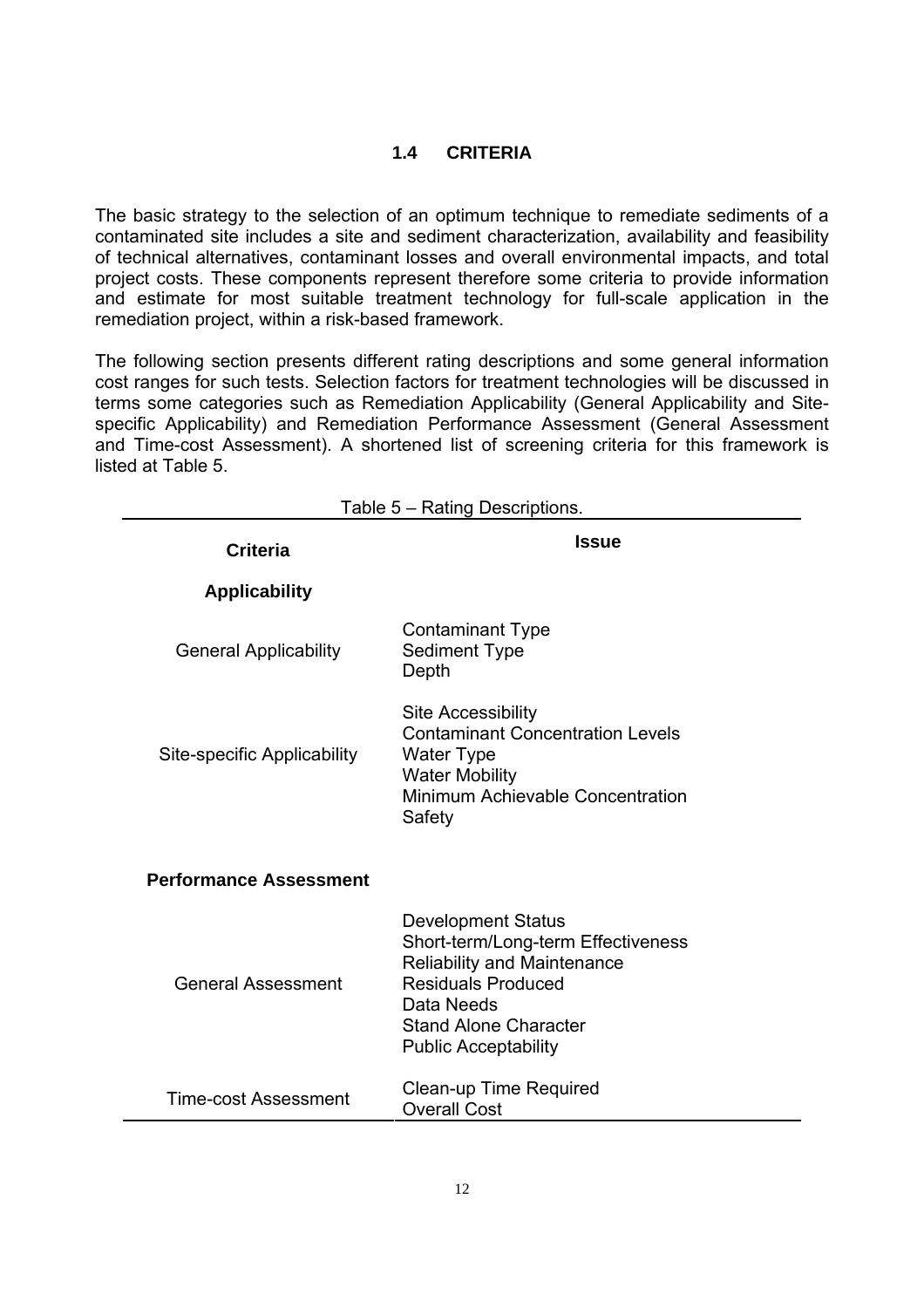# **1.4.1 REMEDIATION TECHNIQUE APPLICABILITY**

# **A - General Applicability**

The analysis is related to important indicators (contaminant type, type of sediment and concentration levels) for sediment remediation, depending on the composition of contaminants and sediment properties, such as density and grain size. This step will prepare a basis for a proper management of site-specific applicability criteria, resulting methodological approaches suitable for strategy implementation of a remediation technique.

# **Contaminant Type**

The contaminants are distributed in two groups and eight categories, taking into account their principal characteristics, formulation and use. The main groups are:

# **1. Organic Contaminants:**

# **1.1. Nonhalogenated Volatile Organic Compounds (VOCs)**

- a. Light Hydrocarbons
- b. BTEX
- c. Oxygenated Hydrocarbons
- d. Other Compounds

# **1.2. Halogenated VOCs (X-VOCs)**

- a. Chlorinated Hydrocarbons
- b. Other Halogenated Compounds

# **1.3. Nonhalogenated Semi-Volatile Organic Compounds (SVOCs)**

- a. Heavy Hydrocarbons
- b. Non-Halogenated Pesticides
- c. Polycyclic Aromatic Hydrocarbons (PAHs)
- d. Nitro Aromatics & Amines
- e. Non-Halogenated Phenols

# **1.4. Halogenated Semi-Volatile Organic Compounds (X-SVOCs)**

- a. Polychlorinated Byphenyls (PCBs)
- b. Halogenated Pesticides
- c. Other Halogenated Compounds

# **1.5 Dioxins & Furanes**

#### **2. Inorganic Contaminants:**

#### **2.1. Heavy Metals**

- a. Volatile Heavy Metals & Compounds
- b. Non Volatile Heavy Metals & Compounds

# **2.2. Radionuclides**

# **2.3. Other Inorganic Elements and Compounds**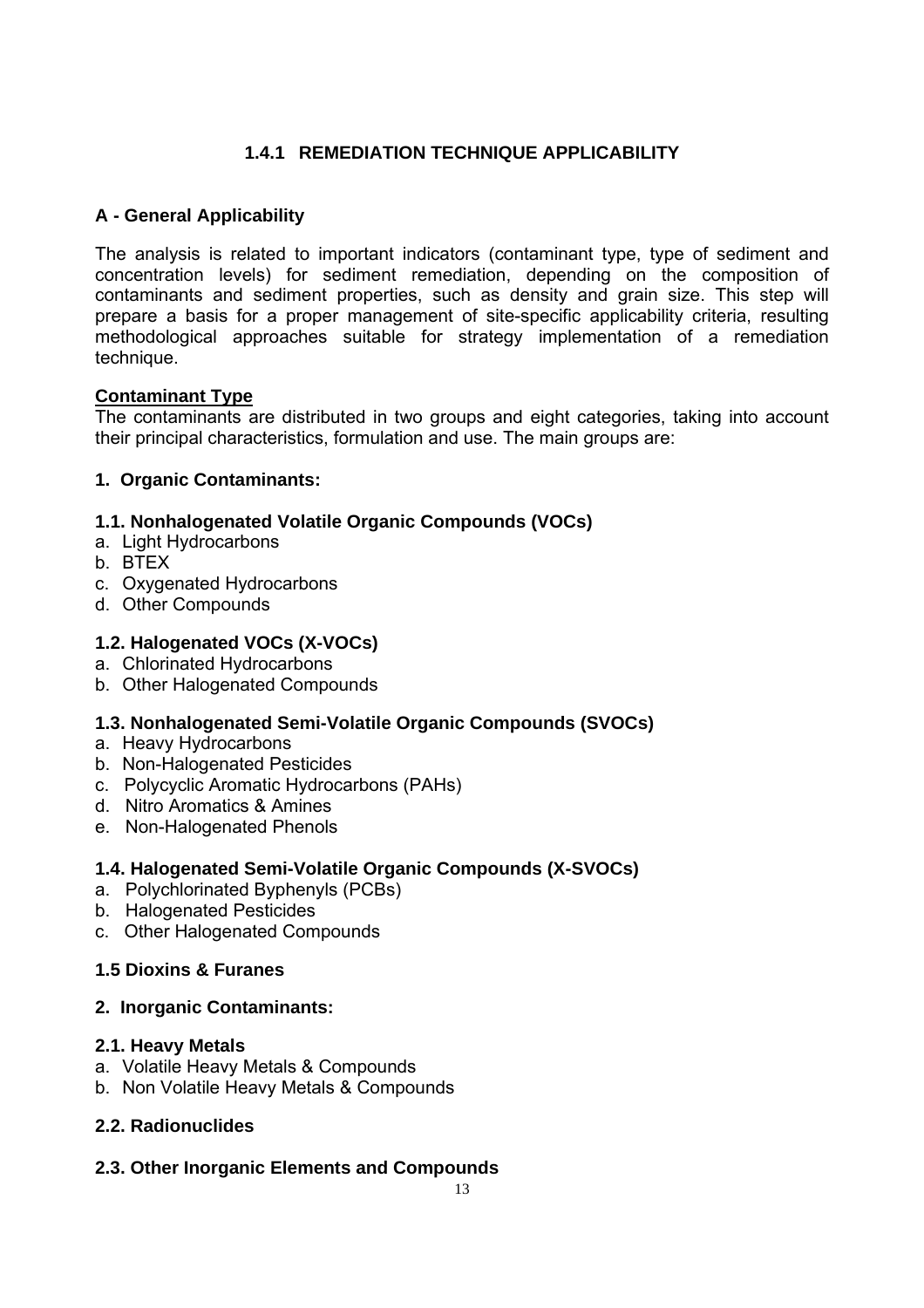# **Sediment Type**

Refers to sediment texture as process-limiting factor to choose or to eliminate a remediation technology.

#### **1. Silty Sediments**

Sediments grouped considering silt as the predominant particle size, with particle size diameter between 0.004 and 0.064mm. Clayey or silty sediments have higher porosity than sandy sediments and are usually compacted at depth, containing less oxygen levels. These sediments may affects treatment system emission controls, increasing particulate generation during thermal drying and handling problems in most processing systems, as dewatering.

#### **2. Sandy Sediments**

Sediments grouped considering sand as the predominant particle size, with particle size diameter between 0.064 and 2.0 mm. This group is generally characterized by low organic matter content and high permeability, meaning water flows through them faster. Sandy sediments are composed mainly of fine- to medium-grained quartz, with higher  $SiO<sub>2</sub>$ content, and may be easily eroded by tidal currents. Sandy sediments have also a lower capacity to bind heavy metals and organic contaminants, because of smaller specific surface areas.

#### **3. Gravel Sediments**

Sediments grouped according to their textures of gravel sediments, with particle size diameter larger than 2.0 mm. Often gravel sediments are more stable (may support faunal communities) and can be found in the center of the stream where the current is faster and the silt and sand particles may be easily carried out.

#### **Depth**

Refers to the applicability of a remediation technique in which the depth of the water column is a critical parameter. Sites deeper more than 0.5 m are more preferable because of potential keel clearance of dredging disposal equipment (ex situ).

#### **1. Shallow**

Soil surface is less than 0.2 and up to 0.5 m from the plume of contamination;

#### **2. Medium**

Soil surface is 0.5 to 1.5 m from the plume of contamination;

#### **3. Deep**

Soil surface is 1.5 m or more from the plume of contamination.

# **B - Site-specific Applicability**

Decisions on remediation are based on site-specific aspects. Such indicators must be taken into account when selecting the remediation technique.

#### **Site Accessibility**

Refers to the distance and logistics to access the dredging area and disposal site.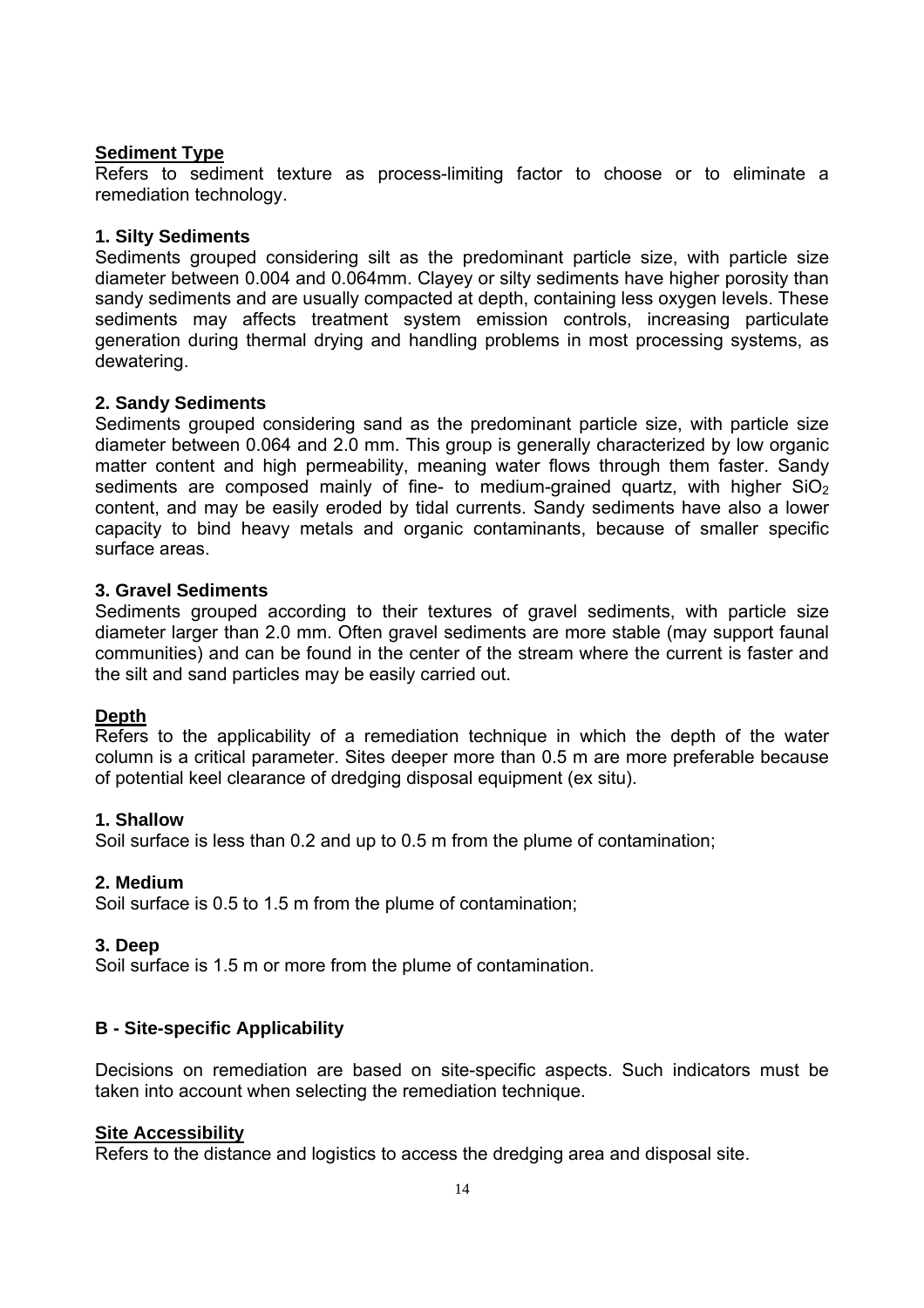# **Ratings:**

+ High = Any logistical problem is encountered to apply the selected remediation technique in the proposed site.

• Medium = The accessibility to contaminated site is considerable short-term.

- Low = The implementation of most suitable remediation project is affected by the highly limited access to remediation site and may be not so cost-effective.

# **Contaminant Concentration Levels**

Refers to the level of contamination before the remediation treatment and its possible effect as limiting-factor to choose or exclude a remediation technology.

# **Ratings:**

+ High = Remediation technique performance is not affected by background contaminant concentration levels.

• Medium = The efficiency of a remediation technique may be affected by concentration levels of some specific contaminants.

- Low = The application of a remediation technique is strongly dependant on constituent concentrations of a contaminated site.

# **Water Type**

Refers to the site water type and its impact in the remediation technique performance. Water types include saline, fresh and brackish.

# **Ratings:**

+ High = Minimal to low requirements.

• Medium = Average requirements (short-term or moderate long-term attention is required).

- Low = High degree of uncertainty associated with control/monitoring, or significant and/or long-term efforts are needed during the remediation.

# **Water Mobility**

Refers to the possibility of sediment dispersion, caused by water diffusion on the contaminated site, including routine currents of waters from lakes, rivers and streams, tides in marine waters (harbors) and estuaries, as well as seasonal waters such as from rainfall or snow-melt induced runoff from land surfaces.

# **Ratings:**

+ High = Low water mobility through sediments, in which contaminated sediment areas are located in sites that are primarily deposited.

• Medium = Average water mobility through sediments, in areas where only a limited surface layer of sediment is immobilized.

- Low = High current velocities through sediments, with risk of exposure of contaminant movement to aquatic environment. Remediation may contribute to sediment dispersion.

# **Minimum Achievable Concentration**

Refers to the minimum pollutant concentration achievable by the technology to achieve the desired remediation effect.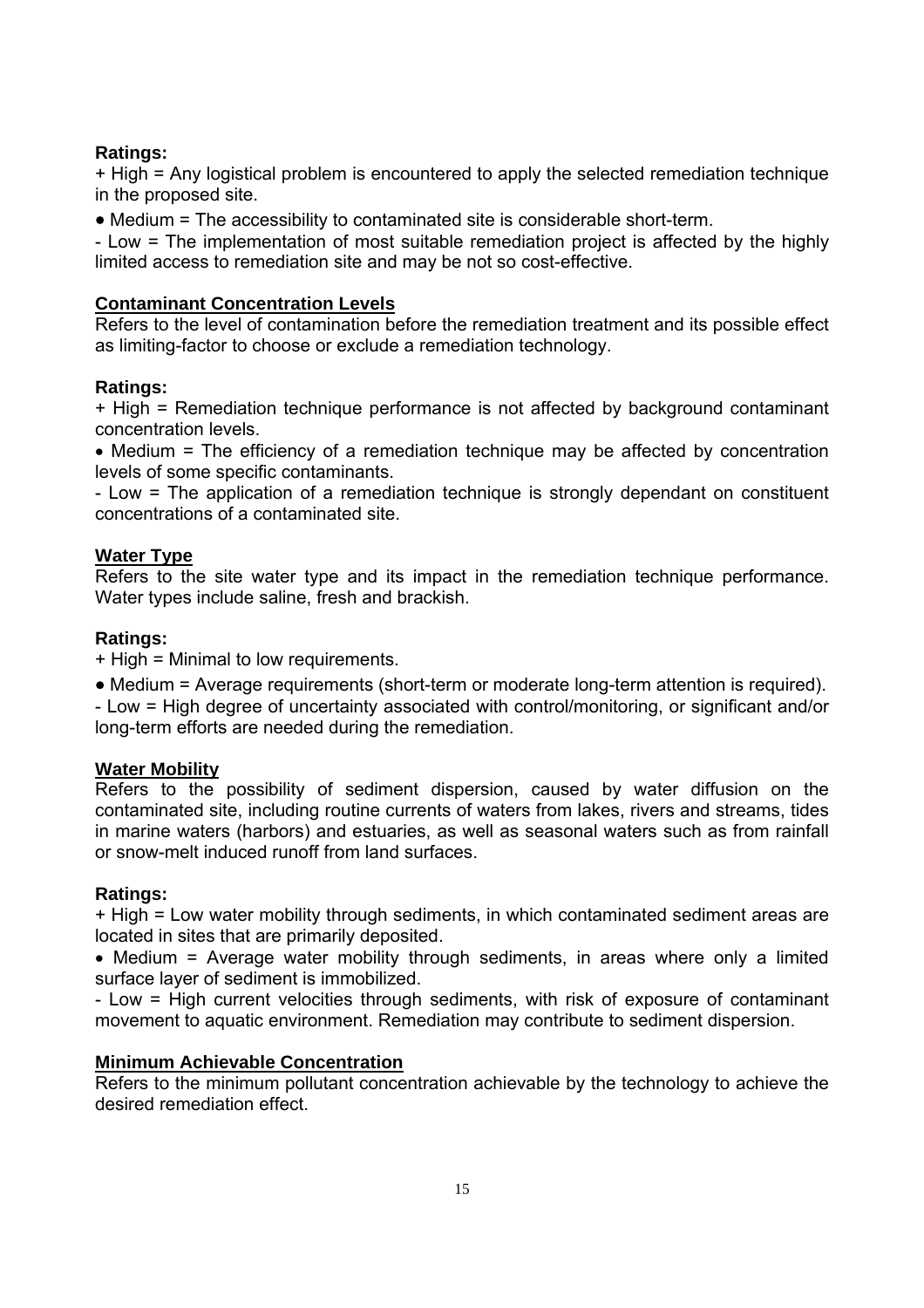# **Ratings:**

- + High = Less than 5 mg/kg sediment.
- Medium = 5-50 mg/kg sediment.
- Low = More than 50 mg/kg sediment.

# **Safety**

Refers to the measures required to ensure safety to workers, the public and the environment. This also considers the degree of monitoring needed while applying the technology and throughout the remediation.

# **Ratings:**

- + High = Low safety requirements.
- Medium = Average requirements (short-term or moderate long-term attention is required).

- Low = High degree of uncertainty associated with control/monitoring, or significant and/or long-term efforts are needed during the remediation.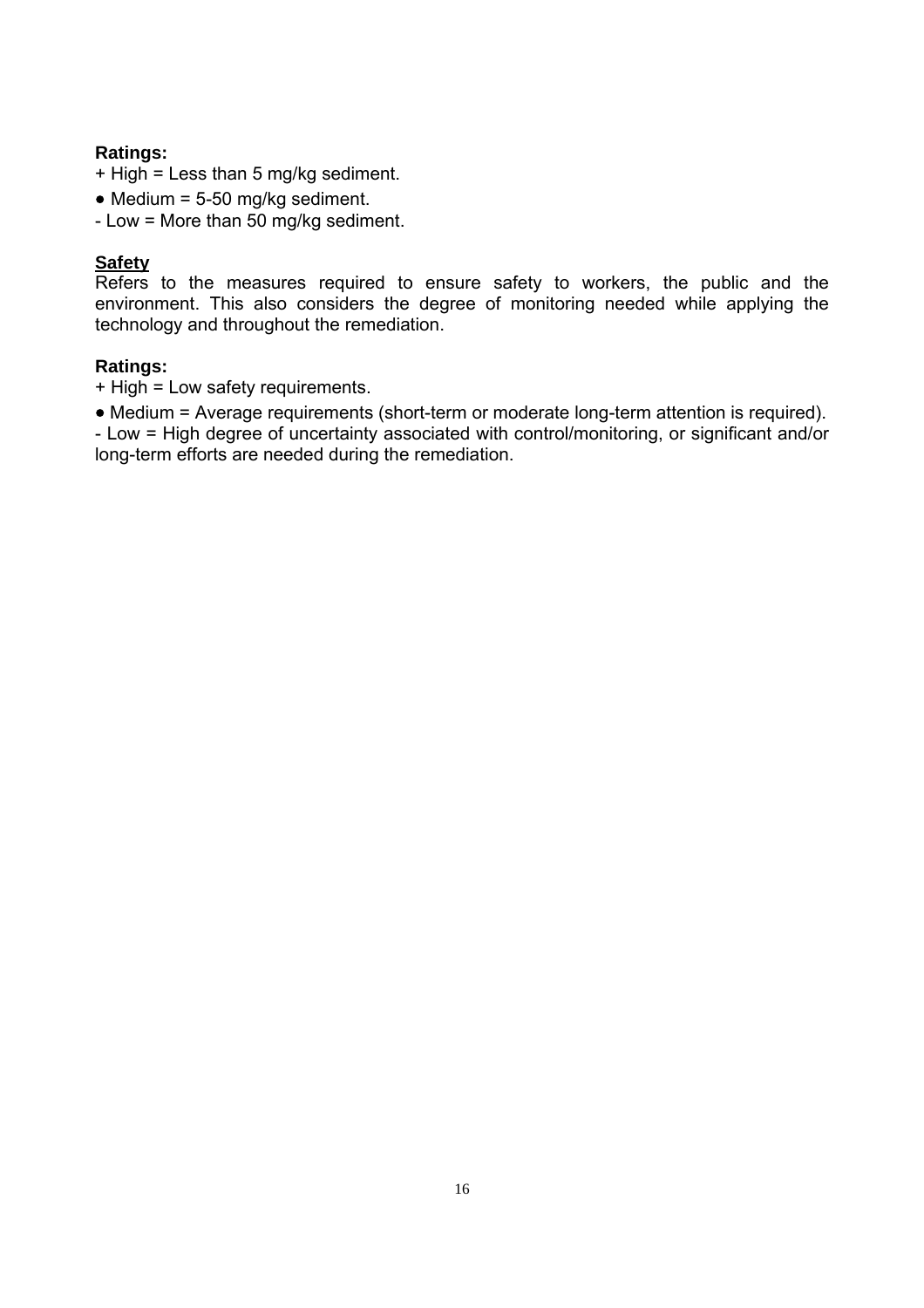# **1.4.2 REMEDIATION TECHNIQUE PERFORMANCE ASSESSMENT**

# **A - General Assessment**

The analysis is based on the latest scientific findings on more innovative and cost-effective remediation techniques and is case by case connected with a range of soil remediation technologies, as in-situ or ex-situ treatments.

#### **Development Status**

Refers to the situation of development of the specific technology in terms of the scale of expansion and use.

# **Ratings:**

- + High = Full scale application.
- Medium = Pilot scale.
- Low = Laboratory scale.

#### **Short-term/Long-term Effectiveness**

Considers how remediation technologies effectively restore a contaminated site by means monitoring program to attend selected environmental goals.

#### **Ratings:**

+ High = The risk for human and ecological receptors after the remediation is not significant, since contaminant levels are lower than limits established by environmental laws.

- Low = The exposure pathway after remediation must be controlled by monitoring programs.

#### **Reliability and Maintenance**

Refers to the level of complexity of the system or technology and how easy it is to maintain.

#### **Ratings:**

- + High = High reliability and low maintenance.
- Medium = Average reliability and maintenance.
- Low = low reliability and high maintenance.

#### **Residuals Produced**

Refers to the production of residuals and resuspension of sediment solids when the remediation treatment technology is applied.

#### **Ratings:**

+ High = Does not produce residuals.

- Low = Produces residuals.

#### **Data Needs**

Refers to the extent of pre-remediation investigations. These may include site and near-site sampling, sub-surface strata characterization, feasibility studies, pilot testing, environmental impact assessment, modeling etc.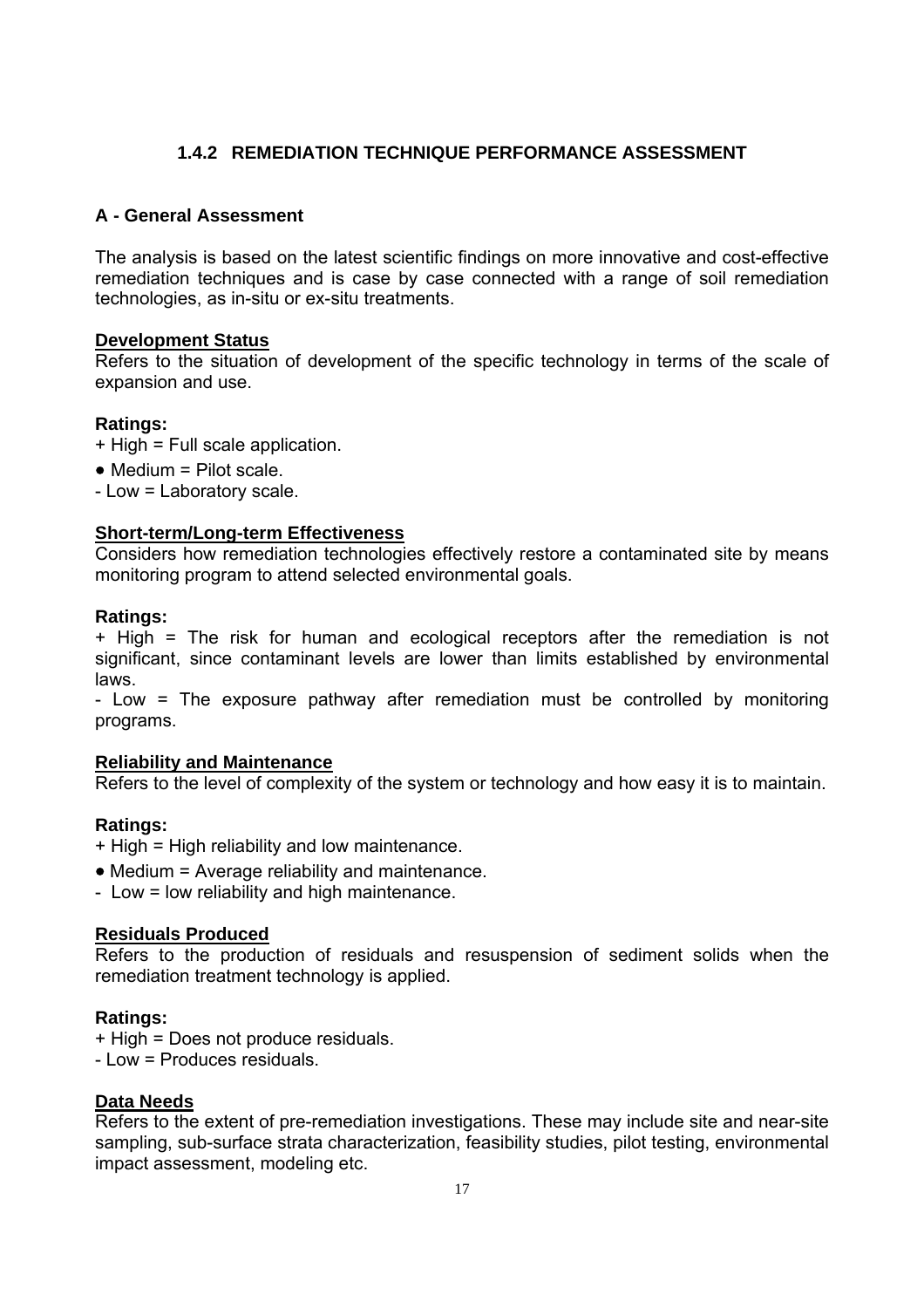#### **Ratings:**

+ High = Some characterization is required, but it should not impact the time to accomplish the remediation nor significantly increase the total remediation costs.

• Medium = Considerable efforts are required to model the site or to determine whether the proposed methods will perform satisfactorily.

- Low = Extensive characterization/investigation required. These will usually impact the remediation schedule and constitute a major expense.

#### **Stand Alone Character**

To which extent the technology needs to be complemented by other treatments in order to obtain the desired cleaning level.

#### **Ratings:**

+ High = Does not require to be complemented by other treatment technologies.

- Low = Requires to be complemented by other treatment technologies.

#### **Public Acceptability**

Refers to the degree to which the technology is acceptable to the public. This category can vary widely depending on the level of community involvement.

#### **Ratings:**

- + High = Minimal opposition from the community is likely.
- Medium = Public involvement usually occurs, but the technology is generally accepted.
- Low = Serious public involvement is likely and the outcome is uncertain.

# **B - Time-cost Assessment**

Decisions are based on appropriate indicators (cost-effective and remediation time) to be undertaken at a contaminated site, considering the financial input for execution of interventions, installations, monitoring required measures, etc.

#### **Clean-up Time Required**

This refers to a "standard" site of 0.4 hectare and 3 m depth. The soil mass is 18,000 metric tons.

| Ratings for ex situ techniques: | Ratings for in situ techniques: |
|---------------------------------|---------------------------------|
| High = Less than 6 months.      | High = Less than 1 year.        |
| Medium = $6$ months $-1$ year.  | Medium = $1 - 3$ year.          |
| Low = More than 1 year.         | Low = More than $3$ years.      |

#### **Overall Cost**

Includes design, construction, operations and maintenance costs of the core process that defines each technology. It does not include site preparation or post treatment costs. Excavation costs of 50 Euro/metric tons are assumed for ex situ technologies.

#### **Ratings:**

High = Less than 100 Euro/metric ton. Medium = 100-300 Euro/metric ton. Low = More than 300 Euro/metric ton.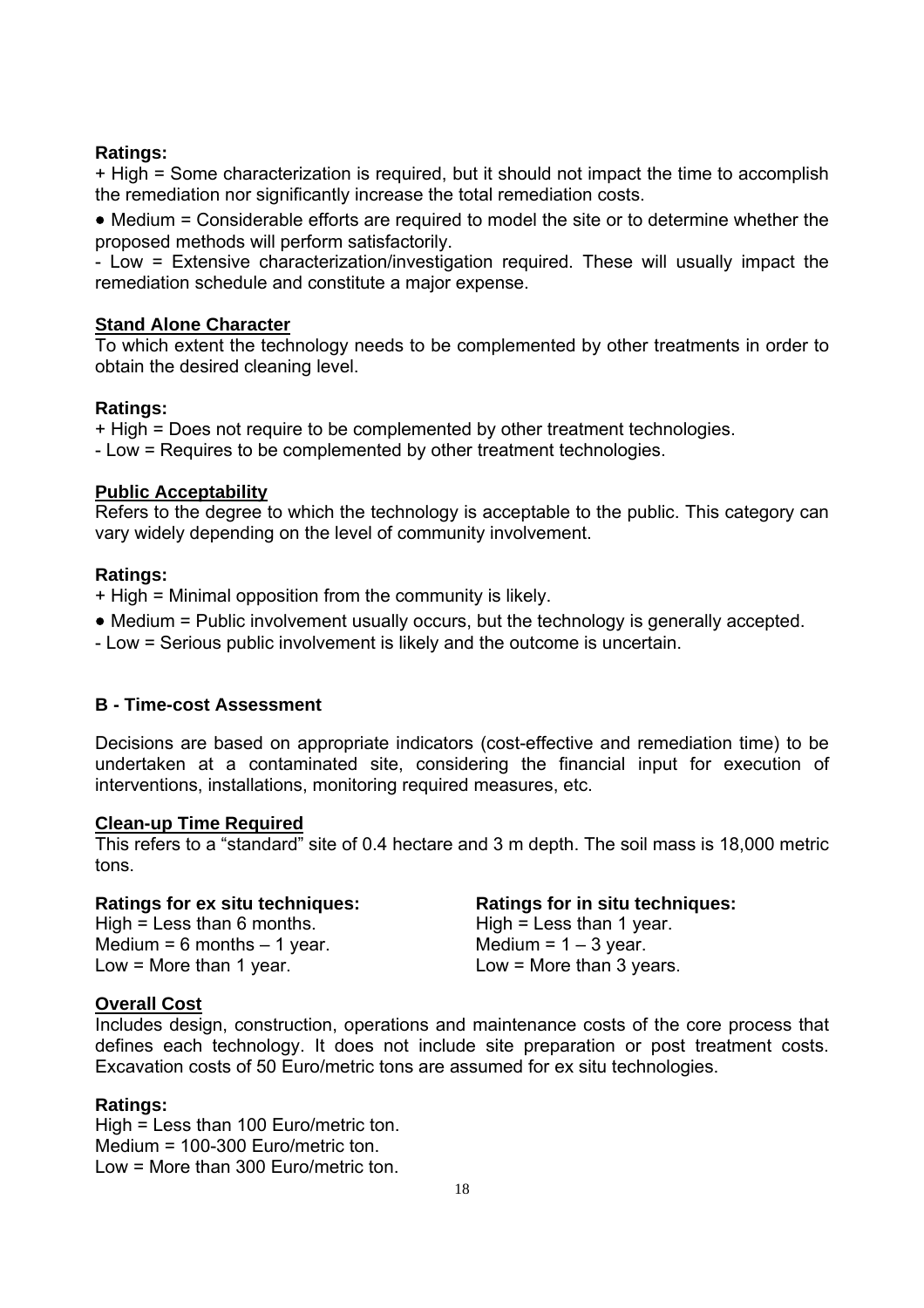# **1.4.3 CONTAMINANTS DESCRIPTION**

Understanding of contaminant behaviour is essential to determine likely exposure pathways and the potential risk posed to particular receptors. The environmental fate and transport of a contaminant is governed by its physical and chemical properties, which are determined by specific parameters. The description of the main groups of contaminants in this section is referred to contaminants types as listed at "General Applicability" in 1.3.1 of "Remediation Technique Applicability".

# **1. Organic Contaminants:**

#### **1.1. Nonhalogenated Volatile Organic Compounds (VOCs)**

Volatile organic compounds are compounds that have a high vapour pressure and low water solubility. Many VOCs are human-made chemical that are used and produced in the manufacture of paints, pharmaceuticals and refrigerants. According to the WHO definition, a VOC is an organic compound having a boiling point range between 60-250°C. VOCs typically are industrial solvents, such as methyl tert-butyl ether (MTBE) or by-products produced by chlorination in water treatment units, such as chloroform. VOCs are often components of petroleum fuels, hydraulic fluids, paint thinners and dry cleaning agents. VOCs are common ground water contaminants.

| $1$ abic $9 - 1$ ypical $8 \cup 9$ compounds. |                        |                         |  |
|-----------------------------------------------|------------------------|-------------------------|--|
| Acetone                                       | Ethyl ether            | Methyl isobutyl ketone  |  |
| Acrolein                                      | Ethyl tert butyl ether | Methyl tert butyl ether |  |
| Acrylonitrile                                 | Ethylene oxide         | N Butanol               |  |
| Carbon disulfide                              | Formaldehyde           | Naphthalene             |  |
| Cyclohexanone                                 | Isobutyl alcohol       | Tert amyl methyl ether  |  |
| Diethylene glycol                             | Methanol               | Tetrahydrofuran         |  |
| Ethanol                                       | Methyl ethyl ketone    | Vinyl acetate           |  |
| Ethyl acetate                                 |                        |                         |  |

Table 6 - Typical VOCs compounds.

#### **a. Light Hydrocarbons**

Considers the series of contaminants considered non-halogenated volatile organic compounds, but greater than C1 and reaching a maximum at C16.

| $1$ able $1 - 1$ ypical Light Hydrocal bons. |                        |                        |  |
|----------------------------------------------|------------------------|------------------------|--|
| Ethane                                       | Propane                | n-butane               |  |
| i-butane                                     | Ethylene (ethene)      | Propylene (propene)    |  |
| Isoprene(2-metyl1,3-butadiene)               | <b>Benzene</b>         | <b>Toluene</b>         |  |
| 1,2,3,4-tetramethylbenzene                   | 2-methylpentane        | Cyclohexane            |  |
| 1,2,4,5-tetramethylbenzene                   | 2-methylphenol         | Cyclopentane           |  |
| 1,2,4-trimethyl-5-ethylbenzene               | 3,3,5-trimethylheptane | Dibenzo(a,h)anthracene |  |
| 1,2,4-trimethylbenzene                       | 3,3-dimethil-1-butene  | n-decane               |  |
| 1,3,5-trimethylbenzene                       | 3-ethylpentane         | n-dodecane             |  |
| 3-methyl-1,2-butadiene                       | 1-pentene              | n-heptane              |  |
| 2,2,4-trimethylheptane                       | Benzo(k)fluoranthene   | n-hexane               |  |
| 2,2,4-trimethylpentane                       | Chrysene               | n-hexylbenzene         |  |
| 2-methylheptane                              | Cis-2-butene           | n-nonane               |  |
| 2-methylnaphthalene                          | Creosols               | n-octane               |  |
| 1 <sub>0</sub>                               |                        |                        |  |

Table 7 - Typical Light Hydrocarbons.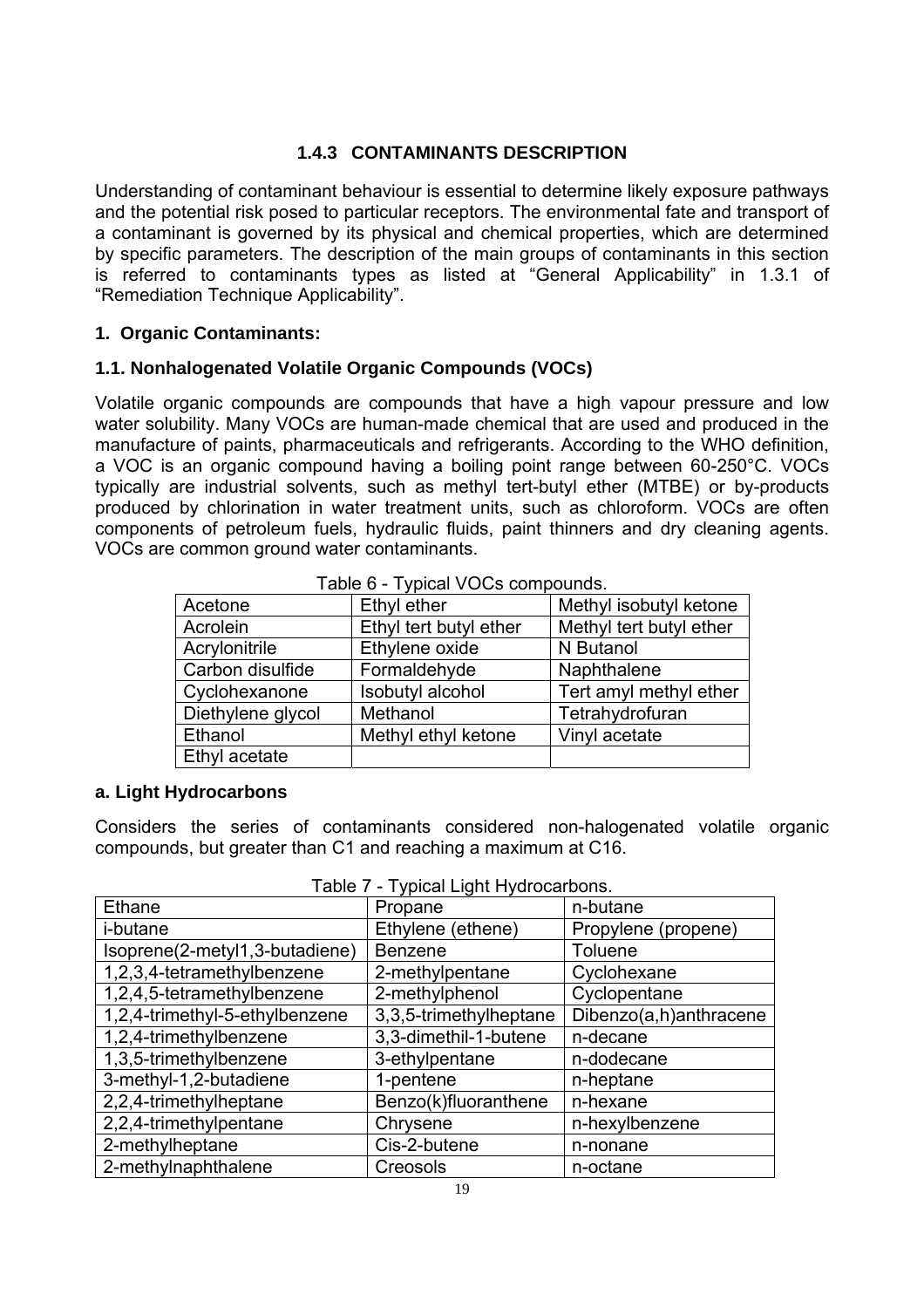Includes alkanes, alkenes, aromatics and biogenically produced compounds including isoprene and terpenes. Light Hydrocarbons include also many fuel contaminants that may occur in aircraft areas, burn pits, chemical disposal areas, contaminated marine sediments, disposal wells and leach fields, fire-fighting training areas, hangars/aircraft maintenance areas, landfills and burial pits, leaking storage tanks, solvent degreasing areas, surface impoundments and vehicle maintenance areas. BTEX compounds are also classified as light hydrocarbons but are presented in a different section by their notorious occurrence as contaminants of soil and groundwater.

# **b. BTEX**

BTEX is an acronym for benzene, toluene, ethylbenzene, and xylene, and reflects that benzene, toluene, ethylbenzene and xylenes are often found together at contaminated sites. This group can be found in petroleum hydrocarbons, such as gasoline, and other common environmental contaminants. They are also used extensively in manufacturing processes:

a) Benzene is used in the production of synthetic materials and consumer products, such as synthetic rubber, plastics, nylon, insecticides and paints;

b) Toluene is used as a solvent for paints, coatings, gums, oils, and resins;

c) Ethylbenzene may be present in paints, inks, plastics, and pesticides;

d) Xylenes are used as a solvent in printing, rubber, and leather industries;

| 1,2,3,4 tetramethylbenzene | n-butylbenzene    |
|----------------------------|-------------------|
| <b>Benzene</b>             | n-propylbenzene   |
| Dimethylbenzene            | Sec-butylbenzene  |
| Ethenylbenzene             | Tert-butylbenzene |
| Ethylbenzene               | <b>Toluene</b>    |
| Ethyltoluene               | Trimetilbenzene   |
| Isopropyltoluene           | Xylene            |

Table 9 - Physical-chemistry properties.

Table 8 - Typical BTEX compounds.

#### Behaviour in Soil and Groundwater

|                                       | <b>Benzene</b> | Toluene | Xylene      | Ethylbenzene  |
|---------------------------------------|----------------|---------|-------------|---------------|
| Water solubility (mg/l)               | 1700           | 550     | 175-198     | 170           |
| Boiling points (°C)                   | 80             | 111     | 138-144     | 136           |
| Density (g/cm <sup>3</sup> ) at 20 °C | 0,88           | 0.87    | 0,86-0,88   | 0,87          |
| Viscosity (mPa*s)                     | 0,7            | 0,6     | $0,6 - 0,8$ | 0,7           |
| Koc                                   | $~10^{-8}$     | ~100    | ~210        | $~200 - 1000$ |

The mobility of BTEX in the subsurface is high. Especially benzene and toluene are highly mobile in soil air and water. The mobility of xylene and ethylxylene is much lower. The high vapour pressure of BTEX enhances their migration via soil air. In the liquid phase, their low viscosity favours infiltration. As their density is  $\leq 1$  g/cm<sup>3</sup>, they tend to float on the water table. The potential of the BTEX to evaporate is high. Due to their relatively high water solubility, they tend to migrate with the groundwater flow.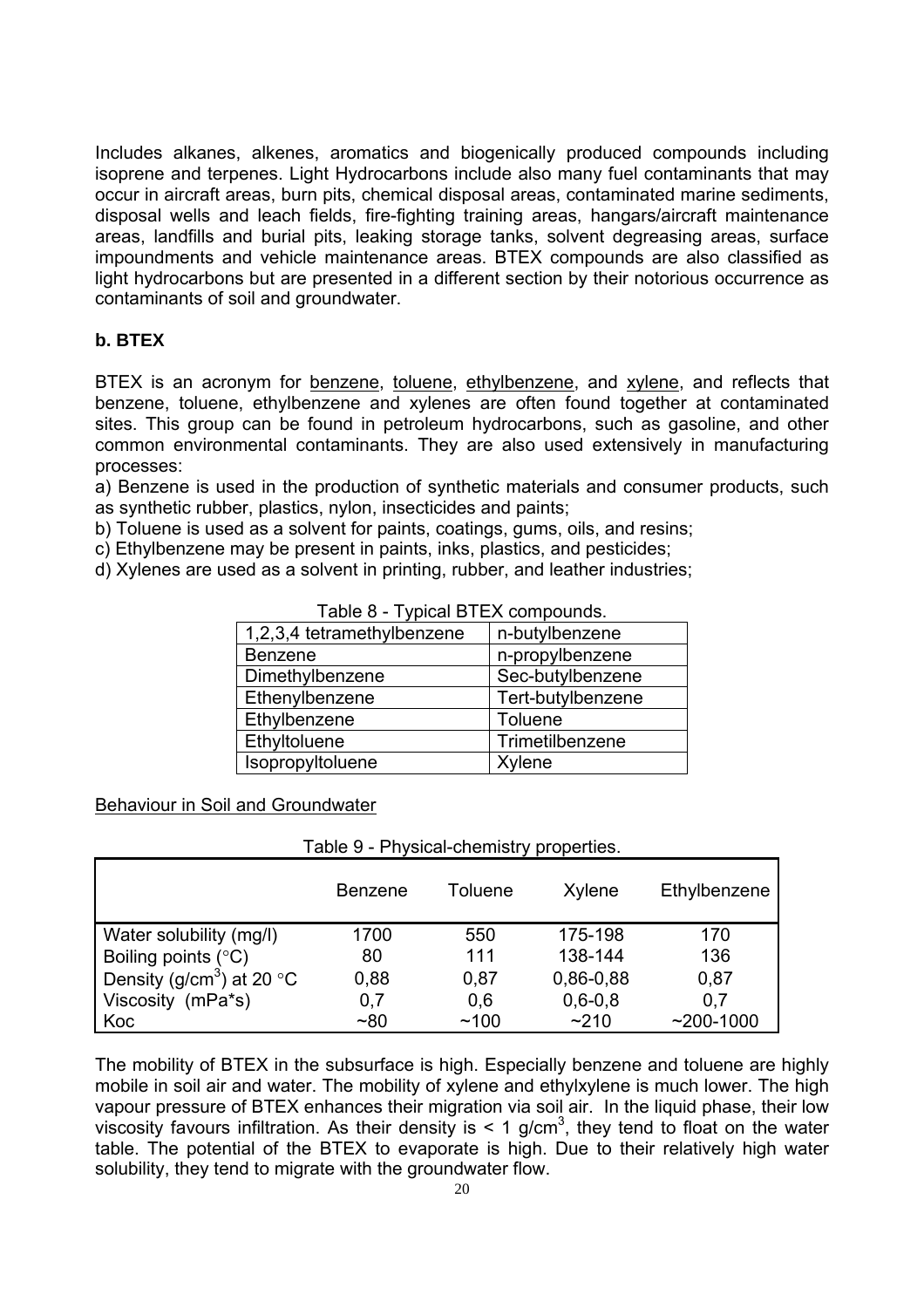Benzene is the most soluble at 1780 mg/l (20 $\degree$  C); Toluene has a solubility of 515 mg/l (20 $\degree$ C). The solubility of the isomeric xylene ranges between 175 mg/l o- and m- xylene and 198 mg/l for para- xylene. Sorption to organic matter and clay minerals is moderate.

#### **Degradation**

BTEX compounds biodegrade relatively quickly (aerobic - favoured over anaerobic degradation), usually better than cycloalkanes, but worse than isoalkanes. Under aerobic conditions they transform to phenols. Toluene and benzene degrade more easily than xylenes.

#### **Mobility**

High to medium, (high when benzene and toluene are dominating compounds, otherwise medium mobility).

# **c. Oxygenated Hydrocarbons**

Oxidation of hydrocarbons produces a variety of volatile oxygenated products including aldehydes, ketones, alcohols and organic acids.

| Aldehydes        | Formaldehyde are found with phenols in industrial resin processes;<br>Acrolein is generated as a by-product of acrylonitrile manufacture.                                                                                                                         |
|------------------|-------------------------------------------------------------------------------------------------------------------------------------------------------------------------------------------------------------------------------------------------------------------|
| <b>Ketones</b>   | Include organic solvents such as acetone as well as more specialized<br>industrial solvents such as methyl ethyl ketone (MEK) and methyl<br>isobutyl ketone (MIBK).                                                                                               |
| <b>Alcohols</b>  | Methanol and 1-butanol have both human and ecotoxicological risks<br>and are produced by fermentations processes and synthetic routes<br>from natural gas, petroleum, or coal feed stocks.                                                                        |
| Organic<br>acids | Organic acids include acetic acid, propionic acid, and formic acid.<br>Occur normally at soil at low concentrations, but environmental<br>contaminations due to presence of higher concentrations of theses<br>compounds may causes losses of nutrients on soils. |

#### Table 10 – Typical Oxygenated Hydrocarbons.

#### **d. Other Compounds**

Includes miscellaneous organic compounds considered Non-Halogenated Volatile Organic Compounds (VOCs), but not previously classified from 1.1 to 1.4.

# **1.2. Halogenated Volatile Organic Compounds (X-VOCs)**

A halogenated volatile organic compound is a chemical compound or mixture, derived from a vegetable or animal source (including certain minerals such as coal or petroleum that originally came from vegetable or animal sources), contained in a solid or liquid that volatizes or evaporates at room temperature or an elevated temperature. The nature of the halogen bond and the halogen itself can significantly affect performance of a technology or require more extensive treatment than for non halogenated compounds.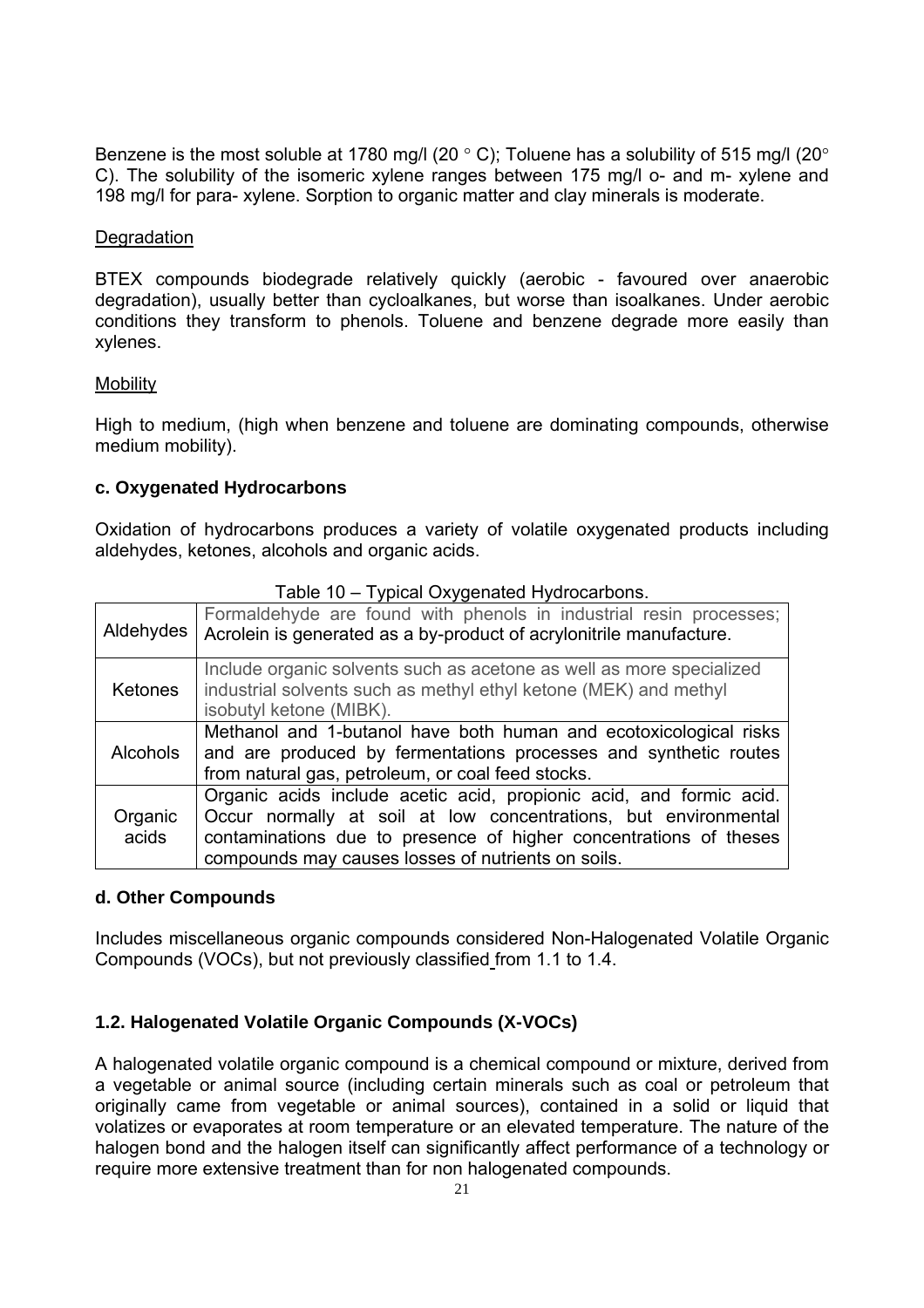| 1,1,1,2-Tetrachloroethane | Chlorodibromomethane      |
|---------------------------|---------------------------|
| 1,1,1-Trichloroethane     | Chloroethane              |
| 1,1,2,2-Tetrachloroethane | Chloroform                |
| 1,1,2-Trichloroethane     | Glycerol                  |
| 1,1-Dichloroethane        | Hexachlorobutadiene       |
| 1,1-Dichloroethylene      | Hexachlorocyclopentadiene |
| <b>Bromoform</b>          | Hexachloroethane          |
| <b>Bromomethane</b>       | Methylene chloride        |
| Carbon tetrachloride      | Trichlorohydrin           |

Table 11 - Typical halogenated VOCs compounds.

#### **a. Chlorinated Hydrocarbons (CHC)**

Chlorinated hydrocarbon (CHC) is a generic term given to compounds containing chlorine, carbon and hydrogen. The term can be used to describe organochlorine pesticides such as lindane and DDT, industrial chemicals such as polychlorinated biphenyls (PCB), and chlorine waste products such as dioxins and furans. These compounds are persistent in the environment and most bioaccumulate in the food chain. The human and environmental health risks of chlorinated hydrocarbons depend on the compound in question. As a general statement, exposure to chlorinated hydrocarbon has been associated with suppression of the immune system and cancer. Chlorinated hydrocarbon compounds include chloroform, carbon tetrachloride, ethylene dichloride, methylene chloride, tetrachloroethane and trichloroethylene. They are employed as solvents, plasticizers and monomers for plastic manufacture. Many are prohibited because of their toxicity.

Behaviour in Soil and Groundwater

| $1000$ $12 - 111$ you out the start proportion. |                     |             |                        |                      |                          |
|-------------------------------------------------|---------------------|-------------|------------------------|----------------------|--------------------------|
|                                                 | $1$ <sup>T</sup> CE | $^{2)}$ TRI | $1,2$ -cis<br>$3)$ DCE | Trichloro<br>methane | Vinyl<br>chloride        |
| Water solubility (mg/l)                         | ~150                | ~1400       | 3500-<br>5000          | ~8000                | ~2000                    |
| Boiling points $(^{\circ}C)$                    | 121                 | 81          | 60                     | 61                   | $-14$                    |
| Density (g/cm <sup>3</sup> ) at 20 $\degree$ C  | 1.6                 | 1.5         | 1.3                    | 1.5                  | 0.9                      |
| Viscosity (mPa*s)                               | 0.9                 | 0.6         | 0.5                    | 0.6                  | $\overline{\phantom{0}}$ |
| Koc                                             | $~1$ ~300           | ~150        | ~100                   | ~100                 | ~10                      |

Table 12 - Physical-chemistry properties.

<sup>1)</sup>Tetrachloroethene (TCE), <sup>2)</sup>Trichloroethene (TRI), <sup>3)</sup>Dichlorothene (DCE).

CHC are very mobile in soil. Due to their high vapour pressure they readily migrate via soil air. The densities of CHC are greater than water. Low viscosity and low surface tension promote their vertical migration within the subsurface and their potential to exist as NAPL phase within the saturated zone. The sorption capacity onto organic matter is low. As their water solubility is moderate to good, CHC may be transported with the groundwater flow and – due to their high density – may accumulate at the base of the aquifer.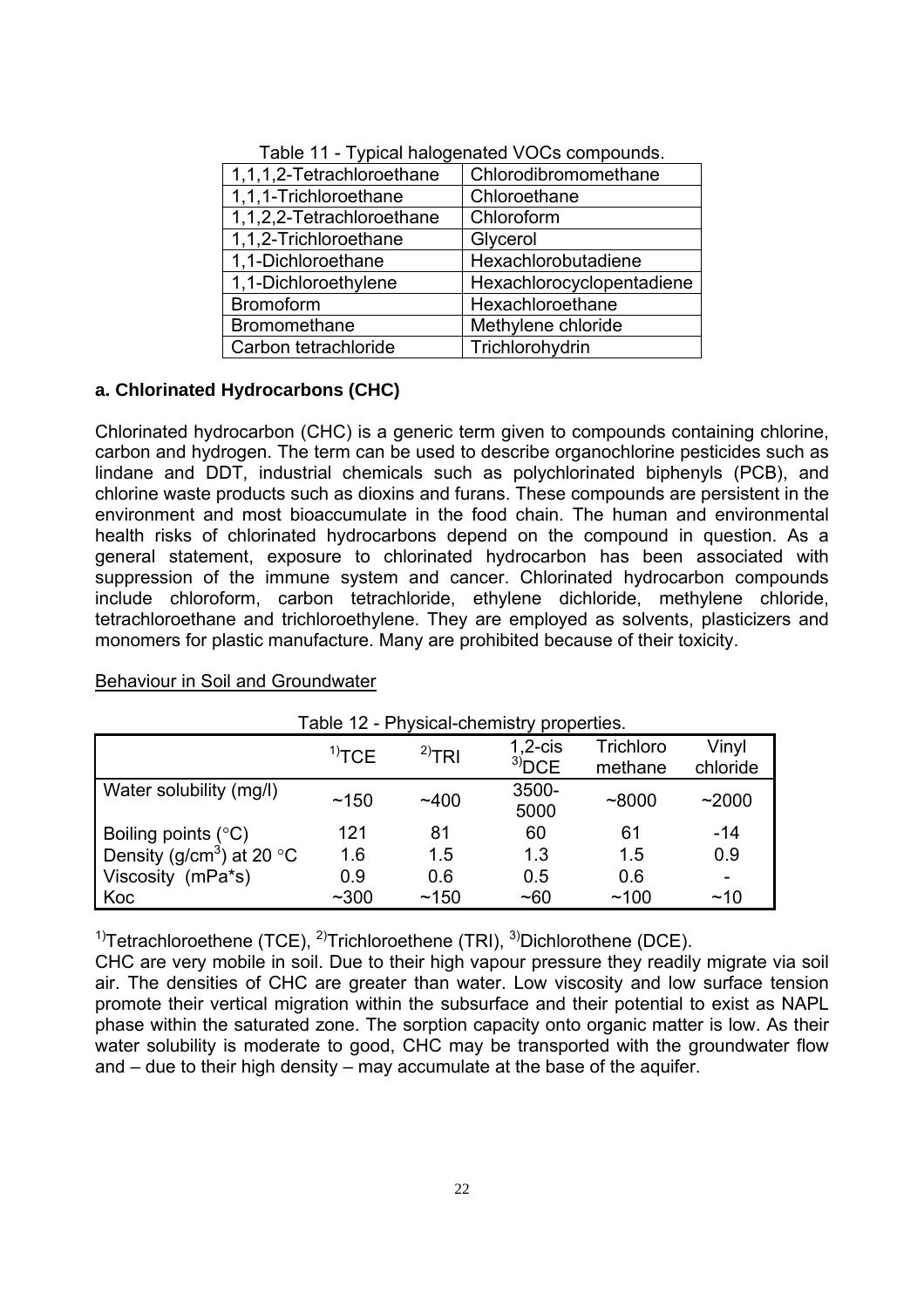# **Degradation**

Microbial degradation is low; therefore the length of the contaminant plume may be several kilometres. The higher chlorinated compounds are only degradable under anaerobic conditions whereas compounds with lower chlorine numbers are preferably degraded under aerobic conditions. The formation of highly toxic degradation products (e.g. vinyl chloride) is possible.

TCE (anaerobic)  $\rightarrow$  aerobic or anaerobic: TRI  $\rightarrow$  DCE  $\rightarrow$  VC  $\rightarrow$  (Ethene)

**Mobility** 

High

#### **b. Other Halogenated Compounds**

Includes Halogenated Volatile Organic Compounds not previously classified at 2.1.

# **1.3. Non-Halogenated Semi-Volatile Organic Compounds (SVOCs)**

Non halogenated semi-volatile organic compounds are a group of synthetic organic compounds that are solvent-extractable and can be determined by gas chromatography/mass spectrometry. SVOCs include phenols, phthalates, higher fatty acids and polycyclic aromatic hydrocarbons (PAH).

SVOCS generally present less vapour pressure and higher boiling point than VOCs. Generally, boiling points are greater than 200°C, but according to WHO definition, compounds considered SVOCs show boiling points around 240-260 °C.

| $(1,2,3-cd)$ pyrene      | Benzo(b)fluoranthene |
|--------------------------|----------------------|
| 1,2-benzotriacenaphthene | Benzo(k)fluoranthene |
| 1,2-Diphenylhydrazine    | <b>Benzoic Acid</b>  |
| 1-aminonaphathalene      | Ethyl parathion      |
| 2,3-phenylenepyrene      | Fluorine             |
| 2,4,-Dinitrophenol       | Indene               |
| 2-aminonaphthalene       | Isophorone           |
| <b>Benzidine</b>         | Malathion            |
| Benzo(a)anthracene       | Methylparathion      |
| Benzo(a)pyrene           | Pyrene               |

Table 13 - Typical non-halogenated SVOCs compounds.

#### **a. Heavy Hydrocarbons**

Includes heavy hydrocarbons (C9 – C23) found at petroleum distillates and products. In general, are ignitable liquids, such as Kerosene, fuel oil, jet fuels and diesel fuel (ASTM Standard Practice E 1387).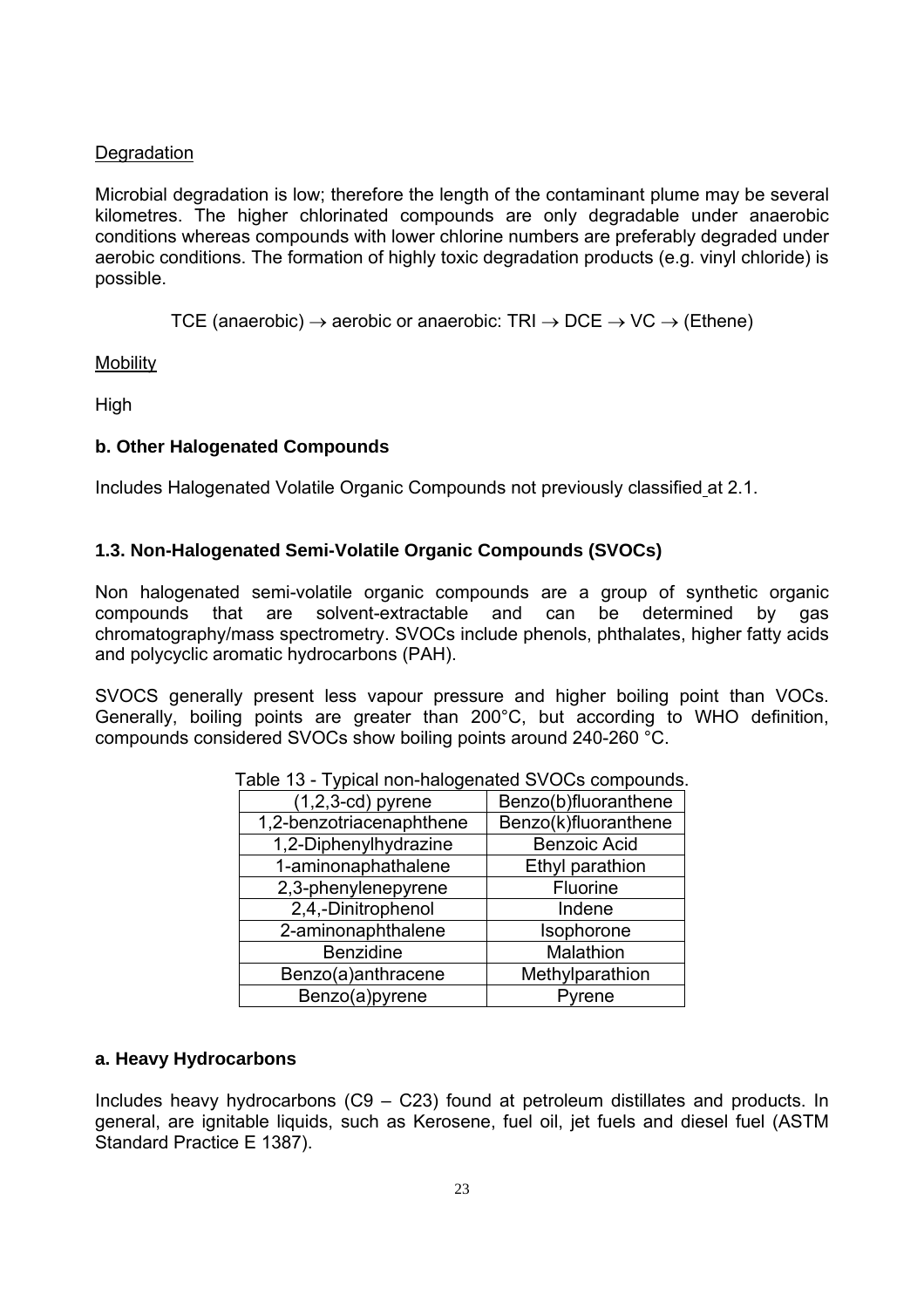# **b. Non-Halogenated Pesticides**

Pesticides and Herbicides are chemical compounds used to control insects, rodents, plants etc. These two classes of organics include organophosphorous pesticides, carbamate pesticides, pyrethroid pesticides and chlorinated pesticides (item 4.3). Another way to think about pesticides is to consider those that are chemical pesticides or are derived from a common source or production method. Other categories include biopesticides, antimicrobials, and pest control devices.

Organophosphate Pesticides affect the nervous system by disrupting the enzyme that regulates acetylcholine, a neurotransmitter. Most organophosphates are insecticides. Some are very poisonous (they were used in World War II as nerve agents). However, they usually are not persistent in the environment.

#### Table 14 - Typical Organophosphate Pesticides.

| Dimethylphosphate (DMP).        | Malathion       |
|---------------------------------|-----------------|
| Dimethyldithiophosphate (DMDTP) | Metasystox      |
| Diethylphosphate (DEP)          | Dicaphton       |
| Diethylthiophosphate (DEPT)     | <b>Disyston</b> |
| Diethyldithiophosphate (DEDTP)  |                 |

Carbamate Pesticides affect the nervous system by disrupting an enzyme that regulates acetylcholine, a neurotransmitter. The enzyme effects are usually reversible. There are several subgroups within the carbamates.

| Common     | Chemical name                                                        |  |
|------------|----------------------------------------------------------------------|--|
| name       |                                                                      |  |
| Aldicarb   | 2-methyl-2-(methylthio)propionaldehyde O-(methylcarbamoyl)oxine      |  |
| Carbaryl   | 1-naphthyl methylcarbamate                                           |  |
| Carbofuran | 2,3-dihydro-2,2-dimethyl-7-benzofuranyl methylcarbamate              |  |
| Fenoxycarb | Ethyl [2-(4-phenoxyphenoxy)ethyl] carbamate                          |  |
| Methiocarb | 3,5-dimethyl-4-(methylthio)phenyl methylcarbamate                    |  |
| Methomyl   | S-methyl N-[(methylcarbamoyl)oxy]thioacetimidate                     |  |
| Oxamyl     | S-methyl N,N-dimethyl-N-(methylcarbamoyloxy)-1-thio-oxamimidate      |  |
| Thiodicarb | Dimethyl N,N-(thiobis(methylimino)carbonyloxy)bis(ethanimidothioate) |  |

Pyrethroid Pesticides were developed as a synthetic version of the naturally occurring pesticide pyrethrin, which is found in chrysanthemums. They have been modified to increase their stability in the environment. Some synthetic pyrethroids are toxic to the nervous system.

| $1$ avic $10 - 1$ y pical $1$ | mannoid i colluideo. |  |
|-------------------------------|----------------------|--|
| Allethrin                     | <b>Bifenthrin</b>    |  |
| Cyfluthrin                    | Cyhalothrin          |  |
| Cypermethrin                  | Deltamethrin         |  |
| Esfenvalerate                 | Fenpropathrin        |  |
| Fluvalinate                   | Permethrin           |  |
| Resmethrin                    | <b>Tefluthrin</b>    |  |
| Tetramethrin                  | Tralomethrin         |  |

Table 16 - Typical Pyrethroid Pesticides.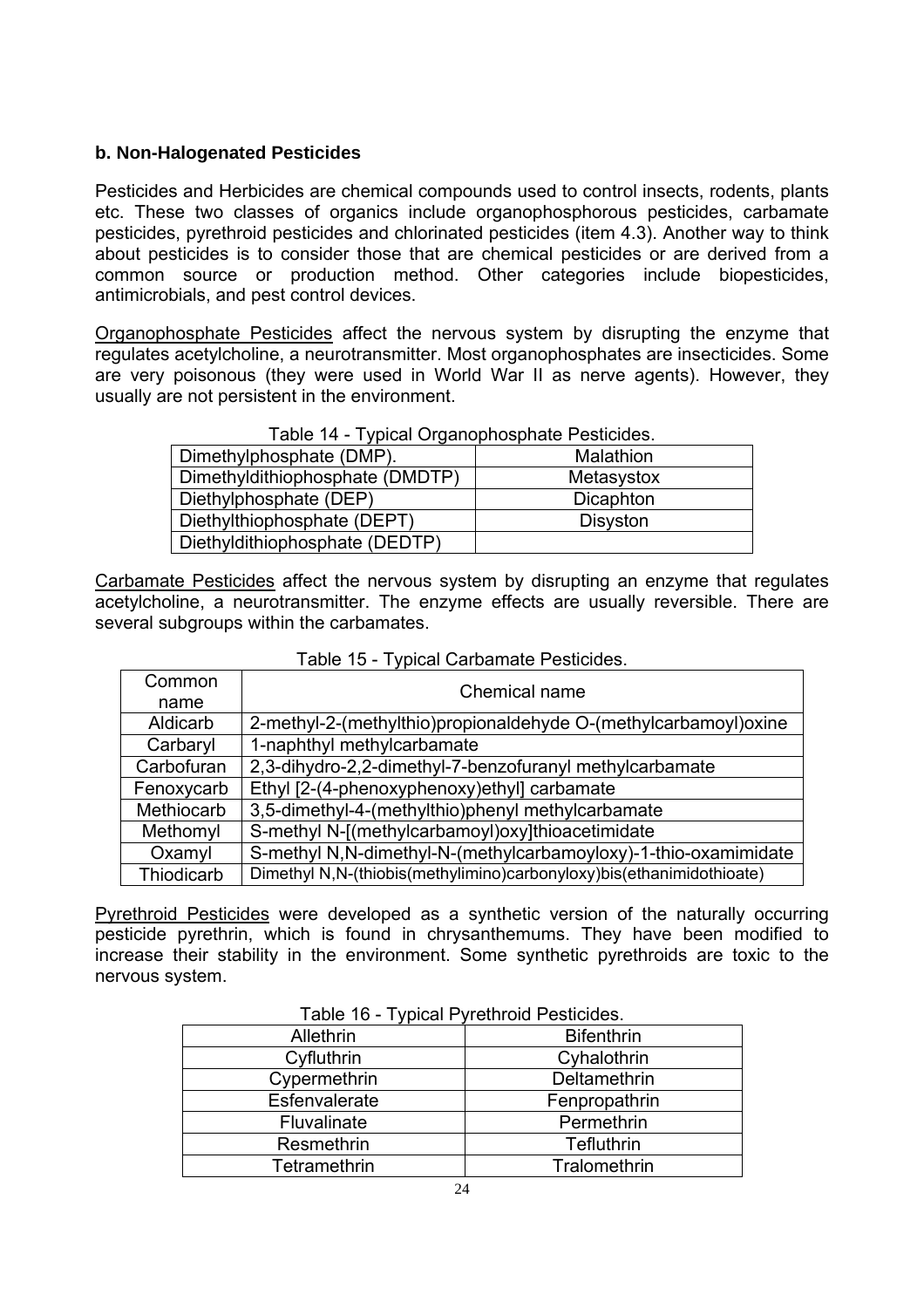Pesticide losses from soils and their potential to contaminate ground- or surface water can be estimated considering simultaneously persistence and sorption: sorption is determined by the partition coefficient (Koc) and persistence is determined by degradation measured in half-life T  $\chi$  = measure of the amount of time it takes for one-half the original amount of a pesticide in soil to be deactivated.

| Persistence                         | Sorption      | <b>Potential Impact</b>                 |                      |  |
|-------------------------------------|---------------|-----------------------------------------|----------------------|--|
|                                     |               | Groundwater                             | <b>Surface Water</b> |  |
| <sup>1)</sup> Non-persistent        | low-moderate  | low                                     | low                  |  |
| Non-persistent                      | moderate-high | low                                     | moderate             |  |
| <sup>2)</sup> Moderately persistent | moderate-high | moderate                                | moderate             |  |
| Moderately persistent               | low-moderate  | high                                    | high                 |  |
| $\frac{3}{3}$ Persistent            | moderate-high | moderate                                | high                 |  |
| Moderately persistent &             |               | Impacts on ground- and surface water is |                      |  |
| persistent                          | low-high      | determined by site specific conditions  |                      |  |

Table 17 - Qualitative assessment of a pesticide's contamination potential.

<sup>1)</sup> Non persistent: T<sub>1/2</sub> = 30 days or less (e.g. 2, 4, 5 -T, Parathion).<br><sup>2)</sup> Moderately persistent: T<sub>1/2</sub> = > 30 days and < 100 days (e.g. Atrazine, Diazinon). <sup>3)</sup> Persistent: T<sub>1/2</sub> = > 100 days (e.g. Lindane, Endo

#### **c. Polycyclic Aromatic Hydrocarbons (PAHs)**

Polycyclic aromatic hydrocarbons (PAHs) are a group of compounds formed during the incomplete combustion of coal, oil, gas, wood, garbage or other organic substances. In most cases PAHs occur as a mixture of several compounds, not as a single chemical. Several PAHs are produced commercially to be used in the industrial organic synthesis. Once released into the aquatic environment, degradation by micro-organisms is often slow, leading to their accumulation in exposed sediments, soils, aquatic and terrestrial plants, fish and invertebrates. In terms of human health, prolonged exposure to PAHs can have a deleterious effect.

| rable To - Typical Fulycyclic Albinatic Hydrocarbons (FAHS). |                        |  |
|--------------------------------------------------------------|------------------------|--|
| Acenaphthene                                                 | Chrysene               |  |
| Acenaphthylene                                               | Dibenzo(a,h)anthracene |  |
| Anthracene                                                   | Benzo(a)anthracene     |  |
| Benzo(a)pyrene                                               | Naphthalene            |  |
| Benzo(b)fluoranthene                                         | Phenanthrene           |  |
| Benzo(g,h,i)perylene                                         | Pyrene                 |  |

Table 18 - Typical Polycyclic Aromatic Hydrocarbons (PAHs).

# Behaviour in Soil and Groundwater

| Naphthalene                                             | Anthracene  | Pyrene      | Benz(a)pyrene                             |
|---------------------------------------------------------|-------------|-------------|-------------------------------------------|
| $(2 \text{ rings})$                                     | $(3$ rings) | $(4$ rings) | (5 rings)                                 |
| 32                                                      | 0,07        | 0,14        | 0,001                                     |
| 218                                                     | 314         | 393         | 496                                       |
| Density (g/cm <sup>3</sup> ) at 20 $^{\circ}$ C<br>1,15 | 1.24        | 1.27        | 1,3                                       |
| *solid                                                  | *solid      | *solid      | *solid                                    |
| 1,300                                                   | 26,000      | 44,000      | 4,500,000                                 |
|                                                         |             |             | Table 19 - Physical-chemistry properties. |

\* at room temperature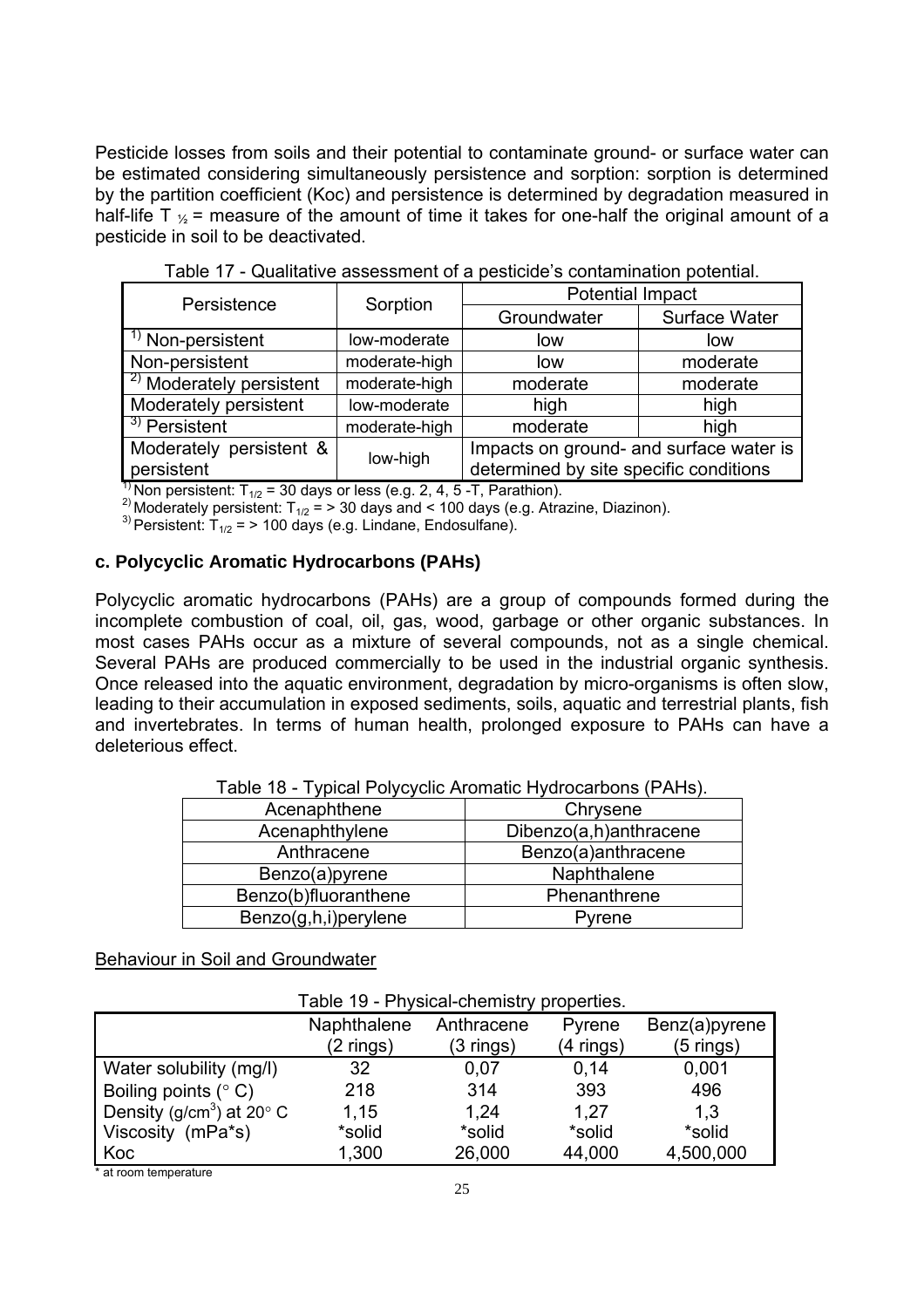PAH strongly (sometimes irreversibly = bound residues) sorb onto soil particles and humic acids. Their volatility and water solubility (hydrophobic) is low. The mobility of PAH decreases with increasing number of carbon rings. Their water solubility and vapour pressure decrease, the sorption onto organic carbon increases. Sorbed onto colloids, they may get into the groundwater with seepage water.

Their potential to contaminate groundwater is generally little. An exception is naphthalene, having higher water solubility than the other PAH. The mobility of naphthalene is about that of fuel oil. Due to their water solubility usually 2 to 3 ring PAH, as well as Pyrene, are found in the water. PAH are persistent, immobile soil contaminants.

#### **Degradation**

PAH are moderately biodegradable under aerobic conditions. The biodegradation decreases with increasing number of carbon rings. The biodegradability of PAH with more than 4 rings is negligible. PAH tend to accumulate in the food chain.

#### **Mobility**

Medium mobility: 2 rings (naphthalene), 3 ring PAH Low mobility: > 3 ring PAH

#### **d. Nitroaromatics & Amines**

Nitroaromatics are carcinogenic and mutagenic aromatic substances that are typical contaminants of contaminated military sites, as some pesticides (atrazine), and a number of anilines. The majority of nitroaromatic compounds are industrial chemicals such as explosives, dyes, polyurethane foams, herbicides, insecticides and solvents and have become common contaminants of soil, sediments, and water.

| $1000$ $20 - 1$ ypidal integration tracted dompodition |
|--------------------------------------------------------|
| 2,4,6-Trinitrotoluene (TNT)                            |
| 2,4-dinitrotoulene (DNT)                               |
| 1,3,5-trinitro-1,3,5-triazine (RDX)                    |
| cyclotetramethylene tetranitramine (HMX)               |

|  | Table 20 - Typical NitroAromatics compounds. |
|--|----------------------------------------------|
|  |                                              |

Amines are derivatives of ammonia in which one or more hydrogen atoms are replaced by alkyl groups such as alkyl amines, aliphatic diamines, alicyclic amines, heterocyclic amines, propylene amines and aliphatic etheramines. Most of amines, such as phenylamine, are danger to the environment as it is danger of serious damage to human health. Typical amines compounds are:

| $1$ able $21$ - Typical Nitramines compounds. |                                                                    |
|-----------------------------------------------|--------------------------------------------------------------------|
| Methylamine                                   | $CH_3NH_2$                                                         |
| Propylamine                                   | $CH3CH2CH2NH2$                                                     |
| 2-propylamine                                 | $(CH_3)_2$ CHNH <sub>2</sub>                                       |
| Diethylamine                                  | $(CH_3)_2NH_2$                                                     |
| Aniline                                       | $C_6H_5NH_2$                                                       |
| 4-methylphenylamine                           | $4$ -CH <sub>3</sub> C <sub>6</sub> H <sub>4</sub> NH <sub>2</sub> |

Table 21 - Typical Nitramines compounds.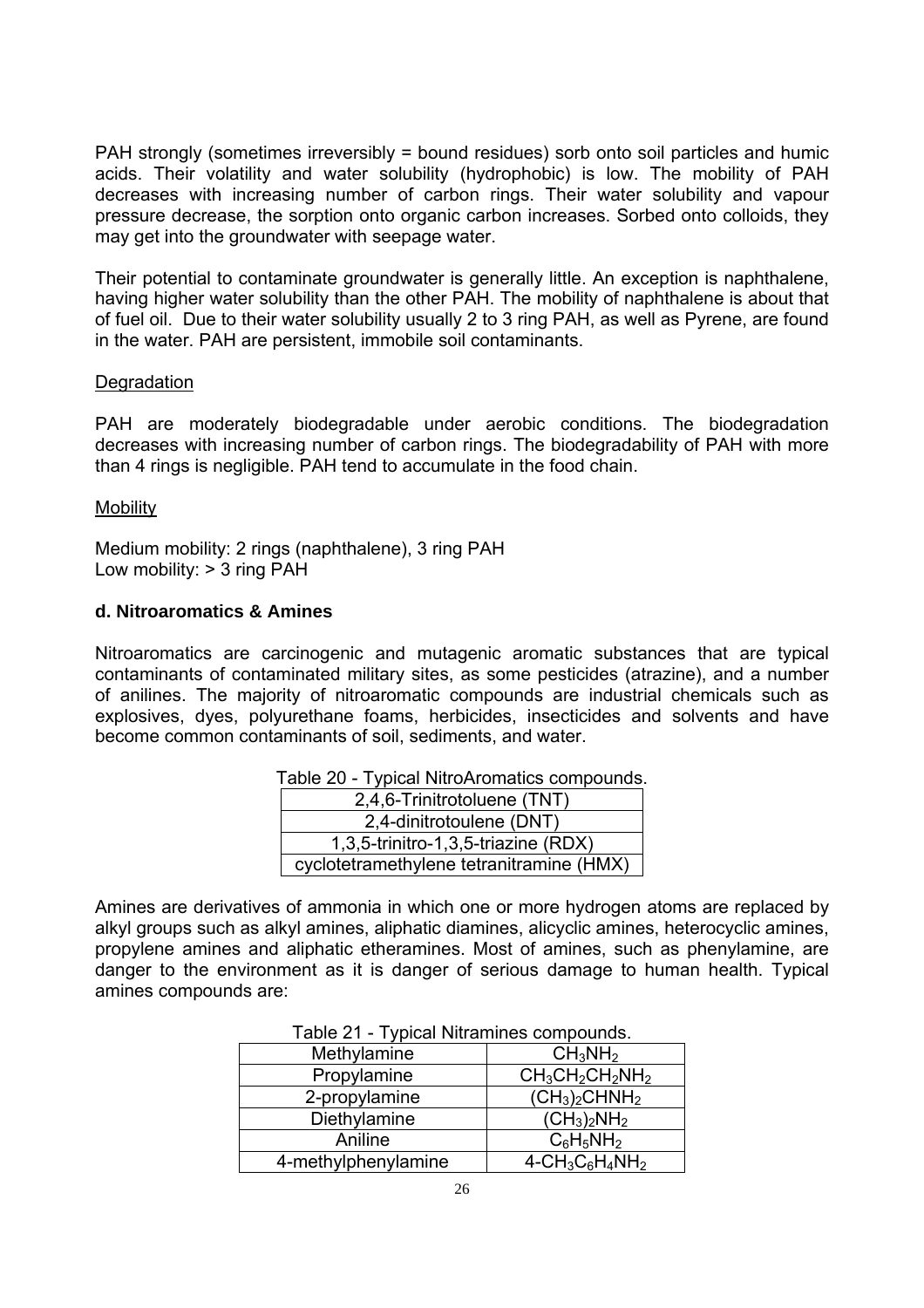#### **e. Non-Halogenated Phenols**

These compounds have widely been used in the production of pesticides, herbicides, and wood preservatives. They can also be generated as byproducts in industrial operations, such as the paper pulp bleaching process and water disinfection with chlorine. Chlorophenols can enter water streams through various transport mechanisms and can also chemisorb onto soil surfaces and aquatic sediments. Due to their toxicity, these xenobiotics are consequently harmful to humans, animals, and fish that are exposed to such contaminated environments.

|                            | <u> Fabie 22 - Fypical Norromonialeu Frienois.</u> |
|----------------------------|----------------------------------------------------|
| 2,4-dimethylphenol         | 2,4-dinitrophenol                                  |
| 2-methyl 4,6-dinitrophenol | Nitrophenol (2-, 4-)                               |
| Phenol                     | Cresol                                             |

#### **1.4. Halogenated Semi-Volatile Organic Compounds (X-SVOCs)**

Halogenated (e.g., fluorine, chlorine, bromine, or iodine) semi-volatile organic compounds are a group of synthetic organic compounds that are solvent-extractable and can be determined by gas chromatography/mass spectrometry, with less vapour pressure and higher boiling point than VOCs. The nature of the halogen bond and the halogen itself can significantly affect performance of a technology or require more extensive treatment than for non-halogenated compounds. Typical X-SVOCs compounds are organochlorines and polychlorinated biphenyls (PCBs).

| 1,2,4-Trichlorobenzene         | Bis(2-chloroethoxy) phthalate | Chlordane       |
|--------------------------------|-------------------------------|-----------------|
| 1,2-Bis(2-chloroethoxy) ethane | Bis(2-chloroethyl) ether      | Quintozene      |
| 1,2-Dichlorobenzene            | Hexachlorobenzene             | Chlorphenothane |
| 1,3-Dichlorobenzene            | Hexachlorobutadiene           | Ethyl parathion |
| 1,4-Dichlorobenzene            | Hexachlorocyclopentadiene     | Chlorobenzilate |
| 2,4,5-Trichlorophenol          | p-chloro-m-cresol             | Chlorobenzene   |
| Bis(2-chloroethoxy) ether      | p-dichlorobenzene             | Phenylether     |
| Bis(2-chloroethoxy) methane    | 4-Chlorophenyl phenylether    | 4-Chloroaniline |
| 2-Chloronaphthalene            | Bis(2-chloroethoxy) ether     | 4-Chlorophenyl  |
| 4-Bromophenyl phenyl ether     | Bis(2-chloroethoxy) methane   |                 |
| 3,3-Dichlorobenzidine          | Bis(2-chloroethoxy) phthalate |                 |
| Pentachlorobenzene             | Bis(2-chloroethyl) ether      |                 |
| o-dichlorobenzene              | Bis(2-chloroisopropyl) ether  |                 |

#### Table 23 - Typical halogenated SVOCs compounds.

# **a. Polychlorinated Biphenyls (PCBs)**

PCB (or PCBs) is a category, or family, of chemical compounds formed by the addition of Chlorine (Cl2) to Biphenyl (C12H10), which means a dual-ring structure comprising two 6 carbon Benzene rings linked by a single carbon-carbon bond. There are 210 different PCB compounds. Commercial mixtures typically have 40%-60% chlorine by weight.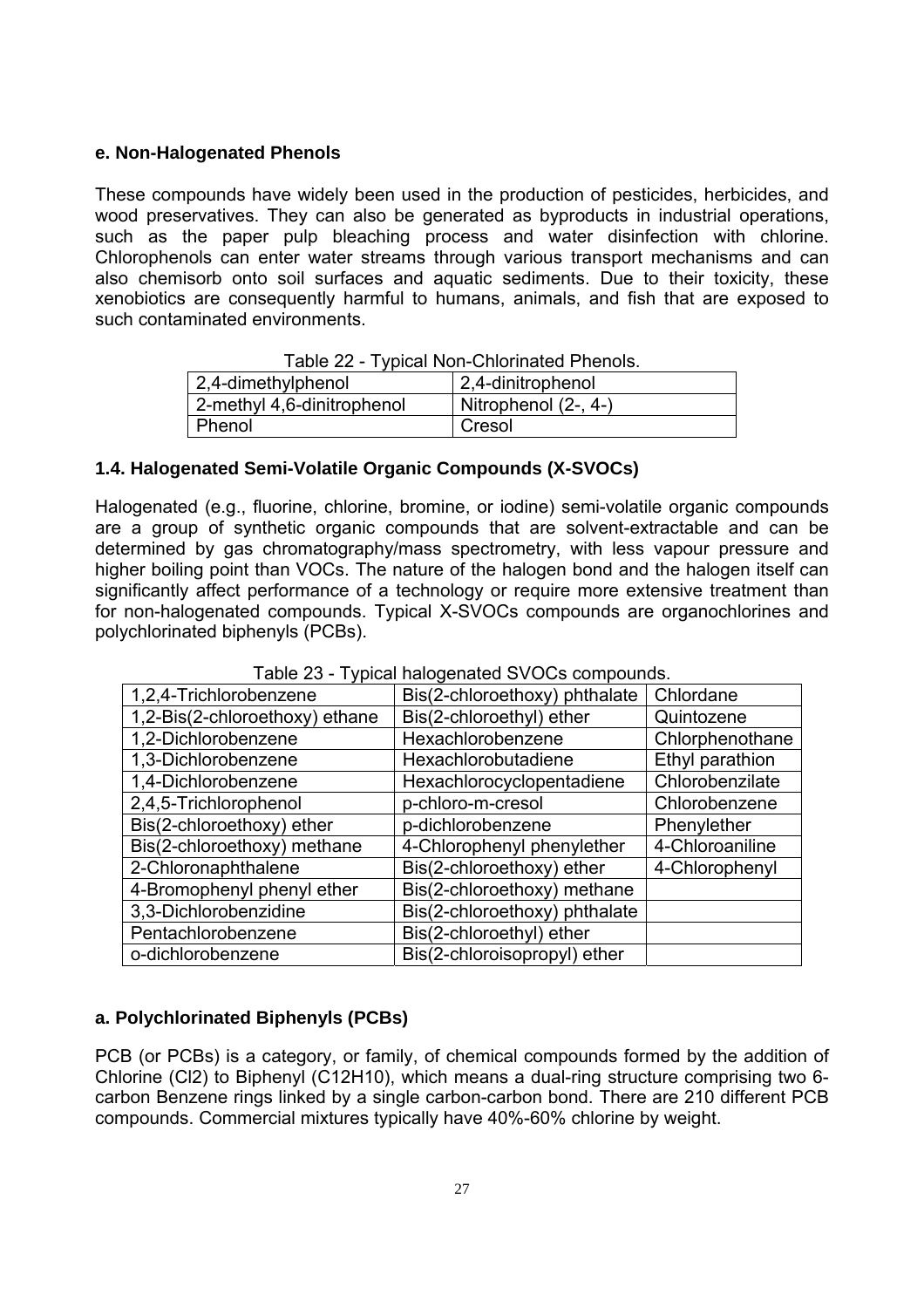| Aceclor              | Clophen        | Hydol      | Pydraul        |
|----------------------|----------------|------------|----------------|
| Adkarel              | Clophenharz    | Inclor     | Pyraclor       |
| <b>ALC</b>           | Clorinal       | Inerteen   | Pyralene       |
| Apirolio             | Delor          | Kaneclor   | Pyranol        |
| Arochlor             | Delorene       | Leromoll   | Pyroclor       |
| Arubren              | <b>Diaclor</b> | Magvar     | Pyronol        |
| Asbestol             | Diconal        | Montar     | Saf-T-Kuhl     |
| Askarel              | Educarel       | Nepolin    | Santosol       |
| Auxol                | Elaol          | Non-Flamol | Santotherm     |
| <b>Bakola</b>        | Elinol         | Orophene   | Santovac       |
| Chlophen             | Eucarel        | Phenoclor  | Solvol         |
| Chlorinated biphenyl | Fenclor        | Plastivar  | Terphenychlore |
| Chlorinol            | Gilotherm      | Prodelec   | Turbinol       |
| Cloresil             |                |            |                |

#### Table 24 - Typical PCBs compounds.

Behaviour in Soil and Groundwater

#### Table 25 - Physical-chemistry properties.

|                         | 2,4,4-Tricl.<br>biphenyl | $2,2,4,5,5$ -<br>Pentachlor<br>biphenyl | 2, 2, 3, 4, 4, 5, 5<br>Heptachlor<br>biphenyl | PCB range from<br>19-71% CI |
|-------------------------|--------------------------|-----------------------------------------|-----------------------------------------------|-----------------------------|
| Water solubility (mg/l) | 0.14                     | 0.01                                    | 0.004                                         | $0.001 - 6$                 |
| Viscosity (mPa*s)       | viscous                  | viscous                                 | viscous                                       | viscous                     |
| Kow                     | 740,000                  | 2,500,000                               | 5,000,000                                     | 20,000-150 x $10^6$         |

PCB have a high viscosity, the water solubility is low for compounds with high chlorine content. The mobility of PCB in soil is very low, decreasing with the number of chlorine atoms. PCB readily sorb to humic acids and iron oxides. The volatility is very low.

#### **Degradation**

As PCBs are chemically very stable, the degradation in soil is very slow. The degradability decreases with increasing number of chlorine atoms. Due to their lipophilic properties, PCBs tend to accumulate in the food chain.

**Mobility** 

Low

#### **b. Halogenated Pesticides**

Halogenated pesticides derived in whole or in part from benzene or other aromatic hydrocarbons and are composed by elements from the group seven (the halogens Fluorine, Chlorine, Bromine, Iodine, and Astatine) of the periodic table of the elements. Chlorinated hydrocarbons are known as organochlorines, and historically make up a large group of compounds, such as DDT, chlordane, dieldrin, lindane, and heptachlor. Halogenated pesticides are, in general, more fat soluble and more resistant to biodegradation, while methylated pesticides are more water soluble and, therefore, more biodegradable.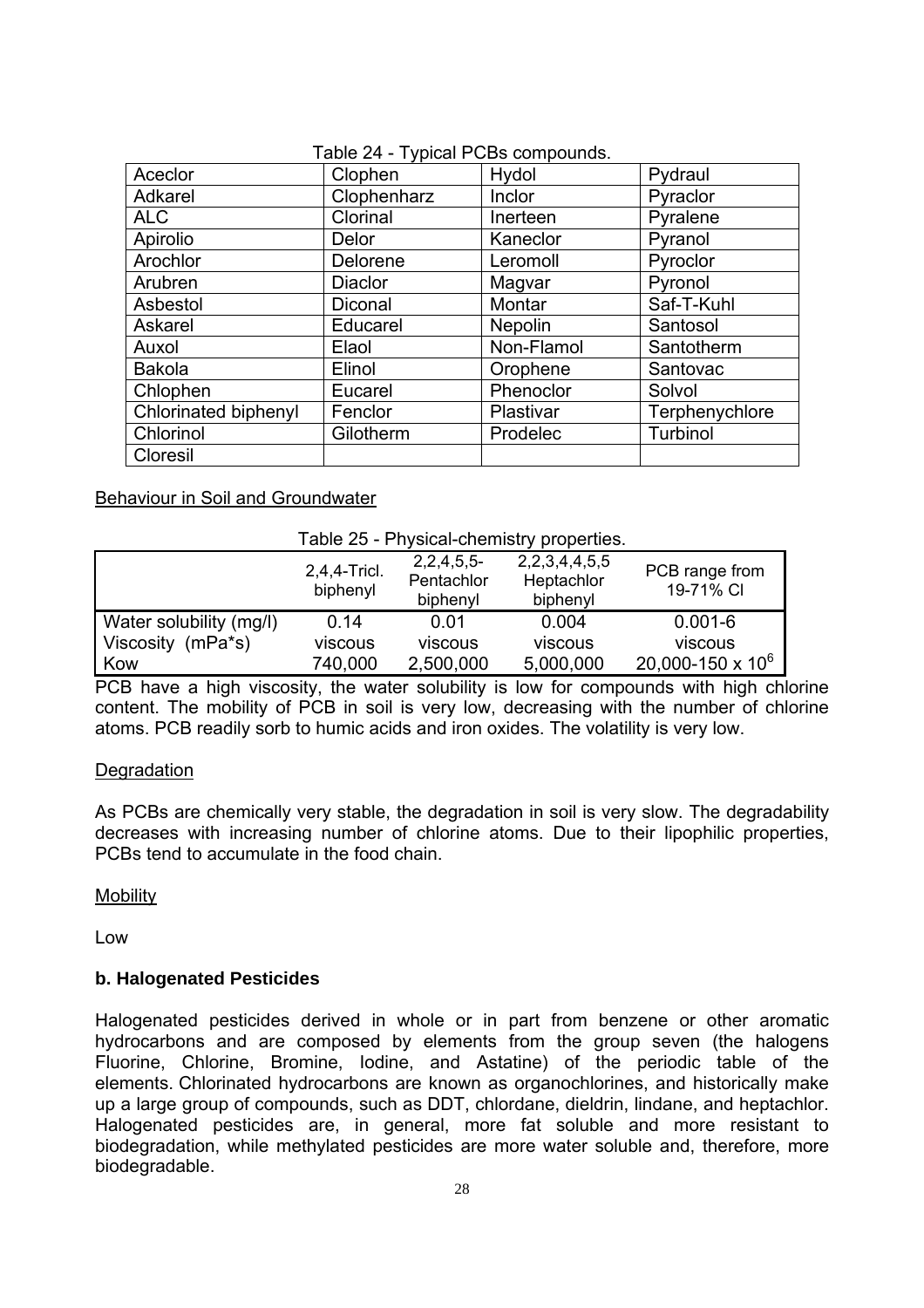| Aldrin           | $4.4'$ -DDT        | Heptachlor           |
|------------------|--------------------|----------------------|
| BHC-alpha        | <b>Dieldrin</b>    | Heptachlor epoxide   |
| <b>BHC-beta</b>  | Endosulfan I       | Malathion            |
| <b>BHC-delta</b> | Endosulfan II      | Methylparathion      |
| BHC-gamma        | Endosulfan sulfate | Parathion            |
| Chlordane        | Endrin             | Toxaphene            |
| $4.4'$ -DDD      | Endrin aldehyde    | Benzo(b)fluoranthene |
| $4.4'$ -DDE      | Ethion             | Benzo(k)fluoranthene |
| Fluoranthene     | Fluorene           |                      |

Table 26 - Physical-chemistry properties.

#### **c. Other Halogenated Compounds**

Includes some compounds not mentioned at items 4.1 and 4.2. It includes also some halogenated phenols, which have widely been used in the production of pesticides, herbicides, and wood preservatives. They can also be generated as byproducts in industrial operations, such as the paper pulp bleaching process and water disinfection with chlorine. Chlorophenols (Tables 23 and 24) can enter water streams through various transport mechanisms and can also chemisorb onto soil surfaces and aquatic sediments. Due to their toxicity, these xenobiotics are consequently harmful to humans, animals, and fish that are exposed to such contaminated environments.

| 1,2,4-Trichlorobenzene  | 4-Chloroaniline             | Hexachlorobenzene         |
|-------------------------|-----------------------------|---------------------------|
| 1,2-Bis(2-chloroethoxy) | 4-Chlorophenyl              | Hexachlorobutadiene       |
| ethane                  | phenylether                 |                           |
| 1,2-Dichlorobenzene     | Bis(2-chloroethoxy) ether   | Hexachlorocyclopentadiene |
| 1,3-Dichlorobenzene     | Bis(2-chloroethoxy) methane | o-dichlorobenzene         |
| 1,4-Dichlorobenzene     | Bis(2-chloroethoxy)         | p-Chloro-m-cresol         |
|                         | phthalate                   |                           |
| 2-Chloronaphthalene     | Bis(2-chloroethyl) ether    | p-dichlorobenzene         |
| 4-Bromophenyl phenyl    | Bis(2-chloroisopropyl)      | Pentachlorobenzene        |
| ether                   | ether                       |                           |
| 3,3-Dichlorobenzidine   | Fluoranthene                | Quintozene                |
| Chlorobenzene           | Chlorobenzilate             | Chlorphenothane           |
| Ethion                  | Unsym-trichlorobenzene      | Ethyl parathion           |
| Methylparathion         | Fluorene                    | Malathion                 |
| Benzo(b)fluoranthene    | Parathion                   | Toxaphene                 |
| Benzo(k)fluoranthene    |                             |                           |

#### Table 27 - Other Halogenated X-SVOCs.

#### Table 28 – Typical Halogenated Phenols.

| Chlorophenol isomers (ortho, meta, para)                          |
|-------------------------------------------------------------------|
| Dichlorophenols (2,6-, 2,5-, 2,4-, 3,5-, 2,3-, 3,4-),             |
| Trichlorophenols (2,4,6-, 2,3,6-, 2,4,5-, 2,3,5-, 2,3,4-, 3,4,5-) |
| Tetrachlorophenols (2,3,5,6-, 2,3,4,5-, 2,3,4,6-)                 |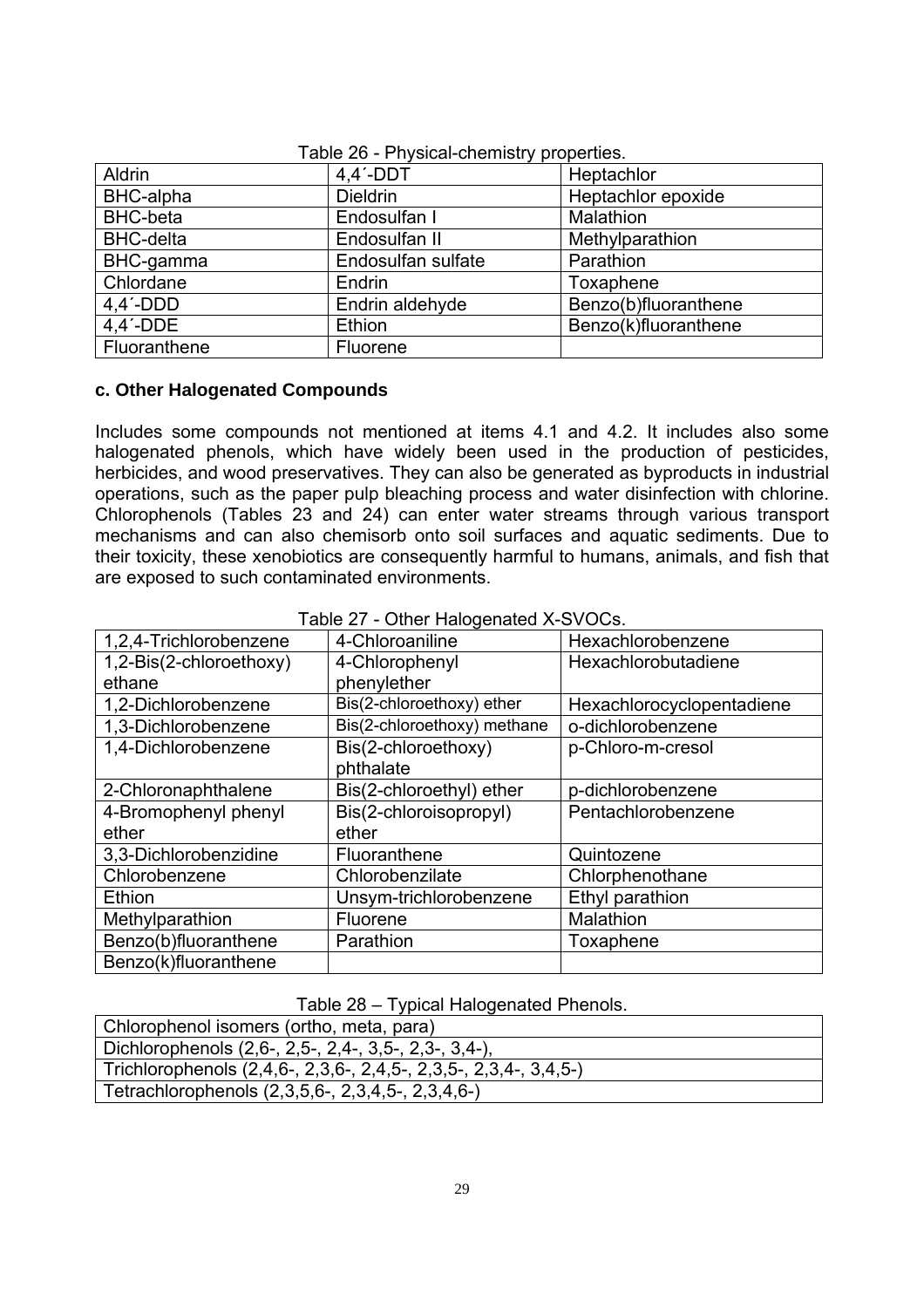# **1.5. DIOXINS & FURANES**

The general term "dioxin" collectively refers to a class of structurally and chemically related compounds known as halogenated aromatic hydrocarbons. They include poly-chlorinated dibenzo-p-dioxins (PCDD or Dioxin's), polychlorinated dibenzofurans (PCDF or Furans) and the "dioxin-like" Biphenyls (PCBs). The term dioxin-like refers to compounds having basic similarities in molecular structure, chemical properties, environmental persistence, bioaccumulation potential and mechanisms of toxic actions. In general, the term "dioxin" only includes both PCDD and PCDF. Information presented for X-SVOCs may also be appropriate for many of the contaminants presented in this subsection.

| Dibenzo-p-dioxins (PCDD) | 2,3,7,8-TCDF              |
|--------------------------|---------------------------|
| 2,3,7,8-TCDD             | 1,2,3,7,8-PnCDF           |
| 1,2,3,7,8-PnCDD          | 1, 2, 3, 4, 7, 8, - HxCDD |
| 1,2,3,7,8,9-HxCDD        | 1,2,3,4,6,7,8,-HpCDD      |
| Dibenzofurans (PCDFs)    |                           |

Table 29 - Typical Dioxins and Furanes.

#### **2. Inorganic Contaminants**

Inorganics are compounds that do not contain carbon in their structure; nevertheless some compounds like carbon dioxide are considered inorganic. Inorganics also involve compounds with bonds with some metals. Metals, heavy metals, non metals etc. are also included in this group. The availability of heavy metals and metalloids in soil is determined by: pH, redox-potential, sorption and chemical speciation. Generally the mobility of heavy metals in soil increases with decreasing pH (exception: Se). Amphoteric metals such as Cr and Zn are also soluble at higher pH.

The valency state of metals and metalloids is influenced by the redox potential and consequently determines their mobility and toxicity. Changing the redox potential may change their mobility. (e.g. heavy metal oxides are stable under oxidising conditions, but will dissolve in a reducing environment with their mobility increasing.). The sorption capacity of soils increases with increasing contents of organic matter, clay and Fe-, Mnand Al-hydroxides. The water solubility of a metal or metalloid depends on its chemical speciation. In their cationic form: chlorides (CuCl<sub>2</sub>, Hg<sub>2</sub>Cl<sub>2</sub>), nitrates and sulfates (except: PbSO4, BaSO4) are more water soluble than hydroxides (solubility is strongly pH dependent) or cyanides (difference: free CN >< CN-complexes). Sulphides, silicates and carbonates are insoluble in water. In their anionic form the water solubility of metals/metalloids is generally high. Increasing metal mobility in soil increases their concentration in soil solution, thus enhances plant uptake and their potential for leaching into the groundwater. Metal mobility decreases as follows: Cd >> Zn >> Tl > Ni > Co > Cu > As, Cr >> Pb >> Hg.

# **2.1. Heavy Metals**

Heavy metals comprehend elements and some of its compounds with high molecular weights which are generally toxic or poisonous to living things at low concentrations and tend to accumulate in the food chain.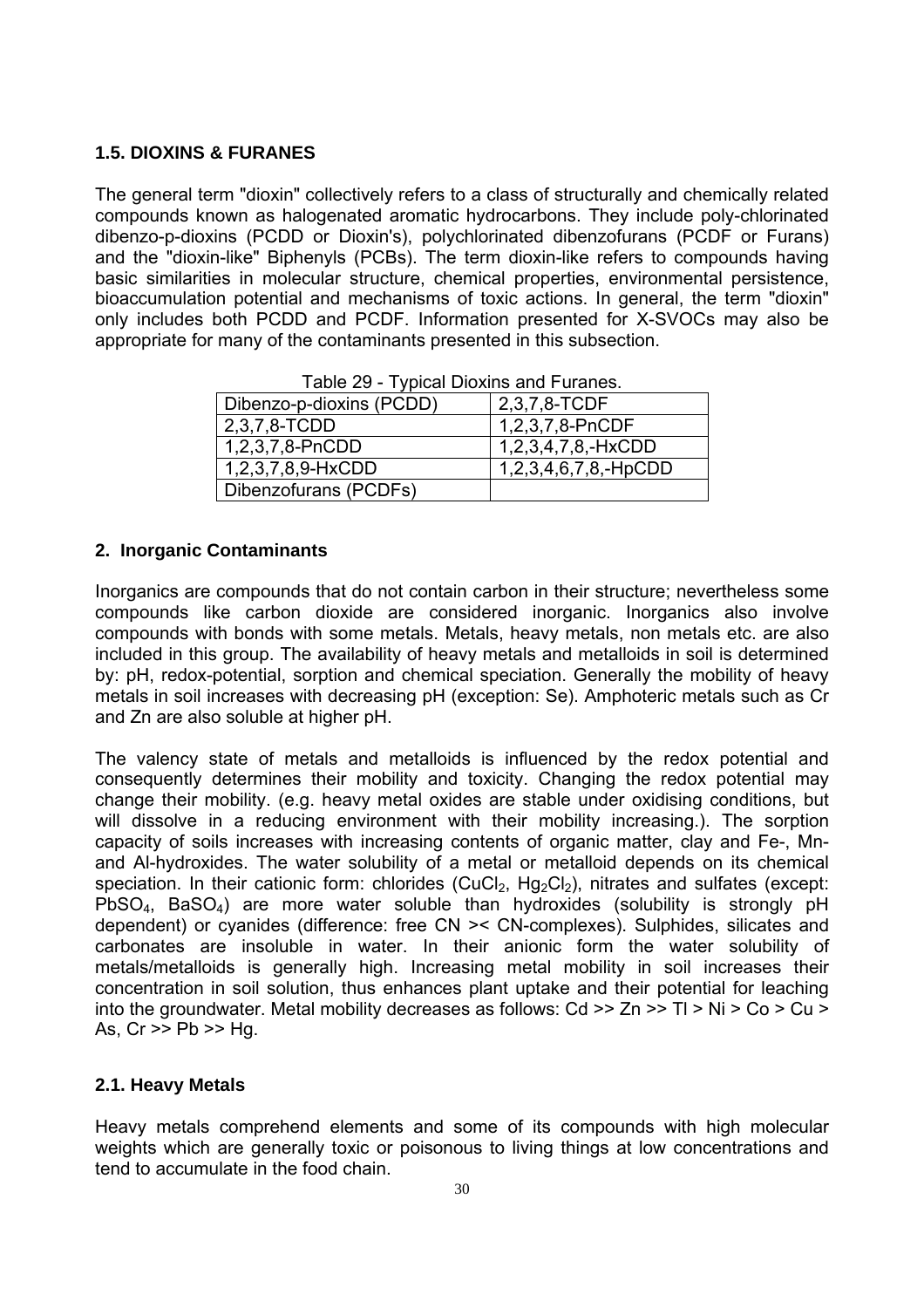Heavy metals can enter a water supply by industrial and consumer waste, or even from acidic rain breaking down soils and releasing heavy metals into streams, lakes, rivers, and groundwater.

# **a. Volatile Heavy Metals & Compounds**

Volatile heavy metals include Mercury (Hg) and non-metallic arsenic (As) and some of their compounds. Mercury sources are especially from mine drainage, leaching and sediment runoff from slag heaps, leakage from old electrical components such as switching gear either still in use or out of commission.

| Name            |         | Symbol | <b>Atomic</b><br><b>Number</b> | <b>Boiling Point</b><br>(°C) |
|-----------------|---------|--------|--------------------------------|------------------------------|
|                 | Mercury | Hq     | 80                             | 357 °C                       |
| <b>Volatile</b> | Arsenic | As     | 33                             | subl. $614 °C$               |

#### **b. Non-Volatile Heavy Metals & Compounds**

Examples of non-volatile heavy metals include Antimony (Sb), Bismuth (Bi), Cadmium (Cd), Cerium (Ce), Chromium (Cr), Cobalt (Co), Copper (Cu), Gallium (Ga), Gold (Au), Iron (Fe), Lead (Pb), Manganese (Mn), Nickel (Ni), Platinum (Pt), Silver (Ag), Tellurium (Te), Thallium (Tl), Tin (Sn), Uranium (U), Vanadium (V), and Zinc (Zn).

#### **2.2. Radionuclides**

Typical radionuclides contaminants encountered include the following: Americium-241; Iodine-129,-131; Ruthenium-103,106; Barium-140; Krypton-85; Silver-110; Carbon-14; Molybdemum-99; Strontium-89,-90; Cerium-144; Neptunium-237; Technetium-99; Cesium-134, -137; Plutonium-238, -239,-241; Tellurium-132; Cobalt-60; Polonium-210; Thorium-228, -230, -232; Curium-242,-244 and Radium-224, -226.

| Table 31 - Typical Radionuclides.    |               |                       |             |       |  |  |
|--------------------------------------|---------------|-----------------------|-------------|-------|--|--|
| <b>Name</b>                          | <b>Atomic</b> | <b>Radiation Type</b> |             |       |  |  |
|                                      | <b>Number</b> | Alpha                 | <b>Beta</b> | Gamma |  |  |
| Americium-241                        | 95            |                       |             |       |  |  |
| Cesium-137                           | 55            |                       |             |       |  |  |
| Cobalt-60                            | 27            |                       |             |       |  |  |
| lodine-129 &-131                     | 53            |                       |             |       |  |  |
| Plutonium                            | 94            |                       |             |       |  |  |
| Radium                               | 88            |                       |             |       |  |  |
| Radon                                | 86            |                       |             |       |  |  |
| Strontium-90                         | 38            |                       |             |       |  |  |
| Technetium-99                        | 43            |                       |             |       |  |  |
| Tritium *                            |               |                       |             |       |  |  |
| Thorium                              | 90            |                       |             |       |  |  |
| Uranium                              | 92            |                       |             |       |  |  |
| *Tritium is a specific isotope, H-3. |               |                       |             |       |  |  |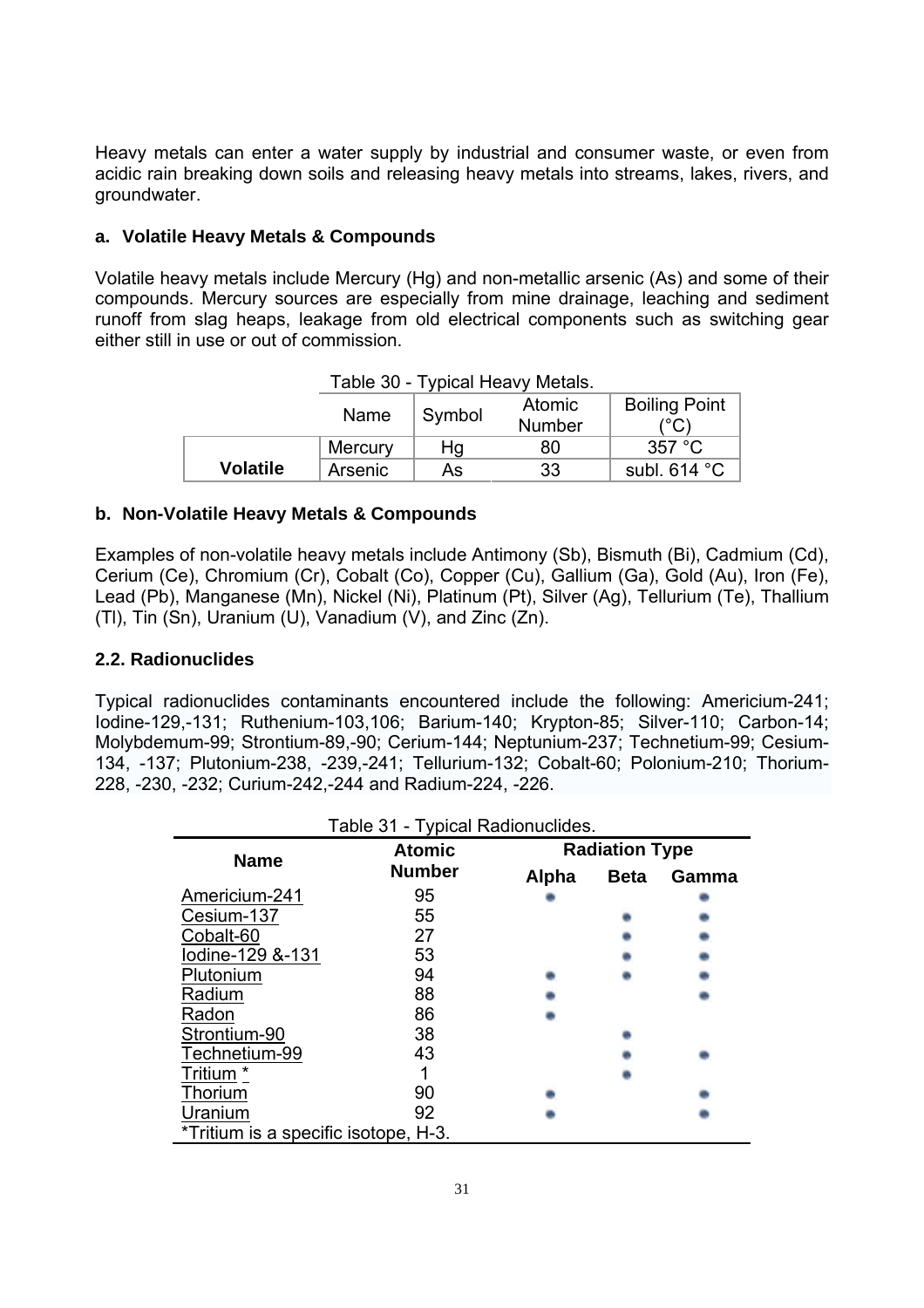A radionuclide is an atom with an unstable nucleus, which is a nucleus characterized of excess energy which is available to be imparted either to a newly-created radiation particle within the nucleus, or else to an atomic electron (see internal conversion). The radionuclide, in this process, undergoes radioactive decay, and emits a gamma ray(s) and/or subatomic particles. These particles constitute ionizing radiation. Radionuclides may occur naturally, but can also be artificially produced. Radionuclides are often referred to by chemists and biologists as radioactive isotopes or radioisotopes, and play an important part in the technologies that provide us with food, water and good health. However, they can also constitute real or perceived dangers.

#### **2.3. Other Elements and Compounds (Inorganics)**

Basically inorganics are compounds not having a carbon basis, including metals in the elemental form and theirs salts. Typical inorganic contaminants are based on the following elements: alumina, cobalt, selenium, aluminum, copper, silver, antimony, iron, sodium, arsenic, lead, thallium, barium, magnesium, tin, beryllium, manganese, titanium, bismuth, mercury, vanadium, boron, zinc, cadmium, molybdenum, zirconium, calcium, nickel, chromium, potassium.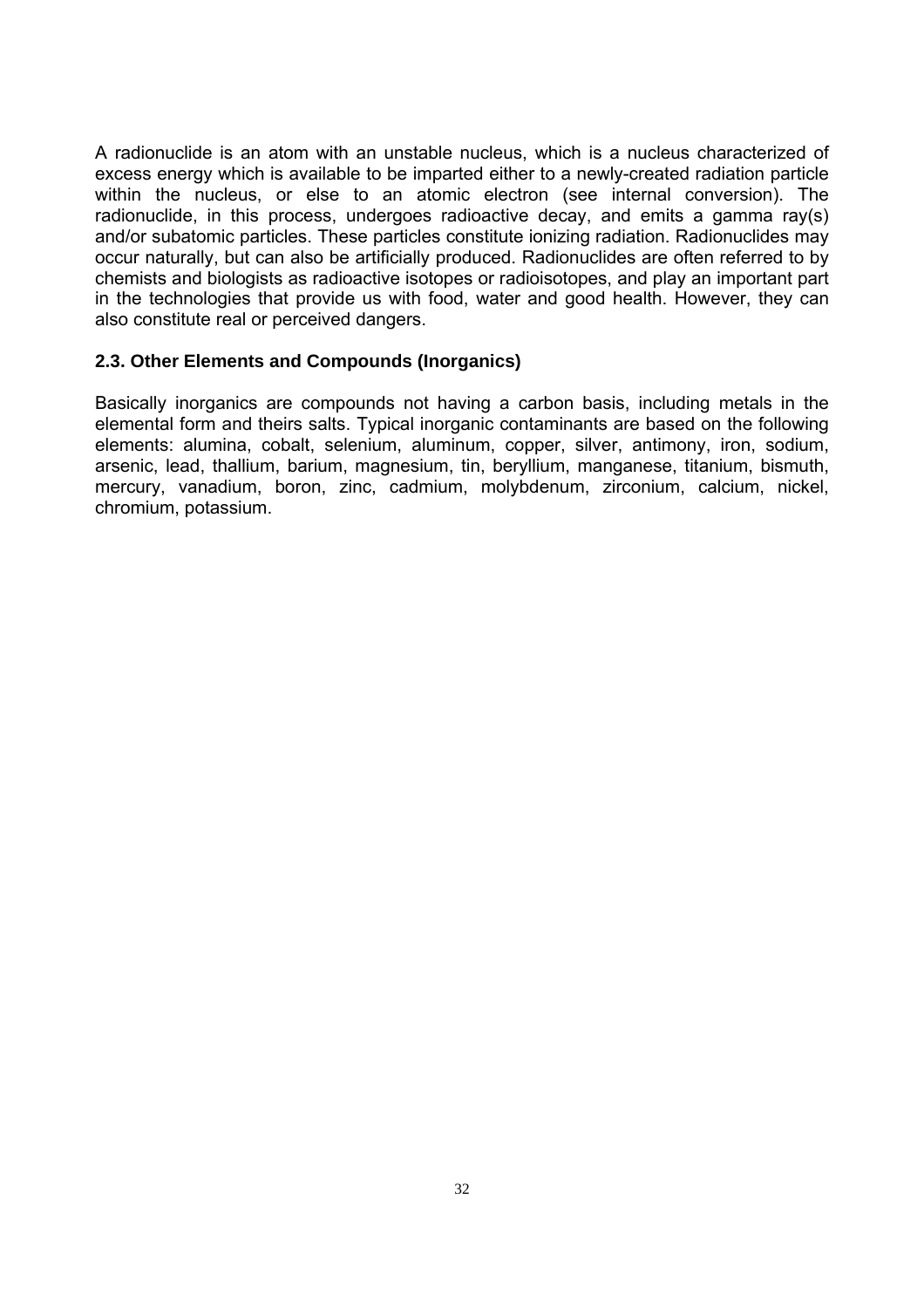# **1.5 GLOSSARY**

**Acid-volatile sulfide (AVS):** Reactive solid-phase sulfide fraction that can be extracted by cold hydrochloric acid; appears to control the bioavailability of most divalent metal ions because of the sulfide ions' high affinity for divalent metals, resulting in the formation of insoluble metal sulfides in anaerobic (anoxic) sediments.

**Acute toxicity:** Immediate or short-term response of an organism to a chemical substance; refers to generalized toxic response with lethality usually being the observed endpoint.

**Aerobic**: Life or processes that require, or are not destroyed by, the presence of oxygen.

**Amphoteric**: Having both acidic and basic characteristics.

**Anaerobic**: Life or processes that require, or are not destroyed by, the absence of oxygen.

**Anionic**: Having negatively charged surface-active ion.

**Apparent Effects Thresholds (AETs):** Sediment chemistry screening values based on a biological effects correlation approach. The AET is the highest concentration at which statistically significant differences in observed adverse biological effects from reference conditions do not occur, provided that the concentration also is associated with observance of a statistically significant difference in adverse biological effects. AET is based on empirical data from Puget Sound. EPA defined the AET-low as the lowest AET among applicable biological indicators, and the AET-high as the highest AET among applicable biological indicators.

**Aromatic**: Pertaining to or characterized by the presence of at least one benzene ring.

**Autotrophic organism**: An organism capable of synthesizing organic nutrients from inorganic substances.

**Benthic abundance:** The quantity or relative degree of plentifulness of organisms living in or on the bottom of streams, rivers, or oceans.

**Benthic organisms:** Species living in or on the bottom of streams, rivers, or oceans.

**Bioaccumulation Factor:** The ratio of the steady-state toxicant concentration in an organism, generally given on a wet weight basis, accumulated through multiple routes to the toxicant concentration in source compartment. For sediment contamination, sediment concentration on a dry weight basis is often used for the source compartment.

**Bioaccumulation:** The accumulation of contaminant by organisms from all routes of exposure.

**Bioavailability:** The fraction of chemical present that is available for uptake by aquatic organisms.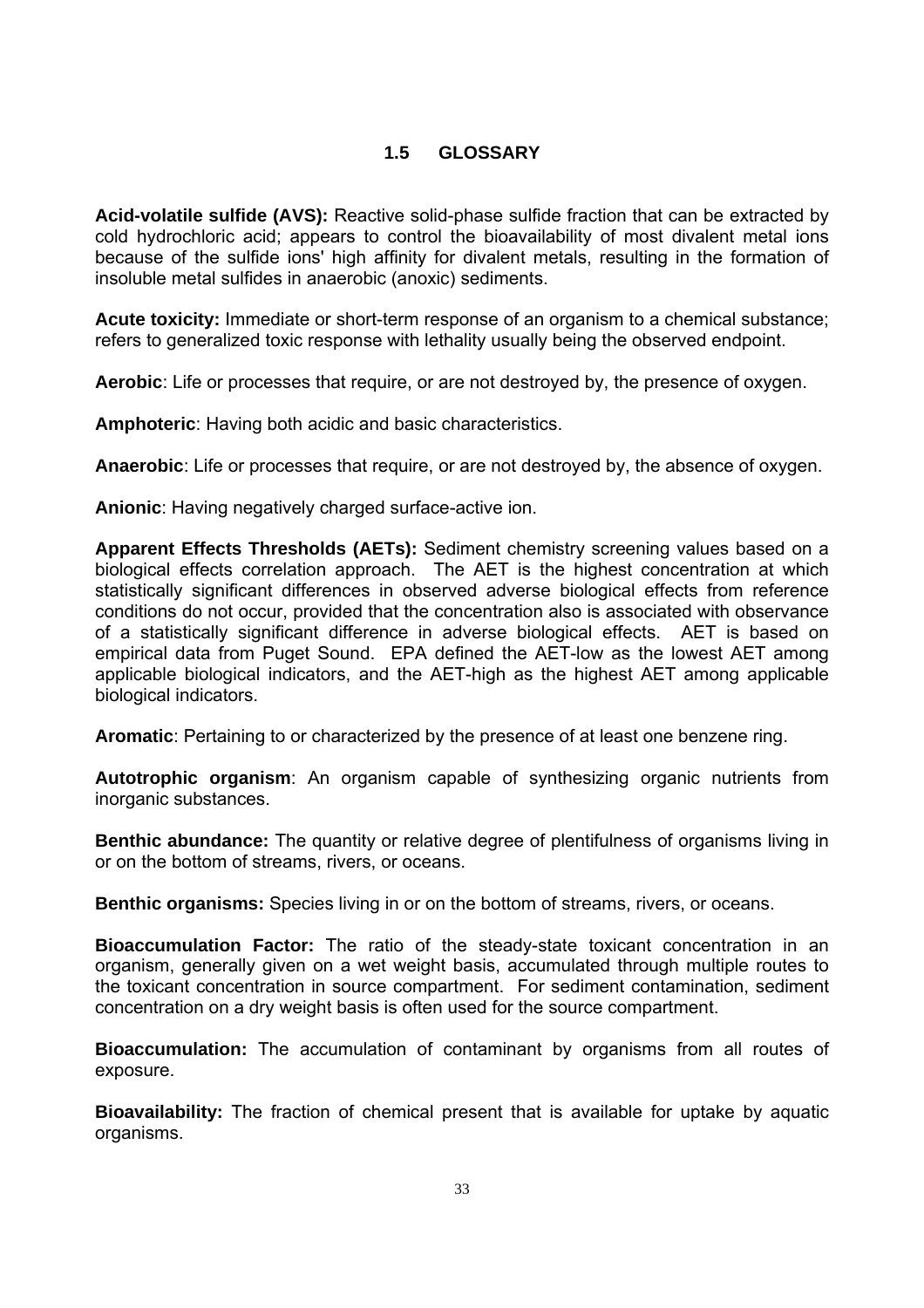**Biodegradable**: The ability to break down or decompose rapidly under natural conditions and processes.

**Biological community:** An assemblage of organisms that are associated in a common environment and interact with each other in a self-sustaining and self-regulating relationship.

**Biological effects empirical approach:** A method for relating the incidence of adverse biological effects to the dry-weight sediment concentration of a specific chemical at a particular site based on the evaluation of paired field and laboratory data. Exceedance of the identified level of concern concentration is associated with a likelihood of adverse organism response, but does not demonstrate that a particular chemical is responsible.

**Bioremediation**: The manipulation of living systems to bring about desired chemical and physical changes in a confined and regulated environment.

**Biota-Sediment Accumulation Factor:** The ratio of the steady state organism toxicant concentration normalized to organism lipid content divided by the sediment toxicant concentration normalized to the amount of organic carbon.

**BOD (Biochemical Oxygen Demand)**: The amount of dissolved oxygen in water consumed in five days by biological processes breaking down organic matter.

**Cationic**: Having one or more positively charged surface-active ions.

**Chelating agent**: Organic compound in which atoms from more than one coordinate bond with metals in solution.

**Chronic toxicity:** Response of an organism to repeated, long-term exposure to a chemical substance. Typical observed endpoints include growth and reproduction.

**COD (Chemical Oxygen Demand)**: A measure of the oxygen required to oxidize all compounds in water, both organic and inorganic.

**Cometabolism**: Alteration of a non-nutrient material requiring the presence of another readily transformable compound.

**Contaminated sediment:** Sediment that contains chemical substances at concentrations that pose a known or suspected threat to aquatic life, wildlife, or human health.

**Decantation**: A method for mechanically dewatering a wet solid by pouring off the liquid without disturbing the underlying sediment.

**Dehalogenation**: Removal of the halogen atom from a substance by chemically replacing it with hydrogen or hydroxide ions in order to detoxify the substances involved.

**Denitrification**: The anaerobic biological reduction of nitrate nitrogen to nitrogen gas.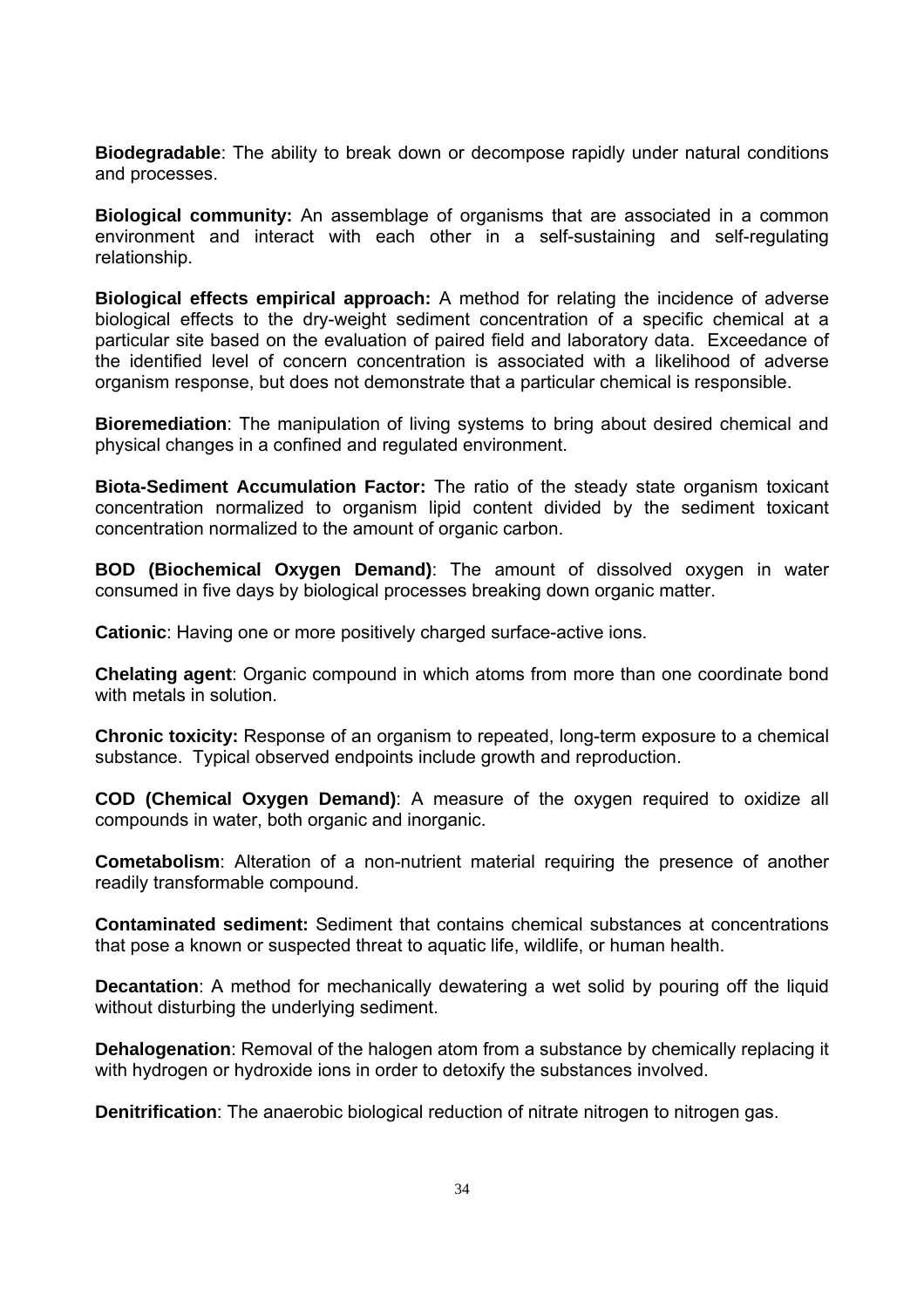**Distillation**: The act of purifying liquids through boiling, so that the steam condenses to a pure liquid and the pollutants remain in the concentrated residue.

**Divalent metals:** Metals those are available for reaction in a valence state of two (i.e., carrying a positive electric charge of two units).

**Ecosystem:** An ecological unit consisting of both the biotic communities and the nonliving (abiotic) environment, which interact to produce a system which can be defined by its functionality and structure.

**Effects range-median** (ERM) **and effects range-low** (ERL) **values:** Sediment quality guidelines based on a biological effects empirical approach. Represent chemical concentration ranges that are rarely (i.e., below the ERL), sometimes (i.e., between ERL and ERM), and usually (i.e., above the ERM) associated with toxicity for marine and estuarine sediments. Ranges are defined by the tenth percentile and fiftieth percentile of the distribution of contaminant concentrations associated with adverse biological effects.

**Elutriate phase toxicity test:** Toxicity test in which sediments are mixed with test water for a fixed period of time, the test water is then siphoned off, and test organisms are introduced to the test water in the absence of sediments; useful for representing the exposure to chemicals that can occur after sediments have been resuspended into the water column or after they have passed through the water column as part of dredged material disposal operations.

**Emulsification**: The process of dispersing one liquid in a second immiscible liquid.

**Equilibrium concentration:** The thermodynamic state when the fugacity between two phases is equal, or when the free energy of the system is zero; the condition when the concentration in one phase is at the same chemical activity as that in the surrounding phases.

**Equilibrium partitioning (EqP) approach:** Methodology for developing sediment quality guidelines that assumes that an organism receives an equivalent exposure from water only exposure or from any equilibrated phase (e.g., either from pore water via respiration; or from sediment organic carbon, via ingestion; or from a mixture of the routes). Approach results in guideline values expressed in terms of a sediment phase controlling contaminant bioavailability (e.g., organic carbon for nonionic organic compounds or sulfides for metals).

**Equilibrium partitioning sediment guidelines** (ESGs): Sediment quality guidelines derived using the EqP approach. When used in conjunction with an appropriately protective water only exposure concentration, a resulting guideline represents the sediment contaminant concentration that protects benthic organisms from the effects of that contaminant. ESGs replace the term '@sediment quality criteria" for use by the U.S. EPA.

**Fluidized bed**: Suspension of finely divided solids by a rising current of air or other fluids.

**Halogen**: Any of a group of five chemically related nonmetallic elements that include bromine, fluorine, chlorine, iodine, and astatine.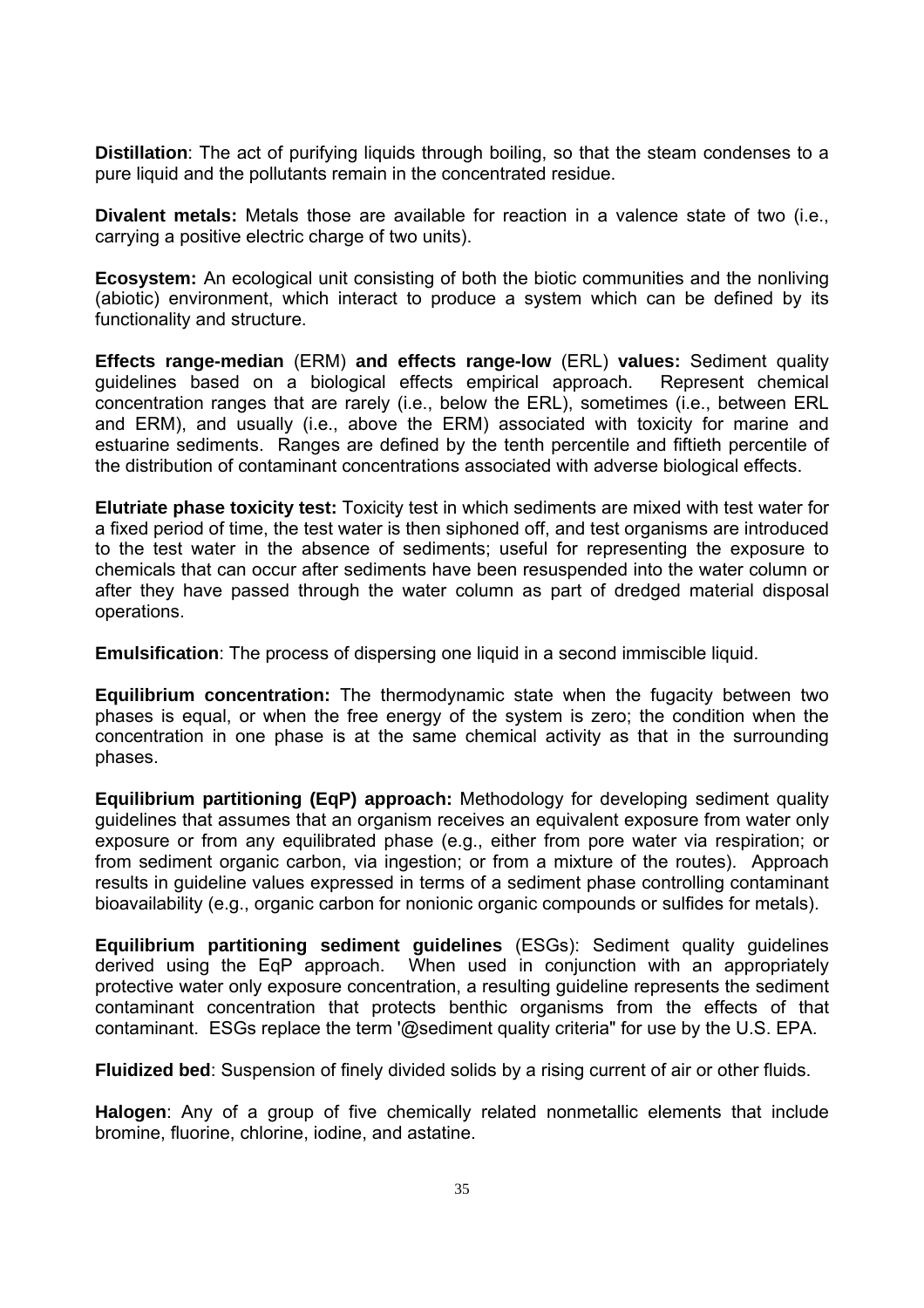**Heterotrophic organism**: An organism that obtains nourishment from the breakdown of organic matter.

**Hydraulic conductivity:** A measure of the rate at which water flows through a unit cross section under unit hydraulic gradient; also known as permeability coefficient.

**Hydrophilic**: Having an affinity for, or attraction to water.

**Incineration**: Treatment technology involving destruction of waste by controlled burning at high temperatures.

**Inorganic compound**: Chemical compounds that do not contain carbon as the principal element (except carbonates, cyanides, and cyanates).

**Interstitial water:** Water in an opening or space, as between rock, soil, or sediment (i.e., pore water).

**Leachate**: A liquid that results from water collecting contaminants as it trickles through wastes, agricultural pesticides or fertilizers.

**Leaching**: The process by which soluble constituents are dissolved and carried down through the soil by a percolating fluid.

**Microbial toxicity test:** Type of toxicity test in which members of the microbial community (i.e., bacteria) are used as the test organism. Microbial responses in toxicity tests have been recommended as early warning indicators of ecosystem stress. However, questions have been raised concerning the sensitivity of sediment microbial toxicity testing.

**Microflora**: Microscopic plants.

**Molar concentration:** The ratio of the number of moles (chemical unit referring to the amount of an element having a mass in grams numerically equal to its atomic weight) of solute (the substance being dissolved or that present in the smaller proportion) in a solution divided by the volume of the solution expressed in liters.

**Nonionic organic chemicals:** Compounds that do not form ionic bonds (bonds in which the electrical charge between bonded atoms in the compound is unequally shared). Nonionic compounds do not break into ions when dissolved in water and therefore are more likely to remain in contact with and interact with sediment compounds or other compounds in water.

**Non-ionic**: Having no charge on its surface-active ion.

**Nonpolar organic chemicals:** Compounds that do not exhibit a strong dipole moment (there is little difference between the electrostatic forces holding the chemical together). Nonpolar compounds tend to be less soluble in water. In aquatic systems, nonpolar chemicals are more likely to be associated with sediments or other nonpolar compounds than with the surrounding water.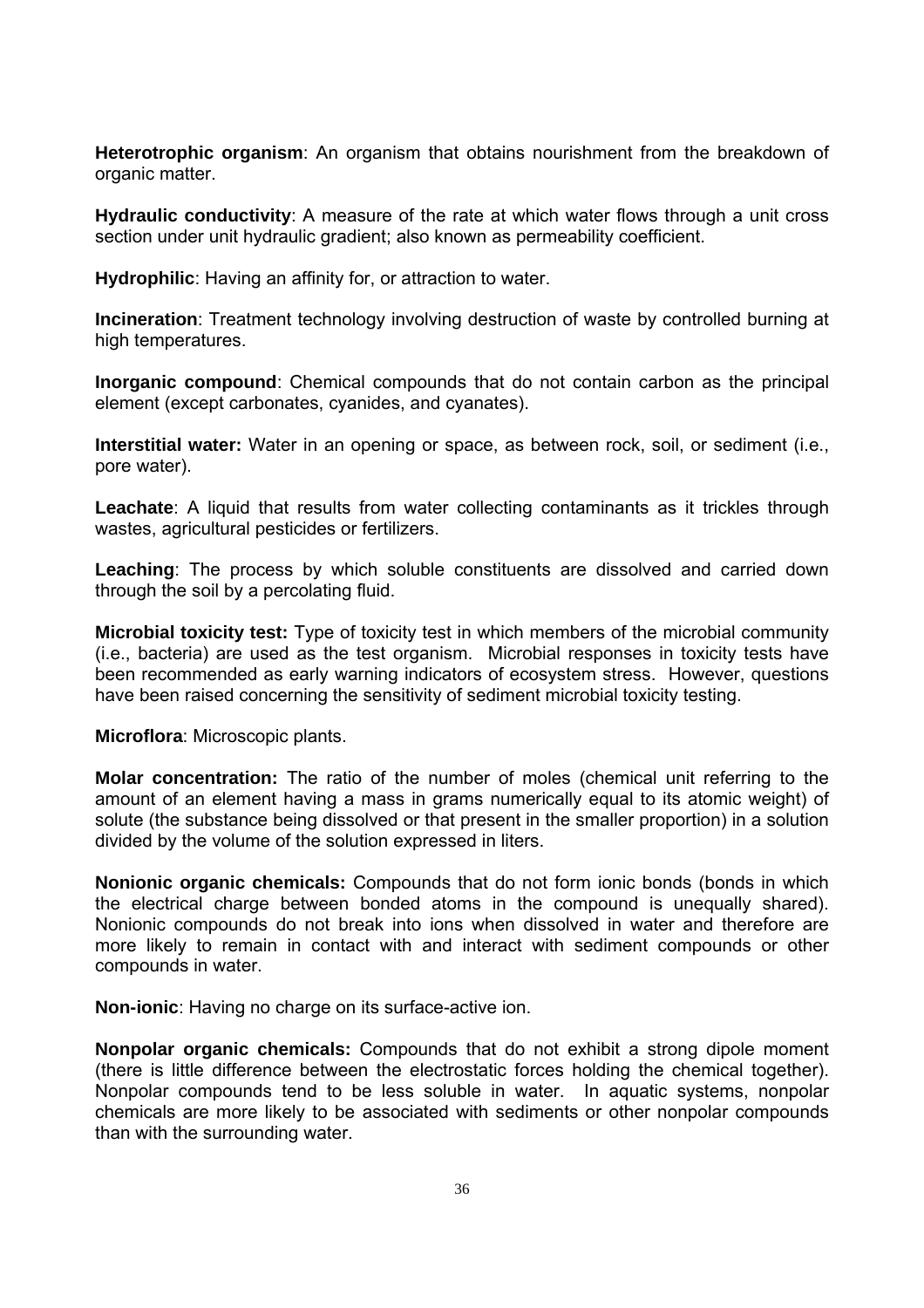**Organic compound**: Chemical compounds containing carbon as their principal element.

**Osmosis (osmotic)**: The tendency of a fluid to pass through a permeable membrane (such as the wall of a living cell) into a less concentrated solution so as to equalize the concentrations on both sides of the membrane.

**Oxidation**: 1. The addition of oxygen which breaks down organic waste or chemicals such as cyanides, phenols, and organic sulfur compounds in sewage by bacterial and chemical means. 2. The chemical process whereby electrons are removed from a molecule.

**Packed tower**: A pollution control device that forces dirty air through a tower packed with crushed rock or wood chips while liquid is sprayed over the packing material. The pollutants in the air stream either dissolve or chemically react with the liquid.

**pH**: A measure of the acidity or alkalinity of a liquid or solid material.

**Polychlorinated Biphenyls (PCBs)**: A group of toxic, persistent chemicals used in transformers and capacitators for insulation purposes and in gas pipeline systems as lubricants. Its manufacture was stopped in 1976 in the U.S.

**Pore water:** See Interstitial water.

**Probable effects levels (PELS) and threshold effects levels (TELs):** Sediment quality guidelines based on a biological effects empirical approach similar to ERMs/ERLs. A generalized approach used to develop effects-based guidelines for the state of Florida and others. The lower of the two guidelines for each chemical (i.e., the TEL) is assumed to represent the concentration below which toxic effects rarely occur. In the range of concentrations between the two guidelines, effects occasionally occur. Toxic effects usually or frequently occur at concentrations above the upper guideline value (i.e., the PEL). Ranges are defined by specific percentiles of both the distribution of contaminant concentrations associated with adverse biological erects and the "no effects" distribution.

**Pyrolysis**: Decomposition of a chemical by extreme heat.

**Reagent**: A substance, chemical, or solution used in the laboratory to detect, to measure or otherwise examine other substances, chemicals or solutions.

**Reduction**: Chemical reaction in which a molecule gains an electron.

**Refractory**: A material of high melting point.

**Sediment quality advisory levels** (SQALs): Equilibrium partitioning-based sediment quality guidelines derived for use in evaluating sediment chemistry data in the National Sediment Inventory. Derived for 35 nonionic organic compounds using the same approach used to develop sediment quality criteria; however, SQALs may be based on a limited set of aquatic toxicity data.

**Sediment quality criteria** (SQCs): Draft sediment quality guidelines using the equilibrium partitioning-based approach published by the U.S. EPA for the protection of aquatic life.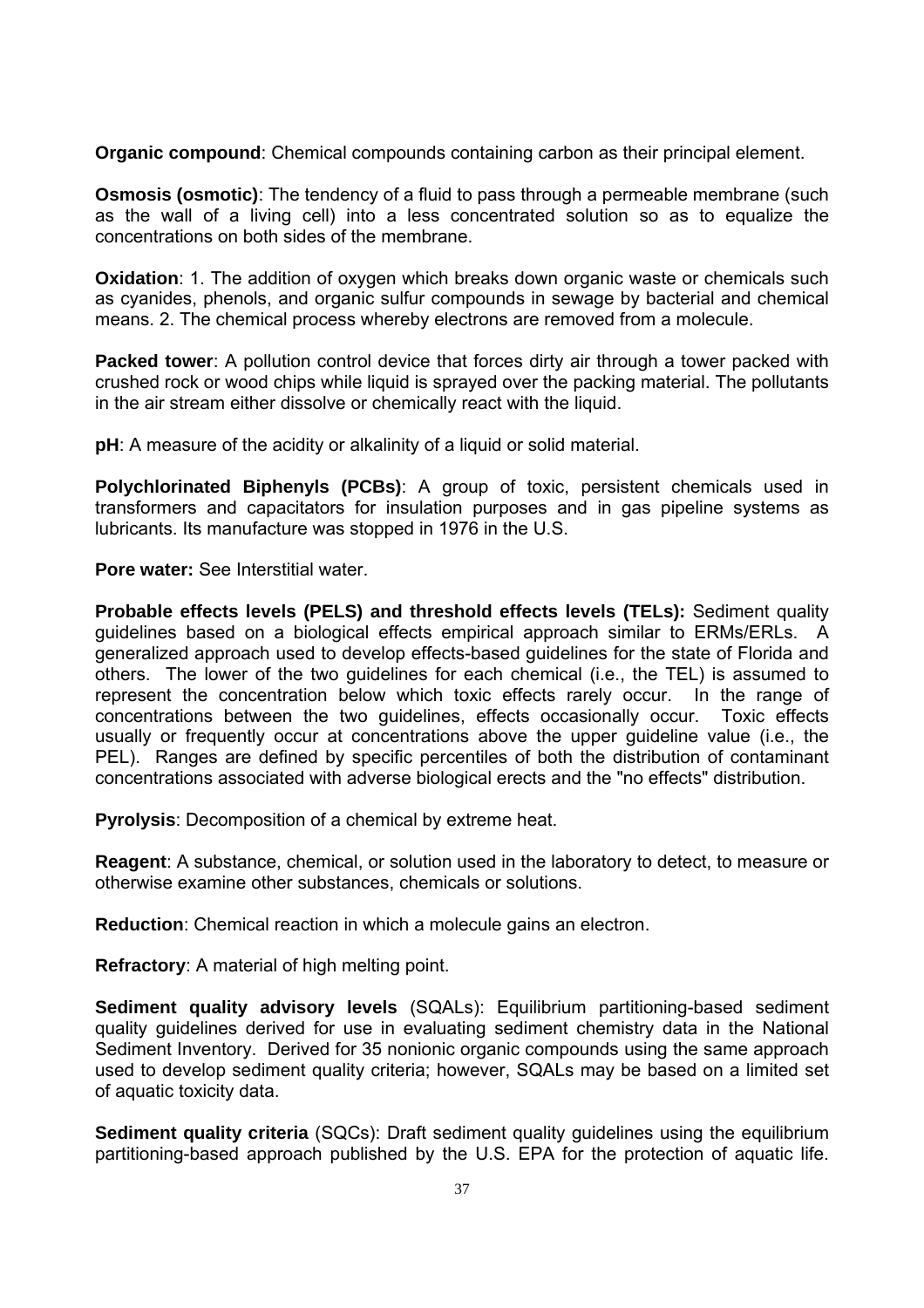Draft SQCs were developed by EPA for five nonionic organic chemicals: acenaphthalene, dieldrin, endrin, fluoranthene, and phenanthrene. This term has been dropped by the U.S. EPA in favor of "equilibrium partitioning sediment guidelines" (ESGs).

**Simultaneously extracted metals (SEM):** Metal concentrations that are extracted during the same analysis in which the acid-volatile sulfide (AVS) content of the sediment is determined.

**Solid-phase toxicity test:** A toxicity test in which test organisms are exposed directly to sediments. Sediments are carefully placed in the exposure chamber and the chamber is then filled with clean water. Resuspended particles are allowed to settle before initiation of exposure. Solid-phase toxicity tests integrate multiple exposure routes, including chemical intake from dermal contact with sediment particles as well as ingestion of sediment particles, interstitial water, and food organisms.

**Steady-state concentration:** Condition where a given system is in balance. The concentration in a particular phase is constant and is maintained through equal input and output from that phase.

**Substrate**: The material or substance on which the enzyme reacts.

**Surfactant**: A soluble compound that reduces the surface tension of liquids, or reduces interfacial tension between liquids or a liquid and a solid.

**Theoretical bioaccumulation potential (TBP):** An estimate of the equilibrium concentration of a contaminant in tissues if the sediment in question were the only source of contamination to the organism. TBP is estimated from the organic carbon content of the sediment, the lipid content of the organism, and the relative affinities of the chemical for sediment organic carbon and animal lipid content (e.g., BSAF).

**Total organic carbon (TOC):** A measure of the organic carbon content of sediment expressed as a percent; used to normalize the dry-weight sediment concentration of a chemical to the organic carbon content of the sediment.

**Vitrification**: Thermal treatment in which the chemical and physical characteristics of the waste are transformed such that the treated residues containing hazardous material are immobilized in a glass-like mass.

**Volatile Organic Compound (VOC)**: Any organic compound which participates in atmospheric photochemical reactions except for those designated by the EPA as having negligible photochemical reactivity.

**Volatile**: Description of any substance that evaporates readily.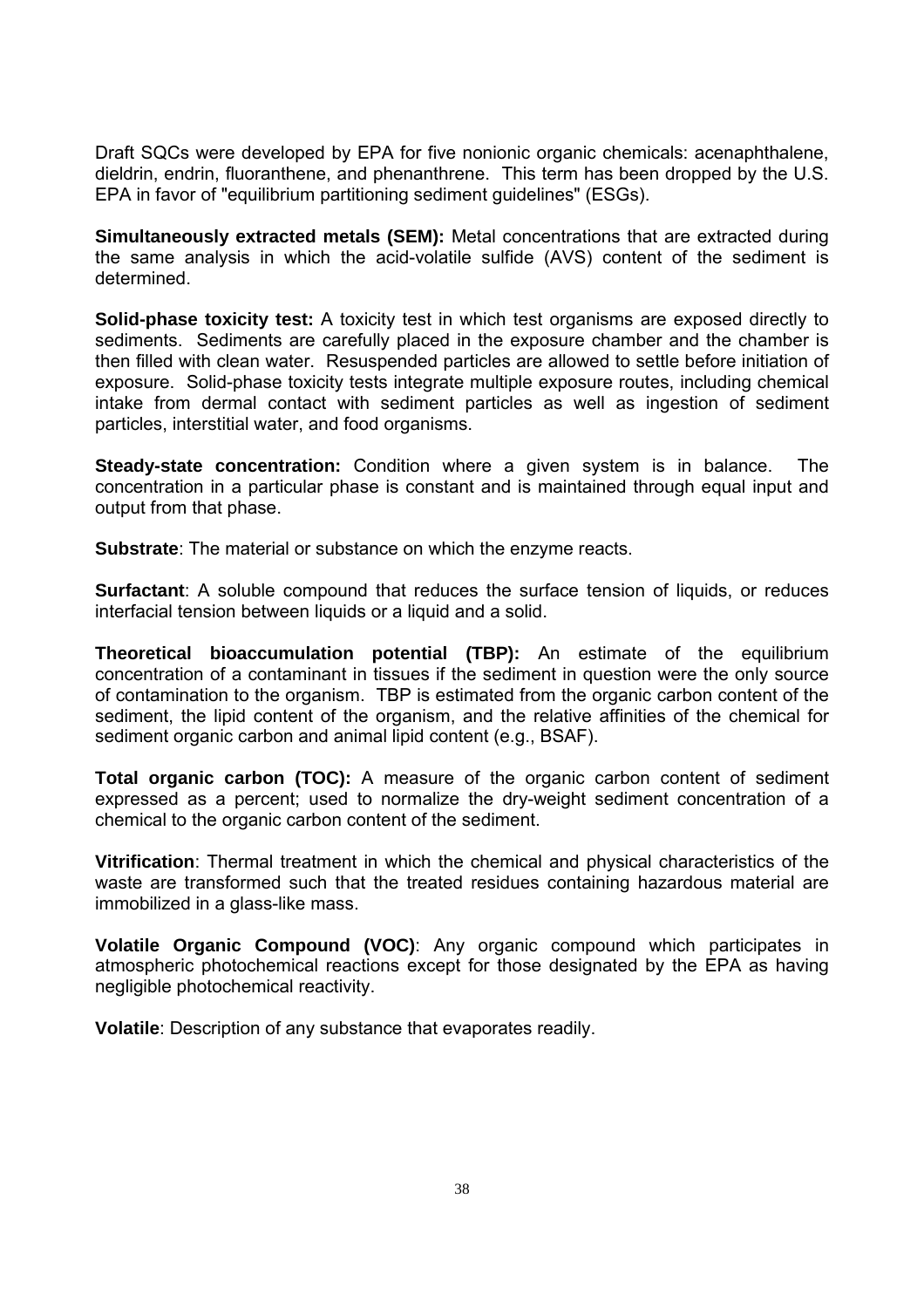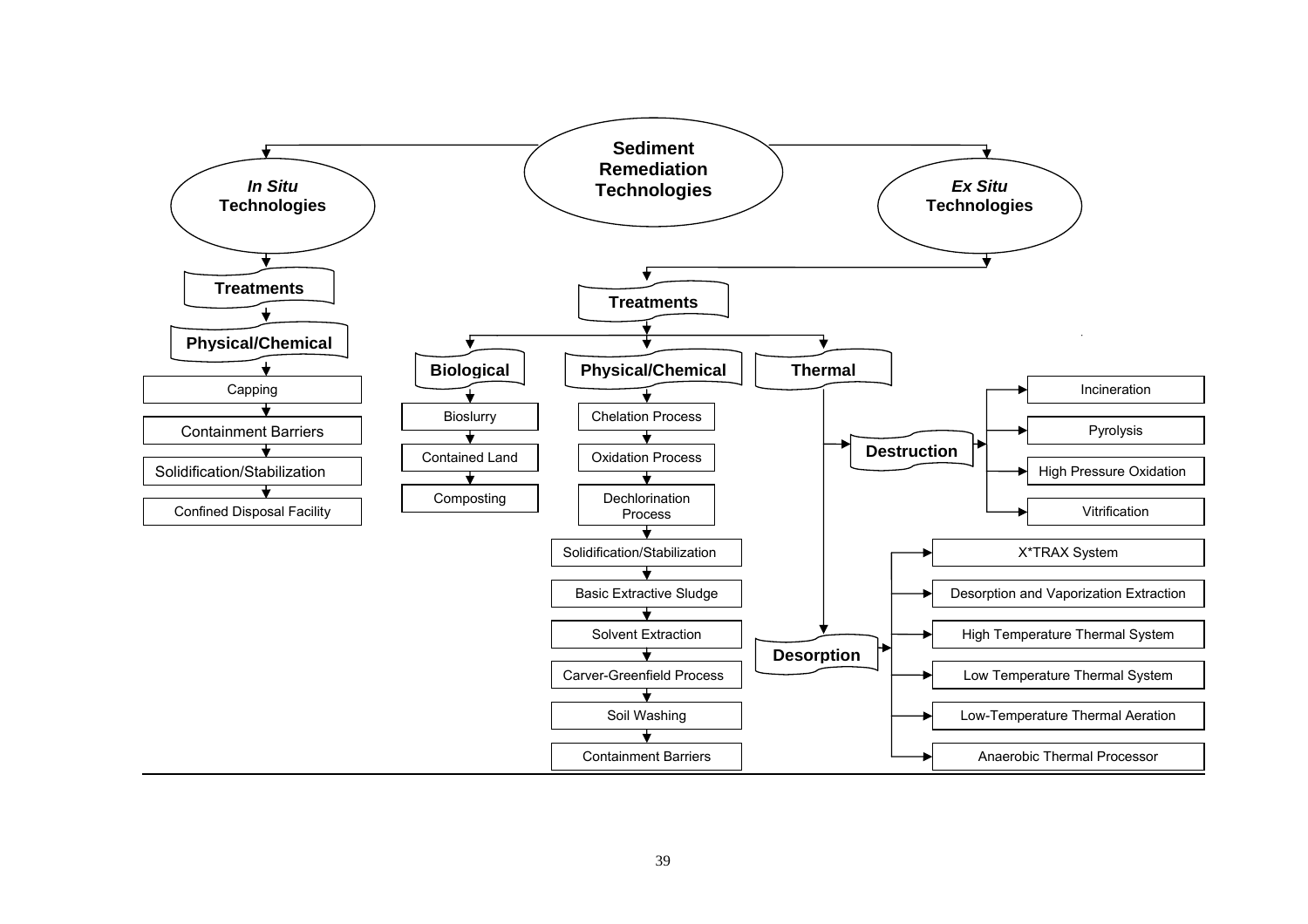# **2.** *IN SITU* **PHYSICAL/CHEMICAL TREATMENTS**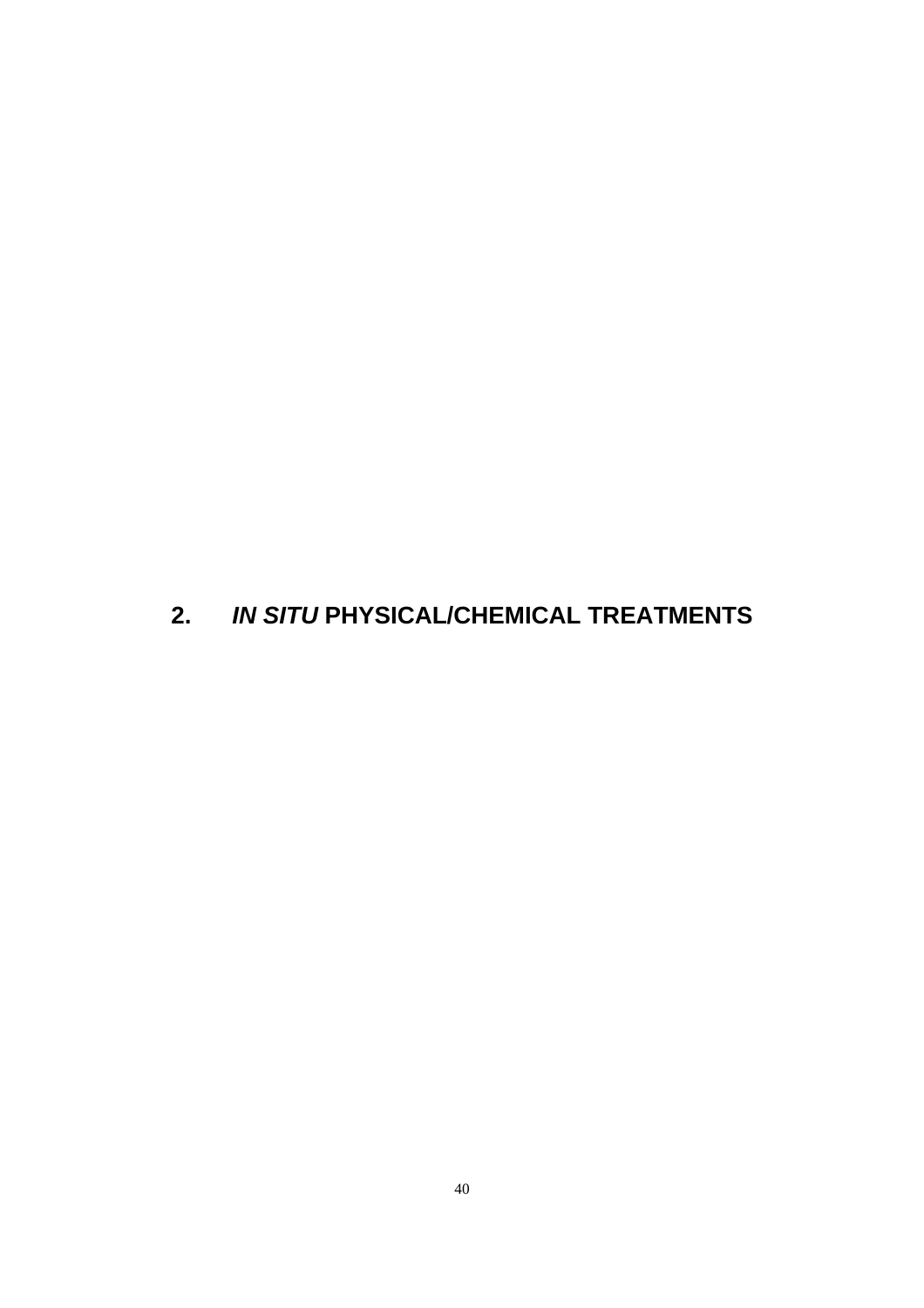## **2.1. CAPPING**

#### *Description of the method*

*In situ* Capping refers to the operation of covering or caps the contaminated sediment to maintain it chemically and biologically isolated in place from the aquatic environment. In general, the capping material may be designed with different layers such as granular material (clean sediment, sand or gravel) or also with permeable and impermeable materials. The suitability of *in situ* capping to a contaminated sediment site is less affected by the type or level of contaminants present, because it physically isolates the sediments and their associated contaminants. The determination of the minimum required cap thickness is dependent on the physical and chemical properties of the contaminated sediments, the potential for bioturbation of the cap by aquatic organisms, the potential for consolidation and erosion of the cap material, and the type(s) of cap materials used.

In general, sandy sediments are suitable for use as a cap at sites with relatively low erosive energy, while armoring materials may be required at sites with high erosive energy. A variety of information about the project site and sediments is needed to prepare an *in situ* capping design, especially considering bioturbation baths. Conventional minimum required caps thickness for chemical isolation from the overlaying water column may be highly variable, from the order of 10 cm to minimum cap thicknesses of 50-60 cm. A variation of *in situ* capping would involve the removal of contaminated sediments to some depth, followed by capping the remaining sediments in place.



**Figure 1: Generalized Capping System Design\*.**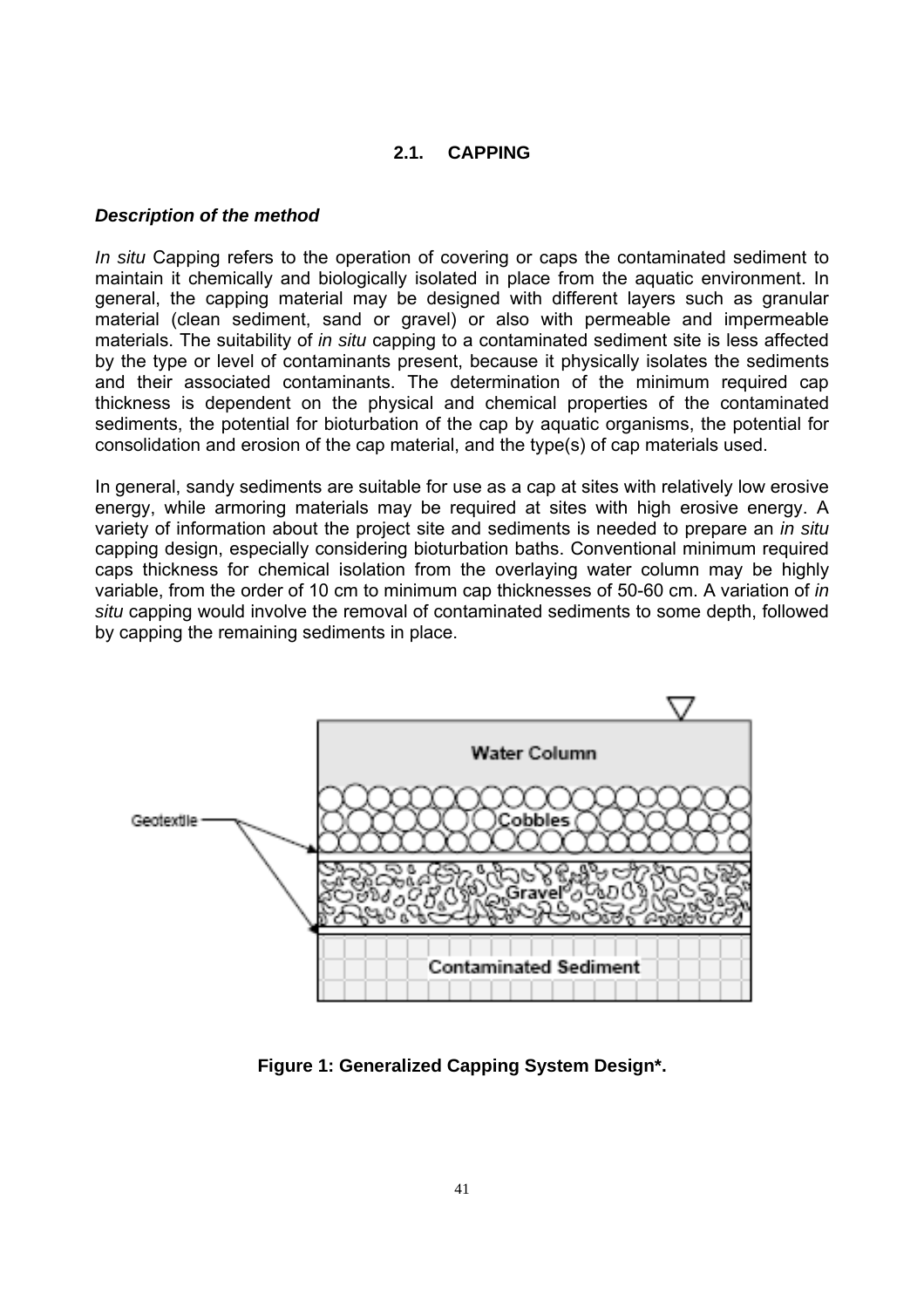| <b>Criteria</b>                         |                                |                                               | Rating    |
|-----------------------------------------|--------------------------------|-----------------------------------------------|-----------|
| A. Applicability                        |                                |                                               |           |
| 1. General Applicability                |                                |                                               |           |
| <b>Organic Contaminants</b>             |                                |                                               |           |
|                                         |                                | a. Light Hydrocarbons                         | +         |
|                                         |                                | b. BTEX                                       | +         |
|                                         | <b>VOCs</b>                    | c. Oxygenated Hydrocarbons                    | +         |
|                                         |                                | Other Compounds<br>d.                         | $\ddot{}$ |
|                                         |                                | <b>Chlorinated Hydrocarbons</b><br>а.         | $\bullet$ |
|                                         | X-VOCs                         | Other Halogenated Compounds<br>b.             | $\bullet$ |
|                                         |                                | <b>Heavy Hydrocarbons</b><br>a.               | $\ddot{}$ |
|                                         |                                | b. Non-Halogenated Pesticides                 | +         |
|                                         | <b>SVOCs</b>                   | Polycyclic Aromatic Hydrocarbons (PAHs)<br>c. | $\ddag$   |
| <b>Contaminant Type</b>                 |                                | Nitro Aromatics & Amines<br>d.                | $\ddot{}$ |
|                                         |                                | Non-Halogenated Phenols<br>е.                 | $\ddag$   |
|                                         |                                | Polychlorinated Byphenyls (PCBs)<br>а.        | $\ddag$   |
|                                         | X-SVOCs                        | <b>Halogenated Pesticides</b><br>b.           | $\ddot{}$ |
|                                         |                                | Other Halogenated Compounds<br>c.             | $\ddot{}$ |
|                                         | Dioxins & Furanes              |                                               | $\bullet$ |
|                                         |                                | Inorganic Contaminants                        |           |
|                                         |                                | a. Volatile Heavy Metals & Compounds          | +         |
|                                         | <b>Heavy Metals</b>            | b. Non Volatile Heavy Metals & Compounds      | +         |
|                                         | Radionuclides                  |                                               | $\bullet$ |
|                                         | Other Inorganics               |                                               |           |
|                                         | a. Silty                       |                                               | +         |
| Sediment Type                           | b. Sandy                       |                                               | 0         |
|                                         | c. Gravel                      |                                               |           |
|                                         | a. Shallow                     |                                               |           |
| Depth of Contamination                  | b. Medium                      |                                               | $\bullet$ |
|                                         | c. Deep                        | +                                             |           |
|                                         | 2. Site-specific Applicability |                                               |           |
| Site Accessibility                      |                                |                                               |           |
| <b>Contaminant Concentration Levels</b> |                                |                                               |           |
| Water Type                              |                                |                                               | +         |
| <b>Water Mobility</b>                   |                                |                                               |           |
| Minimum Achievable Concentration        |                                |                                               | +         |
| Safety                                  |                                |                                               |           |
|                                         |                                | <b>B. Performance Assessment</b>              |           |
|                                         | 1. General Assessment          |                                               |           |
| <b>Development Status</b>               |                                |                                               | $\bullet$ |
| Short-term/Long-term Effectiveness      |                                |                                               | -         |
| <b>Reliability and Maintenance</b>      |                                |                                               | +         |
| <b>Residuals Produced</b>               |                                |                                               |           |
| Data Needs                              |                                |                                               | +         |
| Stand Alone Character                   |                                |                                               | $\ddag$   |
| <b>Public Acceptability</b>             |                                |                                               | $\bullet$ |
| 2. Time-cost Assessment                 |                                |                                               |           |
| Clean-up Time Required                  |                                |                                               | +         |
| <b>Overall Cost</b>                     |                                |                                               | $\ddot{}$ |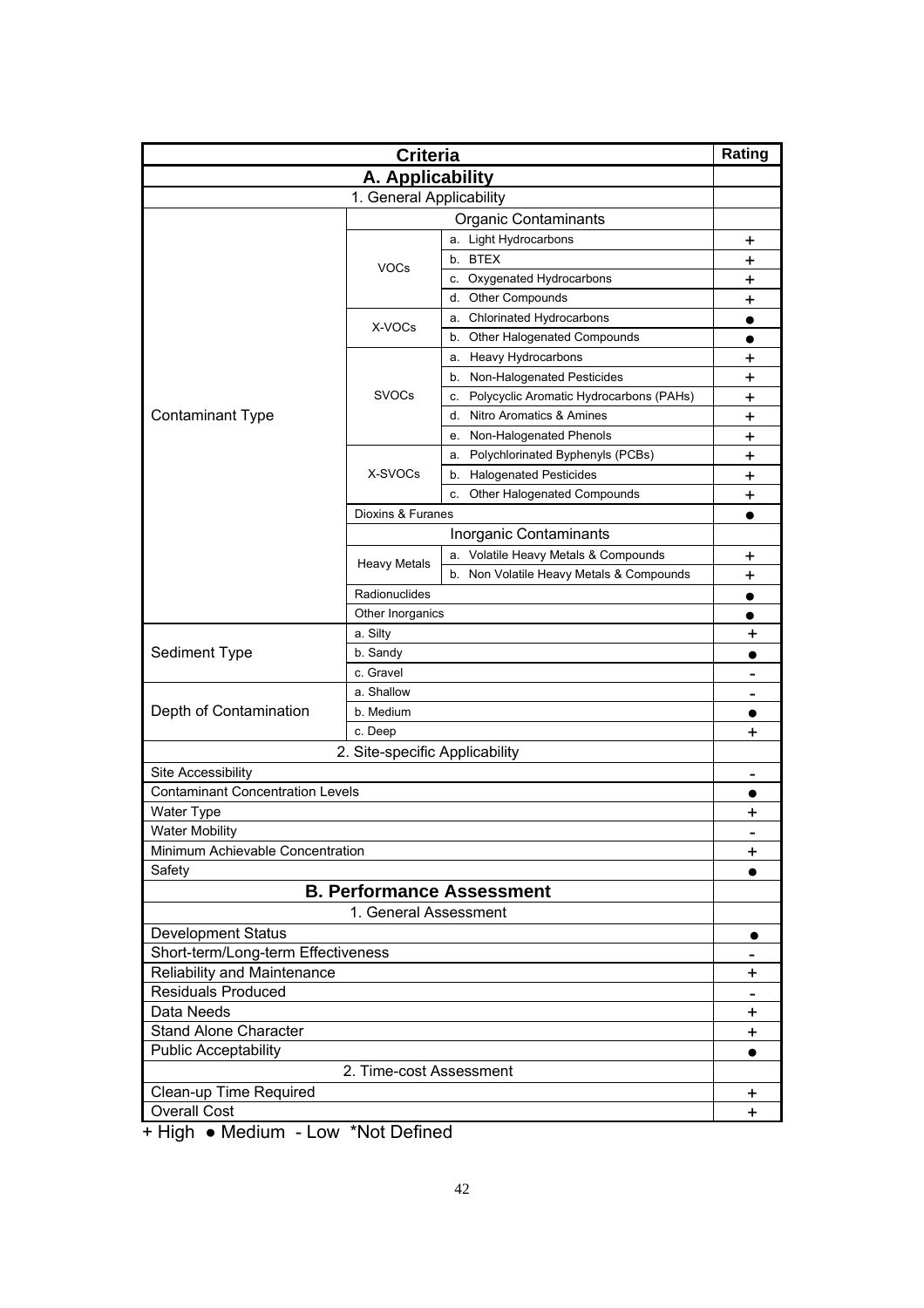Capping is a viable alternative for disposal of contaminated sediments that have been dredged and placed in another aquatic location. *In situ* capping has been applied in riverine, nearshore and estuarine settings and must not be exposed to high erosive forces, such as currents, waves, or navigation propeller wash, or to upwelling from groundwater.

Capital costs for *in situ* capping include the complexity of the cap design, accessibility of the capping site, water depth, capping materials, construction equipment, and labor. This technology is best used to contain volatile organic compounds (VOCs), semi-volatile organic compounds (SVOCs), polychlorinated biphenyls (PCBs), polynuclear aromatic hydrocarbons (PAHs), pesticides, and metals.

#### *Advantages*

- $\div$  Can reduce exposure of aquatic environment to contaminants in a short time
- ❖ Requires less infrastructure of material handling
- May be an effective technique for long-term containment of contaminants
- $\div$  Dispersion and volatilization of contaminants are minimal

## *Limitations*

 $\div$  Contaminated material remains in the aquatic environment

\* Intensive monitoring is necessary at capping sites during and immediately after construction, followed by long-term monitoring at less frequent intervals

 Pipeline and barge placement of dredged material for *in situ* capping projects is appropriate in more open areas such as harbors or wide rivers

 $\div$  The use of cap materials different from native self bottom materials may alter the biological community

 $\div$  Strong currents can displace capping materials

 $\div$  Future uses of the waterway may be limited if a river with contaminated sediment deposits is already shallow, in order to avoid cap from disturbances

#### *Development status*

The technology has only been applied at a small scale at a limited number of sites. As a result, guidance on their feasibility, design, and implementation is very limited.

- http://www.epa.gov/grtlakes/arcs/EPA-905-B94-003/EPA-905-B94-003.html
- http://www.em.doe.gov/define/techs/remdes2.html#372
- \*http://www.epa.gov/superfund/resources/sediment/pdfs/guidance.pdf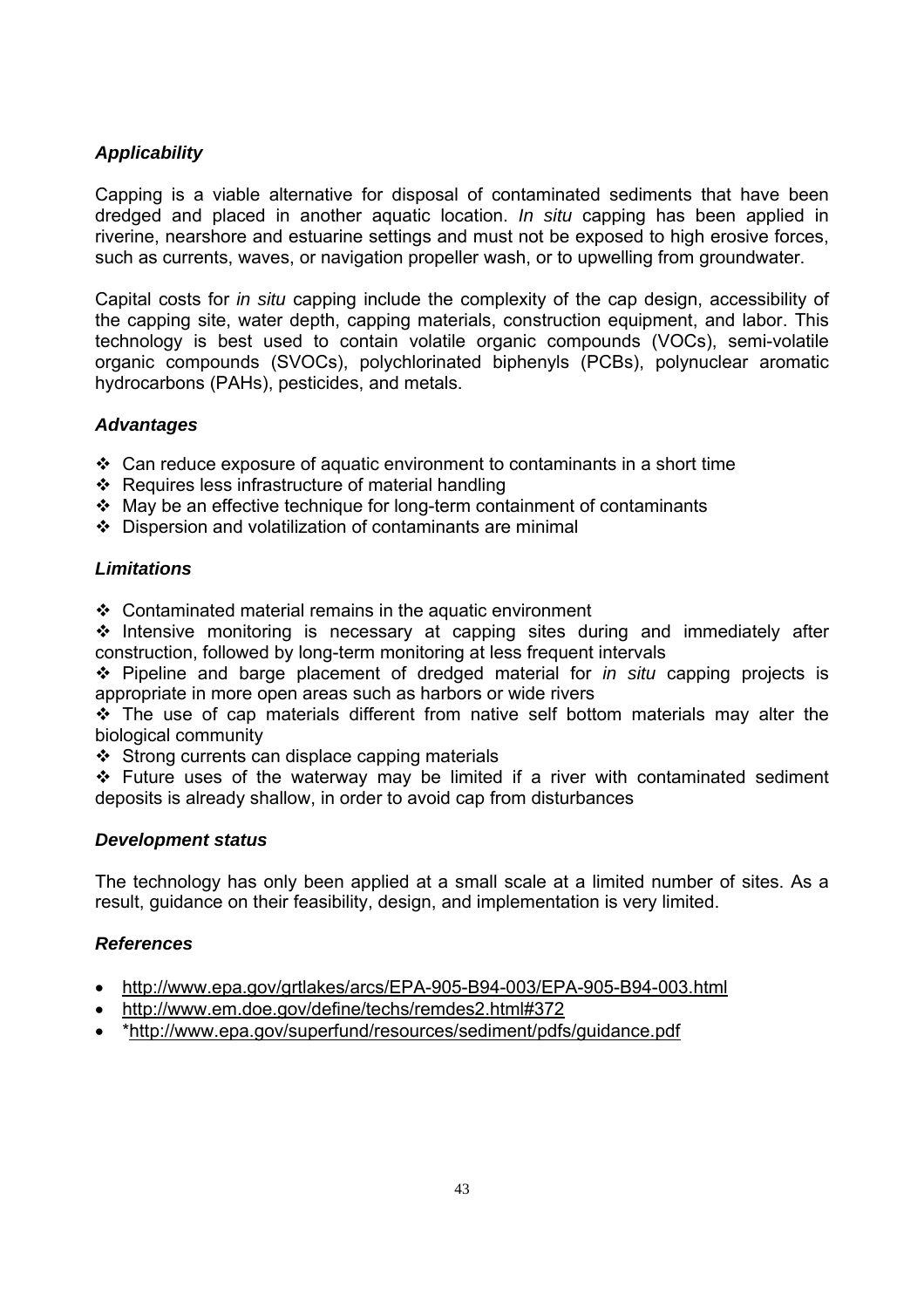# **2.2 CONTAINMENT BARRIERS**

#### *Description of the method*

*In situ* containment remediation technology involves the complete isolation of a portion of the waterway by physical barriers in order to render the impact of contamination environmentally negligible. It includes sheetpile, cofferdams, and stone or earthen dikes. In some cases, the isolated area can be used for the disposal of other contaminated sediments, treatment residues, or other fill material, but it may also be modified to prevent contaminant migration (e.g., slurry walls, cap and cover). Landfill, Confined Disposal Facilities (CDFs) and Contained Aquatic Disposal (CAD) represent some containment techniques for the permanent disposal of dredged sediments. CDFs are diked upland or nearshore areas covered with a low-permeability cap. These facilities are constructed for storage and rehandling contaminated sediment, not only before treatment, but also for a final disposal. CAD refers to a submerged capped disposal system with lateral confinement. Contaminated sediments are placed within natural or excavated pit.

In general, i*n situ* containment technique requires structural measures and environmental controls to isolate the containment area from the adjacent waterway and prevent unacceptable contaminant migration. The actions involve multiple treatment steps such as placement of impermeable cover, constructions of a blanket composed of graded material and construction of a curtain to prevent groundwater infiltration. It may also be possible to completely reroute waterways with contaminated sediments. The waterway can then be dewatered, and the sediments removed, treated in place, or confined in place. This is an extreme measure and is only likely to be feasible for small waterways with limited flows.



**Figure 2: Generalized Containment Systems\*.**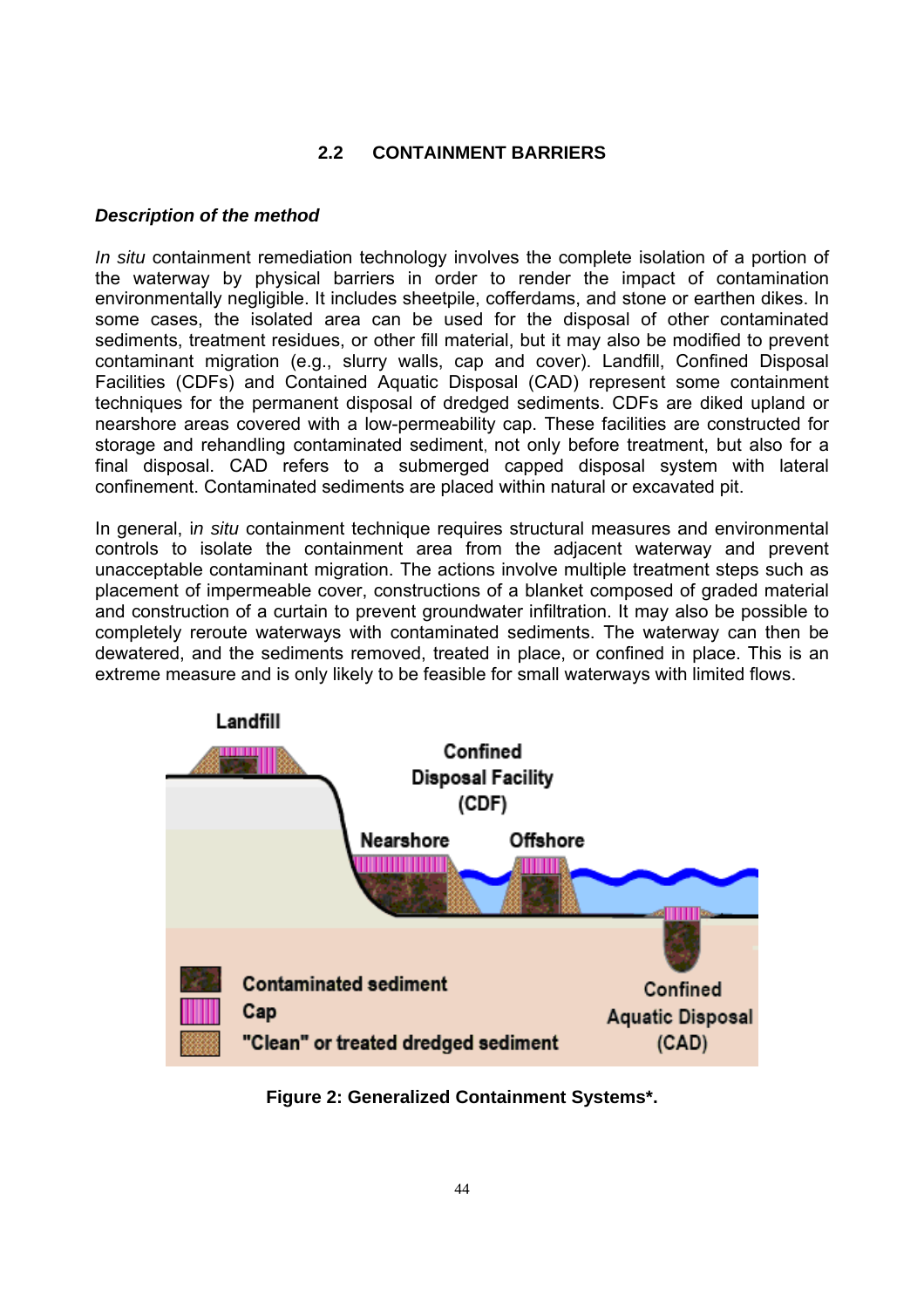| <b>Criteria</b>                         |                                |                                               | Rating                                |  |
|-----------------------------------------|--------------------------------|-----------------------------------------------|---------------------------------------|--|
| A. Applicability                        |                                |                                               |                                       |  |
|                                         | 1. General Applicability       |                                               |                                       |  |
| <b>Organic Contaminants</b>             |                                |                                               |                                       |  |
|                                         |                                | a. Light Hydrocarbons                         | +                                     |  |
|                                         |                                | b. BTEX                                       | +                                     |  |
|                                         | <b>VOCs</b>                    | c. Oxygenated Hydrocarbons                    | +                                     |  |
|                                         |                                | Other Compounds<br>d.                         | +                                     |  |
|                                         |                                | <b>Chlorinated Hydrocarbons</b><br>а.         | $\bullet$                             |  |
|                                         | X-VOCs                         | Other Halogenated Compounds<br>b.             | $\bullet$                             |  |
|                                         |                                | Heavy Hydrocarbons<br>a.                      | $\bullet$                             |  |
|                                         |                                | b. Non-Halogenated Pesticides                 |                                       |  |
|                                         | <b>SVOCs</b>                   | Polycyclic Aromatic Hydrocarbons (PAHs)<br>c. | $\bullet$                             |  |
| <b>Contaminant Type</b>                 |                                | d. Nitro Aromatics & Amines                   |                                       |  |
|                                         |                                | Non-Halogenated Phenols<br>е.                 | $\bullet$                             |  |
|                                         |                                | Polychlorinated Byphenyls (PCBs)<br>а.        | $\bullet$                             |  |
|                                         | X-SVOCs                        | <b>Halogenated Pesticides</b><br>b.           |                                       |  |
|                                         |                                | Other Halogenated Compounds<br>c.             | $\bullet$                             |  |
|                                         | Dioxins & Furanes              |                                               | $\bullet$                             |  |
|                                         |                                | Inorganic Contaminants                        |                                       |  |
|                                         |                                | a. Volatile Heavy Metals & Compounds          | $\qquad \qquad$                       |  |
|                                         | <b>Heavy Metals</b>            | b. Non Volatile Heavy Metals & Compounds      |                                       |  |
|                                         | Radionuclides                  |                                               |                                       |  |
|                                         | Other Inorganics               |                                               | -                                     |  |
|                                         | a. Silty                       |                                               | +                                     |  |
| Sediment Type                           | b. Sandy                       |                                               |                                       |  |
|                                         | c. Gravel                      |                                               |                                       |  |
|                                         | a. Shallow                     |                                               | $\star$                               |  |
| Depth of Contamination                  | b. Medium                      |                                               | *                                     |  |
|                                         | c. Deep                        | $\star$                                       |                                       |  |
|                                         | 2. Site-specific Applicability |                                               |                                       |  |
| Site Accessibility                      |                                |                                               |                                       |  |
| <b>Contaminant Concentration Levels</b> |                                |                                               | $\overline{\phantom{0}}$<br>$\ddot{}$ |  |
| Water Type                              |                                |                                               | $\qquad \qquad \blacksquare$          |  |
| <b>Water Mobility</b>                   |                                |                                               |                                       |  |
| Minimum Achievable Concentration        |                                |                                               | +                                     |  |
| Safety                                  |                                |                                               | $\bullet$                             |  |
|                                         |                                | <b>B. Performance Assessment</b>              |                                       |  |
|                                         | 1. General Assessment          |                                               |                                       |  |
| <b>Development Status</b>               |                                |                                               | +                                     |  |
| Short-term/Long-term Effectiveness      |                                |                                               | $\overline{\phantom{0}}$              |  |
| Reliability and Maintenance             |                                |                                               | +                                     |  |
| <b>Residuals Produced</b>               |                                |                                               | $\qquad \qquad$                       |  |
| Data Needs                              |                                |                                               | $\ddot{}$                             |  |
| Stand Alone Character                   |                                |                                               | $\pmb{+}$                             |  |
| <b>Public Acceptability</b>             |                                |                                               | $\ddot{}$                             |  |
| 2. Time-cost Assessment                 |                                |                                               |                                       |  |
| Clean-up Time Required                  |                                |                                               | +                                     |  |
| <b>Overall Cost</b>                     |                                |                                               | $\ddot{}$                             |  |
|                                         |                                |                                               |                                       |  |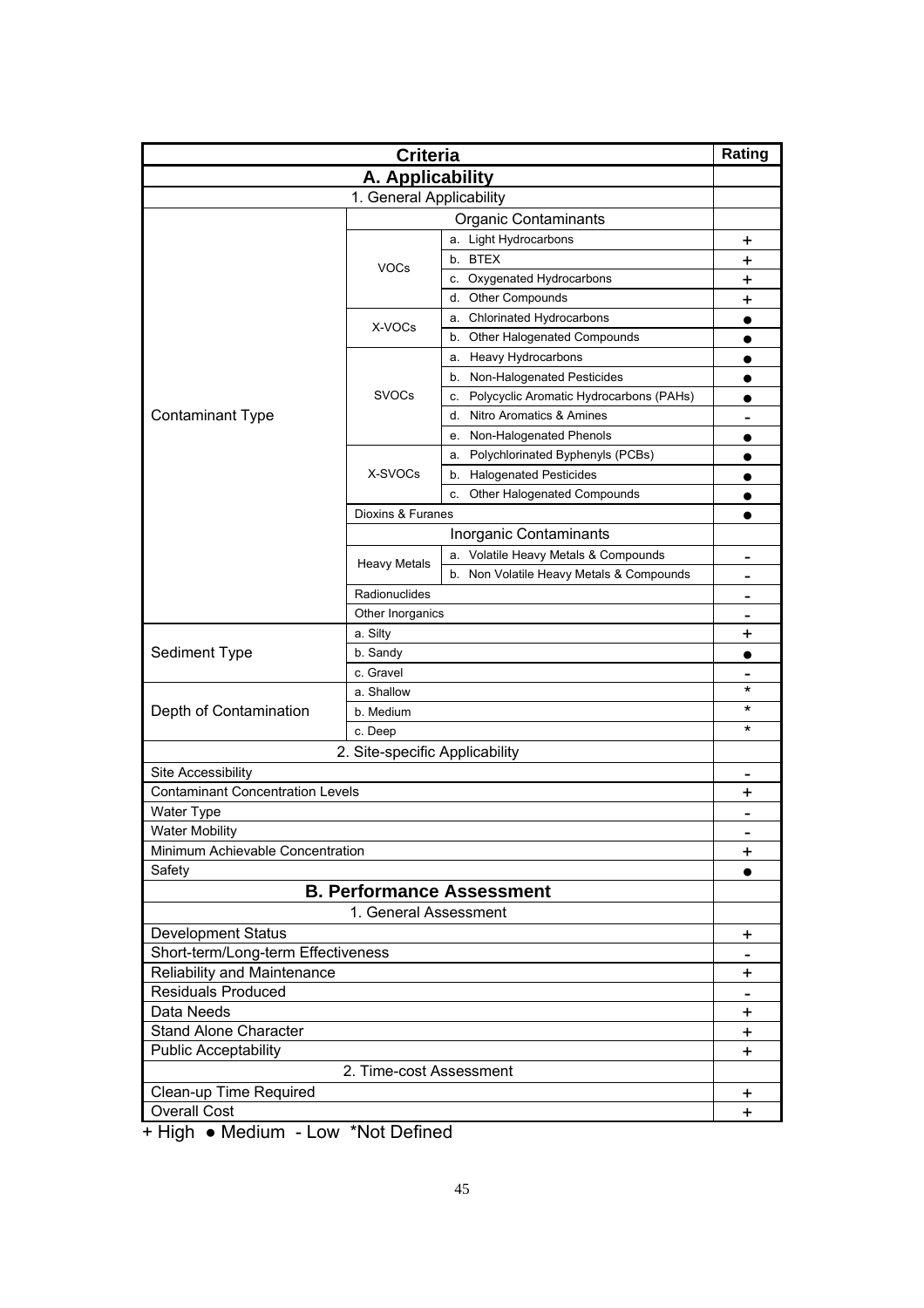The technical feasibility of using *in situ* containment is determined primarily by the physical conditions of the site. Areas that may be suitable for *in situ* containment include backwater areas, slips, turning basins, and some wide areas of rivers. Areas within active navigation channels are generally not suitable. The primary factors limiting the feasibility of *in situ* containment are the potential impacts of the new fill on flow patterns, flooding, navigation, and habitat.

# *Advantages*

 Engineered landfills reduce the potential for contaminant migration and can be costeffective.

- $\div$  Proximity to the site limits transportation costs of CDFs
- CDFs also can provide beneficial future use as wetlands or brownfields
- CDFs permits treatment of sediments within storage cells
- Capping of storage systems minimize future releases of contaminants.

## *Limitations*

- Containment system do not destroy contaminants
- Potential for contaminant leaching into the aquatic environment
- Operation, monitoring and routine maintenance costs may not be cost-effective
- Long-term monitoring is required
- $\div$  Sediments my require pre-treatment before disposal

#### *Development status*

Containment is considered a commercial technology.

- http://www.geosynthetica.net/tech\_docs/NAGS\_GRI19/HarneyHoltz.pdf
- \*\*https://portal.navfac.navy.mil/pls/portal/docs/PAGE/NAVFAC/NAVFAC\_WW\_PP/NAV FAC\_NFESC\_PP/ENVIRONMENTAL/ERB/DOCUMENTS-R/TDS-2092-SED.PDF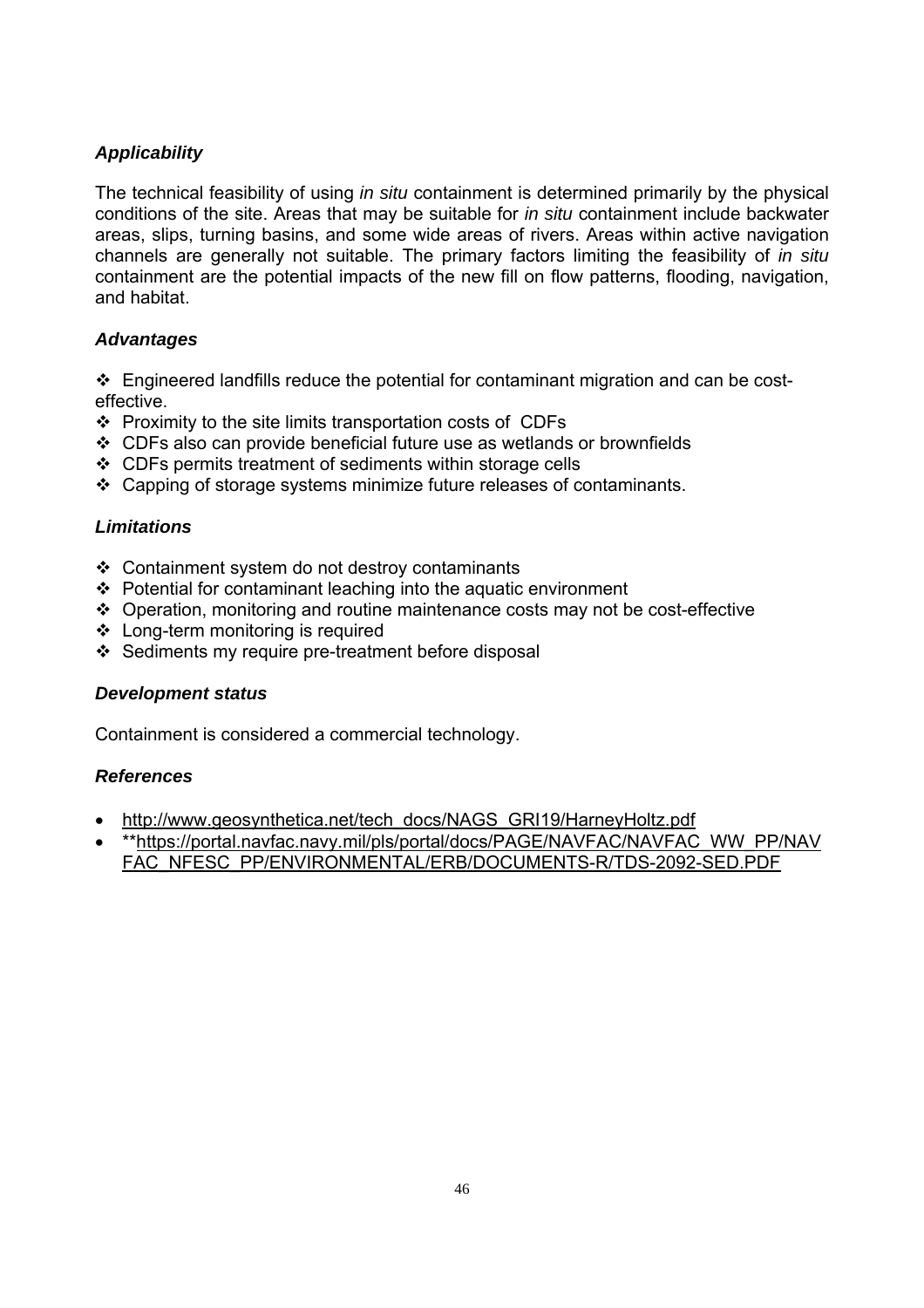## **2.3 SOLIDIFICATION/STABILIZATION**

#### *Description of the method*

Chemical stabilization treatments mix the contaminants with reactive reagents to solidify or fix them into a chemically unavailable form. These processes produce blocks of waste with high structural integrity to make contaminants resistant to aqueous leaching, reducing contaminant mobility, in order to permit them to be left in place or disposed safely. Some of these techniques include cement-based solidification, silicate-based solidification and microencapsulation. Reagents for the solidification process can be injected into the sediment in a liquid or slurry form. Porous tubes are sometimes used to distribute the reagents to the required depth. Available commercial equipment includes a hollow drill with an injection point at the bottom of the shaft. The drill is advanced into the sediment to the desired depth.

The chemical additive is then injected at low pressure to prevent excessive spreading and is blended with the sediment as the drill rotates. The treated sediment forms a solid vertical column. These solidified columns are overlapped by subsequent borings to ensure sufficient coverage of the area (USEPA 1990e).

In many commercially available processes, proprietary reagents are added during the basic solidification process to improve the effectiveness of the overall process or to target specific contaminants. The effectiveness of an immobilization process for a particular sediment is difficult to predict, and can only be evaluated using laboratory leaching tests. *In situ* solidification may be limited by difficulties to control the mixing process and the temperature *in situ.*



**Figure 3: Diagram of a Solidification/Stabilization Process\*.**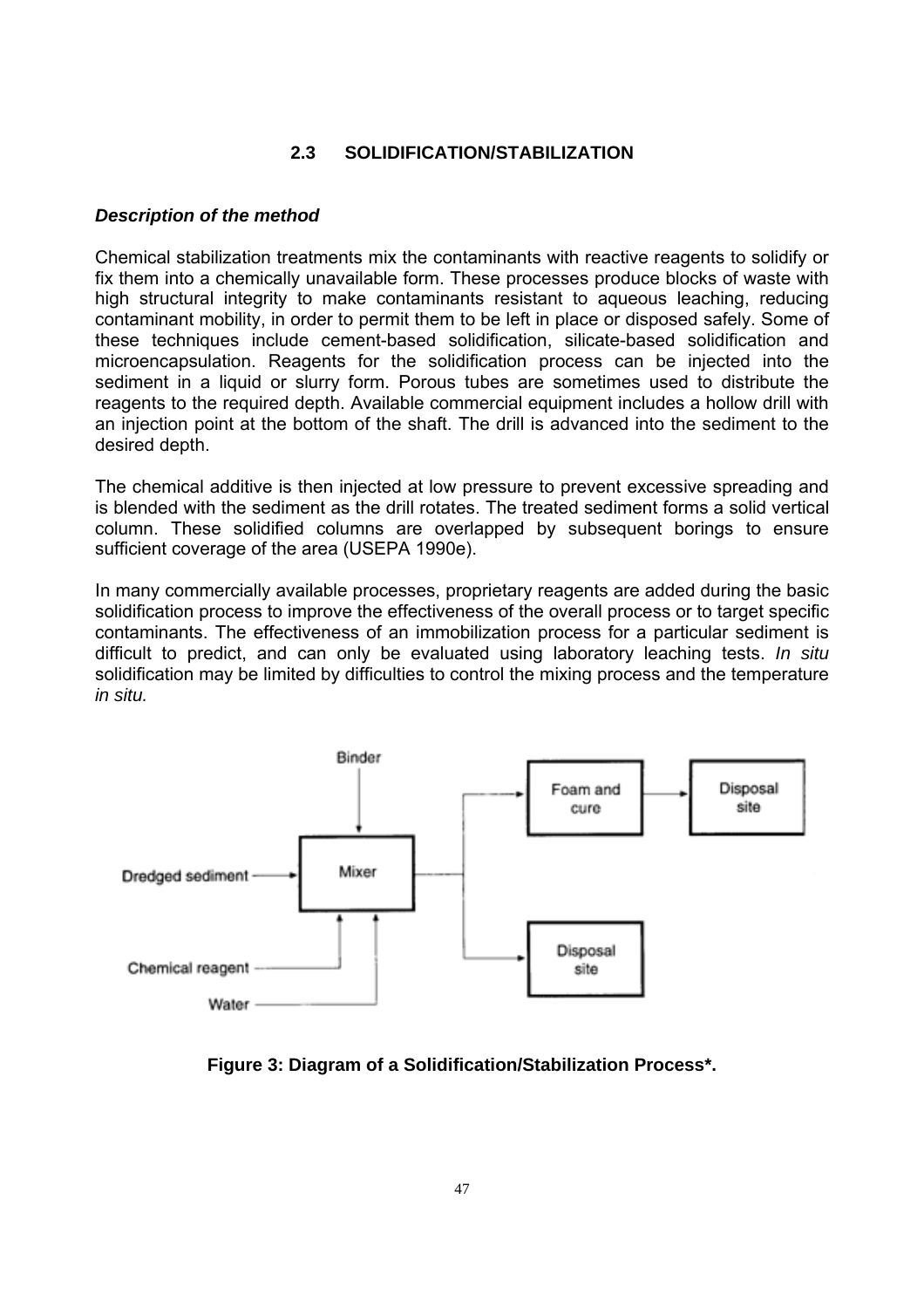| <b>Criteria</b>                         |                                                           |                                               | Rating                       |
|-----------------------------------------|-----------------------------------------------------------|-----------------------------------------------|------------------------------|
| A. Applicability                        |                                                           |                                               |                              |
|                                         | 1. General Applicability                                  |                                               |                              |
| <b>Organic Contaminants</b>             |                                                           |                                               |                              |
|                                         |                                                           | a. Light Hydrocarbons                         |                              |
|                                         |                                                           | b. BTEX                                       |                              |
|                                         | <b>VOCs</b>                                               | c. Oxygenated Hydrocarbons                    | $\qquad \qquad$              |
|                                         |                                                           | <b>Other Compounds</b><br>d.                  | $\qquad \qquad$              |
|                                         |                                                           | <b>Chlorinated Hydrocarbons</b><br>а.         | $\qquad \qquad \blacksquare$ |
|                                         | X-VOCs                                                    | b. Other Halogenated Compounds                |                              |
|                                         |                                                           | a. Heavy Hydrocarbons                         | $\qquad \qquad$              |
|                                         |                                                           | b. Non-Halogenated Pesticides                 | $\bullet$                    |
|                                         | <b>SVOCs</b>                                              | Polycyclic Aromatic Hydrocarbons (PAHs)<br>c. | $\qquad \qquad \blacksquare$ |
| <b>Contaminant Type</b>                 |                                                           | Nitro Aromatics & Amines<br>d.                | $\qquad \qquad \blacksquare$ |
|                                         |                                                           | Non-Halogenated Phenols<br>е.                 |                              |
|                                         |                                                           | Polychlorinated Byphenyls (PCBs)<br>а.        |                              |
|                                         | X-SVOCs                                                   | <b>Halogenated Pesticides</b><br>b.           |                              |
|                                         |                                                           | Other Halogenated Compounds<br>c.             | $\qquad \qquad$              |
|                                         | Dioxins & Furanes                                         |                                               | $\qquad \qquad$              |
|                                         |                                                           | Inorganic Contaminants                        |                              |
|                                         |                                                           | a. Volatile Heavy Metals & Compounds          |                              |
|                                         | <b>Heavy Metals</b>                                       |                                               | +                            |
|                                         | b. Non Volatile Heavy Metals & Compounds<br>Radionuclides |                                               | +                            |
|                                         | Other Inorganics                                          |                                               | +                            |
|                                         | a. Silty                                                  |                                               |                              |
|                                         | b. Sandy                                                  |                                               | $\qquad \qquad$              |
| Sediment Type                           | c. Gravel                                                 |                                               | +                            |
|                                         |                                                           |                                               | +<br>$\star$                 |
|                                         | a. Shallow<br>b. Medium                                   |                                               | $^\star$                     |
| Depth of Contamination                  |                                                           |                                               | *                            |
|                                         | c. Deep                                                   |                                               |                              |
| 2. Site-specific Applicability          |                                                           |                                               |                              |
| Site Accessibility                      |                                                           |                                               | $\bullet$                    |
| <b>Contaminant Concentration Levels</b> |                                                           |                                               | +                            |
| <b>Water Type</b>                       |                                                           |                                               |                              |
| <b>Water Mobility</b>                   |                                                           |                                               |                              |
| Minimum Achievable Concentration        |                                                           |                                               | +                            |
| Safety                                  |                                                           |                                               | $\bullet$                    |
|                                         |                                                           | <b>B. Performance Assessment</b>              |                              |
|                                         | 1. General Assessment                                     |                                               |                              |
| <b>Development Status</b>               |                                                           |                                               | $\ddot{}$                    |
| Short-term/Long-term Effectiveness      |                                                           |                                               |                              |
| Reliability and Maintenance             |                                                           |                                               | $\bullet$                    |
| <b>Residuals Produced</b>               |                                                           |                                               |                              |
| Data Needs                              |                                                           |                                               | $\ddot{}$                    |
| <b>Stand Alone Character</b>            |                                                           |                                               | $\ddot{}$                    |
| <b>Public Acceptability</b>             |                                                           |                                               | +                            |
| 2. Time-cost Assessment                 |                                                           |                                               |                              |
| Clean-up Time Required                  |                                                           |                                               | $\ddot{}$                    |
| <b>Overall Cost</b>                     |                                                           |                                               | $\bullet$                    |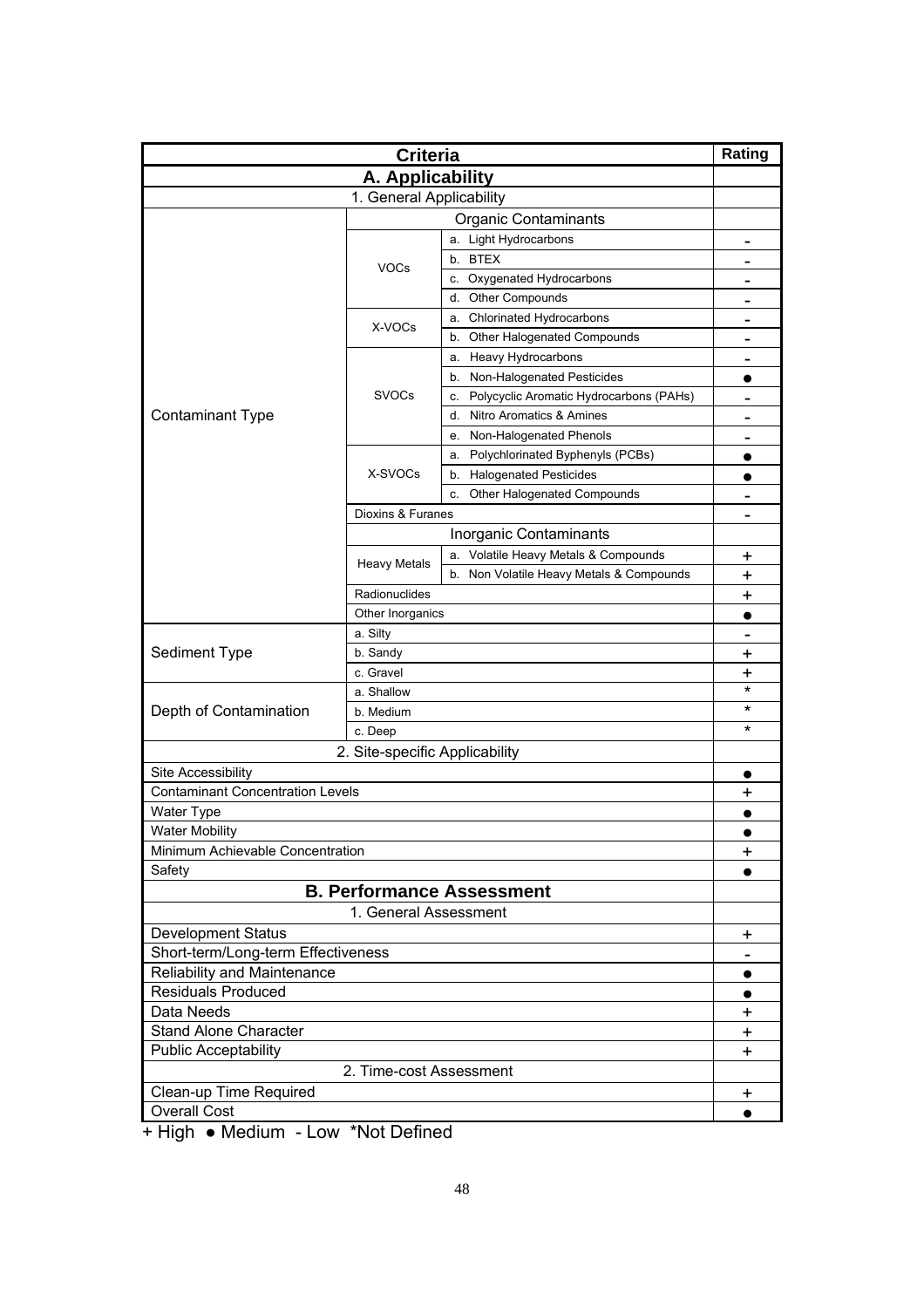While it is one of the few techniques available to treat metals in situ, it is generally not used to treat organics due to their tendency to be more unstable and capable of degradation.

# *Advantages*

Anions may also be immobilized by entrapment or microencapsulation.

# *Limitations*

- $\cdot$  This technology does not change the toxicity of contaminants in the sediment
- $\div$  Erosion and diffusion may eventually release contaminants
- May not be particularly effective for organic contaminants, particularly VOCs

 $\div$  Fine particles may bind to larger particles preventing effective bonding of the binder material

Inorganic salts may affect curing rates and reduce strength of stabilized product

 $\cdot$  Organic contaminants may volatilize due to heat generated during the reaction (possibly prompting the need for air emission permits)

- $\div$  High moisture content requires increased amounts of reagent
- Long-term monitoring requirement

## *Development status*

Solidification/Stabilization is a full scale commercial technology.

- http://www.mass.gov/czm/section45.pdf
- http://www.epa.gov/grtlakes/arcs/EPA-905-B94-003/gifs/fig7-3.gif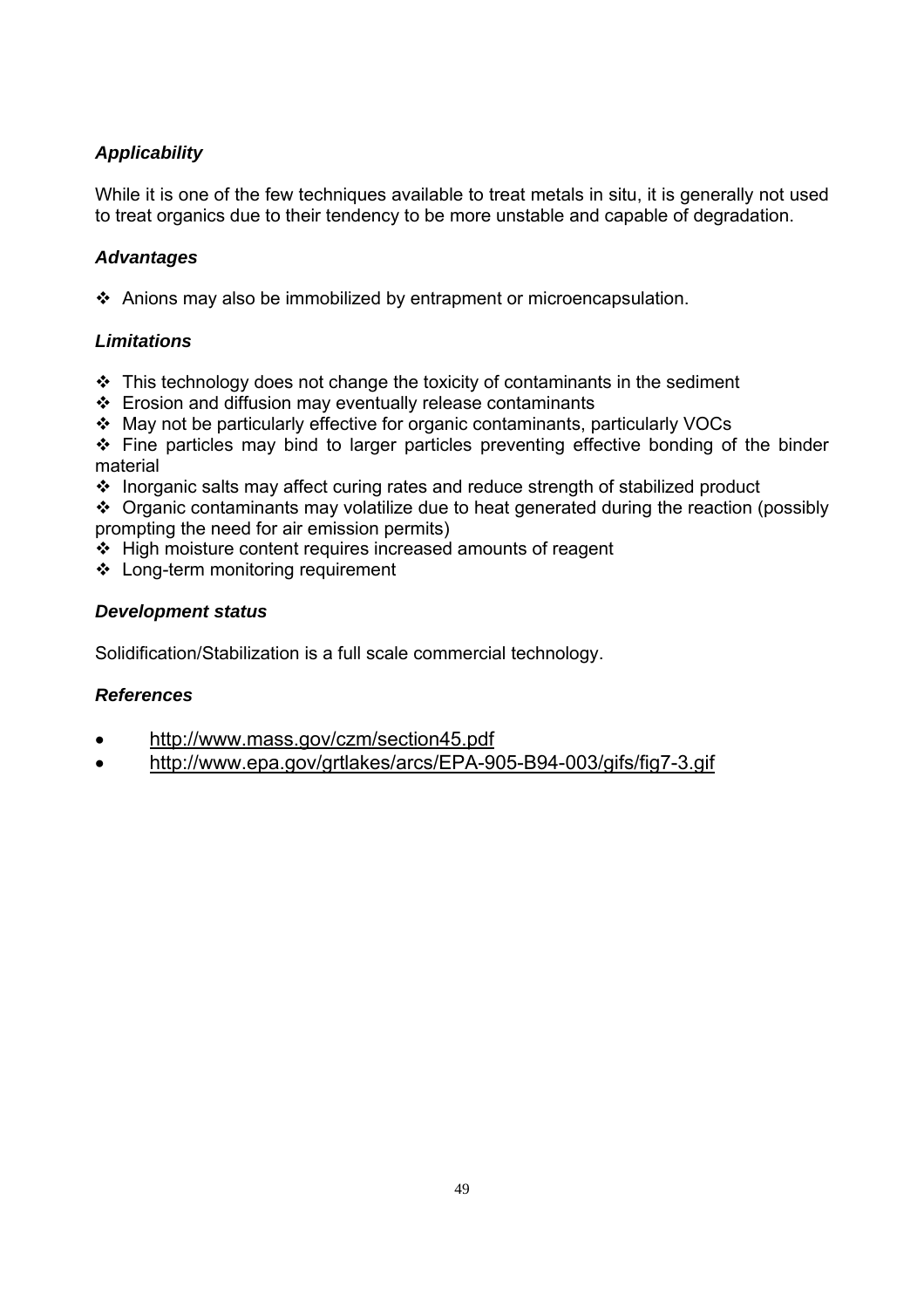# **2.4 CONTAINED DISPOSAL FACILITY**

#### *Description of the method*

A confined disposal facility is defined as a confined area with confinement walls, used to keeps dredged material in-water or upland from being released to the environment. The contaminated sediment may be covered with a suitable material, commonly referred to as a cap, generally using dredged silt or sand. This technique provides long-term to permanent storage and is favorable to be applied for bioremediation of sediments.

However, the depth of sediments may limit the capability to control conditions compared to other bioremediation systems. These limitations are similar to those for *in situ* bioremediation processes for contaminated soil sites. Bioremediation applied with this technique may offer an economical process for reducing sediment organic contamination, but more research is needed to develop techniques for implementation.



Note:  $1$  ft = 0.3 m

**Figure 4: Diagram of a Contained Disposal Facility\***.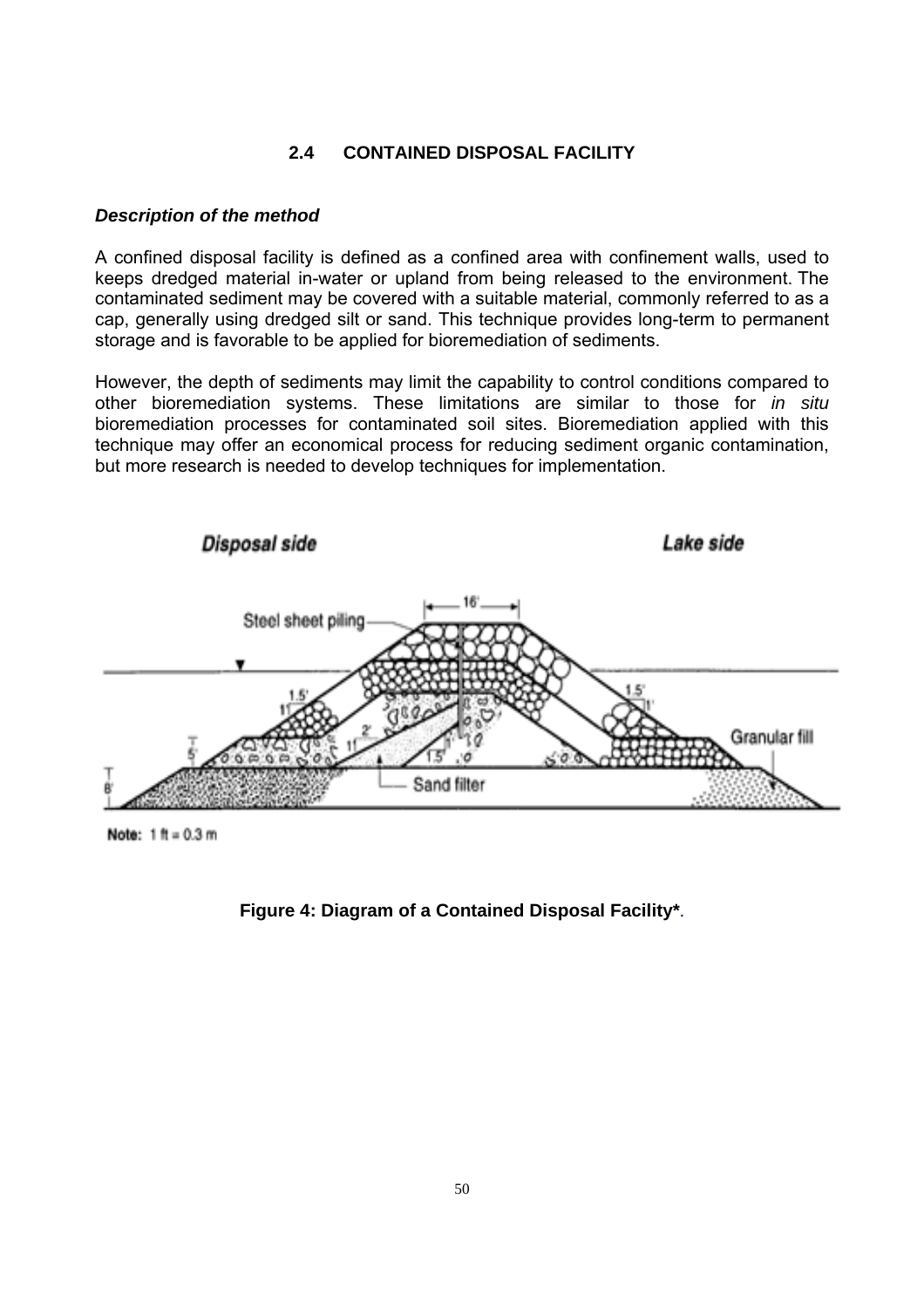| <b>Criteria</b>                                               |                       | Rating                                        |                          |
|---------------------------------------------------------------|-----------------------|-----------------------------------------------|--------------------------|
| A. Applicability                                              |                       |                                               |                          |
| 1. General Applicability                                      |                       |                                               |                          |
| <b>Organic Contaminants</b>                                   |                       |                                               |                          |
|                                                               |                       | a. Light Hydrocarbons                         | $\bullet$                |
|                                                               |                       | b. BTEX                                       | +                        |
|                                                               | <b>VOCs</b>           | c. Oxygenated Hydrocarbons                    | +                        |
|                                                               |                       | <b>Other Compounds</b><br>d.                  | +                        |
|                                                               | X-VOCs                | Chlorinated Hydrocarbons<br>а.                | $\ddot{}$                |
|                                                               |                       | b. Other Halogenated Compounds                | +                        |
|                                                               |                       | a. Heavy Hydrocarbons                         | $\bullet$                |
|                                                               |                       | b. Non-Halogenated Pesticides                 | ┿                        |
|                                                               | <b>SVOCs</b>          | Polycyclic Aromatic Hydrocarbons (PAHs)<br>c. | +                        |
| <b>Contaminant Type</b>                                       |                       | Nitro Aromatics & Amines<br>d.                | $\blacksquare$           |
|                                                               |                       | Non-Halogenated Phenols<br>е.                 | $\bullet$                |
|                                                               |                       | Polychlorinated Byphenyls (PCBs)<br>а.        | $\pmb{+}$                |
|                                                               | X-SVOCs               | <b>Halogenated Pesticides</b><br>b.           | +                        |
|                                                               |                       | Other Halogenated Compounds<br>c.             | $\overline{\phantom{0}}$ |
|                                                               | Dioxins & Furanes     |                                               | 0                        |
|                                                               |                       | Inorganic Contaminants                        |                          |
|                                                               |                       | a. Volatile Heavy Metals & Compounds          |                          |
|                                                               | <b>Heavy Metals</b>   | b. Non Volatile Heavy Metals & Compounds      | $\qquad \qquad$          |
|                                                               | Radionuclides         |                                               |                          |
|                                                               | Other Inorganics      |                                               |                          |
|                                                               | a. Silty              |                                               | +                        |
| Sediment Type                                                 | b. Sandy              |                                               |                          |
|                                                               | c. Gravel             |                                               |                          |
|                                                               | a. Shallow            |                                               | +                        |
| Depth of Contamination                                        | b. Medium             |                                               | $\bullet$                |
|                                                               | c. Deep               |                                               |                          |
|                                                               |                       |                                               |                          |
| 2. Site-specific Applicability                                |                       |                                               |                          |
| Site Accessibility<br><b>Contaminant Concentration Levels</b> |                       |                                               | $\overline{\phantom{0}}$ |
|                                                               |                       |                                               | $\ddot{}$                |
| <b>Water Type</b><br><b>Water Mobility</b>                    |                       |                                               | $\overline{\phantom{a}}$ |
| Minimum Achievable Concentration                              |                       |                                               |                          |
| Safety                                                        |                       |                                               | $\ddot{}$                |
|                                                               |                       | <b>B. Performance Assessment</b>              | $\bullet$                |
|                                                               |                       |                                               |                          |
|                                                               | 1. General Assessment |                                               |                          |
| <b>Development Status</b>                                     |                       |                                               | $\bullet$                |
| Short-term/Long-term Effectiveness                            |                       |                                               |                          |
| Reliability and Maintenance                                   |                       |                                               | +                        |
| <b>Residuals Produced</b>                                     |                       |                                               |                          |
| Data Needs                                                    |                       |                                               | $\ddot{}$                |
| <b>Stand Alone Character</b>                                  |                       |                                               | $\ddot{}$                |
| <b>Public Acceptability</b>                                   |                       |                                               |                          |
| 2. Time-cost Assessment                                       |                       |                                               |                          |
| Clean-up Time Required                                        |                       |                                               | $\ddot{}$                |
| <b>Overall Cost</b>                                           |                       |                                               | $\ddot{}$                |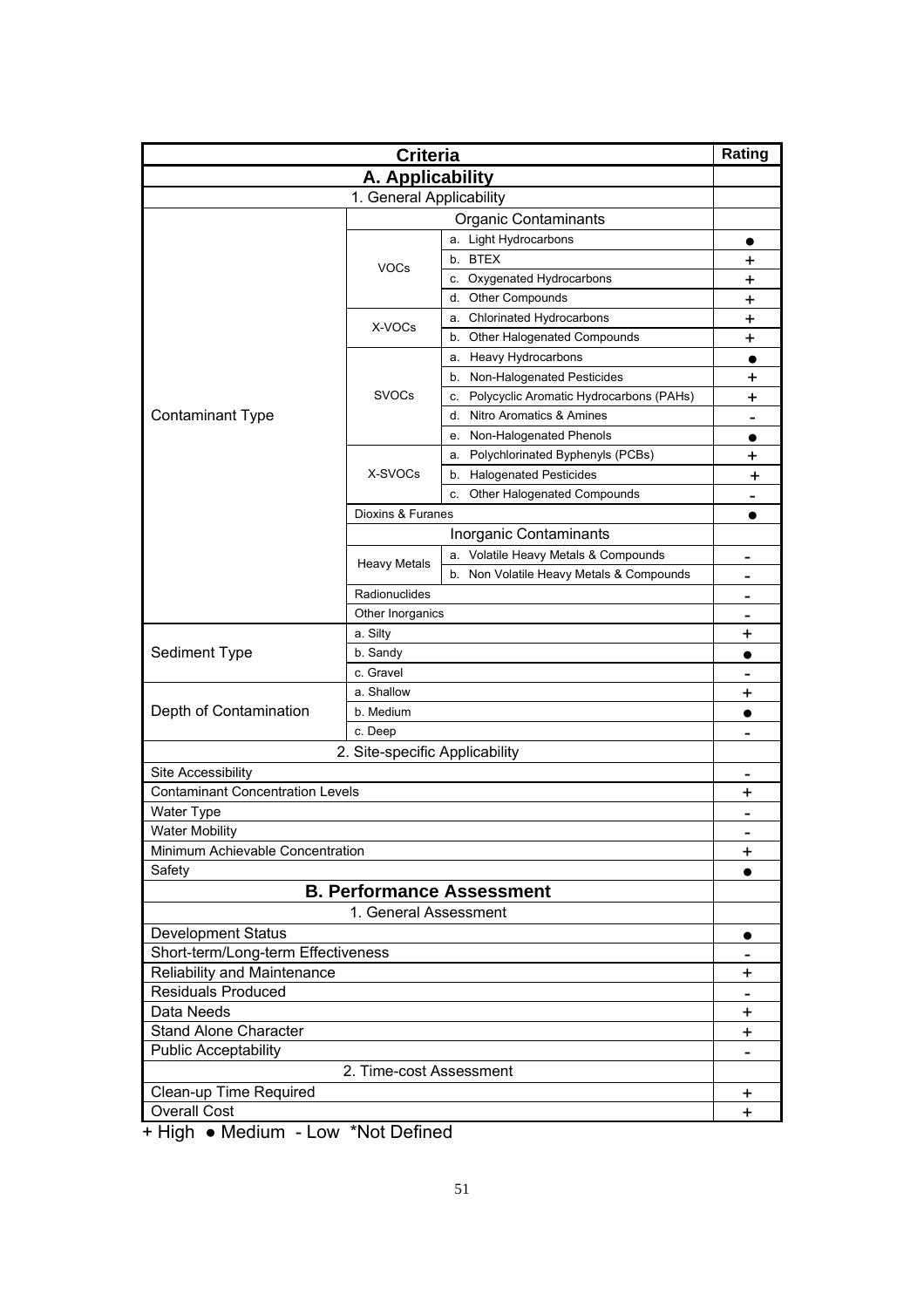CDFs have been routinely used for dredged materials, but may be used as contained treatment facilities for bioremediation of organic compounds on sediments.

## *Advantages*

- May offer lowest cost under favorable conditions
- ❖ A large volume of sediment may be traced
- Favors anaerobic processes
- Materials handling of sediment and rehandling of treatment material is easy

## *Limitations*

- $\triangle$  Applicable to coarse sediments, with high permeability
- $\div$  Extensive treatability studies
- May be necessary to control leaching activities
- Not easy to monitor cleanup efficiency
- Large space required
- ❖ Requires months of remediation time
- ❖ May generate odors
- Collection of off-gas is difficult

#### *Development status*

The CDFs represent a technology for sediments on undergoing development stage.

- \*http://www.epa.gov/glnpo/arcs/EPA-905-B94-003/gifs/fig9-2.gif
- http://www.epa.gov/glnpo/arcs/EPA-905-B94-003/B94-003.ch7.html#RTFToC132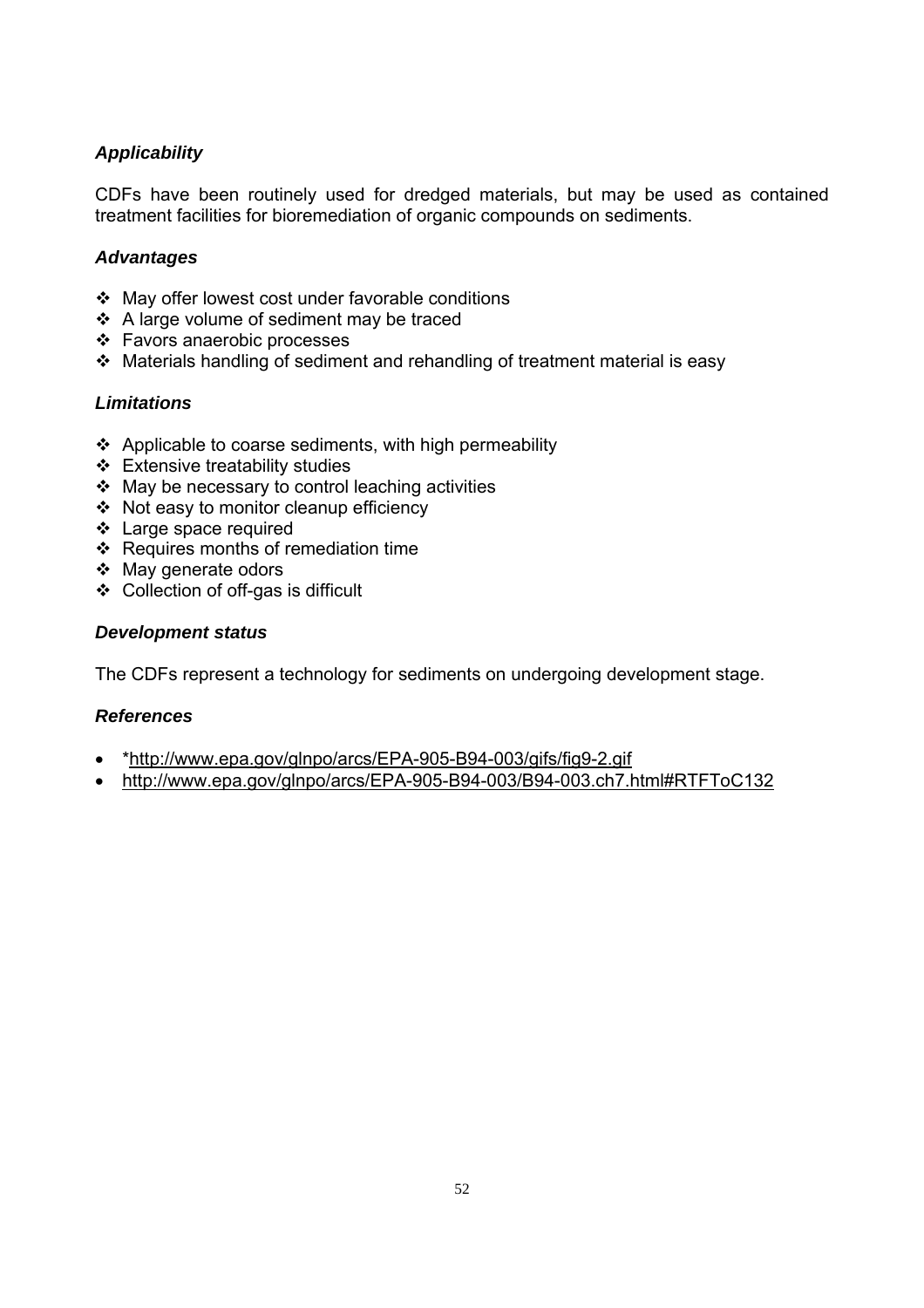# **3.** *EX SITU* **BIOLOGICAL TREATMENTS**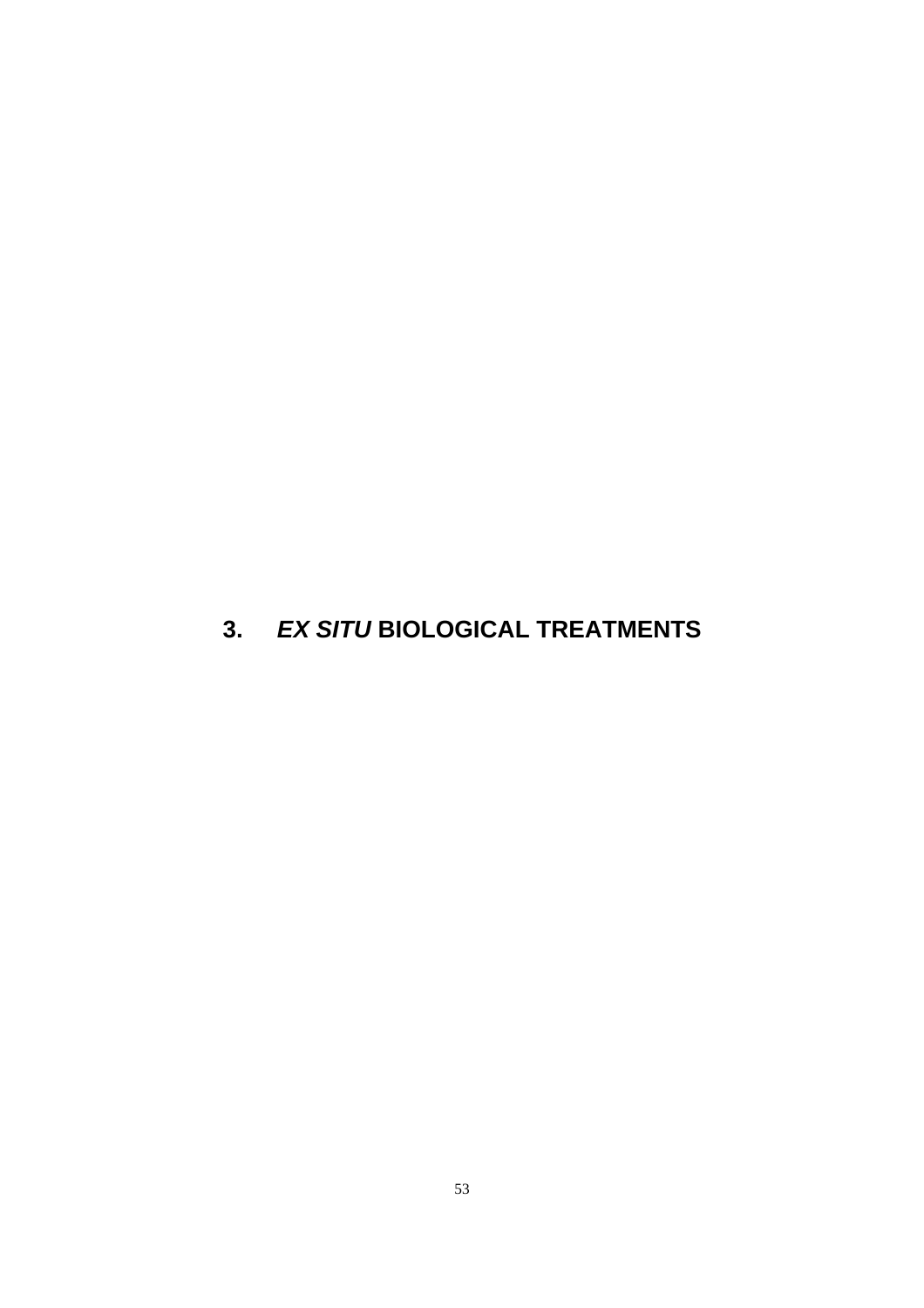#### **3.1 BIOSLURRY**

#### *Description of the method*

Bioslurry is a biological technology that uses a bioreactor to treat fine-grained sediments. In a bioslurry system, sediment-water slurry is maintained in suspension and continuously mixed with appropriate microorganisms under controlled conditions in an open or closed reactor. Aerobic treatment, which involves adding air or another oxygen source, is the most common mode of operation. However, conditions suitable for anaerobic microorganisms can also be maintained in the reactor where this state is an essential step in the biodegradation process. Bioslurry also permits sequential anaerobic/aerobic treatments and combined treatment with soil washing, by coupling two separate slurry-phase reactors in series and using weak acids and chelating agents.

Contaminants with potential for volatilization during the mixing and/or aeration process can be controlled using emission control equipment. Systems for treating soils or sediments are often operated in batch mode, because typical retention times are on the order of 2-12 weeks. Once the treatment period is completed, the solids may be separated from the water and disposed of separately. This technique may also be combined with soil washing, using weak acids and chelating agents.



**Figure 5: Generalized Aerobic Bioslurry System\*.**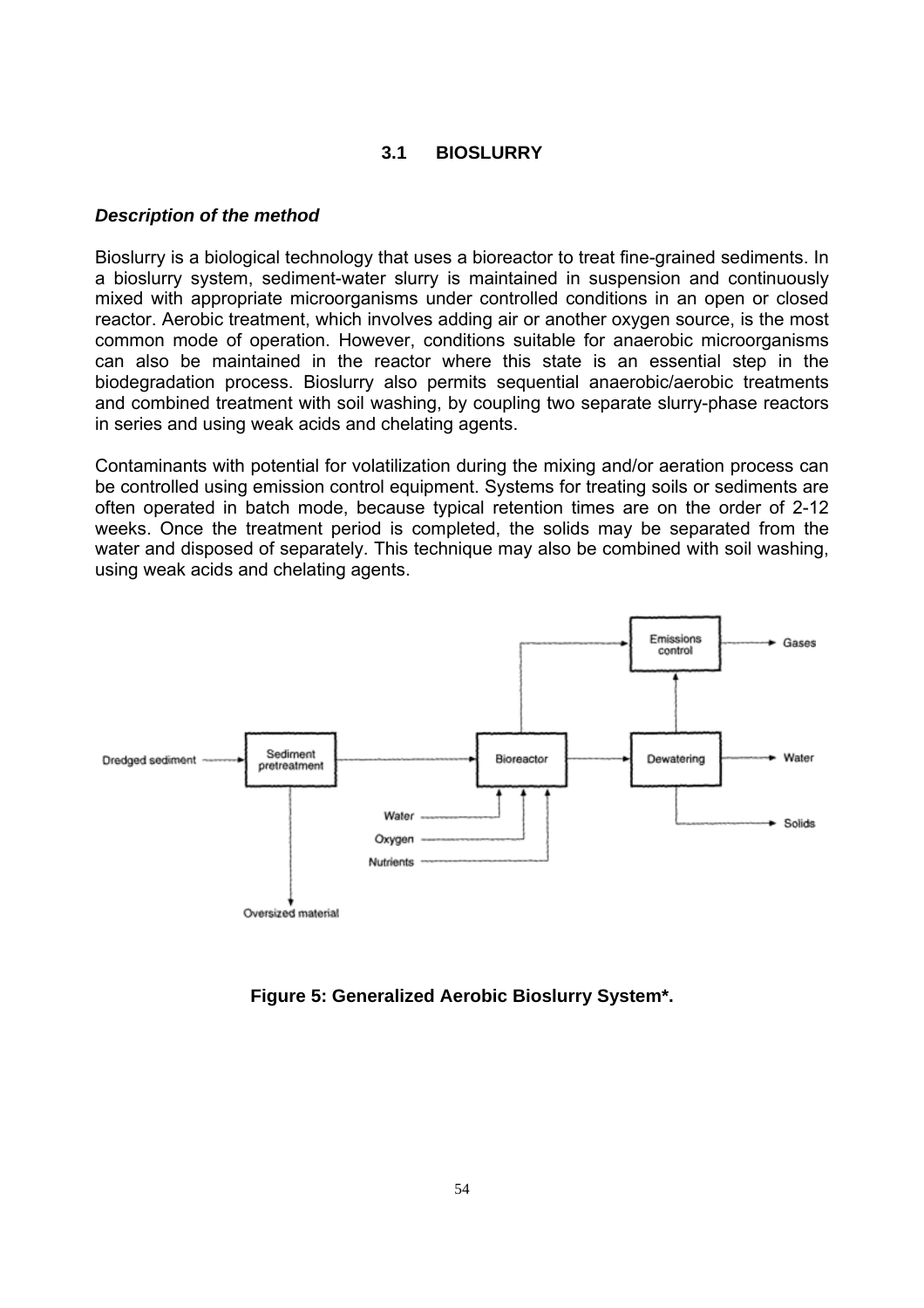| <b>Criteria</b>                         |                                |                                               | Rating                   |  |
|-----------------------------------------|--------------------------------|-----------------------------------------------|--------------------------|--|
| A. Applicability                        |                                |                                               |                          |  |
|                                         | 1. General Applicability       |                                               |                          |  |
| <b>Organic Contaminants</b>             |                                |                                               |                          |  |
|                                         |                                | a. Light Hydrocarbons                         | +                        |  |
|                                         |                                | b. BTEX                                       | +                        |  |
|                                         | <b>VOCs</b>                    | c. Oxygenated Hydrocarbons                    | +                        |  |
|                                         |                                | <b>Other Compounds</b><br>d.                  | +                        |  |
|                                         | X-VOCs                         | <b>Chlorinated Hydrocarbons</b><br>а.         | +                        |  |
|                                         |                                | b. Other Halogenated Compounds                | +                        |  |
|                                         |                                | a. Heavy Hydrocarbons                         | +                        |  |
|                                         |                                | b. Non-Halogenated Pesticides                 | +                        |  |
|                                         | <b>SVOCs</b>                   | Polycyclic Aromatic Hydrocarbons (PAHs)<br>c. | +                        |  |
| <b>Contaminant Type</b>                 |                                | Nitro Aromatics & Amines<br>d.                | +                        |  |
|                                         |                                | Non-Halogenated Phenols<br>е.                 | +                        |  |
|                                         |                                | Polychlorinated Byphenyls (PCBs)<br>а.        | $\ddot{}$                |  |
|                                         | X-SVOCs                        | <b>Halogenated Pesticides</b><br>b.           | $\ddot{}$                |  |
|                                         |                                | Other Halogenated Compounds<br>c.             | +                        |  |
|                                         | Dioxins & Furanes              |                                               | $\ddot{}$                |  |
|                                         |                                | Inorganic Contaminants                        |                          |  |
|                                         |                                | a. Volatile Heavy Metals & Compounds          | $\blacksquare$           |  |
|                                         | <b>Heavy Metals</b>            | b. Non Volatile Heavy Metals & Compounds      |                          |  |
|                                         | Radionuclides                  |                                               |                          |  |
|                                         | Other Inorganics               |                                               |                          |  |
|                                         | a. Silty                       |                                               | *                        |  |
| Sediment Type                           | b. Sandy                       |                                               | $^\star$                 |  |
|                                         | c. Gravel                      |                                               | *                        |  |
|                                         | a. Shallow                     |                                               | *                        |  |
| Depth of Contamination                  | b. Medium                      |                                               | *                        |  |
|                                         | c. Deep                        | *                                             |                          |  |
|                                         | 2. Site-specific Applicability |                                               |                          |  |
| Site Accessibility                      |                                |                                               | +                        |  |
| <b>Contaminant Concentration Levels</b> |                                |                                               | $\overline{\phantom{a}}$ |  |
| <b>Water Type</b>                       |                                |                                               | *                        |  |
| <b>Water Mobility</b>                   |                                |                                               | $^\star$                 |  |
| Minimum Achievable Concentration        |                                |                                               | $\bullet$                |  |
| Safety                                  |                                |                                               | $\ddot{}$                |  |
|                                         |                                | <b>B. Performance Assessment</b>              |                          |  |
|                                         | 1. General Assessment          |                                               |                          |  |
| <b>Development Status</b>               |                                |                                               | $\bullet$                |  |
| Short-term/Long-term Effectiveness      |                                |                                               | $\ddag$                  |  |
| Reliability and Maintenance             |                                |                                               |                          |  |
| <b>Residuals Produced</b>               |                                |                                               |                          |  |
| Data Needs                              |                                |                                               | $\ddot{}$                |  |
| <b>Stand Alone Character</b>            |                                |                                               | $\ddot{}$                |  |
| <b>Public Acceptability</b>             |                                |                                               |                          |  |
| 2. Time-cost Assessment                 |                                |                                               |                          |  |
| Clean-up Time Required                  |                                |                                               | $\bullet$                |  |
| <b>Overall Cost</b>                     |                                |                                               |                          |  |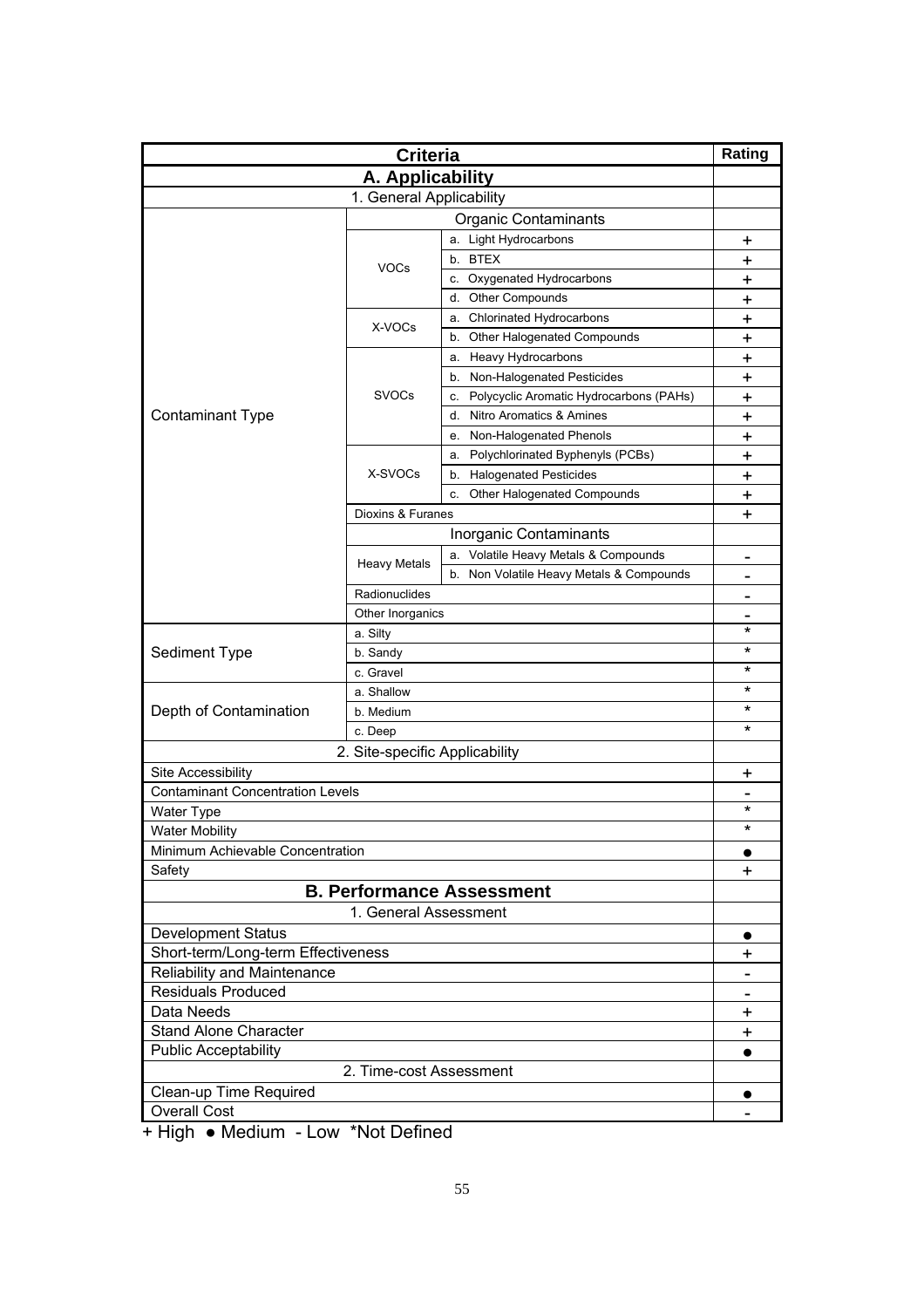Bioslurry has been applied to contaminated sediments to treat a wide range of contaminants such as pesticides, fuels, creosote, PCBs and some halogenated volatile organics. On the other hand, the presence of heavy metals may inhibit metabolism of microorganisms. Slurry-phase bioreactors are used to treat halogenated and nonhalogenated VOCs and SVOCs, pesticides and PCBs in excavated soils and dredged sediments.

#### *Advantages*

- $\div$  Effective for treating metals and organics
- Treatment residuals include processed soils

 Sidestream wastes include wastewater from dewatering the treated slurry and off-gas from the treatment vessel

#### *Limitations*

 Toxicity of heavy metals and chlorines at high concentrations can inhibit microbial degradation

- Treatment and disposal of wastewater may be required
- Dewatering is required after treatment
- Equipment operation and maintenance is intensive
- $\div$  Higher energy costs than solid-phase bioremediation
- Organic destruction efficiencies are generally low at low concentrations
- Low cleanup standards may be difficult to meet for recalcitrant organics

#### *Development status*

Bioslurry is a relatively new technology, with a number of pilot-scale applications, but few full-scale installations.

- http://www.mass.gov/czm/section45.pdf
- \*http://www.epa.gov/grtlakes/arcs/EPA-905-B94-003/gifs/fig7-6.gif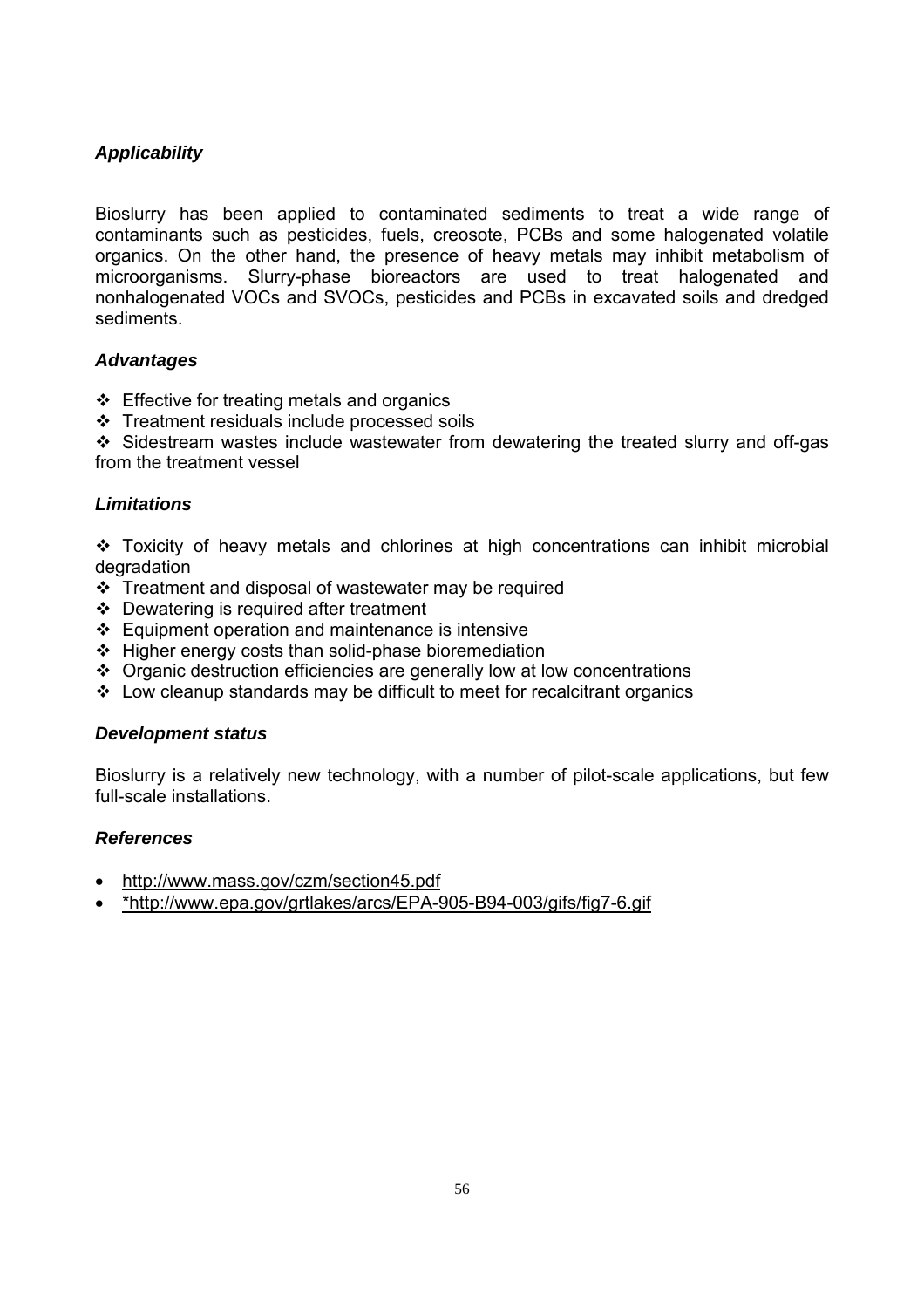#### **3.2 CONTAINED LAND**

#### *Description of the method*

Contained land treatment systems require mixing of appropriate amendments with the sediments, followed by placement of the material in an enclosure such as a building or tank and on a pad or prepared surface (USEPA 1991d). A schematic diagram of a contained land treatment system is shown in the figure bellow. Leachate from the sediment is collected by underdrains for further treatment as necessary. The excess water associated with the sediment as it is placed in the treatment bed may create operational problems for startup and will likely require that the system be designed for lateral confinement of the material.



**Figure 6: Diagram of a Generalized Contained Land System\*.**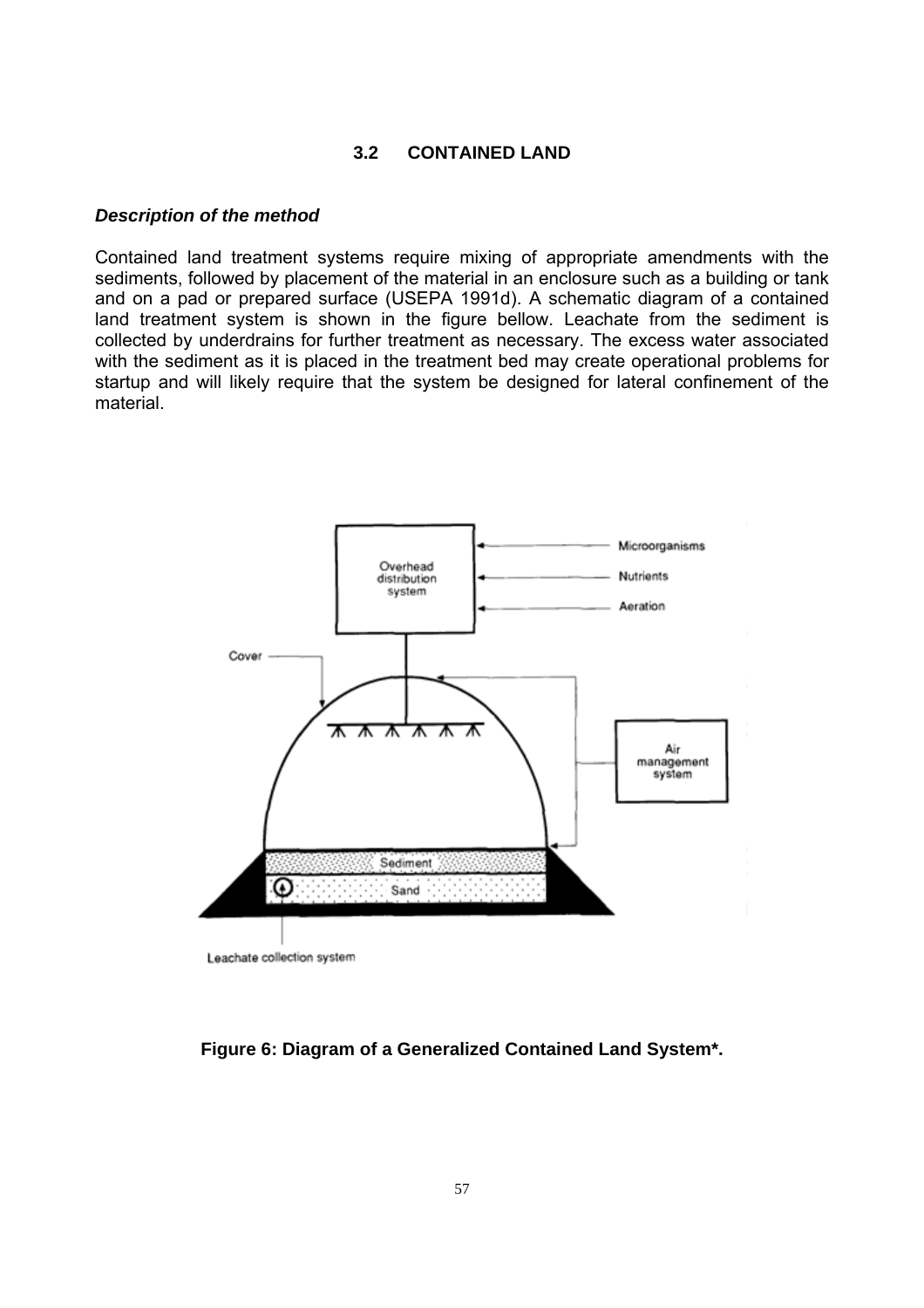| <b>Criteria</b>                         |                                |                                               | Rating                       |  |
|-----------------------------------------|--------------------------------|-----------------------------------------------|------------------------------|--|
| A. Applicability                        |                                |                                               |                              |  |
| 1. General Applicability                |                                |                                               |                              |  |
| <b>Organic Contaminants</b>             |                                |                                               |                              |  |
|                                         |                                | a. Light Hydrocarbons                         | +                            |  |
|                                         |                                | b. BTEX                                       | +                            |  |
|                                         | <b>VOCs</b>                    | c. Oxygenated Hydrocarbons                    | +                            |  |
|                                         |                                | <b>Other Compounds</b><br>d.                  | +                            |  |
|                                         |                                | <b>Chlorinated Hydrocarbons</b><br>а.         | +                            |  |
|                                         | X-VOCs                         | b. Other Halogenated Compounds                | +                            |  |
|                                         |                                | a. Heavy Hydrocarbons                         | +                            |  |
|                                         |                                | b. Non-Halogenated Pesticides                 | +                            |  |
|                                         | <b>SVOCs</b>                   | Polycyclic Aromatic Hydrocarbons (PAHs)<br>c. | +                            |  |
| <b>Contaminant Type</b>                 |                                | Nitro Aromatics & Amines<br>d.                | +                            |  |
|                                         |                                | Non-Halogenated Phenols<br>е.                 | +                            |  |
|                                         |                                | Polychlorinated Byphenyls (PCBs)<br>а.        | $\ddot{}$                    |  |
|                                         | X-SVOCs                        | <b>Halogenated Pesticides</b><br>b.           | $\ddot{}$                    |  |
|                                         |                                | Other Halogenated Compounds<br>c.             | +                            |  |
|                                         | Dioxins & Furanes              |                                               | $\ddot{}$                    |  |
|                                         |                                | Inorganic Contaminants                        |                              |  |
|                                         |                                | a. Volatile Heavy Metals & Compounds          | $\blacksquare$               |  |
|                                         | <b>Heavy Metals</b>            | b. Non Volatile Heavy Metals & Compounds      |                              |  |
|                                         | Radionuclides                  |                                               |                              |  |
|                                         | Other Inorganics               |                                               |                              |  |
|                                         | a. Silty                       |                                               | *                            |  |
| Sediment Type                           | b. Sandy                       |                                               | $^\star$                     |  |
|                                         | c. Gravel                      |                                               | *                            |  |
|                                         | a. Shallow                     |                                               | *                            |  |
| Depth of Contamination                  | b. Medium                      |                                               | *                            |  |
|                                         | c. Deep                        | *                                             |                              |  |
|                                         | 2. Site-specific Applicability |                                               |                              |  |
| Site Accessibility                      |                                |                                               | +                            |  |
| <b>Contaminant Concentration Levels</b> |                                |                                               | +                            |  |
| <b>Water Type</b>                       |                                |                                               | $^\star$                     |  |
| <b>Water Mobility</b>                   |                                |                                               | $^\star$                     |  |
| Minimum Achievable Concentration        |                                |                                               | $\ddot{}$                    |  |
| Safety                                  |                                |                                               | $\bullet$                    |  |
|                                         |                                | <b>B. Performance Assessment</b>              |                              |  |
|                                         | 1. General Assessment          |                                               |                              |  |
| <b>Development Status</b>               |                                |                                               | $\bullet$                    |  |
| Short-term/Long-term Effectiveness      |                                |                                               |                              |  |
| Reliability and Maintenance             |                                |                                               | $\qquad \qquad \blacksquare$ |  |
| <b>Residuals Produced</b>               |                                |                                               |                              |  |
| Data Needs                              |                                |                                               | $\bullet$                    |  |
| <b>Stand Alone Character</b>            |                                |                                               | +                            |  |
| <b>Public Acceptability</b>             |                                |                                               |                              |  |
| 2. Time-cost Assessment                 |                                |                                               |                              |  |
| Clean-up Time Required                  |                                |                                               | +                            |  |
| <b>Overall Cost</b>                     |                                |                                               | $\bullet$                    |  |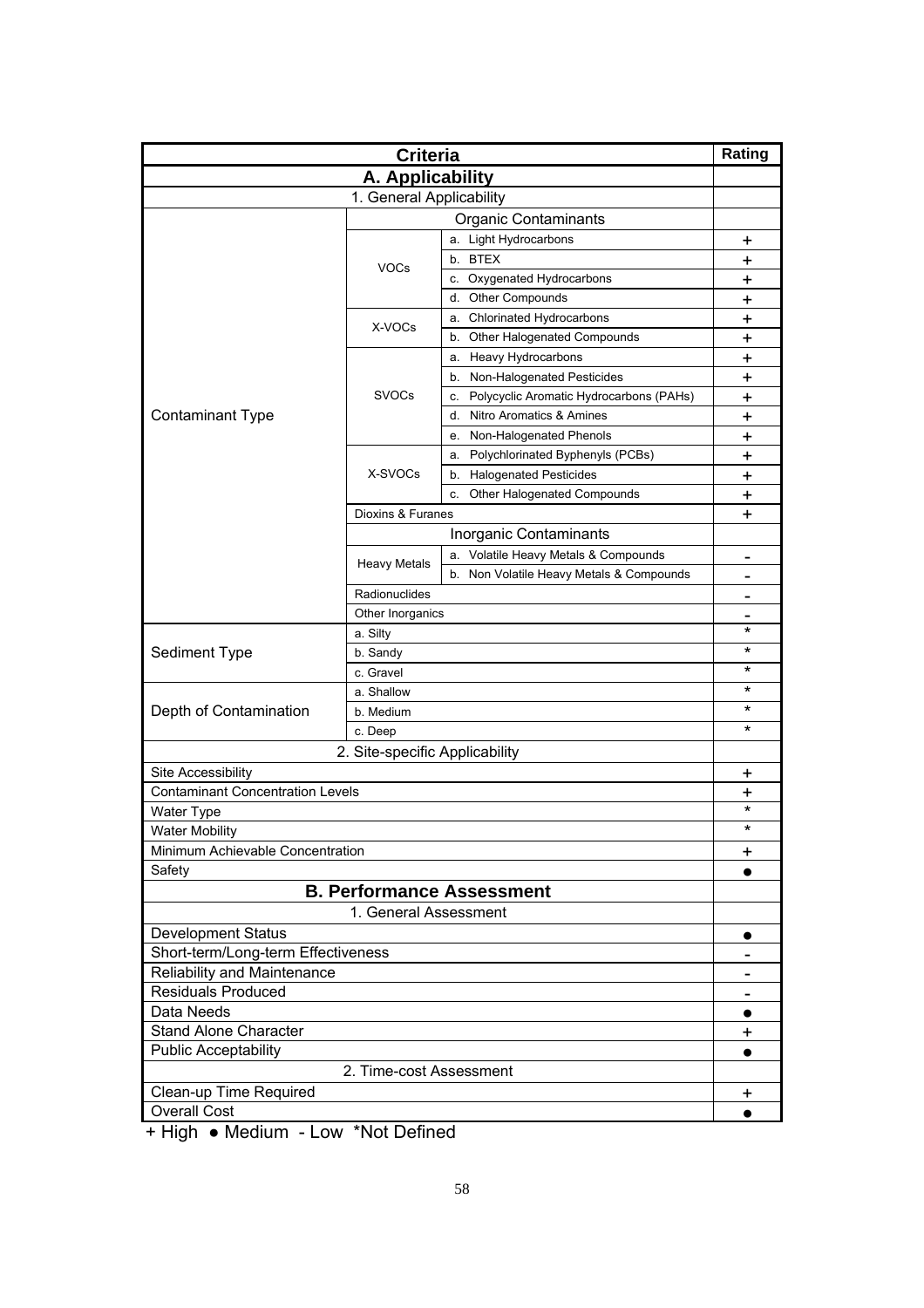Contained land process has been applied on sediments to transform some organic compounds, such as petroleum hydrocarbons, VOCs, SVOCs and pesticides, to less toxic or nontoxic forms.

#### *Advantages*

\* Permits the recovery of the dredged sediments, after settlement and dewatering, for reuse

- $\cdot$  Prevents material from precipitation and moderates temperature changes
- Permits moisture control
- ❖ Permits to control volatile organic compound emissions.

#### *Limitations*

 $\cdot \cdot$  The layer of sediment treated for each lift is generally no deeper than 6-8 in. (15-20 cm)

 Regular cultivation of the sediments and the addition of nutrients are typically required to optimize environmental conditions for rapid bioremediation.

#### *Development status*

The Contained Land Treatment System is at the field demonstration stage.

- \*http://www.epa.gov/grtlakes/arcs/EPA-905-B94-003/gifs/fig7-7.gif
- http://www.epa.gov/glnpo/arcs/EPA-905-B94-003/B94-003.ch7.html#RTFToC132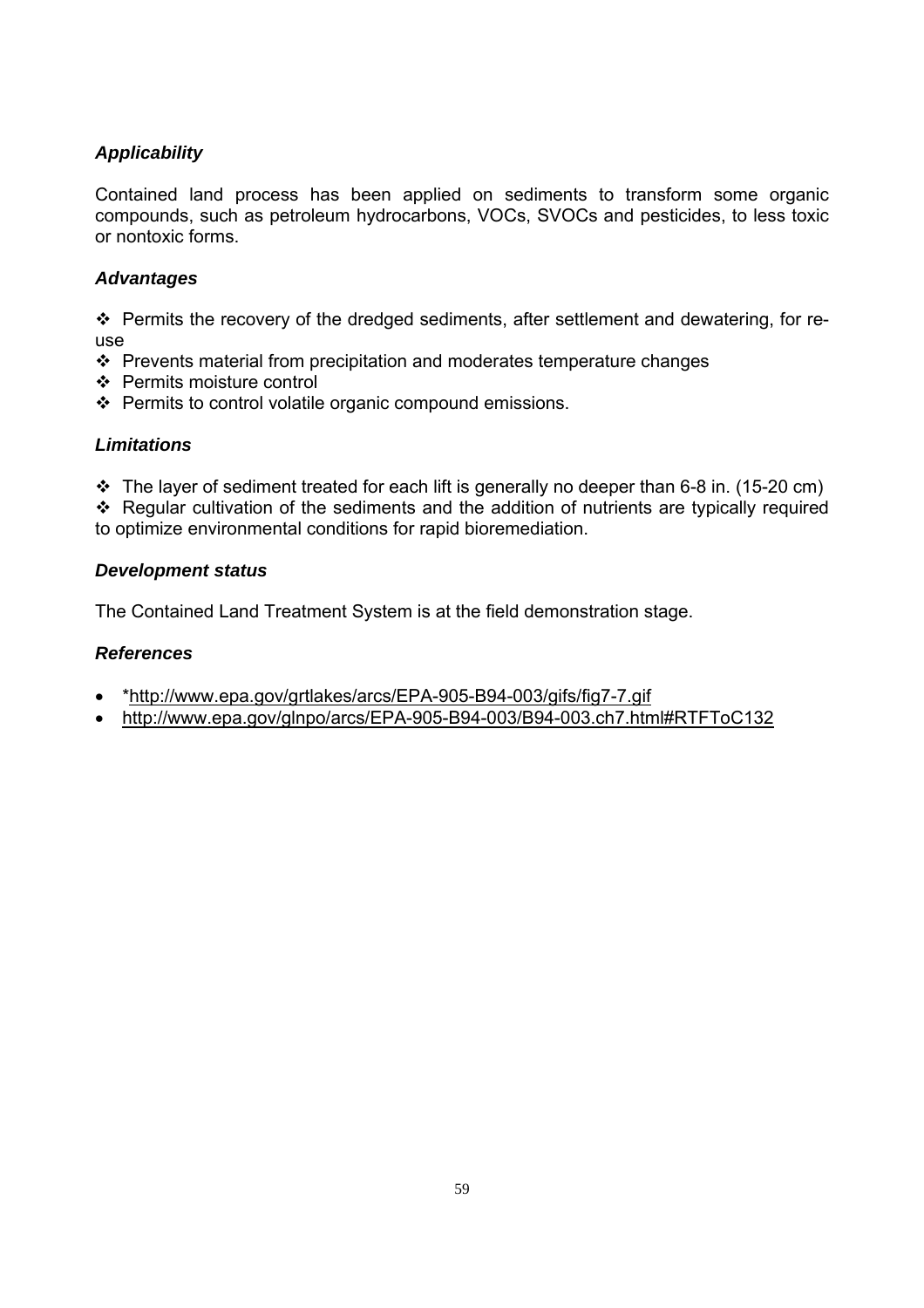#### **3.3 COMPOSTING**

#### *Description of the method*

Composting is a biological treatment process used to degrade contaminated solid materials to innocuous compounds such as carbon dioxide and water. Bulking agents (e.g., wood chips, bark, sawdust, straw) are added to the solid material to absorb moisture, increase porosity, and provide a source of degradable carbon. Water, oxygen, and nutrients are needed to facilitate bacterial growth. Sediment solids contents will likely be sufficient for composting operations and in some cases dewatering of the sediment may be necessary as a pretreatment step. Available composting techniques include aerated static pile, windrowing, and closed reactor designs (USEPA 1991d). Volatilization of contaminants may be a concern during composting and may require controls such as enclosures or pulling air through the compost pile rather than pushing air into and out of the pile. Use of composting to treat sediments may also increase permeability of the sediment, allowing for more effective transfer of oxygen or nutrients to the microorganisms.



**Figure 7: Generalized Composting Operation\*: (a) Windrow, (b) Closed reactor and (c) Aerated Static Pile\*.**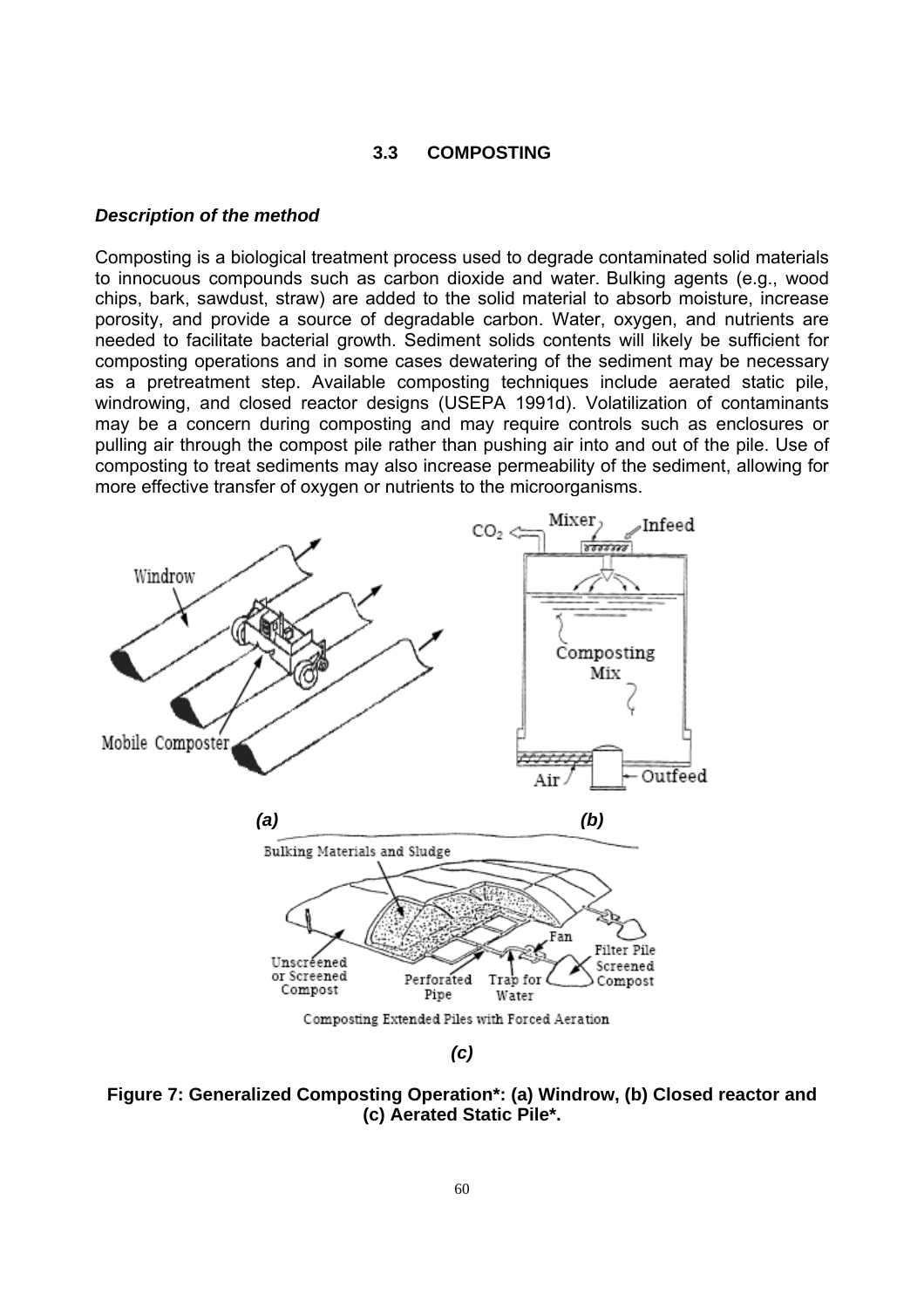| <b>Criteria</b>                                      |                          |                                               | Rating          |  |
|------------------------------------------------------|--------------------------|-----------------------------------------------|-----------------|--|
| A. Applicability                                     |                          |                                               |                 |  |
|                                                      | 1. General Applicability |                                               |                 |  |
| <b>Organic Contaminants</b>                          |                          |                                               |                 |  |
|                                                      |                          | a. Light Hydrocarbons                         | +               |  |
|                                                      |                          | b. BTEX                                       | +               |  |
|                                                      | <b>VOCs</b>              | c. Oxygenated Hydrocarbons                    | +               |  |
|                                                      |                          | <b>Other Compounds</b><br>d.                  | +               |  |
|                                                      |                          | <b>Chlorinated Hydrocarbons</b><br>а.         | +               |  |
|                                                      | X-VOCs                   | b. Other Halogenated Compounds                | +               |  |
|                                                      |                          | a. Heavy Hydrocarbons                         | $\bullet$       |  |
|                                                      |                          | b. Non-Halogenated Pesticides                 | $\bullet$       |  |
|                                                      | <b>SVOCs</b>             | Polycyclic Aromatic Hydrocarbons (PAHs)<br>c. |                 |  |
| <b>Contaminant Type</b>                              |                          | Nitro Aromatics & Amines<br>d.                | +               |  |
|                                                      |                          | Non-Halogenated Phenols<br>е.                 |                 |  |
|                                                      |                          | Polychlorinated Byphenyls (PCBs)<br>а.        |                 |  |
|                                                      | X-SVOCs                  | <b>Halogenated Pesticides</b><br>b.           |                 |  |
|                                                      |                          | Other Halogenated Compounds<br>c.             |                 |  |
|                                                      | Dioxins & Furanes        |                                               |                 |  |
|                                                      |                          | Inorganic Contaminants                        |                 |  |
|                                                      |                          | a. Volatile Heavy Metals & Compounds          |                 |  |
|                                                      | <b>Heavy Metals</b>      | b. Non Volatile Heavy Metals & Compounds      | $\qquad \qquad$ |  |
|                                                      | Radionuclides            |                                               |                 |  |
|                                                      | Other Inorganics         |                                               |                 |  |
|                                                      | a. Silty                 |                                               | *               |  |
| Sediment Type                                        | b. Sandy                 |                                               | $^\star$        |  |
|                                                      | c. Gravel                |                                               | *               |  |
|                                                      | a. Shallow               |                                               | *               |  |
| Depth of Contamination                               | b. Medium                |                                               | *               |  |
|                                                      | c. Deep                  |                                               | *               |  |
|                                                      |                          |                                               |                 |  |
| 2. Site-specific Applicability<br>Site Accessibility |                          |                                               |                 |  |
| <b>Contaminant Concentration Levels</b>              |                          |                                               | $\bullet$       |  |
|                                                      |                          |                                               | *               |  |
| <b>Water Type</b><br><b>Water Mobility</b>           |                          |                                               | $^\star$        |  |
| Minimum Achievable Concentration                     |                          |                                               |                 |  |
| Safety                                               |                          |                                               | $\pmb{+}$<br>+  |  |
|                                                      |                          | <b>B. Performance Assessment</b>              |                 |  |
|                                                      |                          |                                               |                 |  |
|                                                      | 1. General Assessment    |                                               |                 |  |
| <b>Development Status</b>                            |                          |                                               | $\ddot{}$       |  |
| Short-term/Long-term Effectiveness                   |                          |                                               |                 |  |
| Reliability and Maintenance                          |                          |                                               | +               |  |
| <b>Residuals Produced</b>                            |                          |                                               |                 |  |
| Data Needs                                           |                          |                                               | $\ddot{}$       |  |
| <b>Stand Alone Character</b>                         |                          |                                               | $\ddot{}$       |  |
| <b>Public Acceptability</b>                          |                          |                                               |                 |  |
| 2. Time-cost Assessment                              |                          |                                               |                 |  |
| Clean-up Time Required                               |                          |                                               | $\pmb{+}$       |  |
| <b>Overall Cost</b>                                  |                          |                                               |                 |  |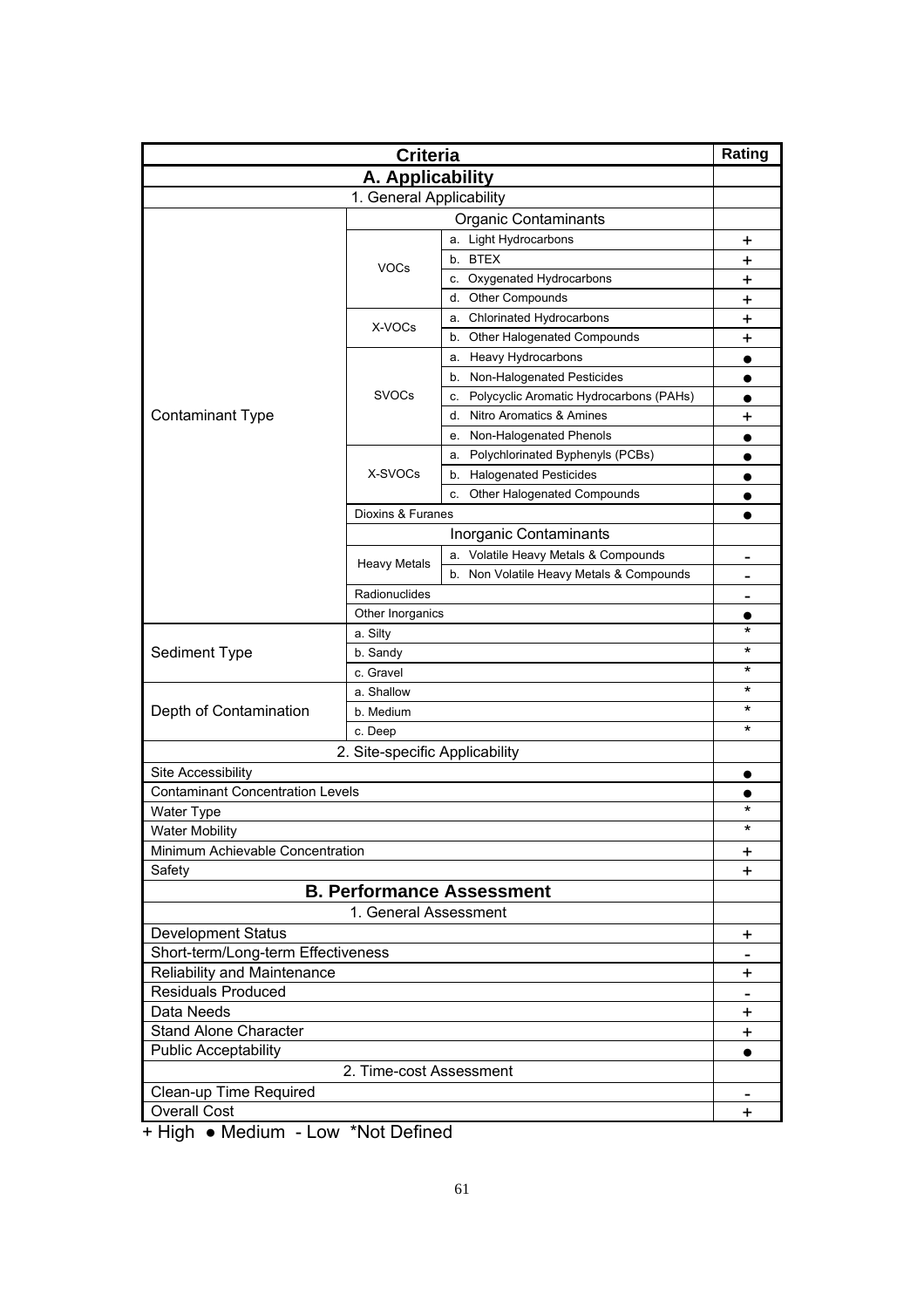The composting process may be applied to soils and lagoon sediments contaminated with biodegradable organic compounds. Pilot and full-scale projects have demonstrated that aerobic, thermophilic composting is able to reduce the concentration of explosives (TNT, RDX, and HMX), ammonium picrate (or yellow-D), and associated toxicity to acceptable levels. Aerobic, thermophilic composting is also applicable to PAH-contaminated soil. All materials and equipment used for composting are commercially available.

## *Advantages*

- $\cdot$  Is a demonstrated, efficient technology to treat explosives
- $\div$  It is a commercially available, technically attractive technology
- ❖ Relatively low cost and low technology
- Adds organic bulk and humus to regenerate poor soils
- Less costly alternative to conventional bioremediation techniques

## *Limitations*

- ❖ Slow process
- Large land area required
- $\div$  Substantial space and labor costs are required for composting
- Excavation of contaminated soils is required and may cause the uncontrolled release of VOCs and dust
- Low effectiveness for PAHs
- If VOC contaminants are present in soils, off-gas control may be required
- Results in an increase in material because of the addition of amendment material
- Although levels of metals may be reduced via dilution, heavy metals are not treated by this method

#### *Development status*

The composting treatment is considered a commercial technology, although its use for sediments is on undergoing development stage.

- www.usace.army.mil/inet/usace-docs/eng-manuals/em1110-1-4007/c-12.pdf
- \*http://waterresourcescience.com/Documents/esm223\_11\_Reading\_Bioremediation\_im plementation\_seminar.pdf
- http://www.mass.gov/czm/section45.pdf
- The Composting Alternative to Incineration of Explosives Contaminated Soils www.clu-in.org/products/newsltrs/TTREND/ttcmpost.htm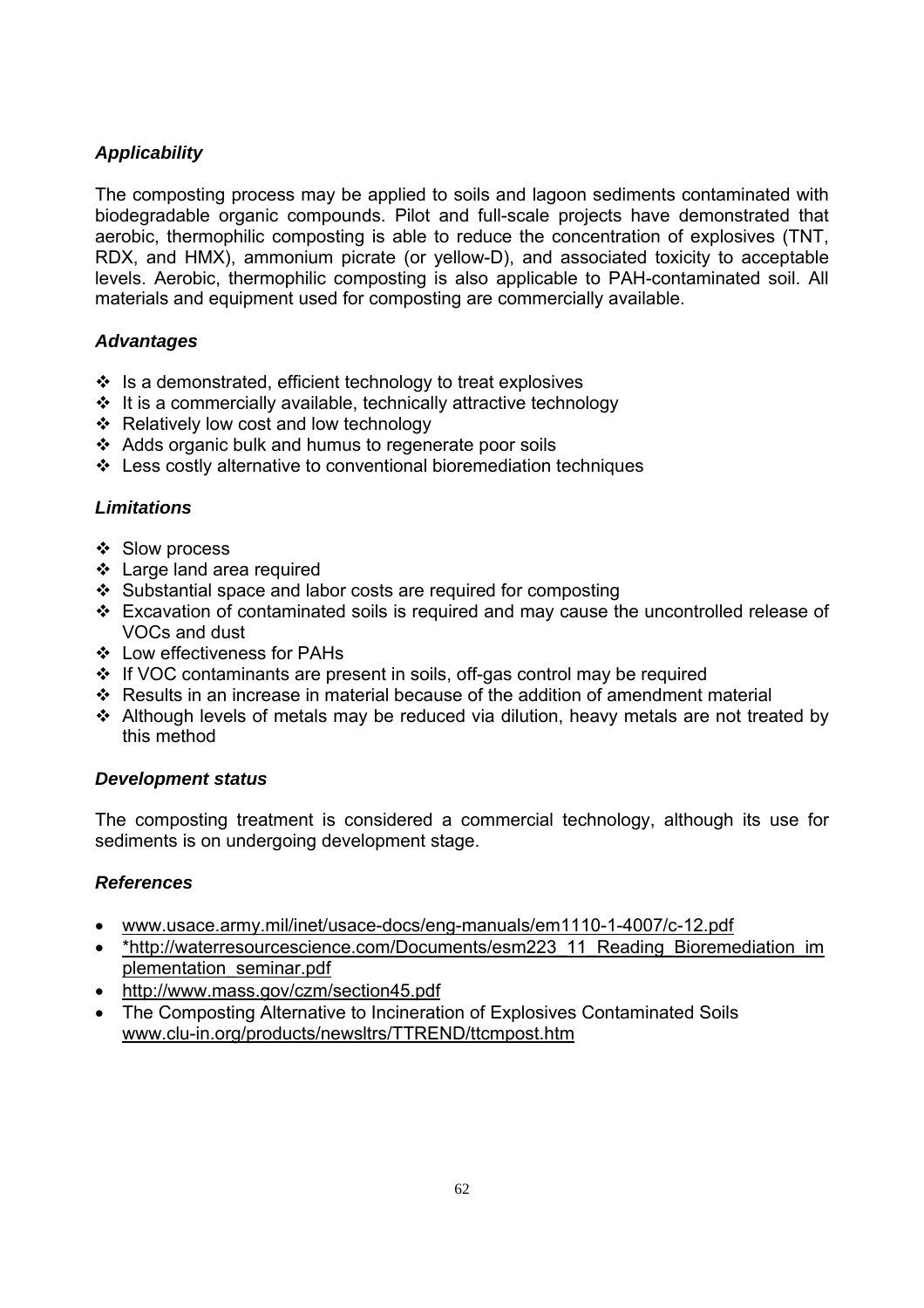# **4.** *EX SITU* **PHYSICAL/CHEMICAL TREATMENTS**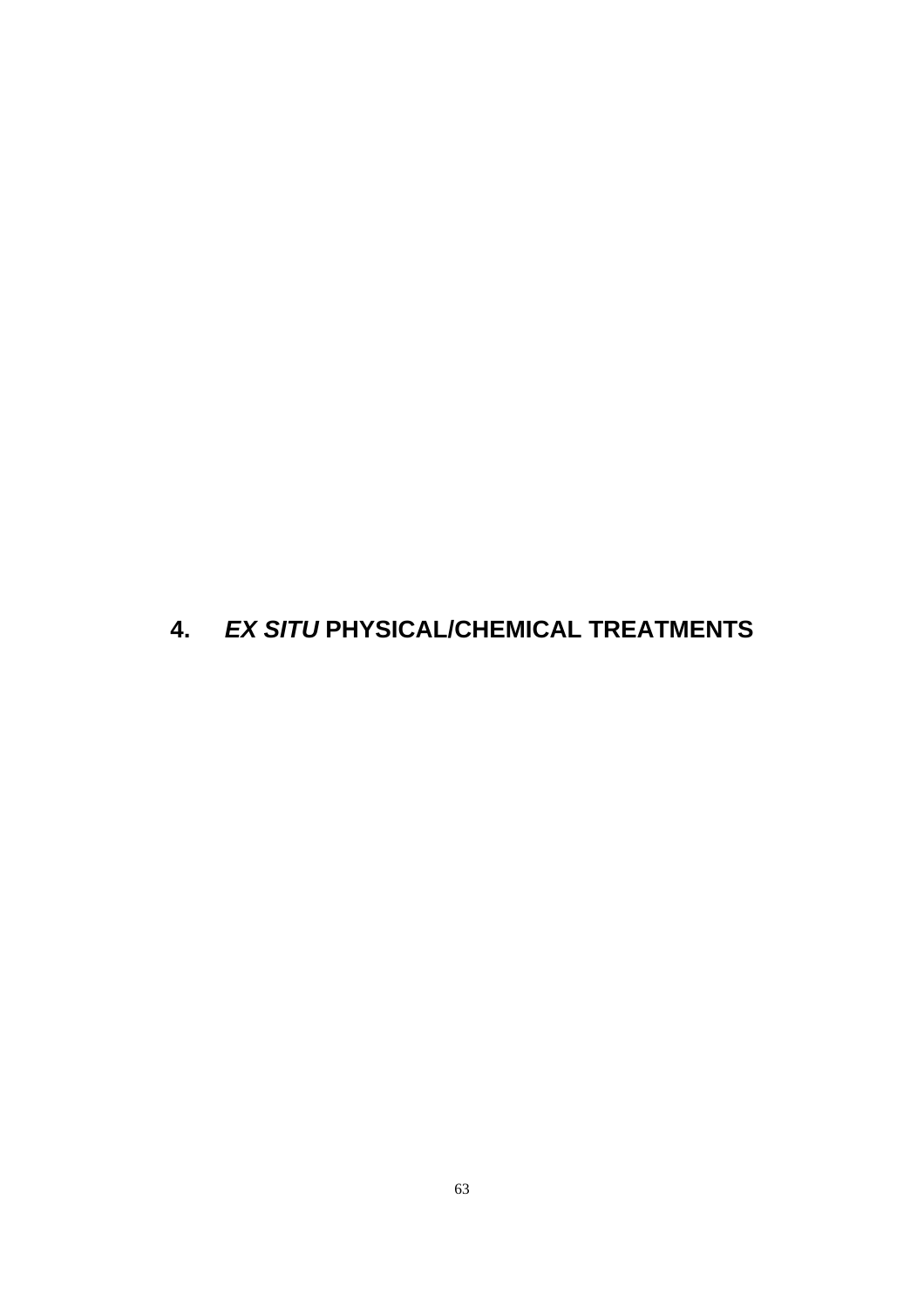#### **4.1 CHELATION**

#### *Description of the method*

Chelation is the process of stable complex formation (a chelate) between a metal cation and a ligand (chelating agent). Complexes with multidentate ligands are usually more stable than those with monodentate ligands. Those chelators with many coordinating sites can penetrate into soil matrix to hold metals and form stable complexes. The best known chelating agents are synthetic amino acid EDTA (Ethylene Diamine Tetracetic Acid), Diethylenetrinitrilopentaacetic Acid (DTPA), Nitrilotris(methylene)triphosphonic Acid (NTTA), Thiobis(ethylenenitrilo) tetraacetic acid (TEDTA), N-2-acetamidoimino-diacedic acid (ADA), 2-Aminoethanethiol Iminodiacetic acid (IDA), Nitrilotriacetic acid (NTA) and Ethylenediiminodiacetic acid (EDDA).

This process could also be considered an immobilization process, and some extraction processes also use chelating agents. Binding of the metal cation in a stable complex renders it unavailable for further reaction with other reagents in chemical or biological systems. The complex formed by a chelating agent and a metal ion is known as a chelate. Chelating agents may be either organic or inorganic compounds, but the number of inorganic agents is very small. The stability of a complex generally increases as the number of bonds increases between the ligand and the metal cation (Snoeyink and Jenkins 1980). A ligand forming a single bond is known as monodentate, a ligand forming two bonds is known as bidentate, while a ligand forming more than two bonds is known as polydentate. Ethylenediaminetetraacetic acid (EDTA) is a well-known example of a polydentate ligand (Brady and Humiston 1986). pH is one of the most important parameters that affects the treatment process. Efficiency varies with the chelating agent and dosage used (Averett et al., in prep.).



the [Cu(EDTA)]<sup>2</sup> ion

**Figure 8: Typical Chelation Operation\*.**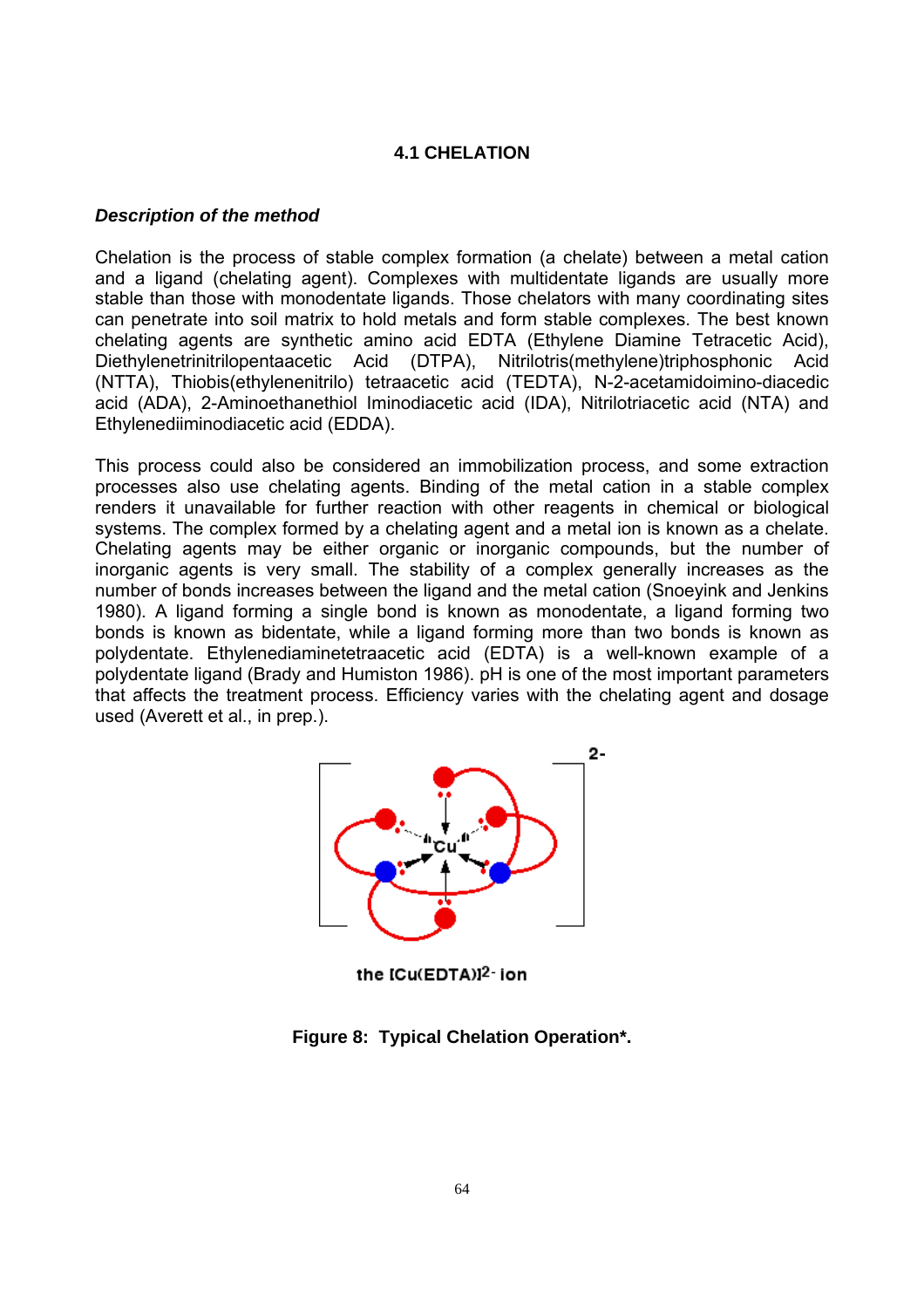| <b>Criteria</b>                                      |                          |                                               | Rating                       |
|------------------------------------------------------|--------------------------|-----------------------------------------------|------------------------------|
| A. Applicability                                     |                          |                                               |                              |
|                                                      | 1. General Applicability |                                               |                              |
| <b>Organic Contaminants</b>                          |                          |                                               |                              |
|                                                      |                          | a. Light Hydrocarbons                         |                              |
|                                                      |                          | b. BTEX                                       |                              |
|                                                      | <b>VOCs</b>              | c. Oxygenated Hydrocarbons                    | -                            |
|                                                      |                          | <b>Other Compounds</b><br>d.                  | $\qquad \qquad \blacksquare$ |
|                                                      |                          | <b>Chlorinated Hydrocarbons</b><br>а.         | $\qquad \qquad$              |
|                                                      | X-VOCs                   | <b>Other Halogenated Compounds</b><br>b.      |                              |
|                                                      |                          | a. Heavy Hydrocarbons                         | -                            |
|                                                      |                          | b. Non-Halogenated Pesticides                 | $\qquad \qquad$              |
|                                                      | <b>SVOCs</b>             | Polycyclic Aromatic Hydrocarbons (PAHs)<br>c. | $\qquad \qquad \blacksquare$ |
| <b>Contaminant Type</b>                              |                          | Nitro Aromatics & Amines<br>d.                | $\qquad \qquad$              |
|                                                      |                          | Non-Halogenated Phenols<br>е.                 | $\blacksquare$               |
|                                                      |                          | Polychlorinated Byphenyls (PCBs)<br>а.        | $\overline{\phantom{0}}$     |
|                                                      | X-SVOCs                  | <b>Halogenated Pesticides</b><br>b.           | -                            |
|                                                      |                          | Other Halogenated Compounds<br>c.             | $\qquad \qquad \blacksquare$ |
|                                                      | Dioxins & Furanes        |                                               | $\qquad \qquad \blacksquare$ |
|                                                      |                          | Inorganic Contaminants                        |                              |
|                                                      |                          | a. Volatile Heavy Metals & Compounds          | +                            |
|                                                      | <b>Heavy Metals</b>      | b. Non Volatile Heavy Metals & Compounds      | +                            |
|                                                      | Radionuclides            |                                               |                              |
|                                                      | Other Inorganics         |                                               |                              |
|                                                      | a. Silty                 |                                               |                              |
| Sediment Type                                        | b. Sandy                 |                                               | $\qquad \qquad$              |
|                                                      | c. Gravel                |                                               | +                            |
|                                                      | a. Shallow               |                                               | $^\star$                     |
| Depth of Contamination                               | b. Medium                |                                               | *                            |
|                                                      | c. Deep                  | $\star$                                       |                              |
|                                                      |                          |                                               |                              |
| 2. Site-specific Applicability<br>Site Accessibility |                          |                                               |                              |
| <b>Contaminant Concentration Levels</b>              |                          |                                               |                              |
|                                                      |                          |                                               | +<br>$\star$                 |
| Water Type<br><b>Water Mobility</b>                  |                          |                                               | $\star$                      |
| Minimum Achievable Concentration                     |                          |                                               |                              |
| Safety                                               |                          |                                               | $\ddot{}$<br>$\ddot{}$       |
|                                                      |                          | <b>B. Performance Assessment</b>              |                              |
|                                                      |                          |                                               |                              |
| 1. General Assessment                                |                          |                                               |                              |
| Development Status                                   |                          |                                               | $\ddot{}$                    |
| Short-term/Long-term Effectiveness                   |                          |                                               | +                            |
| Reliability and Maintenance                          |                          |                                               | +                            |
| <b>Residuals Produced</b>                            |                          |                                               | $\pm$                        |
| Data Needs                                           |                          |                                               | $\pm$                        |
| <b>Stand Alone Character</b>                         |                          |                                               | $\ddot{}$                    |
| <b>Public Acceptability</b>                          |                          |                                               | +                            |
| 2. Time-cost Assessment                              |                          |                                               |                              |
| Clean-up Time Required                               |                          |                                               | $\ddot{}$                    |
| <b>Overall Cost</b>                                  |                          |                                               | $\bullet$                    |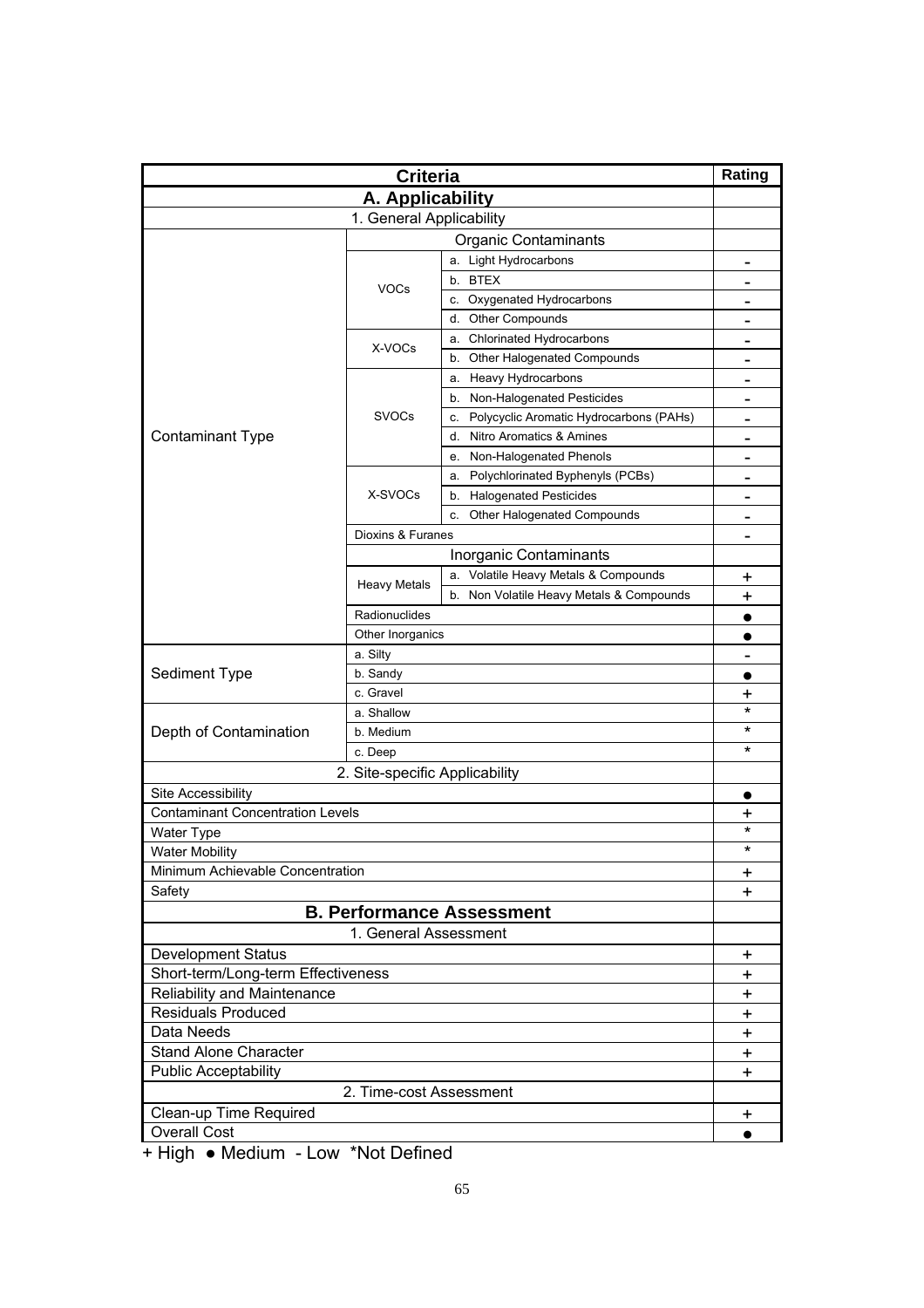Targeted contaminants for chelation processes are metals in soils and dewatered sediments. Chelating extraction is a potential technology of remediation for heavy metalscontaminated soils.

#### *Advantages*

❖ Relatively moderate cost

 The chelation process for metal immobilization may reduce the leachable metal concentrations adequately to meet the Toxicity Characteristic Leaching Procedure (TCLP) requirements

 $\cdot \cdot$  Treated sediments are the only residuals generated by the chelation treatment process

#### *Limitations*

Not effective for organics

#### *Development status*

The process is available at the full-scale commercial level.

- http://www.mass.gov/czm/section45.pdf
- \*http://www.uvm.edu/~gdrusche/Classes/GEOL%20195%20- %20Geochemistry/Fall%202005%20Lectures/Lecture17.ppt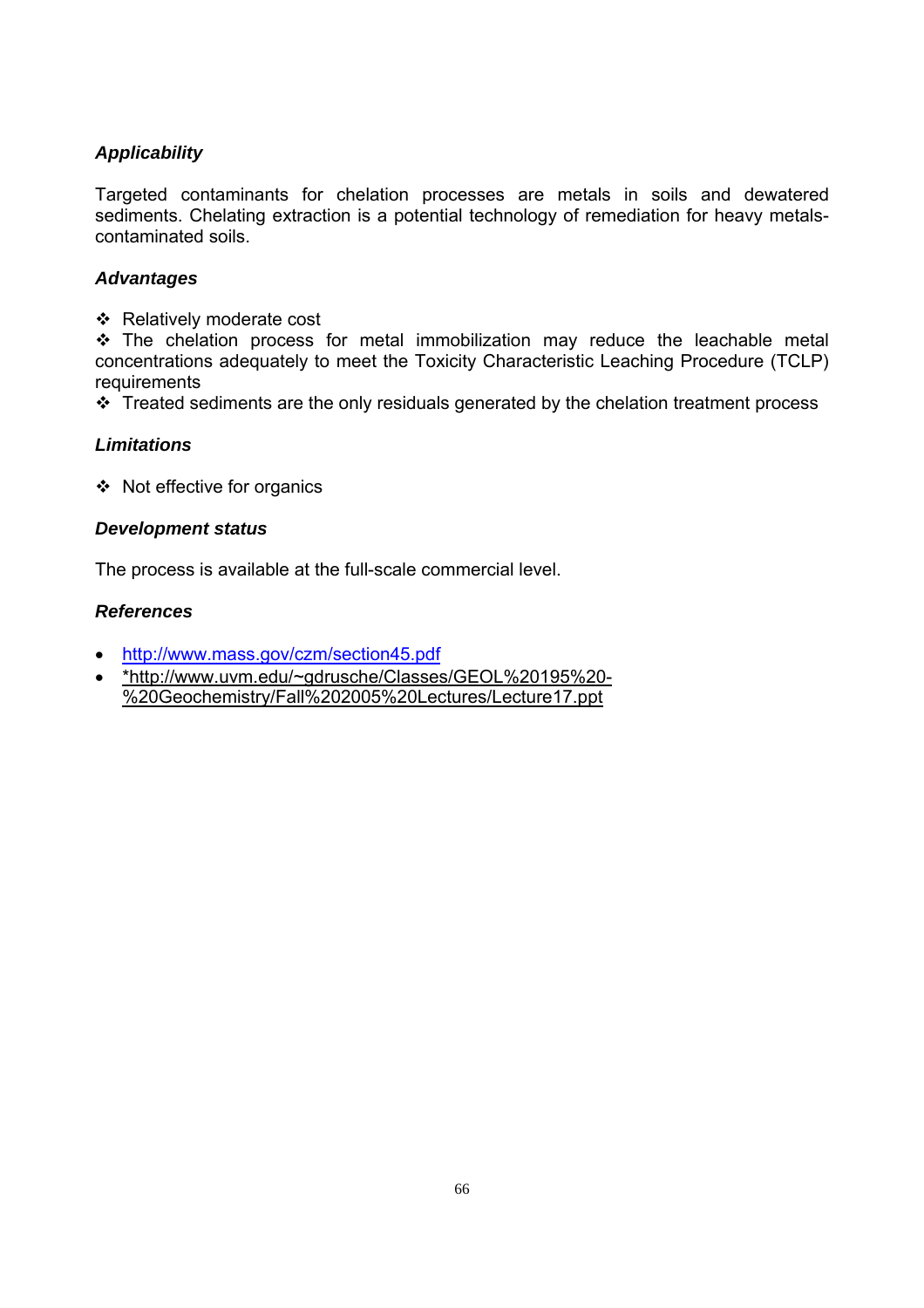#### **4.2 OXIDATION**

#### *Description of the method*

Chemical oxidation involves the use of chemical additives to transform, degrade, or immobilize organic wastes. Oxidizing agents most commonly used (singly or in combination with ultraviolet [UV] light) are ozone, hydrogen peroxide, peroxone (combination of ozone and hydrogen peroxide), potassium permanganate, calcium nitrate, and oxygen. The use of ozone, peroxide, and peroxone has come to be known as advanced oxidation processes. Strictly defined, oxidation is the addition of oxygen to a compound (creation of carbon to oxygen bonds) or the loss of electrons from a compound (increase in the positive valence).

Oxidation is used to transform or break down compounds into less toxic, mobile, or biologically available forms. Theoretically, compounds can be decomposed completely to carbon dioxide and water. Adequate process control of pH, temperature, and contact time is important to prevent the formation of hazardous intermediate compounds, such as trihalomethanes, epoxides, and nitrosamines, from incomplete oxidation.

Oxidation is nonselective, and all chemically oxidizable material (including detritus and other naturally occurring organic material) will compete for the oxidizing agent. It is not applicable to highly halogenated organic compounds (Averett et al., in prep.). Certain contaminants, such as PCBs and dioxins that will not react with ozone alone require the use of UV light with the oxidizing agent. This limits the effectiveness of the process with slurries because the UV light cannot penetrate the mixture.



**Figure 9: Generalized Oxidation Process\*.**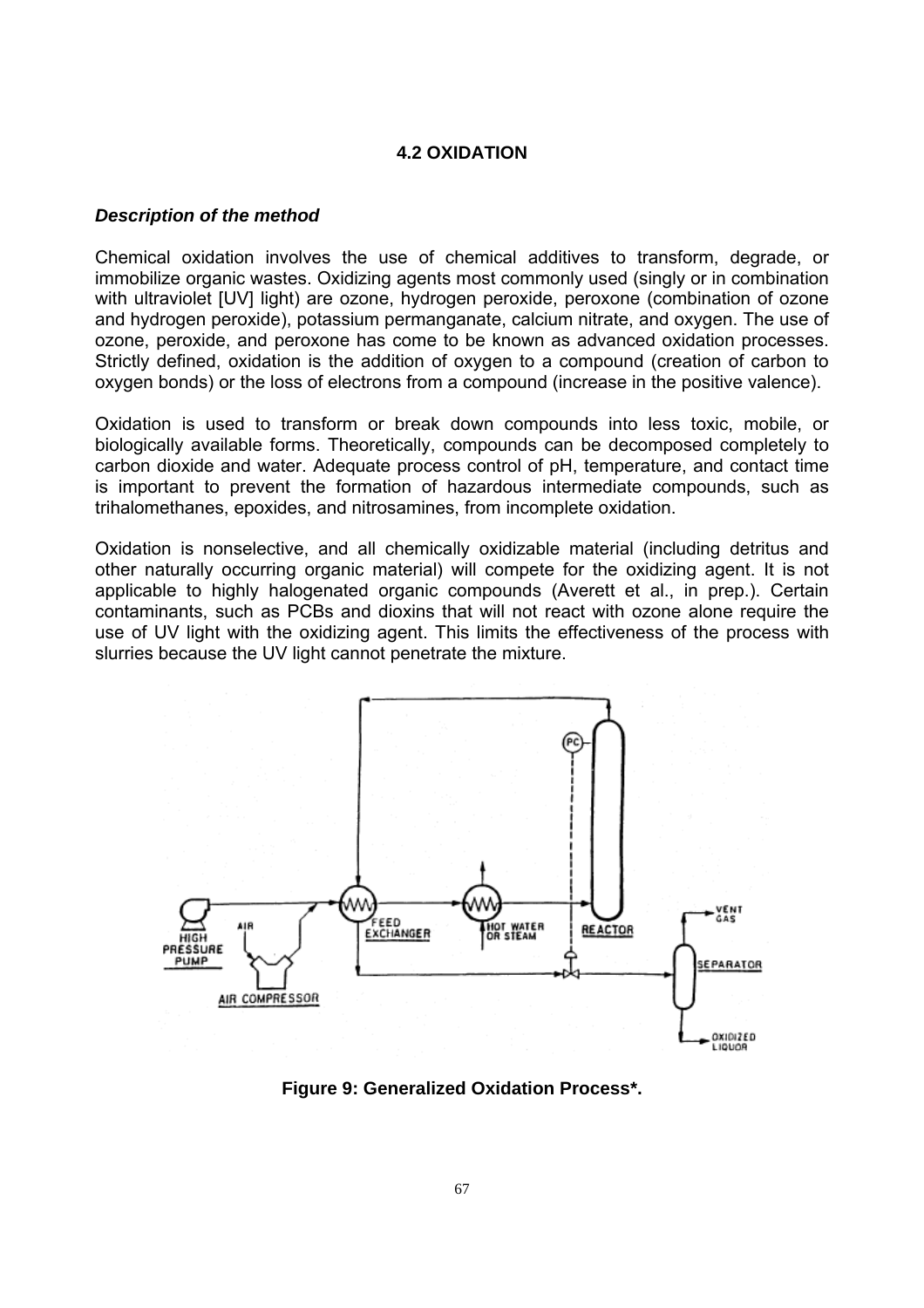| <b>Criteria</b>                                      |                     |                                               | Rating          |
|------------------------------------------------------|---------------------|-----------------------------------------------|-----------------|
| A. Applicability                                     |                     |                                               |                 |
| 1. General Applicability                             |                     |                                               |                 |
| <b>Organic Contaminants</b>                          |                     |                                               |                 |
|                                                      |                     | a. Light Hydrocarbons                         |                 |
|                                                      |                     | b. BTEX                                       |                 |
|                                                      | <b>VOCs</b>         | c. Oxygenated Hydrocarbons                    |                 |
|                                                      |                     | <b>Other Compounds</b><br>d.                  |                 |
|                                                      |                     | <b>Chlorinated Hydrocarbons</b><br>а.         |                 |
|                                                      | X-VOCs              | b. Other Halogenated Compounds                |                 |
|                                                      |                     | a. Heavy Hydrocarbons                         | +               |
|                                                      |                     | b. Non-Halogenated Pesticides                 | +               |
|                                                      | <b>SVOCs</b>        | Polycyclic Aromatic Hydrocarbons (PAHs)<br>c. | $\bullet$       |
| <b>Contaminant Type</b>                              |                     | Nitro Aromatics & Amines<br>d.                | +               |
|                                                      |                     | Non-Halogenated Phenols<br>е.                 | +               |
|                                                      |                     | Polychlorinated Byphenyls (PCBs)<br>а.        | $\ddag$         |
|                                                      | X-SVOCs             | <b>Halogenated Pesticides</b><br>b.           | +               |
|                                                      |                     | Other Halogenated Compounds<br>c.             | +               |
|                                                      | Dioxins & Furanes   |                                               | $\ddot{}$       |
|                                                      |                     | Inorganic Contaminants                        |                 |
|                                                      |                     | a. Volatile Heavy Metals & Compounds          | $\qquad \qquad$ |
|                                                      | <b>Heavy Metals</b> | b. Non Volatile Heavy Metals & Compounds      |                 |
|                                                      | Radionuclides       |                                               |                 |
|                                                      | Other Inorganics    |                                               | +               |
|                                                      | a. Silty            |                                               | $\bullet$       |
| Sediment Type                                        | b. Sandy            |                                               | +               |
|                                                      | c. Gravel           | +                                             |                 |
|                                                      | a. Shallow          |                                               | $\star$         |
| Depth of Contamination                               | b. Medium           |                                               | $^\star$        |
|                                                      | c. Deep             | *                                             |                 |
|                                                      |                     |                                               |                 |
| 2. Site-specific Applicability<br>Site Accessibility |                     |                                               |                 |
| <b>Contaminant Concentration Levels</b>              |                     |                                               | $\bullet$       |
| <b>Water Type</b>                                    |                     |                                               | +<br>$^\star$   |
| <b>Water Mobility</b>                                |                     |                                               | $^\star$        |
| Minimum Achievable Concentration                     |                     |                                               | $\ddot{}$       |
| Safety                                               |                     |                                               | $\bullet$       |
|                                                      |                     | <b>B. Performance Assessment</b>              |                 |
|                                                      |                     |                                               |                 |
| 1. General Assessment                                |                     |                                               |                 |
| <b>Development Status</b>                            |                     |                                               | $\ddot{}$       |
| Short-term/Long-term Effectiveness                   |                     |                                               | $\ddot{}$       |
| Reliability and Maintenance                          |                     |                                               | $\bullet$       |
| <b>Residuals Produced</b><br>Data Needs              |                     |                                               |                 |
|                                                      |                     |                                               | $\ddot{}$       |
| <b>Stand Alone Character</b>                         |                     |                                               | $\ddot{}$       |
| <b>Public Acceptability</b>                          |                     |                                               |                 |
| 2. Time-cost Assessment                              |                     |                                               |                 |
| Clean-up Time Required                               |                     |                                               | +               |
| <b>Overall Cost</b>                                  |                     |                                               | $\bullet$       |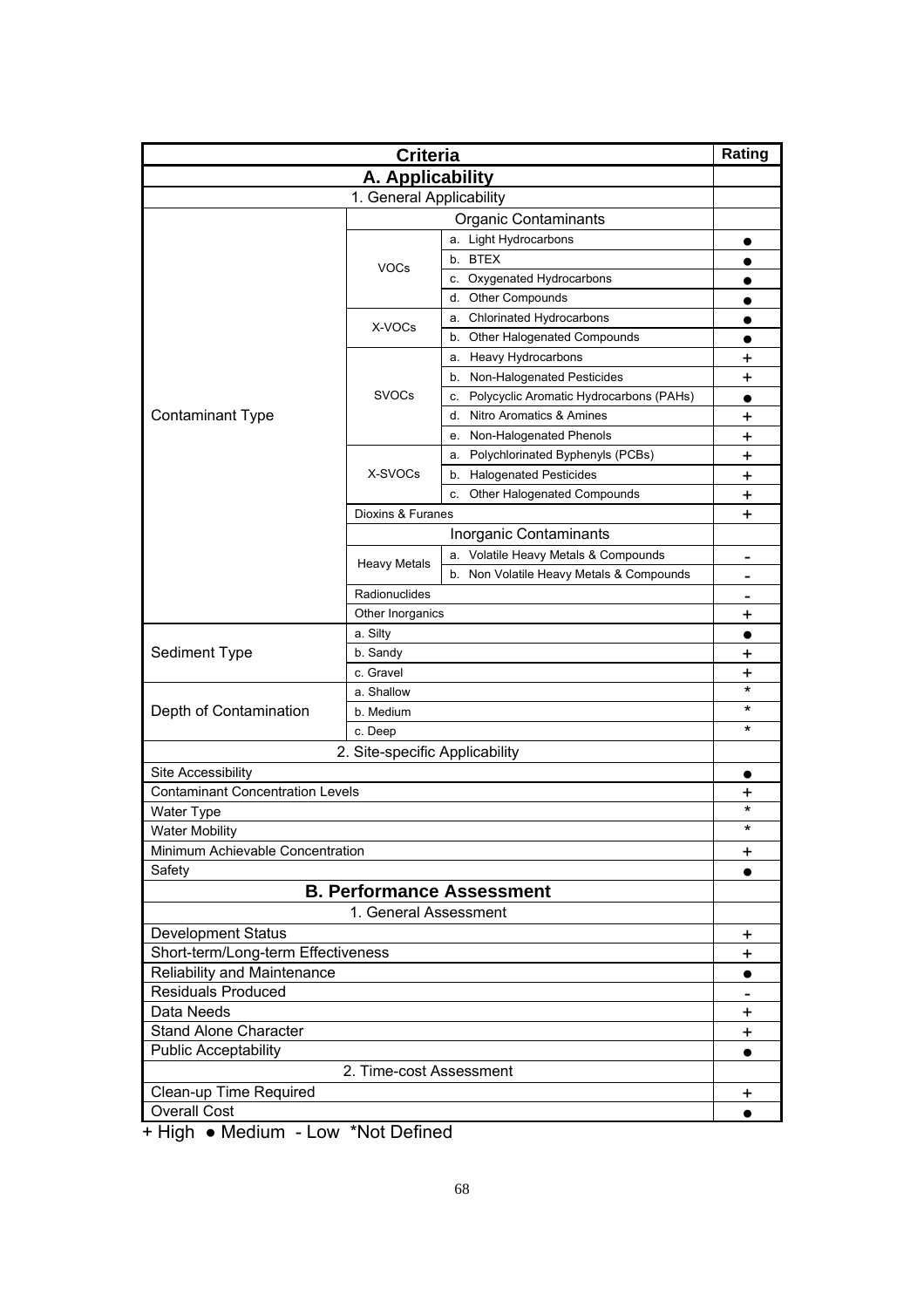The technology is applicable to halogenated and semi-halogenated organic compounds (PCBs, pesticides, dioxins and furans), hydrocarbons, volatile and semi-volatile organic compounds in soils and dewatered sediments. The effectiveness of oxidation depends on the organic compound. Oxidation is specifically used to treat amines, phenols, chlorophenols, cyanides, halogenated aliphatic compounds, mercaptans, and certain pesticides in liquid waste streams (USEPA 1991b). It can also be used on soil slurries and sludge.

#### *Advantages*

- $\div$  Effective for most organics and inorganics
- Combines biological and physical-chemistry techniques

 Compared to other in-situ technologies, it has shown greater accessibility in low permeability soils such as clays, silts and fine sands

#### *Limitations*

- $\div$  High clay, low solids and high organic content may increase treatment costs
- ❖ Not applicable for some PAHs
- Volume of residuals produced may exceed that of contaminations
- $\cdot$  May requires post treatment processes or other disposals of residuals

#### *Development status*

The technology is full scale commercial.

- \*http://www.epa.gov/glnpo/arcs/EPA-905-R94-007/EPA%20905-R94-007.pdf
- http://www.mass.gov/czm/section45.pdf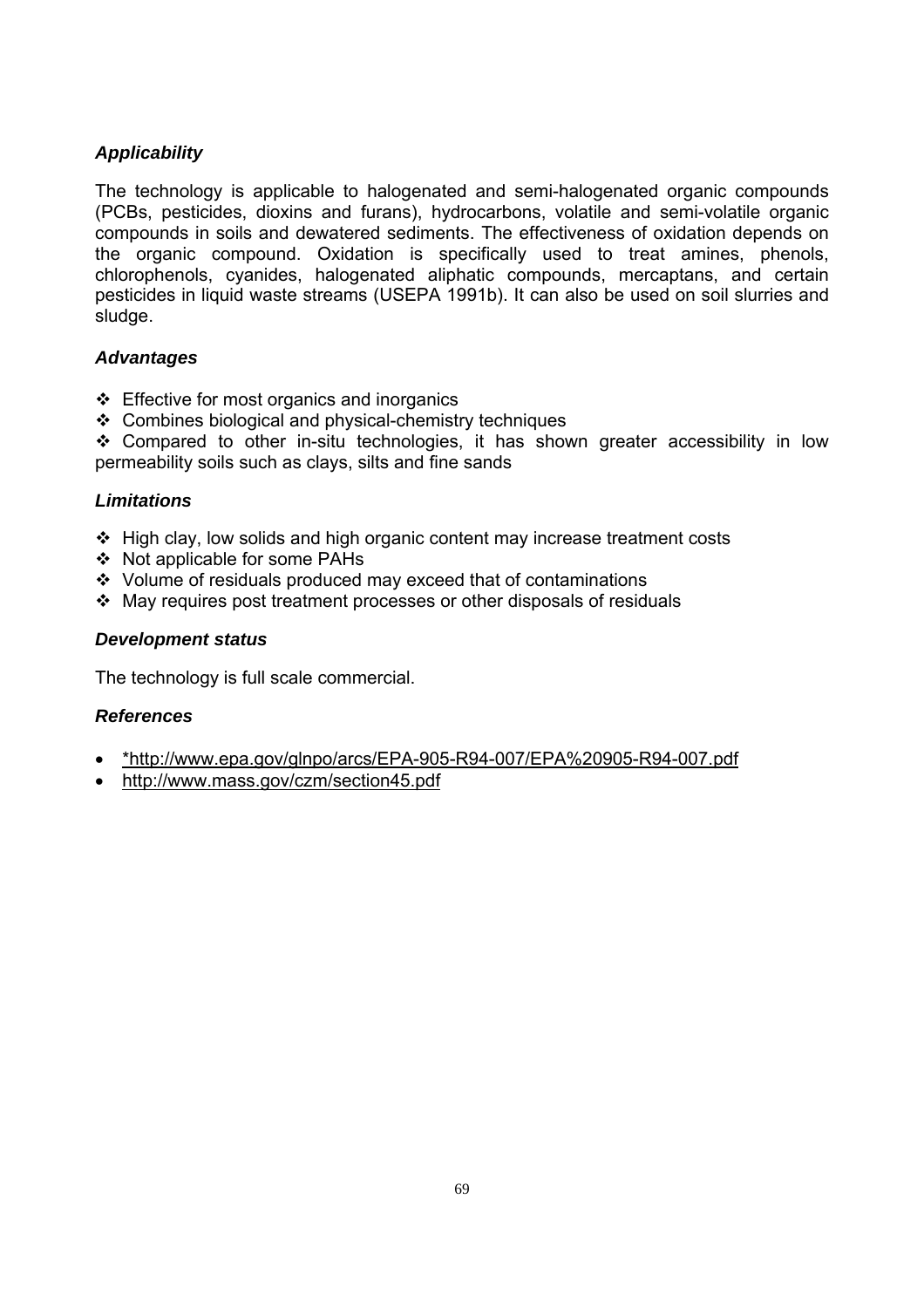#### **4.3 DECHLORINATION**

#### *Description of the method*

The dechlorination processes involve the destruction or transformation of aromatic organic contaminants by the addition of a chemical reagent under alkaline conditions at increased temperatures. Typically, chemical reagents are mixed with the contaminated sediments and heated to temperatures of 110-340°C for several hours, forming homogeneous slurry from the chemical reaction and releasing steam and volatile organic vapors. The vapors are removed from the processor, collected in a condenser, and further treated using activated carbon. The treated residue is rinsed to remove reactor by-products and reagent and is then dewatered prior to disposal. The resulting products, generally glycol-ethers and watersoluble chloride compounds are much less toxic than the original contaminants. Field-scale demonstrations have used alkali metal polyethylene glycolate (APEG) or base-catalyzed dechlorination (BCD).



**Figure 10: Schematic Dechlorination Technologies\*.**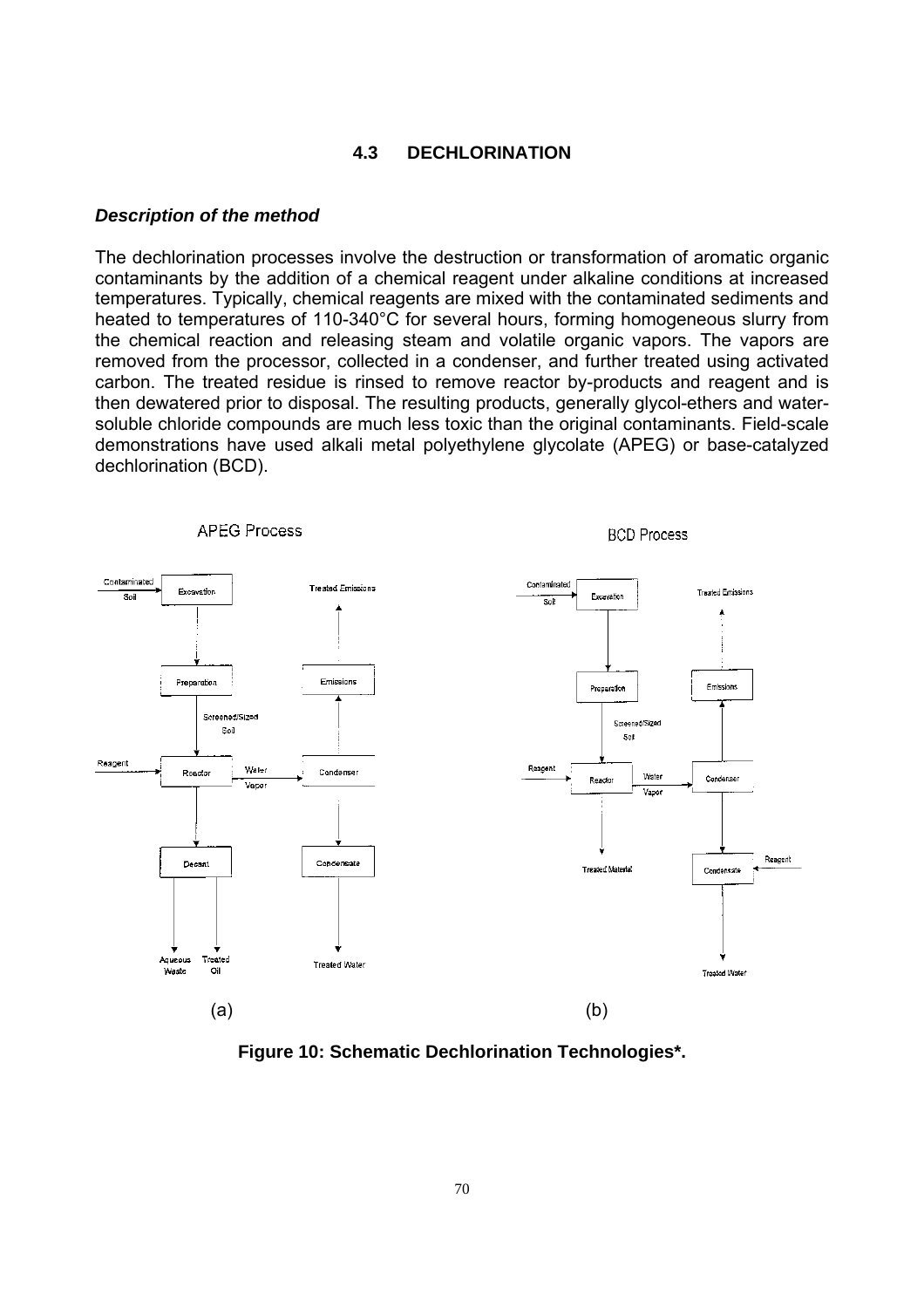| <b>Criteria</b>                         |                                |                                               | Rating                       |
|-----------------------------------------|--------------------------------|-----------------------------------------------|------------------------------|
| A. Applicability                        |                                |                                               |                              |
| 1. General Applicability                |                                |                                               |                              |
| <b>Organic Contaminants</b>             |                                |                                               |                              |
|                                         |                                | a. Light Hydrocarbons                         |                              |
|                                         |                                | b. BTEX                                       | $\overline{\phantom{0}}$     |
|                                         | <b>VOCs</b>                    | c. Oxygenated Hydrocarbons                    | $\qquad \qquad$              |
|                                         |                                | <b>Other Compounds</b><br>d.                  | $\qquad \qquad \blacksquare$ |
|                                         |                                | <b>Chlorinated Hydrocarbons</b><br>а.         |                              |
|                                         | X-VOCs                         | b. Other Halogenated Compounds                |                              |
|                                         |                                | a. Heavy Hydrocarbons                         | $\qquad \qquad \blacksquare$ |
|                                         |                                | b. Non-Halogenated Pesticides                 | $\bullet$                    |
|                                         | <b>SVOCs</b>                   | Polycyclic Aromatic Hydrocarbons (PAHs)<br>c. | $\qquad \qquad$              |
| <b>Contaminant Type</b>                 |                                | Nitro Aromatics & Amines<br>d.                | $\qquad \qquad$              |
|                                         |                                | Non-Halogenated Phenols<br>е.                 |                              |
|                                         |                                | Polychlorinated Byphenyls (PCBs)<br>а.        | +                            |
|                                         | X-SVOCs                        | <b>Halogenated Pesticides</b><br>b.           | $\bullet$                    |
|                                         |                                | Other Halogenated Compounds<br>c.             | +                            |
|                                         | Dioxins & Furanes              |                                               | +                            |
|                                         |                                | Inorganic Contaminants                        |                              |
|                                         |                                | a. Volatile Heavy Metals & Compounds          | $\qquad \qquad$              |
|                                         | <b>Heavy Metals</b>            | b. Non Volatile Heavy Metals & Compounds      |                              |
|                                         | Radionuclides                  |                                               |                              |
|                                         | Other Inorganics               |                                               | +                            |
|                                         | a. Silty                       |                                               | $\bullet$                    |
| Sediment Type                           | b. Sandy                       |                                               | +                            |
|                                         | c. Gravel                      |                                               | +                            |
|                                         | a. Shallow                     |                                               | $\star$                      |
| Depth of Contamination                  | b. Medium                      |                                               | $^\star$                     |
|                                         | c. Deep                        | *                                             |                              |
|                                         | 2. Site-specific Applicability |                                               |                              |
| Site Accessibility                      |                                |                                               |                              |
| <b>Contaminant Concentration Levels</b> |                                |                                               |                              |
| <b>Water Type</b>                       |                                |                                               | $^\star$                     |
| <b>Water Mobility</b>                   |                                |                                               | $^\star$                     |
| Minimum Achievable Concentration        |                                |                                               | $\ddot{}$                    |
| Safety                                  |                                |                                               | $\bullet$                    |
|                                         |                                | <b>B. Performance Assessment</b>              |                              |
|                                         | 1. General Assessment          |                                               |                              |
| <b>Development Status</b>               |                                |                                               | $\ddot{}$                    |
| Short-term/Long-term Effectiveness      |                                |                                               | $\ddot{}$                    |
| Reliability and Maintenance             |                                |                                               | $\ddot{}$                    |
| <b>Residuals Produced</b>               |                                |                                               |                              |
| Data Needs                              |                                |                                               | $\ddot{}$                    |
| <b>Stand Alone Character</b>            |                                |                                               | $\ddot{}$                    |
| <b>Public Acceptability</b>             |                                |                                               |                              |
| 2. Time-cost Assessment                 |                                |                                               |                              |
| Clean-up Time Required                  |                                |                                               | $\ddot{}$                    |
| <b>Overall Cost</b>                     |                                |                                               | $\bullet$                    |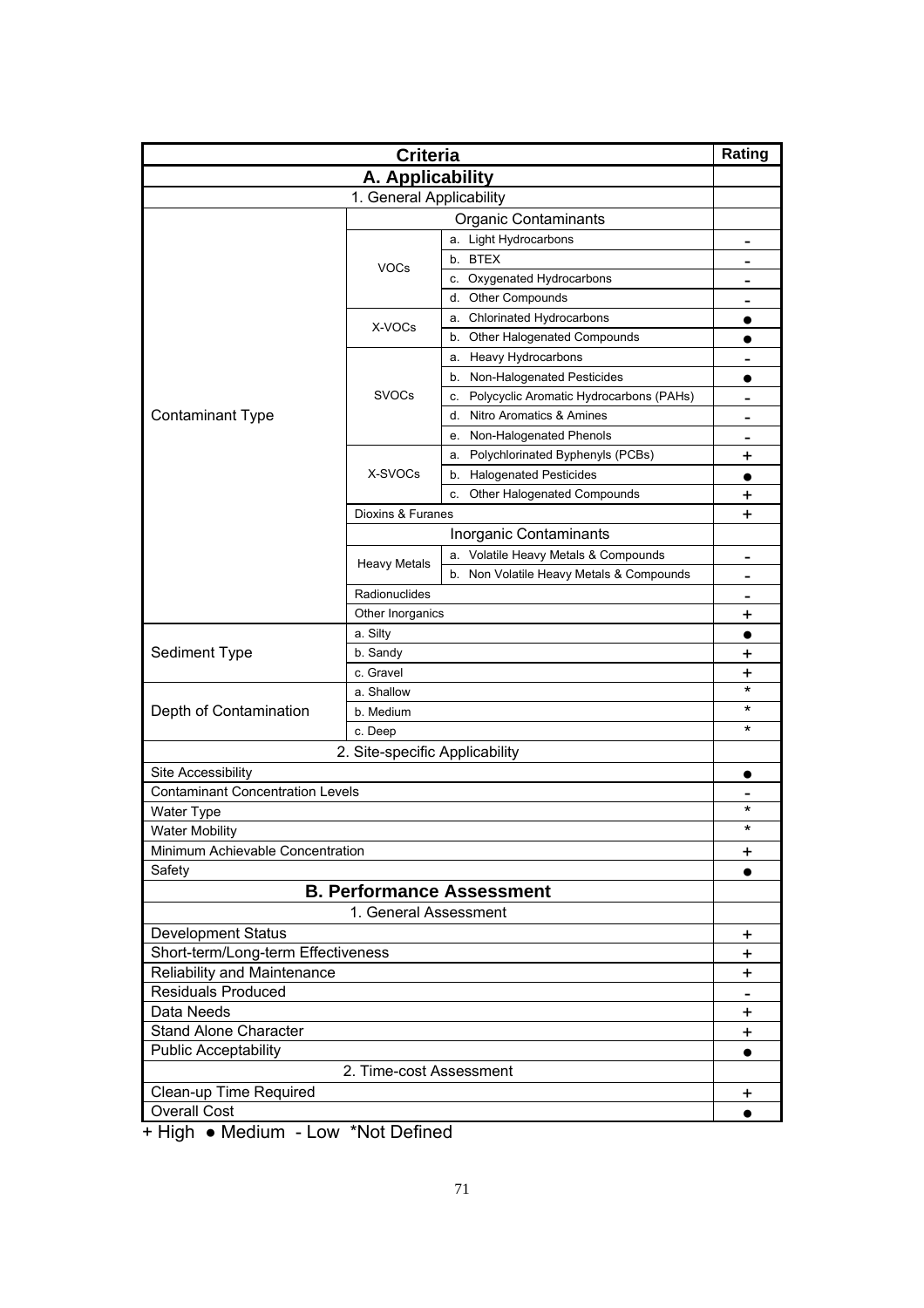The technology is typically applicable to sediments containing PCBs, Dioxins, Furans and some halogenated pesticides.

# *Advantages*

High efficiency to reduce PCBs, dioxins and furans to non detectable concentrations.

# *Limitations*

❖ Ineffective for metals and PAHs and high concentrated contaminants

 $\div$  Sediments with high water content and low pH may limit process

 Post-treatment wastewater may be required to remove residuals reagents and byproducts such as chloride salts, polymers and heavy metals.

 $\cdot$  Incomplete or ineffective dehalogenation can produce intermediate toxic daughters which can be more persistent than the original contaminant.

 May not be suitable when others contaminants than halogenated compounds are present.

 $\div$  Degradation may proceed slowly at ambient temperatures

## *Development status*

The dechlorination processes used to treat PCB-contaminated oils represent a proven and commercial technology. In addition, a few dechlorination processes for treating contaminated soils and sludges have been developed to the stage of "applied technology."

- \*http://www.atsdr.cdc.gov/HAC/PCB/b\_pcb\_c4.html#iidechlorination
- http://www.mass.gov/czm/section45.pdf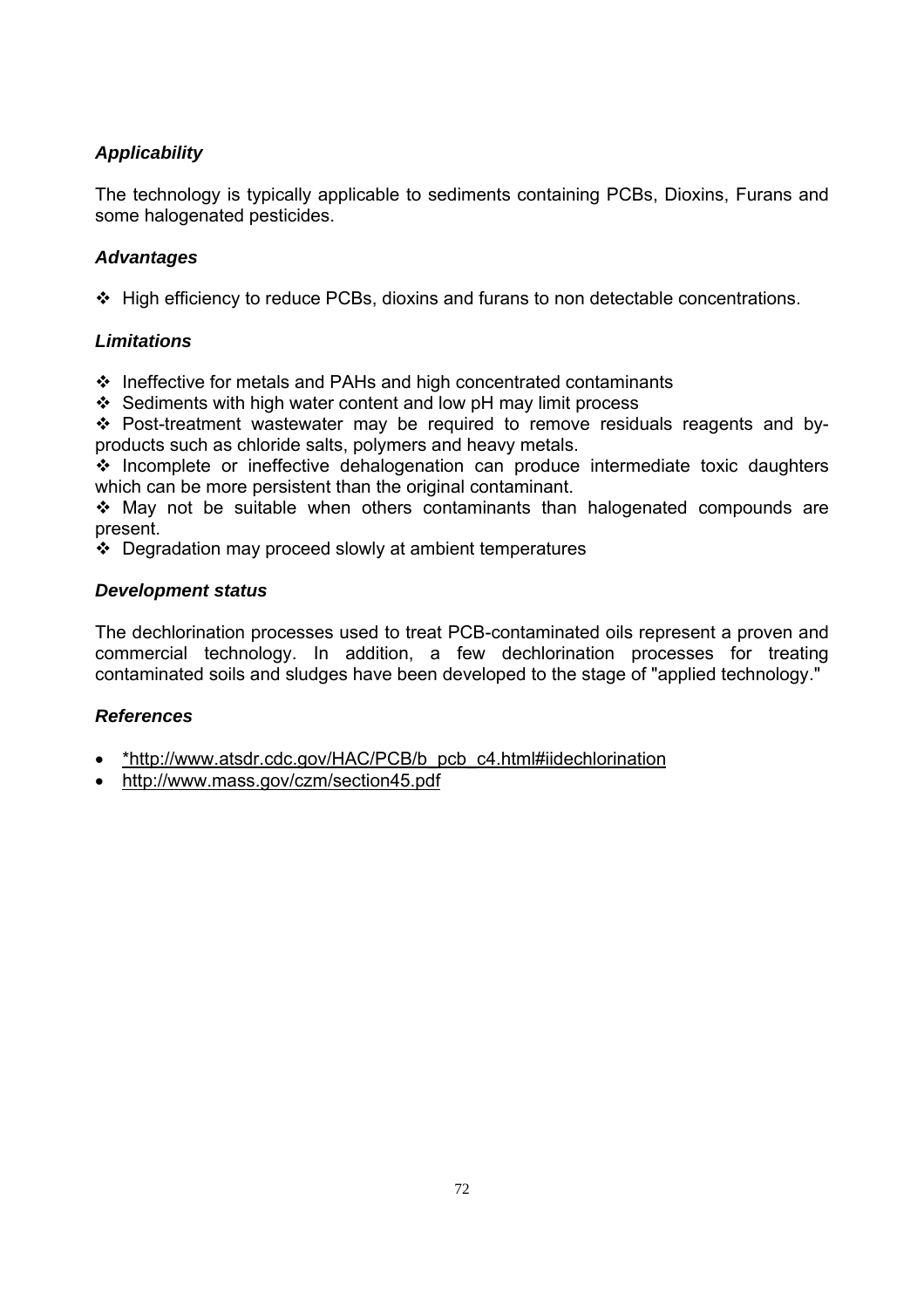# **4.4 SOLIDIFICATION/STABILIZATION**

#### *Description of the method*

Chemical stabilization treatments mix the contaminants with reactive reagents to solidify or fix them into a chemically unavailable form. These processes produce blocks of waste with high structural integrity to make contaminants resistant to aqueous leaching, reducing contaminant mobility, in order to permit them to be left in place or disposed safely. Some of these techniques include cement-based solidification, silicate-based solidification and microencapsulation. *Ex situ* solidification/stabilization processes are readily implemented using conventional mixing equipment. Reagents for the solidification process can be injected into the sediment in a liquid or slurry form. Porous tubes are sometimes used to distribute the reagents to the required depth. Available commercial equipment includes a hollow drill with an injection point at the bottom of the shaft. The drill is advanced into the sediment to the desired depth.

The chemical additive is then injected at low pressure to prevent excessive spreading and is blended with the sediment as the drill rotates. The treated sediment forms a solid vertical column. These solidified columns are overlapped by subsequent borings to ensure sufficient coverage of the area (USEPA 1990e).

In many commercially available processes, proprietary reagents are added during the basic solidification process to improve the effectiveness of the overall process or to target specific contaminants. The effectiveness of an immobilization process for a particular sediment is difficult to predict, and can only be evaluated using laboratory leaching tests. *In situ* solidification may be limited by difficulties to control the mixing process and the temperature *in situ.*



**Figure 11: Diagram of a Solidification/Stabilization Process\*.**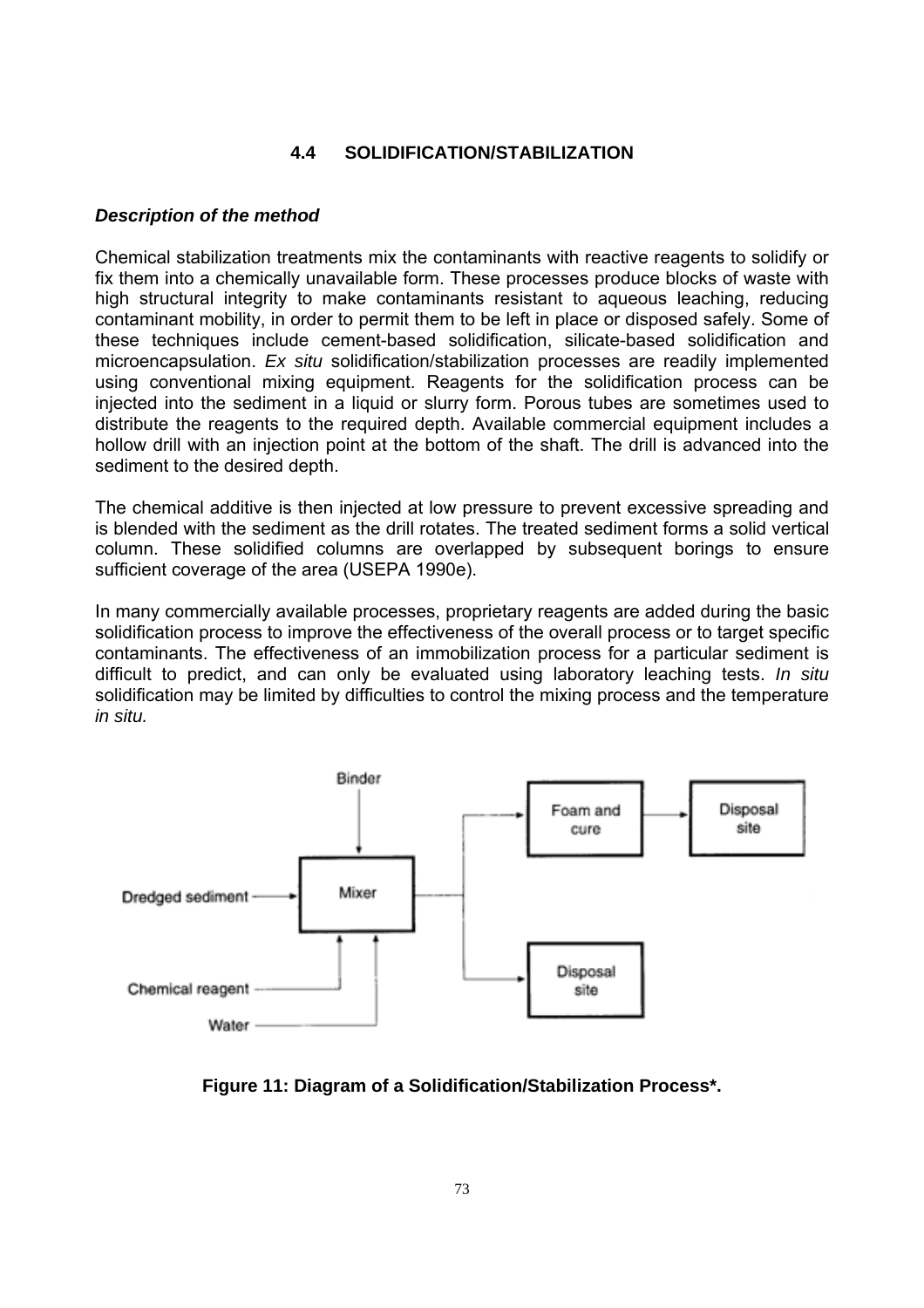| <b>Criteria</b>                                               |                                |                                               | Rating               |  |
|---------------------------------------------------------------|--------------------------------|-----------------------------------------------|----------------------|--|
| A. Applicability                                              |                                |                                               |                      |  |
|                                                               | 1. General Applicability       |                                               |                      |  |
| <b>Organic Contaminants</b>                                   |                                |                                               |                      |  |
|                                                               |                                | a. Light Hydrocarbons                         |                      |  |
|                                                               |                                | b. BTEX                                       |                      |  |
|                                                               | <b>VOCs</b>                    | c. Oxygenated Hydrocarbons                    | $\qquad \qquad$      |  |
|                                                               |                                | <b>Other Compounds</b><br>d.                  | $\qquad \qquad$      |  |
|                                                               |                                | <b>Chlorinated Hydrocarbons</b><br>а.         | $\qquad \qquad$      |  |
|                                                               | X-VOCs                         | b. Other Halogenated Compounds                |                      |  |
|                                                               |                                | a. Heavy Hydrocarbons                         | $\qquad \qquad$      |  |
|                                                               |                                | b. Non-Halogenated Pesticides                 | $\bullet$            |  |
|                                                               | <b>SVOCs</b>                   | Polycyclic Aromatic Hydrocarbons (PAHs)<br>c. | $\qquad \qquad$      |  |
| <b>Contaminant Type</b>                                       |                                | Nitro Aromatics & Amines<br>d.                | $\qquad \qquad$      |  |
|                                                               |                                | Non-Halogenated Phenols<br>е.                 |                      |  |
|                                                               |                                | Polychlorinated Byphenyls (PCBs)<br>а.        |                      |  |
|                                                               | X-SVOCs                        | <b>Halogenated Pesticides</b><br>b.           |                      |  |
|                                                               |                                | Other Halogenated Compounds<br>c.             | $\qquad \qquad$      |  |
|                                                               | Dioxins & Furanes              |                                               | $\qquad \qquad$      |  |
|                                                               |                                | Inorganic Contaminants                        |                      |  |
|                                                               |                                | a. Volatile Heavy Metals & Compounds          | +                    |  |
|                                                               | <b>Heavy Metals</b>            | b. Non Volatile Heavy Metals & Compounds      | +                    |  |
|                                                               | Radionuclides                  |                                               | +                    |  |
|                                                               | Other Inorganics               |                                               |                      |  |
|                                                               | a. Silty                       |                                               |                      |  |
| Sediment Type                                                 | b. Sandy                       |                                               | $\qquad \qquad$<br>+ |  |
|                                                               | c. Gravel                      |                                               | +                    |  |
|                                                               | a. Shallow                     |                                               | $\star$              |  |
| Depth of Contamination                                        | b. Medium                      |                                               | $^\star$             |  |
|                                                               |                                | c. Deep                                       |                      |  |
|                                                               | 2. Site-specific Applicability |                                               |                      |  |
|                                                               |                                |                                               |                      |  |
| Site Accessibility<br><b>Contaminant Concentration Levels</b> |                                |                                               | $\bullet$            |  |
|                                                               |                                |                                               | +<br>$^\star$        |  |
| <b>Water Type</b><br><b>Water Mobility</b>                    |                                |                                               | $^\star$             |  |
|                                                               |                                |                                               |                      |  |
| Minimum Achievable Concentration<br>Safety                    |                                |                                               | $\ddot{}$            |  |
| <b>B. Performance Assessment</b>                              |                                |                                               | $\bullet$            |  |
|                                                               |                                |                                               |                      |  |
| 1. General Assessment                                         |                                |                                               |                      |  |
| <b>Development Status</b>                                     |                                |                                               | $\ddot{}$            |  |
| Short-term/Long-term Effectiveness                            |                                |                                               |                      |  |
| Reliability and Maintenance<br><b>Residuals Produced</b>      |                                |                                               | $\bullet$            |  |
|                                                               |                                |                                               |                      |  |
| Data Needs                                                    |                                |                                               | $\ddot{}$            |  |
| <b>Stand Alone Character</b>                                  |                                |                                               | $\ddot{}$<br>+       |  |
| <b>Public Acceptability</b>                                   |                                |                                               |                      |  |
| 2. Time-cost Assessment                                       |                                |                                               |                      |  |
| Clean-up Time Required                                        |                                |                                               | $\mathbf +$          |  |
| <b>Overall Cost</b>                                           |                                |                                               |                      |  |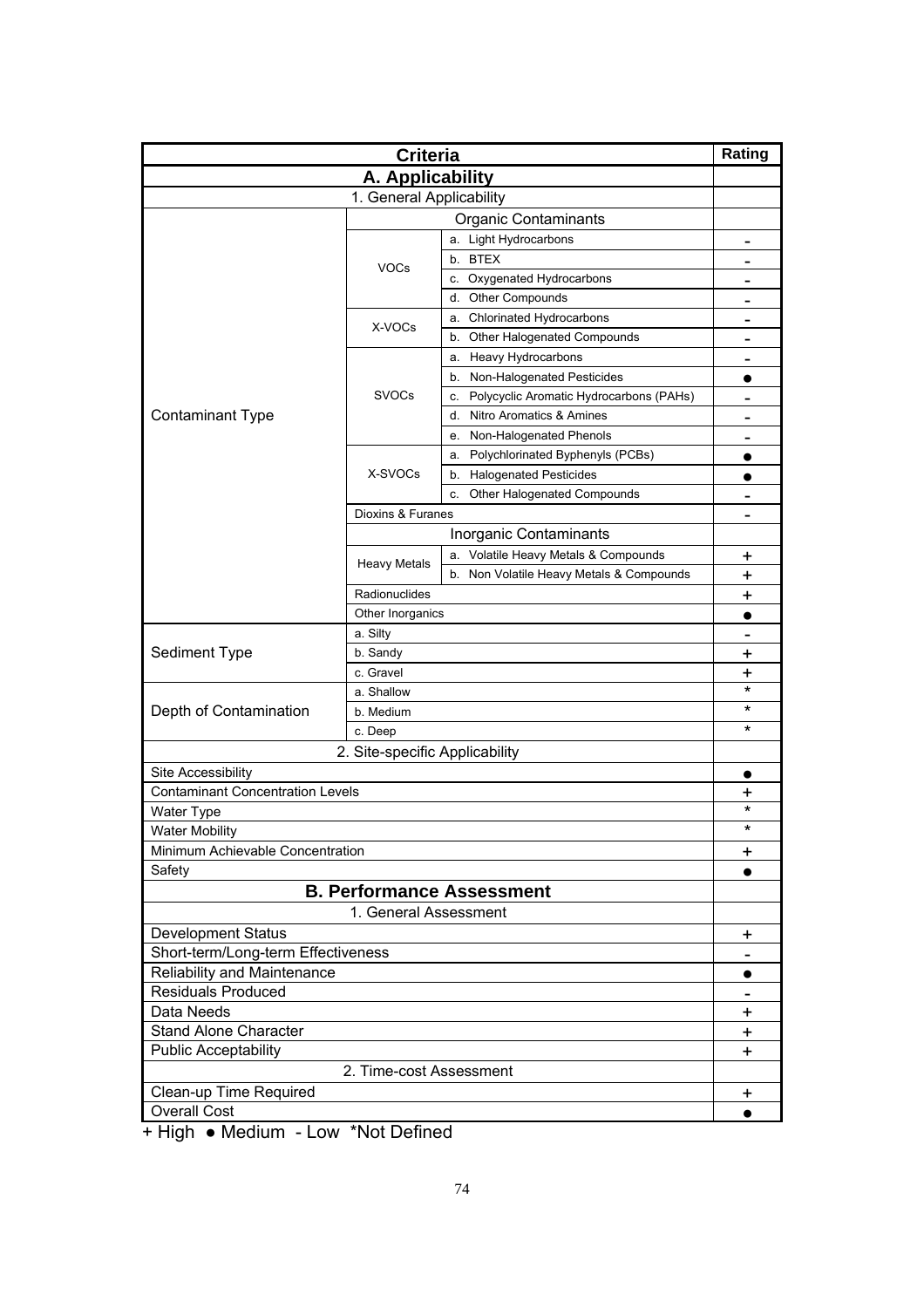While it is one of the few techniques available to treat metals in situ, it is generally not used to treat organics due to their tendency to be more unstable and capable of degradation.

# *Advantages*

Anions may also be immobilized by entrapment or microencapsulation.

# *Limitations*

- $\cdot$  This technology does not change the toxicity of contaminants in the sediment
- $\div$  Erosion and diffusion may eventually release contaminants
- May not be particularly effective for organic contaminants, particularly VOCs

 $\div$  Fine particles may bind to larger particles preventing effective bonding of the binder material

Inorganic salts may affect curing rates and reduce strength of stabilized product

 $\cdot$  Organic contaminants may volatilize due to heat generated during the reaction (possibly prompting the need for air emission permits)

- $\div$  High moisture content requires increased amounts of reagent
- Long-term monitoring requirement

# *Development status*

Solidification/Stabilization is a full scale commercial technology.

# *References*

- http://www.mass.gov/czm/section45.pdf
- http://www.epa.gov/grtlakes/arcs/EPA-905-B94-003/gifs/fig7-3.gif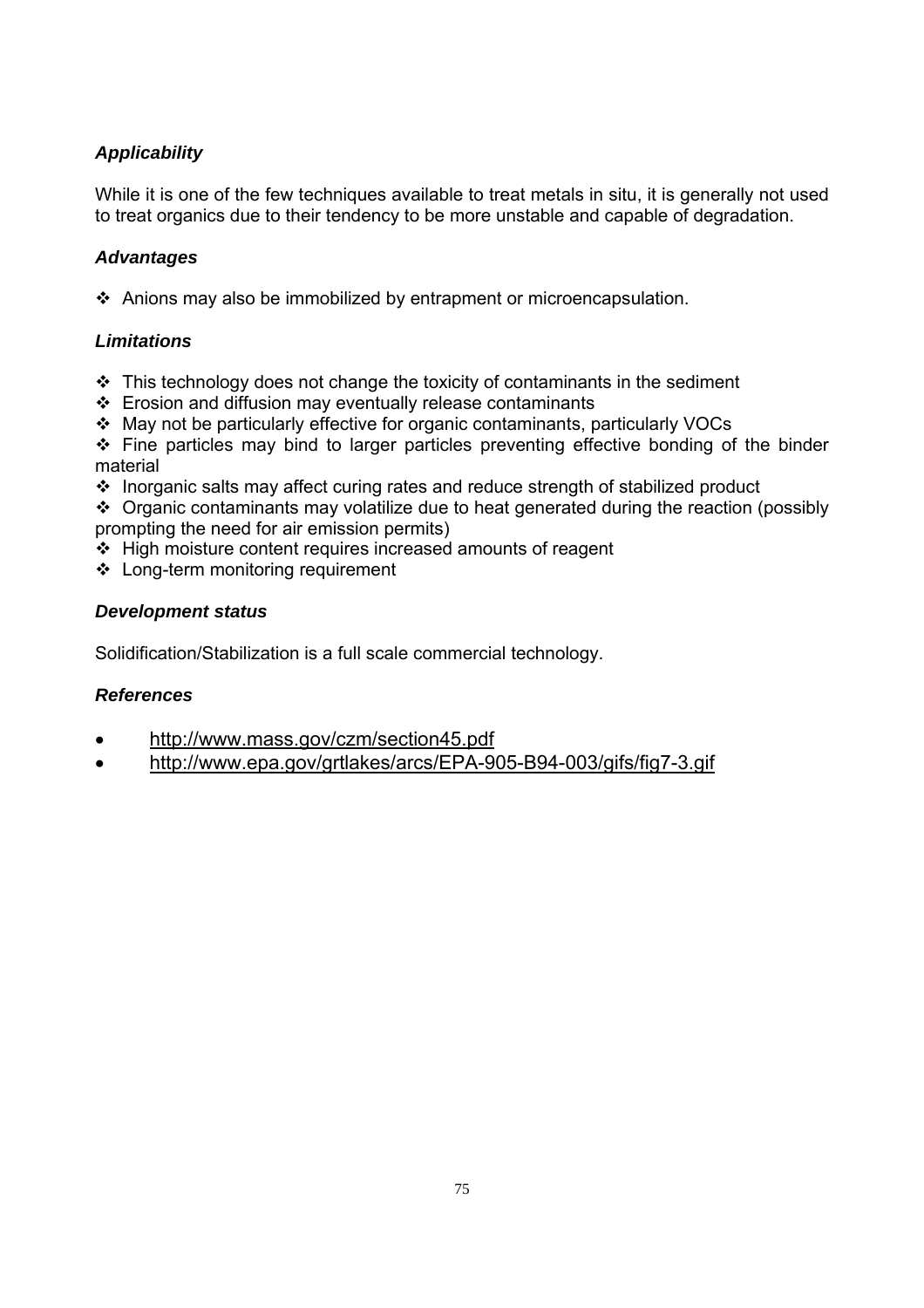#### **4.5 BASIC EXTRACTIVE SLUDGE**

#### *Description of the method*

The Basic Extractive Sludge process is a solvent extraction technology that uses a combination of tertiary amines, usually triethylamine (TEA), as solvent to extract contaminants from wastes. Triethylamine has a characteristic to be miscible with water and oils below 65°F, what can be used to treat materials containing both contaminated oil and water.

The first extraction is conducted at temperatures below 40°F where TEA is miscible with water and at a pH greater than 10. Hydrocarbons, water and sediment contaminants simultaneously solubilize with the TEA, producing a homogenous extraction solution. Solids present are separated from the liquid mixture by gravity and decanted. The remaining solvent is removed from the solids fraction by indirect steam heating. Water is separated from the water-organic compound-TEA mixture by heating the solution to temperatures above the miscibility point (about 130°F). Organic compounds and TEA are separated by distillation, and the TEA is recycled to the extraction step.



**Figure 12: Diagram of Basic Extractive Sludge Process\*.**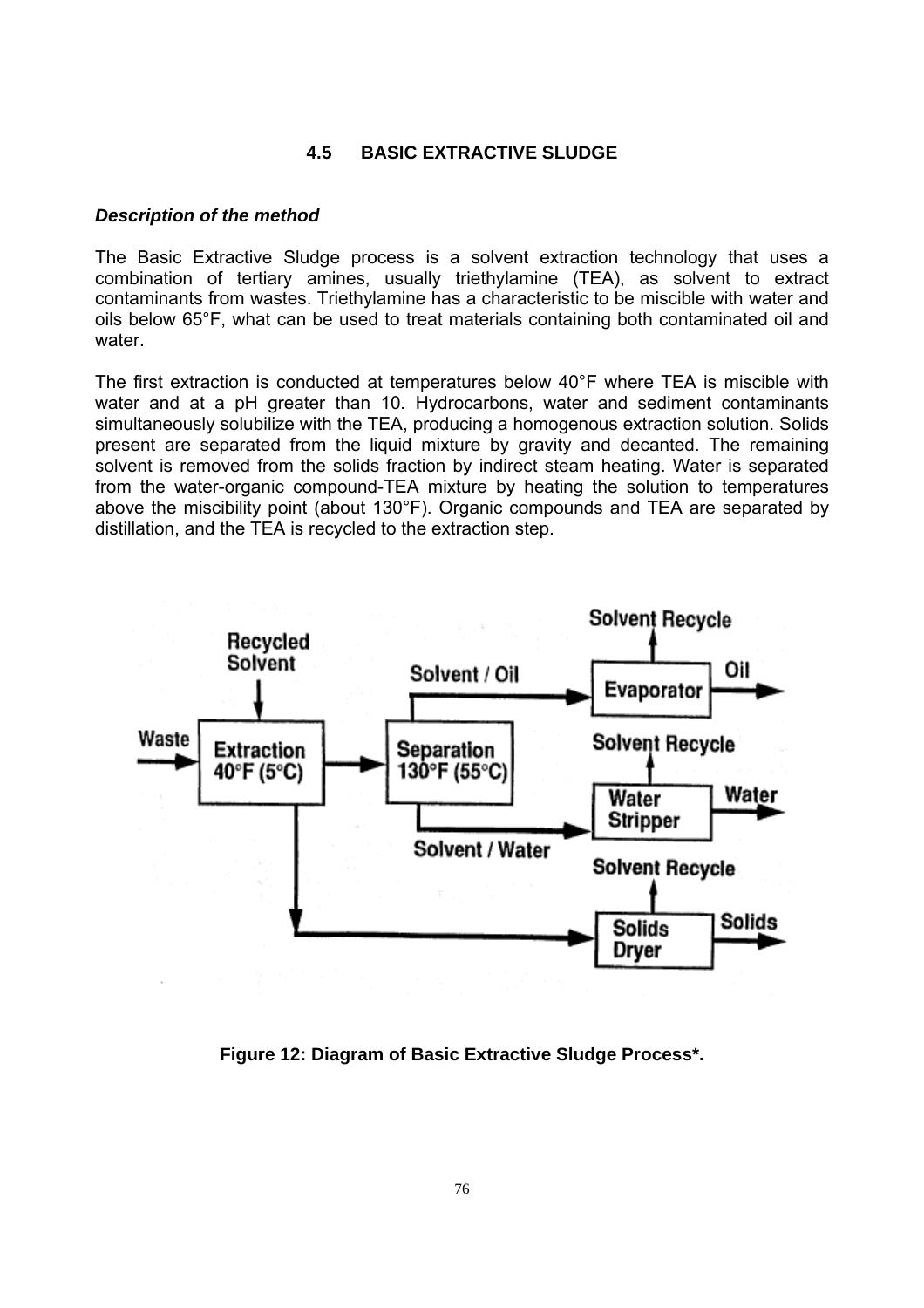| Criteria                                |                                |                                               | Rating                       |  |
|-----------------------------------------|--------------------------------|-----------------------------------------------|------------------------------|--|
| A. Applicability                        |                                |                                               |                              |  |
| 1. General Applicability                |                                |                                               |                              |  |
| <b>Organic Contaminants</b>             |                                |                                               |                              |  |
|                                         |                                | a. Light Hydrocarbons                         | $\bullet$                    |  |
|                                         |                                | b. BTEX                                       |                              |  |
|                                         | <b>VOCs</b>                    | c. Oxygenated Hydrocarbons                    | $\bullet$                    |  |
|                                         |                                | <b>Other Compounds</b><br>d.                  | $\bullet$                    |  |
|                                         |                                | <b>Chlorinated Hydrocarbons</b><br>а.         | $\bullet$                    |  |
|                                         | X-VOCs                         | Other Halogenated Compounds<br>b.             | $\bullet$                    |  |
|                                         |                                | Heavy Hydrocarbons<br>a.                      | +                            |  |
|                                         |                                | Non-Halogenated Pesticides<br>b.              | +                            |  |
|                                         | <b>SVOCs</b>                   | Polycyclic Aromatic Hydrocarbons (PAHs)<br>c. | +                            |  |
| <b>Contaminant Type</b>                 |                                | Nitro Aromatics & Amines<br>d.                | +                            |  |
|                                         |                                | Non-Halogenated Phenols<br>е.                 | $\ddot{}$                    |  |
|                                         |                                | Polychlorinated Byphenyls (PCBs)<br>a.        | $\ddot{}$                    |  |
|                                         | X-SVOCs                        | <b>Halogenated Pesticides</b><br>b.           | $\ddot{}$                    |  |
|                                         |                                | Other Halogenated Compounds<br>c.             | $\ddot{}$                    |  |
|                                         | Dioxins & Furanes              |                                               | +                            |  |
|                                         |                                | Inorganic Contaminants                        |                              |  |
|                                         |                                | a. Volatile Heavy Metals & Compounds          | $\qquad \qquad$              |  |
|                                         | <b>Heavy Metals</b>            | b. Non Volatile Heavy Metals & Compounds      |                              |  |
|                                         | Radionuclides                  |                                               |                              |  |
| Other Inorganics                        |                                |                                               | $\qquad \qquad$              |  |
|                                         | a. Silty                       |                                               | $\blacksquare$               |  |
| Sediment Type                           | b. Sandy                       |                                               |                              |  |
|                                         | c. Gravel                      | +                                             |                              |  |
|                                         | a. Shallow                     |                                               | $\star$                      |  |
| Depth of Contamination                  | b. Medium                      |                                               | *                            |  |
|                                         | c. Deep                        |                                               | $\star$                      |  |
|                                         | 2. Site-specific Applicability |                                               |                              |  |
| Site Accessibility                      |                                |                                               | $\bullet$                    |  |
| <b>Contaminant Concentration Levels</b> |                                |                                               | +                            |  |
| <b>Water Type</b>                       |                                |                                               | *                            |  |
| <b>Water Mobility</b>                   |                                |                                               | $^\star$                     |  |
| Minimum Achievable Concentration        |                                |                                               | +                            |  |
| Safety                                  |                                |                                               |                              |  |
| <b>B. Performance Assessment</b>        |                                |                                               |                              |  |
| 1. General Assessment                   |                                |                                               |                              |  |
| <b>Development Status</b>               |                                |                                               |                              |  |
| Short-term/Long-term Effectiveness      |                                |                                               | $\qquad \qquad \blacksquare$ |  |
| Reliability and Maintenance             |                                |                                               |                              |  |
| <b>Residuals Produced</b>               |                                |                                               |                              |  |
| Data Needs                              |                                |                                               |                              |  |
| Stand Alone Character                   |                                |                                               |                              |  |
| <b>Public Acceptability</b>             |                                |                                               |                              |  |
| 2. Time-cost Assessment                 |                                |                                               |                              |  |
| Clean-up Time Required                  |                                |                                               |                              |  |
| <b>Overall Cost</b>                     |                                |                                               |                              |  |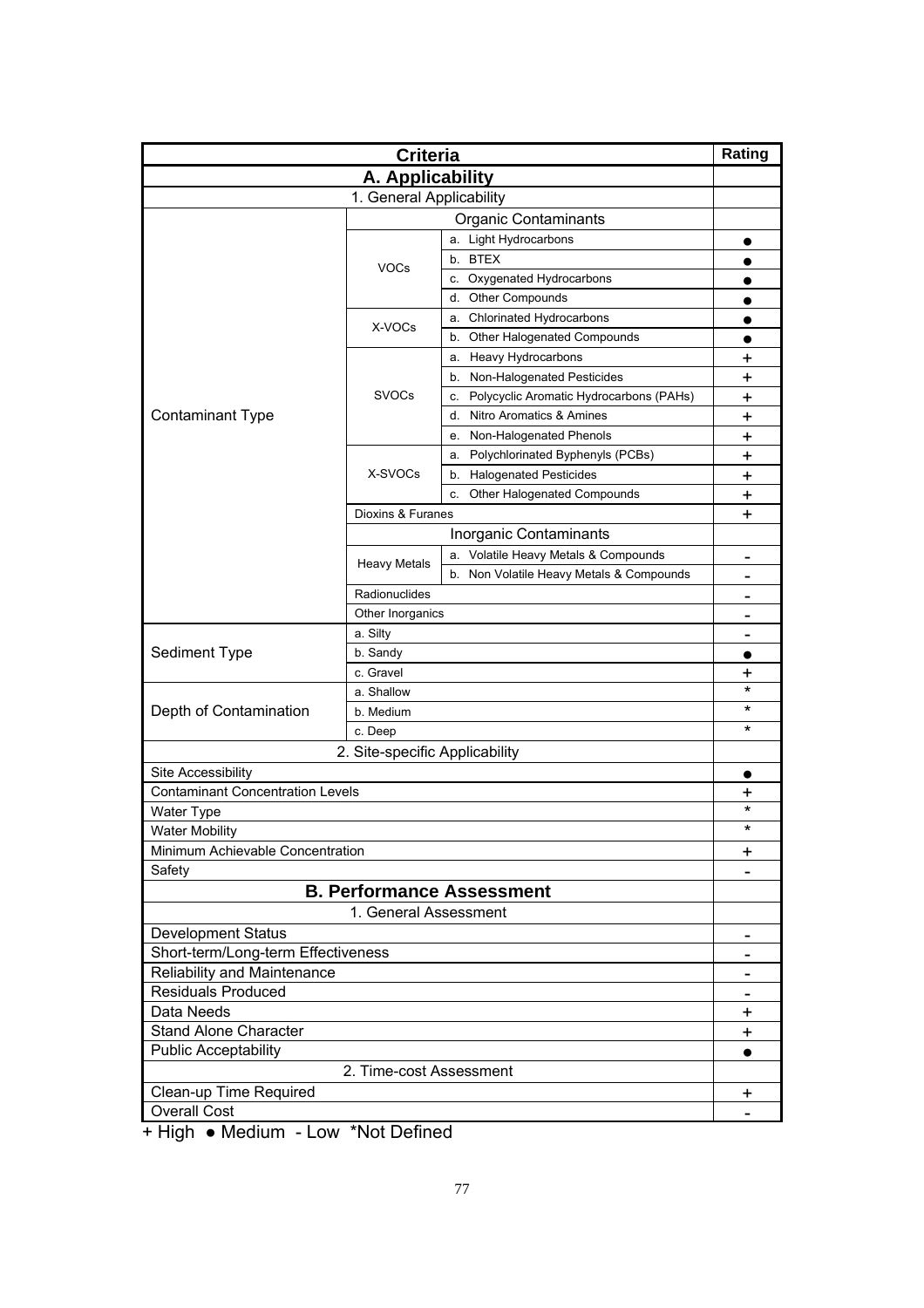The process is applicable for the separation of organic contaminants such as PCBs, PAHs and volatile organics.

# *Advantages*

 Solvent can be easily recovered because its high vapor pressure and the formation of low-boiling azeotrope with water

Alkaline pH of solvent (pH=10) convert metals to insoluble form and removed them as treated solids

 $\div$  Solvent is moderately toxic and easily biodegrades

❖ System operates near ambient pressure and temperatures

# *Limitations*

- TEA can be ionized at some pH conditions
- $\div$  TEA can reacts with some types of contaminants

\* Safety precautions must be conducted due to unknown reactivity among contaminants and TEA

# *Development status*

The technology is emerging and is in the pilot test stage.

# *References*

• http://www.epa.gov/glnpo/arcs/EPA-905-R94-010/EPA%20905-R94-010.pdf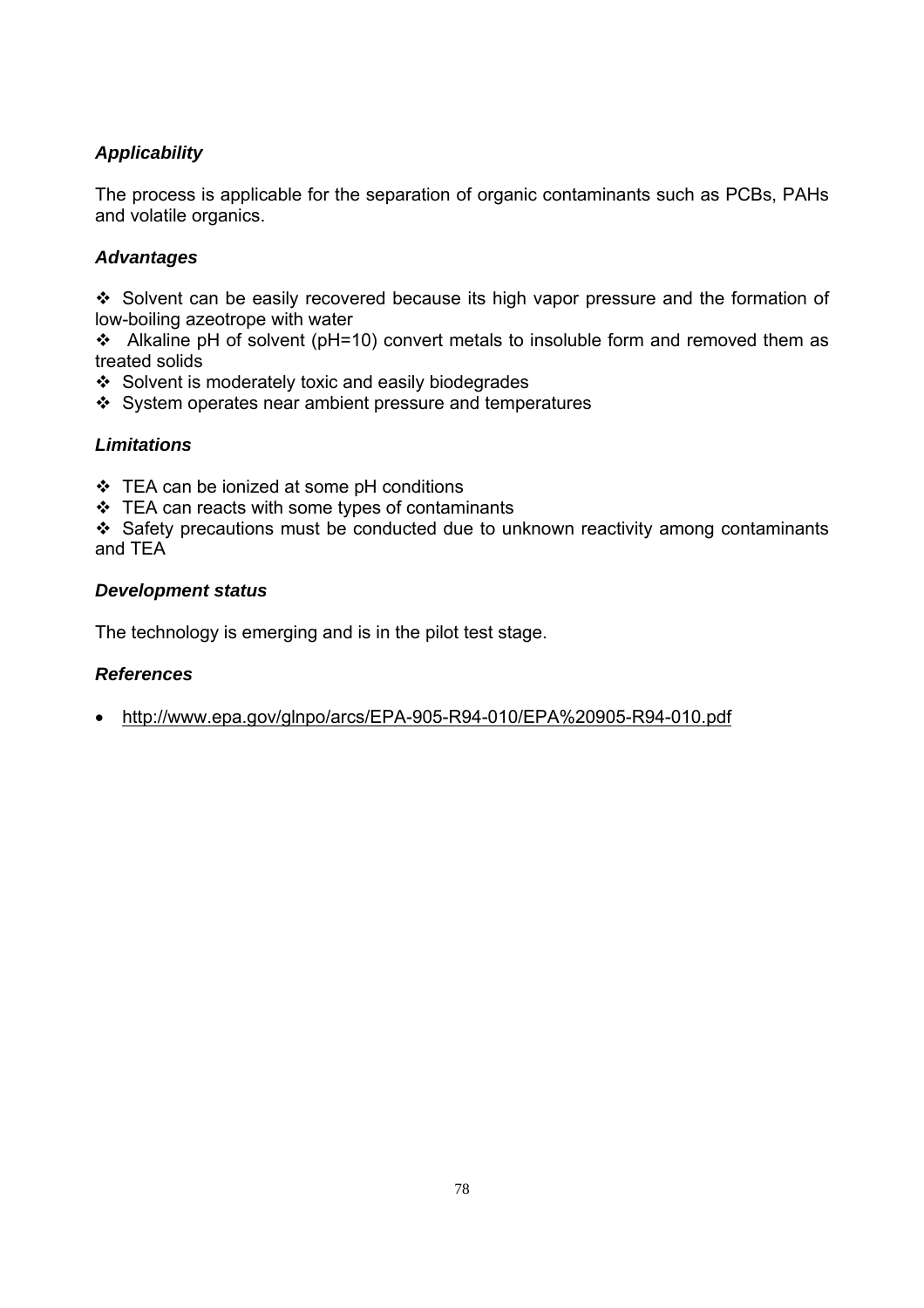# **4.6 SOLVENT EXTRACTION**

#### *Description of the method*

Solvent extraction systems do not destroy or detoxify contaminants, but reduce the volume of the contaminated material that must be treated or disposed. These processes leach contaminants from sediments with organic solvents and separate them into three fractions: particulate solids, water, and concentrated organic compounds. These processes are different from soil washing processes that use water or water with additives.

Sediments and solvents are mixed together in an extractor and contaminants are separated by changes in temperature or pressure, or differences in density, and transferred from the separator for post-treatment. Extraction processes can operate in a batch mode or continuous mode and generally uses some organic chemicals such as methanol, ethanol, isopropanol, hexane and ethylene diamine.

The solvent is recycled to the extractor to remove additional contaminants. This cycle is repeated several times before the treated solids are finally removed from the extractor. When treated solids are removed from the extractor, traces of solvent will be present. The solvents selected for these processes generally vaporize or are biodegradable. Some processes include an additional separation step designed to further remove, by distillation or other means, most of the solvent from the product solids. Solvent extraction may be used as a pre-treatment technique for using with other process.



**Figure 13: Generalized Solvent Extraction Process\*.**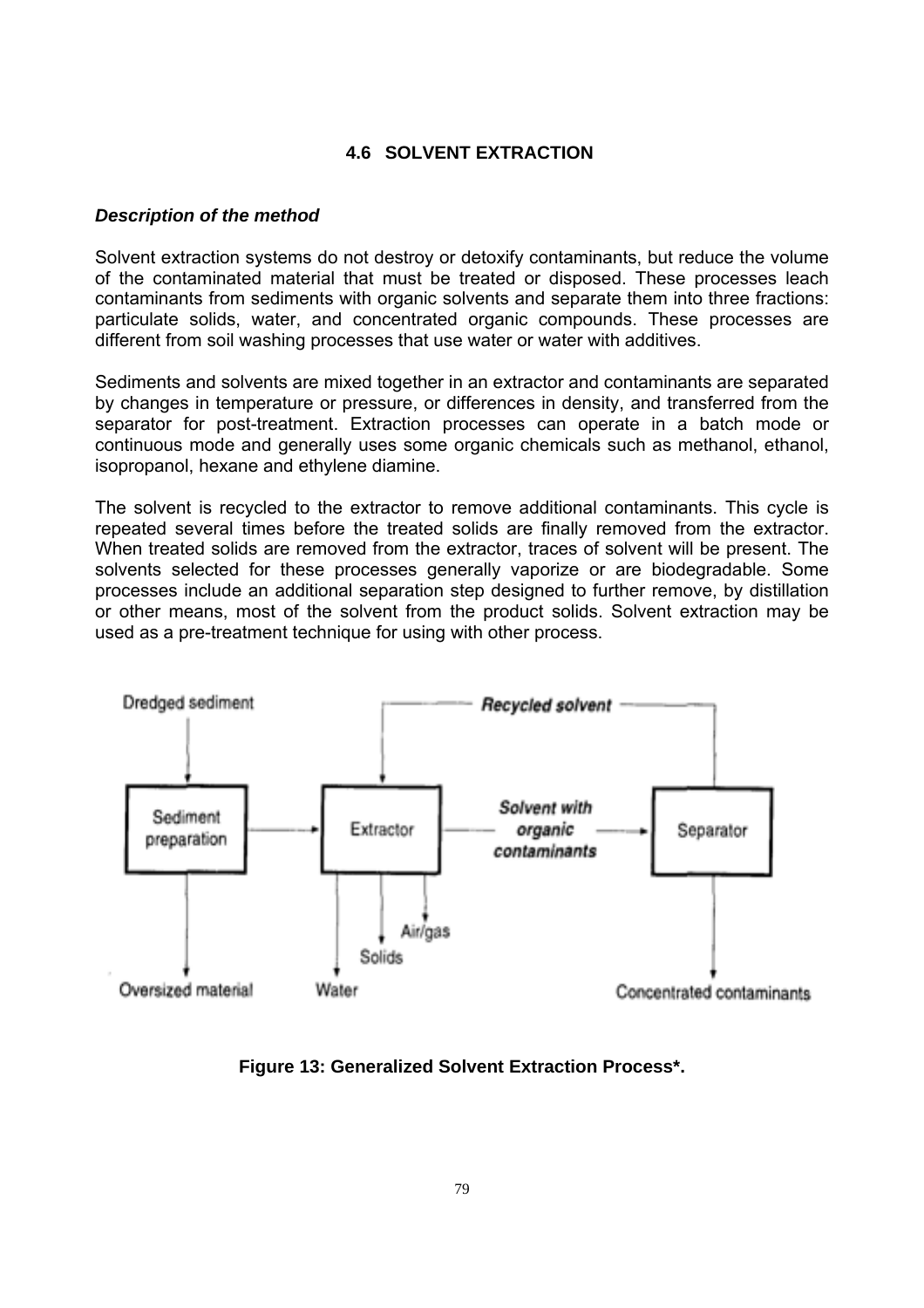| <b>Criteria</b>                                           |                          |                                               | Rating         |
|-----------------------------------------------------------|--------------------------|-----------------------------------------------|----------------|
| A. Applicability                                          |                          |                                               |                |
|                                                           | 1. General Applicability |                                               |                |
|                                                           |                          | <b>Organic Contaminants</b>                   |                |
|                                                           |                          | a. Light Hydrocarbons                         | +              |
|                                                           |                          | b. BTEX                                       | +              |
|                                                           | <b>VOCs</b>              | c. Oxygenated Hydrocarbons                    | +              |
|                                                           |                          | <b>Other Compounds</b><br>d.                  | +              |
|                                                           |                          | a. Chlorinated Hydrocarbons                   |                |
|                                                           | X-VOCs                   | b. Other Halogenated Compounds                | $\bullet$      |
|                                                           |                          | a. Heavy Hydrocarbons                         | +              |
|                                                           |                          | Non-Halogenated Pesticides<br>b.              | $\bullet$      |
|                                                           | <b>SVOCs</b>             | Polycyclic Aromatic Hydrocarbons (PAHs)<br>C. | +              |
| <b>Contaminant Type</b>                                   |                          | Nitro Aromatics & Amines<br>d.                | +              |
|                                                           |                          | Non-Halogenated Phenols<br>е.                 | +              |
|                                                           |                          | Polychlorinated Byphenyls (PCBs)<br>a.        | $\ddagger$     |
|                                                           | X-SVOCs                  | <b>Halogenated Pesticides</b><br>b.           | $\bullet$      |
|                                                           |                          | Other Halogenated Compounds<br>c.             |                |
|                                                           | Dioxins & Furanes        |                                               |                |
|                                                           |                          | Inorganic Contaminants                        |                |
|                                                           |                          | a. Volatile Heavy Metals & Compounds          |                |
|                                                           | <b>Heavy Metals</b>      | b. Non Volatile Heavy Metals & Compounds      | $\blacksquare$ |
|                                                           |                          |                                               |                |
| Radionuclides                                             |                          |                                               |                |
| Other Inorganics<br>a. Silty                              |                          |                                               |                |
| Sediment Type                                             | b. Sandy                 |                                               | $\blacksquare$ |
|                                                           | c. Gravel                | +                                             |                |
|                                                           | a. Shallow               |                                               | +<br>*         |
| Depth of Contamination                                    | b. Medium                |                                               | *              |
|                                                           | c. Deep                  | *                                             |                |
|                                                           |                          |                                               |                |
| 2. Site-specific Applicability                            |                          |                                               |                |
| Site Accessibility                                        |                          |                                               |                |
| <b>Contaminant Concentration Levels</b>                   |                          |                                               | +<br>$^\star$  |
| <b>Water Type</b>                                         |                          |                                               | $^\star$       |
| <b>Water Mobility</b>                                     |                          |                                               |                |
| Minimum Achievable Concentration<br>Safety                |                          |                                               | $\ddot{}$      |
|                                                           |                          |                                               |                |
| <b>B. Performance Assessment</b><br>1. General Assessment |                          |                                               |                |
|                                                           |                          |                                               |                |
| <b>Development Status</b>                                 |                          |                                               | $\bullet$      |
| Short-term/Long-term Effectiveness                        |                          |                                               | $\ddag$        |
| Reliability and Maintenance                               |                          |                                               | $\ddot{}$      |
| <b>Residuals Produced</b>                                 |                          |                                               |                |
| Data Needs                                                |                          |                                               | +              |
| <b>Stand Alone Character</b>                              |                          |                                               |                |
| <b>Public Acceptability</b>                               |                          |                                               |                |
| 2. Time-cost Assessment                                   |                          |                                               |                |
| Clean-up Time Required                                    |                          |                                               | +              |
| <b>Overall Cost</b>                                       |                          |                                               | $\ddot{}$      |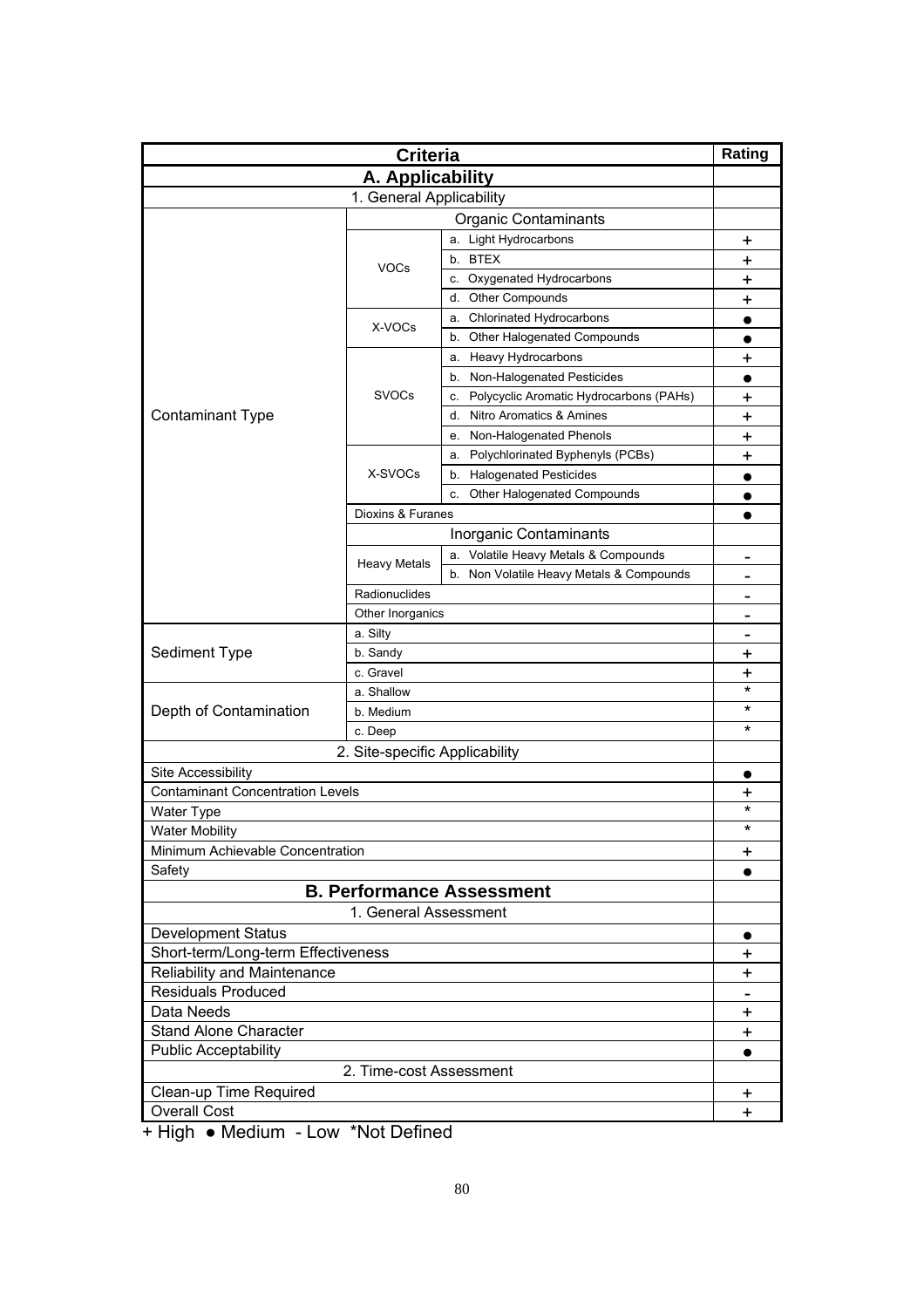Solvent extraction is suitable for treatment of semi-volatile organic contaminants including PCBs and PAHs, VOCs, petroleum hydrocarbons, and chlorinated solvents such as trichloroethane. This technology is not particularly applicable to inorganics, with the exception of organically-bound metals, which can be extracted.

# *Advantages*

- $\div$  Effective to treat organics
- ❖ Recovery and reuse of solvent

# *Limitations*

- ❖ Not effective for metals
- $\cdot$  Low effectiveness for sediments composed primarily of clays and silts
- $\cdot$  Removal of fines from wastewater may require the addition of polymer flocculent
- $\cdot$  Treatment and disposal of water from pre-treatment dewatering
- $\div$  Treatment and disposal of amended washwater
- ❖ Dewatering after treatment required

 Residuals disposal must be addressed for those processes (i.e., thermal desorption, extraction, soil washing) that generate a contaminated, potentially hazardous, waste stream

# *Development status*

Solvent Extraction System is found at various stages of development.

## *References*

• http://www.mass.gov/czm/section45.pdf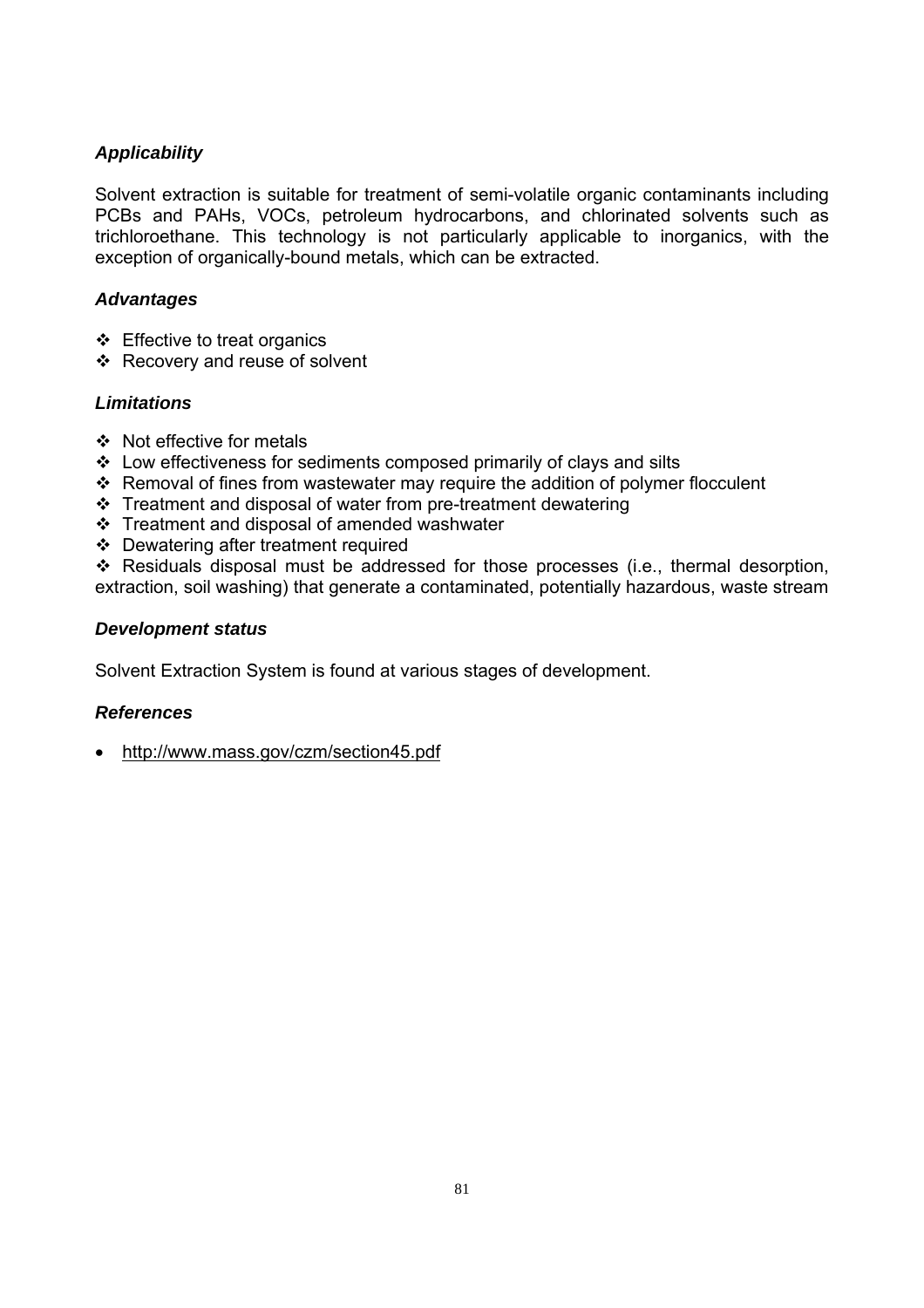## **4.7 CARVER-GREENFIELD PROCESS**

#### *Description of the method*

The Carver-Greenfield process (Dehydro -Tech Corp.) is a staged physical process that combines dehydration/solvent extraction treatment systems to extract oil-soluble organic compounds from contaminated sediments.

In a mixing tank, the contaminated sediment is combined with food-grade oil with a boiling point of approximately 204°C. The extraction of contaminants takes place and the slurry is transferred to a high-efficiency evaporator where the water is removed. The oil is extracted from the dewatered sediments initially by centrifugation and then by a hydrocarbon solvent that uses hot nitrogen gas or steam to strip the remaining oil from the solids. After separating the contaminants from the oil by distillation, the oil is recycled to the extraction step. The final product is a dried sludge with low percentages of water (<5%) and solvent (<1%) and contains concentrated contaminants that is treated with further precautions (due its flammability) or convenient disposed.



**Figure 14: Generalized Carver-Greenfield Process\*.**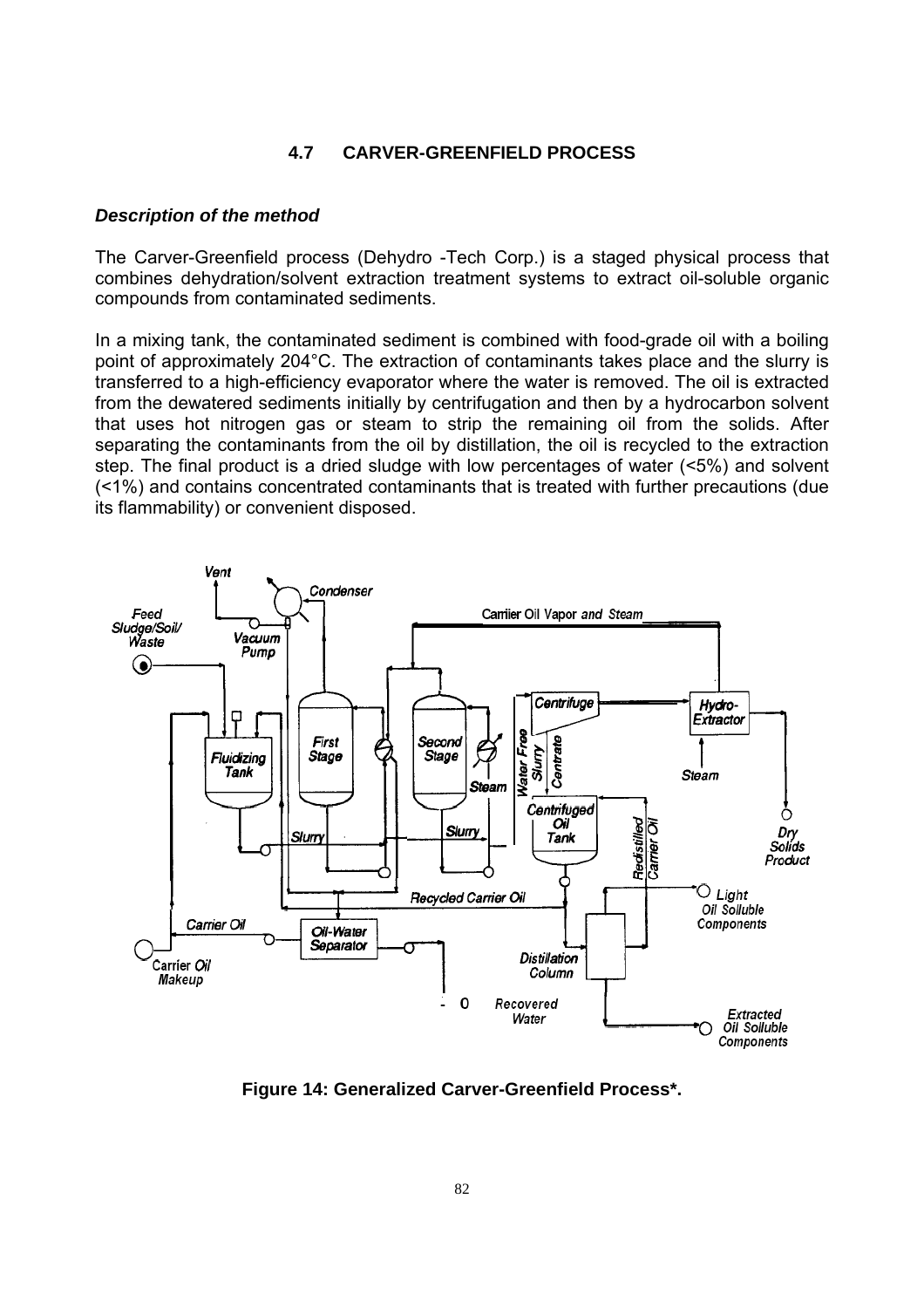| A. Applicability<br>1. General Applicability<br><b>Organic Contaminants</b><br>a. Light Hydrocarbons<br>+<br>b. BTEX<br>+<br><b>VOCs</b><br>c. Oxygenated Hydrocarbons<br>+<br>Other Compounds<br>d.<br>+<br><b>Chlorinated Hydrocarbons</b><br>а.<br>$\bullet$<br>X-VOCs<br>Other Halogenated Compounds<br>b.<br>$\bullet$<br>Heavy Hydrocarbons<br>a.<br>$\bullet$<br>b. Non-Halogenated Pesticides<br><b>SVOCs</b><br>Polycyclic Aromatic Hydrocarbons (PAHs)<br>c.<br><b>Contaminant Type</b><br>d. Nitro Aromatics & Amines<br>Non-Halogenated Phenols<br>е.<br>$\bullet$<br>Polychlorinated Byphenyls (PCBs)<br>$\ddot{}$<br>a.<br>X-SVOCs<br><b>Halogenated Pesticides</b><br>b.<br>$\bullet$<br>Other Halogenated Compounds<br>c.<br>$\bullet$<br>Dioxins & Furanes<br>$\bullet$<br>Inorganic Contaminants<br>a. Volatile Heavy Metals & Compounds<br>$\qquad \qquad$<br><b>Heavy Metals</b><br>b. Non Volatile Heavy Metals & Compounds<br>Radionuclides<br>Other Inorganics<br>$\qquad \qquad$<br>a. Silty<br>$\blacksquare$<br>Sediment Type<br>b. Sandy<br>c. Gravel<br>+<br>$\star$<br>a. Shallow<br>*<br>Depth of Contamination<br>b. Medium<br>$\star$<br>c. Deep<br>2. Site-specific Applicability<br>Site Accessibility<br>$\bullet$<br><b>Contaminant Concentration Levels</b><br>+<br>*<br>Water Type<br>$^\star$<br><b>Water Mobility</b><br>Minimum Achievable Concentration<br>+<br>Safety<br>$\bullet$<br><b>B. Performance Assessment</b><br>1. General Assessment<br><b>Development Status</b><br>+<br>Short-term/Long-term Effectiveness<br>$\qquad \qquad \blacksquare$<br>Reliability and Maintenance | <b>Criteria</b>           |  |  | Rating          |
|-----------------------------------------------------------------------------------------------------------------------------------------------------------------------------------------------------------------------------------------------------------------------------------------------------------------------------------------------------------------------------------------------------------------------------------------------------------------------------------------------------------------------------------------------------------------------------------------------------------------------------------------------------------------------------------------------------------------------------------------------------------------------------------------------------------------------------------------------------------------------------------------------------------------------------------------------------------------------------------------------------------------------------------------------------------------------------------------------------------------------------------------------------------------------------------------------------------------------------------------------------------------------------------------------------------------------------------------------------------------------------------------------------------------------------------------------------------------------------------------------------------------------------------------------------------------------------------------------------------------------------------|---------------------------|--|--|-----------------|
|                                                                                                                                                                                                                                                                                                                                                                                                                                                                                                                                                                                                                                                                                                                                                                                                                                                                                                                                                                                                                                                                                                                                                                                                                                                                                                                                                                                                                                                                                                                                                                                                                                   |                           |  |  |                 |
|                                                                                                                                                                                                                                                                                                                                                                                                                                                                                                                                                                                                                                                                                                                                                                                                                                                                                                                                                                                                                                                                                                                                                                                                                                                                                                                                                                                                                                                                                                                                                                                                                                   |                           |  |  |                 |
|                                                                                                                                                                                                                                                                                                                                                                                                                                                                                                                                                                                                                                                                                                                                                                                                                                                                                                                                                                                                                                                                                                                                                                                                                                                                                                                                                                                                                                                                                                                                                                                                                                   |                           |  |  |                 |
|                                                                                                                                                                                                                                                                                                                                                                                                                                                                                                                                                                                                                                                                                                                                                                                                                                                                                                                                                                                                                                                                                                                                                                                                                                                                                                                                                                                                                                                                                                                                                                                                                                   |                           |  |  |                 |
|                                                                                                                                                                                                                                                                                                                                                                                                                                                                                                                                                                                                                                                                                                                                                                                                                                                                                                                                                                                                                                                                                                                                                                                                                                                                                                                                                                                                                                                                                                                                                                                                                                   |                           |  |  |                 |
|                                                                                                                                                                                                                                                                                                                                                                                                                                                                                                                                                                                                                                                                                                                                                                                                                                                                                                                                                                                                                                                                                                                                                                                                                                                                                                                                                                                                                                                                                                                                                                                                                                   |                           |  |  |                 |
|                                                                                                                                                                                                                                                                                                                                                                                                                                                                                                                                                                                                                                                                                                                                                                                                                                                                                                                                                                                                                                                                                                                                                                                                                                                                                                                                                                                                                                                                                                                                                                                                                                   |                           |  |  |                 |
|                                                                                                                                                                                                                                                                                                                                                                                                                                                                                                                                                                                                                                                                                                                                                                                                                                                                                                                                                                                                                                                                                                                                                                                                                                                                                                                                                                                                                                                                                                                                                                                                                                   |                           |  |  |                 |
|                                                                                                                                                                                                                                                                                                                                                                                                                                                                                                                                                                                                                                                                                                                                                                                                                                                                                                                                                                                                                                                                                                                                                                                                                                                                                                                                                                                                                                                                                                                                                                                                                                   |                           |  |  |                 |
|                                                                                                                                                                                                                                                                                                                                                                                                                                                                                                                                                                                                                                                                                                                                                                                                                                                                                                                                                                                                                                                                                                                                                                                                                                                                                                                                                                                                                                                                                                                                                                                                                                   |                           |  |  |                 |
|                                                                                                                                                                                                                                                                                                                                                                                                                                                                                                                                                                                                                                                                                                                                                                                                                                                                                                                                                                                                                                                                                                                                                                                                                                                                                                                                                                                                                                                                                                                                                                                                                                   |                           |  |  |                 |
|                                                                                                                                                                                                                                                                                                                                                                                                                                                                                                                                                                                                                                                                                                                                                                                                                                                                                                                                                                                                                                                                                                                                                                                                                                                                                                                                                                                                                                                                                                                                                                                                                                   |                           |  |  |                 |
|                                                                                                                                                                                                                                                                                                                                                                                                                                                                                                                                                                                                                                                                                                                                                                                                                                                                                                                                                                                                                                                                                                                                                                                                                                                                                                                                                                                                                                                                                                                                                                                                                                   |                           |  |  |                 |
|                                                                                                                                                                                                                                                                                                                                                                                                                                                                                                                                                                                                                                                                                                                                                                                                                                                                                                                                                                                                                                                                                                                                                                                                                                                                                                                                                                                                                                                                                                                                                                                                                                   |                           |  |  |                 |
|                                                                                                                                                                                                                                                                                                                                                                                                                                                                                                                                                                                                                                                                                                                                                                                                                                                                                                                                                                                                                                                                                                                                                                                                                                                                                                                                                                                                                                                                                                                                                                                                                                   |                           |  |  |                 |
|                                                                                                                                                                                                                                                                                                                                                                                                                                                                                                                                                                                                                                                                                                                                                                                                                                                                                                                                                                                                                                                                                                                                                                                                                                                                                                                                                                                                                                                                                                                                                                                                                                   |                           |  |  |                 |
|                                                                                                                                                                                                                                                                                                                                                                                                                                                                                                                                                                                                                                                                                                                                                                                                                                                                                                                                                                                                                                                                                                                                                                                                                                                                                                                                                                                                                                                                                                                                                                                                                                   |                           |  |  |                 |
|                                                                                                                                                                                                                                                                                                                                                                                                                                                                                                                                                                                                                                                                                                                                                                                                                                                                                                                                                                                                                                                                                                                                                                                                                                                                                                                                                                                                                                                                                                                                                                                                                                   |                           |  |  |                 |
|                                                                                                                                                                                                                                                                                                                                                                                                                                                                                                                                                                                                                                                                                                                                                                                                                                                                                                                                                                                                                                                                                                                                                                                                                                                                                                                                                                                                                                                                                                                                                                                                                                   |                           |  |  |                 |
|                                                                                                                                                                                                                                                                                                                                                                                                                                                                                                                                                                                                                                                                                                                                                                                                                                                                                                                                                                                                                                                                                                                                                                                                                                                                                                                                                                                                                                                                                                                                                                                                                                   |                           |  |  |                 |
|                                                                                                                                                                                                                                                                                                                                                                                                                                                                                                                                                                                                                                                                                                                                                                                                                                                                                                                                                                                                                                                                                                                                                                                                                                                                                                                                                                                                                                                                                                                                                                                                                                   |                           |  |  |                 |
|                                                                                                                                                                                                                                                                                                                                                                                                                                                                                                                                                                                                                                                                                                                                                                                                                                                                                                                                                                                                                                                                                                                                                                                                                                                                                                                                                                                                                                                                                                                                                                                                                                   |                           |  |  |                 |
|                                                                                                                                                                                                                                                                                                                                                                                                                                                                                                                                                                                                                                                                                                                                                                                                                                                                                                                                                                                                                                                                                                                                                                                                                                                                                                                                                                                                                                                                                                                                                                                                                                   |                           |  |  |                 |
|                                                                                                                                                                                                                                                                                                                                                                                                                                                                                                                                                                                                                                                                                                                                                                                                                                                                                                                                                                                                                                                                                                                                                                                                                                                                                                                                                                                                                                                                                                                                                                                                                                   |                           |  |  |                 |
|                                                                                                                                                                                                                                                                                                                                                                                                                                                                                                                                                                                                                                                                                                                                                                                                                                                                                                                                                                                                                                                                                                                                                                                                                                                                                                                                                                                                                                                                                                                                                                                                                                   |                           |  |  |                 |
|                                                                                                                                                                                                                                                                                                                                                                                                                                                                                                                                                                                                                                                                                                                                                                                                                                                                                                                                                                                                                                                                                                                                                                                                                                                                                                                                                                                                                                                                                                                                                                                                                                   |                           |  |  |                 |
|                                                                                                                                                                                                                                                                                                                                                                                                                                                                                                                                                                                                                                                                                                                                                                                                                                                                                                                                                                                                                                                                                                                                                                                                                                                                                                                                                                                                                                                                                                                                                                                                                                   |                           |  |  |                 |
|                                                                                                                                                                                                                                                                                                                                                                                                                                                                                                                                                                                                                                                                                                                                                                                                                                                                                                                                                                                                                                                                                                                                                                                                                                                                                                                                                                                                                                                                                                                                                                                                                                   |                           |  |  |                 |
|                                                                                                                                                                                                                                                                                                                                                                                                                                                                                                                                                                                                                                                                                                                                                                                                                                                                                                                                                                                                                                                                                                                                                                                                                                                                                                                                                                                                                                                                                                                                                                                                                                   |                           |  |  |                 |
|                                                                                                                                                                                                                                                                                                                                                                                                                                                                                                                                                                                                                                                                                                                                                                                                                                                                                                                                                                                                                                                                                                                                                                                                                                                                                                                                                                                                                                                                                                                                                                                                                                   |                           |  |  |                 |
|                                                                                                                                                                                                                                                                                                                                                                                                                                                                                                                                                                                                                                                                                                                                                                                                                                                                                                                                                                                                                                                                                                                                                                                                                                                                                                                                                                                                                                                                                                                                                                                                                                   |                           |  |  |                 |
|                                                                                                                                                                                                                                                                                                                                                                                                                                                                                                                                                                                                                                                                                                                                                                                                                                                                                                                                                                                                                                                                                                                                                                                                                                                                                                                                                                                                                                                                                                                                                                                                                                   |                           |  |  |                 |
|                                                                                                                                                                                                                                                                                                                                                                                                                                                                                                                                                                                                                                                                                                                                                                                                                                                                                                                                                                                                                                                                                                                                                                                                                                                                                                                                                                                                                                                                                                                                                                                                                                   |                           |  |  |                 |
|                                                                                                                                                                                                                                                                                                                                                                                                                                                                                                                                                                                                                                                                                                                                                                                                                                                                                                                                                                                                                                                                                                                                                                                                                                                                                                                                                                                                                                                                                                                                                                                                                                   |                           |  |  |                 |
|                                                                                                                                                                                                                                                                                                                                                                                                                                                                                                                                                                                                                                                                                                                                                                                                                                                                                                                                                                                                                                                                                                                                                                                                                                                                                                                                                                                                                                                                                                                                                                                                                                   |                           |  |  |                 |
|                                                                                                                                                                                                                                                                                                                                                                                                                                                                                                                                                                                                                                                                                                                                                                                                                                                                                                                                                                                                                                                                                                                                                                                                                                                                                                                                                                                                                                                                                                                                                                                                                                   |                           |  |  |                 |
|                                                                                                                                                                                                                                                                                                                                                                                                                                                                                                                                                                                                                                                                                                                                                                                                                                                                                                                                                                                                                                                                                                                                                                                                                                                                                                                                                                                                                                                                                                                                                                                                                                   |                           |  |  |                 |
|                                                                                                                                                                                                                                                                                                                                                                                                                                                                                                                                                                                                                                                                                                                                                                                                                                                                                                                                                                                                                                                                                                                                                                                                                                                                                                                                                                                                                                                                                                                                                                                                                                   |                           |  |  |                 |
|                                                                                                                                                                                                                                                                                                                                                                                                                                                                                                                                                                                                                                                                                                                                                                                                                                                                                                                                                                                                                                                                                                                                                                                                                                                                                                                                                                                                                                                                                                                                                                                                                                   |                           |  |  |                 |
|                                                                                                                                                                                                                                                                                                                                                                                                                                                                                                                                                                                                                                                                                                                                                                                                                                                                                                                                                                                                                                                                                                                                                                                                                                                                                                                                                                                                                                                                                                                                                                                                                                   |                           |  |  |                 |
|                                                                                                                                                                                                                                                                                                                                                                                                                                                                                                                                                                                                                                                                                                                                                                                                                                                                                                                                                                                                                                                                                                                                                                                                                                                                                                                                                                                                                                                                                                                                                                                                                                   |                           |  |  |                 |
|                                                                                                                                                                                                                                                                                                                                                                                                                                                                                                                                                                                                                                                                                                                                                                                                                                                                                                                                                                                                                                                                                                                                                                                                                                                                                                                                                                                                                                                                                                                                                                                                                                   | <b>Residuals Produced</b> |  |  | $\qquad \qquad$ |
| Data Needs<br>$\ddot{}$                                                                                                                                                                                                                                                                                                                                                                                                                                                                                                                                                                                                                                                                                                                                                                                                                                                                                                                                                                                                                                                                                                                                                                                                                                                                                                                                                                                                                                                                                                                                                                                                           |                           |  |  |                 |
| Stand Alone Character<br>$\ddot{}$                                                                                                                                                                                                                                                                                                                                                                                                                                                                                                                                                                                                                                                                                                                                                                                                                                                                                                                                                                                                                                                                                                                                                                                                                                                                                                                                                                                                                                                                                                                                                                                                |                           |  |  |                 |
| <b>Public Acceptability</b><br>$\bullet$                                                                                                                                                                                                                                                                                                                                                                                                                                                                                                                                                                                                                                                                                                                                                                                                                                                                                                                                                                                                                                                                                                                                                                                                                                                                                                                                                                                                                                                                                                                                                                                          |                           |  |  |                 |
| 2. Time-cost Assessment                                                                                                                                                                                                                                                                                                                                                                                                                                                                                                                                                                                                                                                                                                                                                                                                                                                                                                                                                                                                                                                                                                                                                                                                                                                                                                                                                                                                                                                                                                                                                                                                           |                           |  |  |                 |
| Clean-up Time Required<br>+                                                                                                                                                                                                                                                                                                                                                                                                                                                                                                                                                                                                                                                                                                                                                                                                                                                                                                                                                                                                                                                                                                                                                                                                                                                                                                                                                                                                                                                                                                                                                                                                       |                           |  |  |                 |
| <b>Overall Cost</b>                                                                                                                                                                                                                                                                                                                                                                                                                                                                                                                                                                                                                                                                                                                                                                                                                                                                                                                                                                                                                                                                                                                                                                                                                                                                                                                                                                                                                                                                                                                                                                                                               |                           |  |  |                 |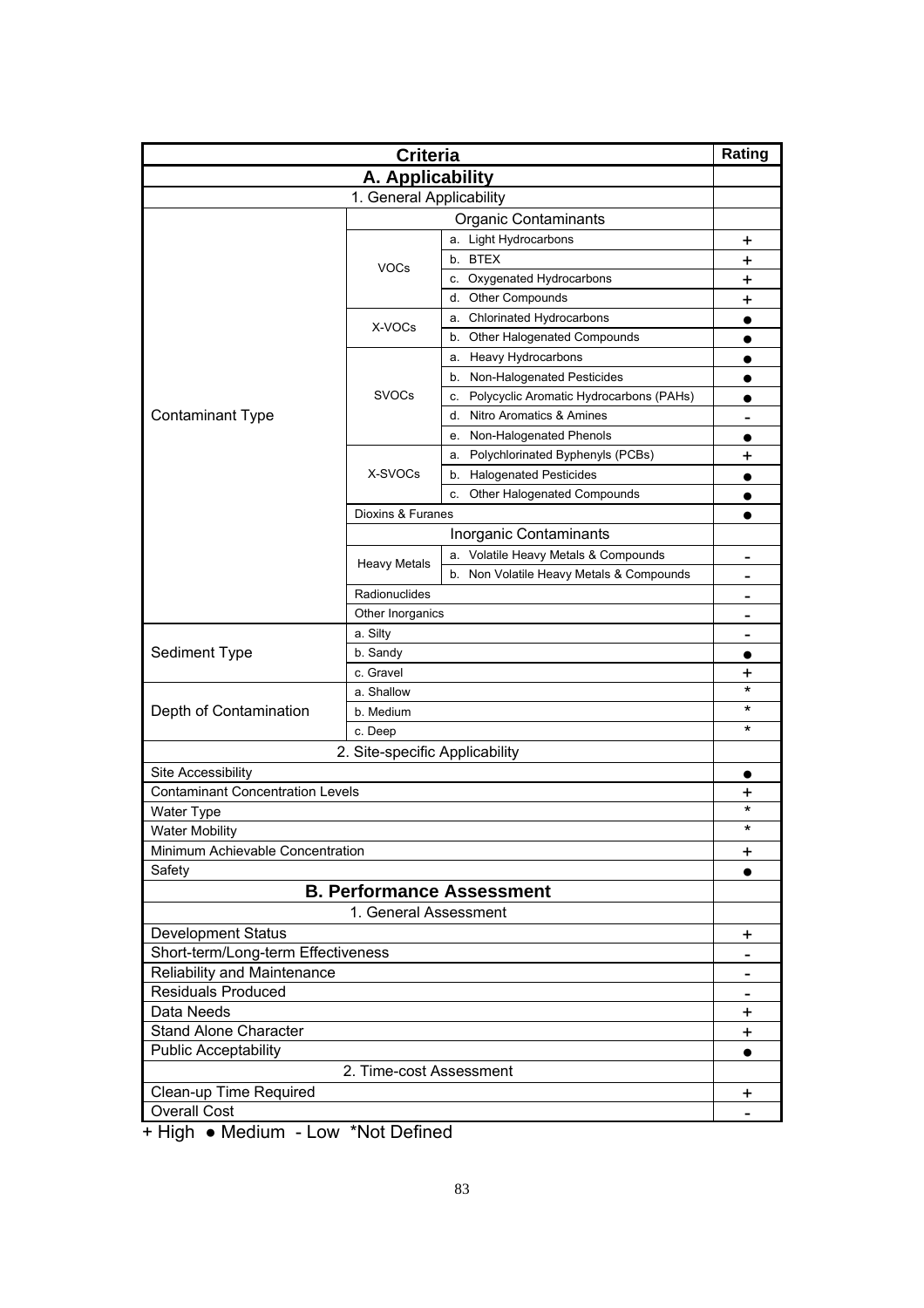The Carver-Greenfield process separates hazardous solvent-soluble organic contaminants (indigenous oil) from, sludges, soils, and industrial wastes. The requirements of this process for fine particle sizes and wet feed material favor applications to contaminated sediments.

# *Advantages*

❖ Energy efficiency

 $\cdot$  Low solids content is not a problem for this process, but particle size must be reduced to less than 0.5 cm in diameter

 $\cdot$  Dry produced solids may be suitable for fixation of nonhazardous landfilling

 $\cdot$  water resulted from the process is virtually free of solids and oils and may be processed in an industrial or public wastewater treatment facility

# *Limitations*

- $\div$  Not suitable for abrasive materials
- $\div$  Plant design not allow easy repairs and maintenance
- $\div$  Pipes may erode quickly, requiring early replacement

## *Development status*

The Carver-Greenfield process is considered a commercial technology. Demonstration projects have been conducted on drilling mud wastes, a relatively fine-grain material.

# *References*

- http://www.epa.gov/ordntrnt/ORD/SITE/reports/540ar92002/540ar92002.pdf\*
- http://www.epa.gov/owm/pipes/npdesgui/eti.pdf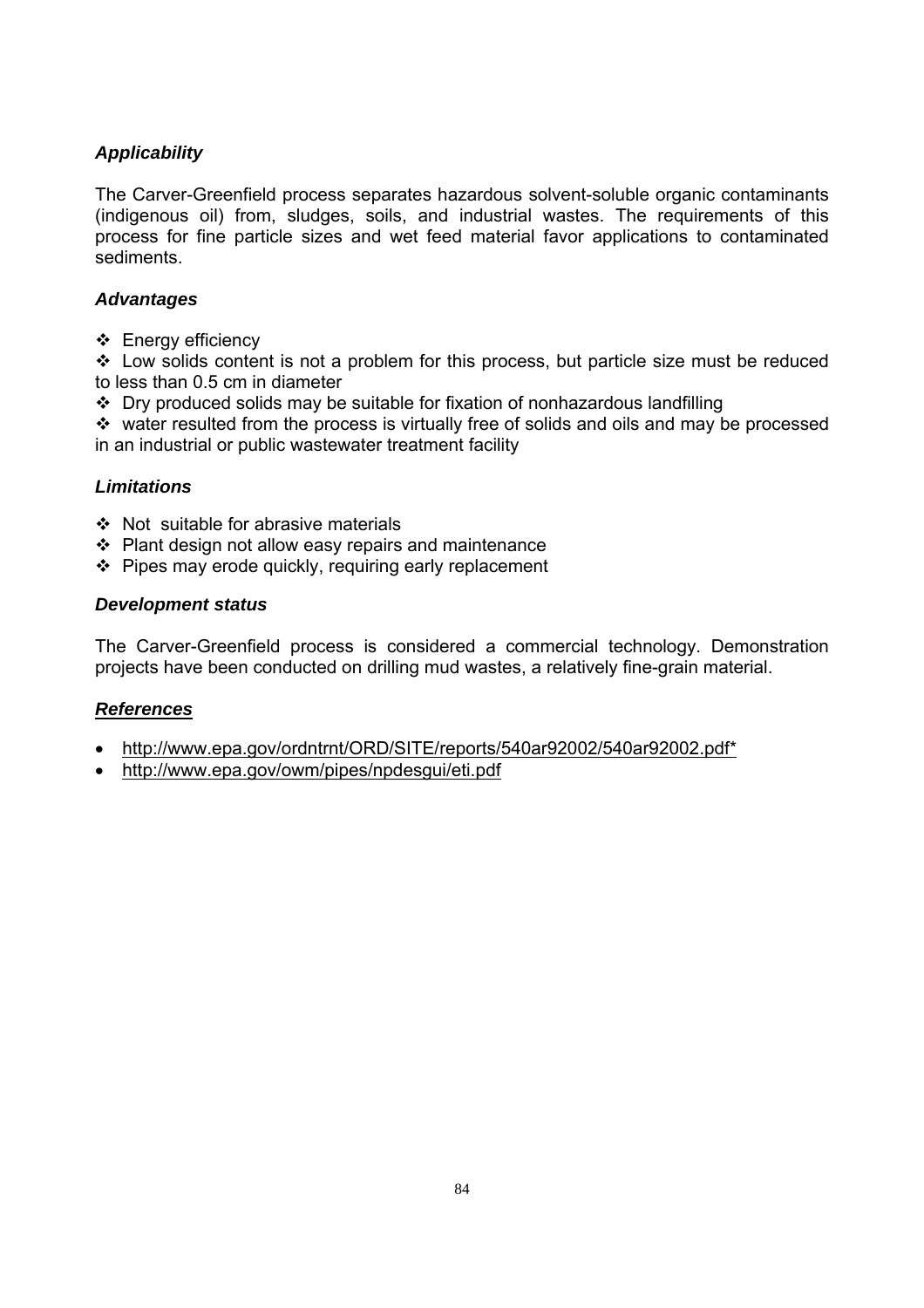## **4.8 SOIL WASHING**

#### *Description of the method*

Soil washing is an effective technique to remove a wide range of organic and inorganic contaminants from sediments by dissolving or suspending them in a water-based solution. The process utilizes the difference in grain-size and density of the sediment particles to separate the contaminants adhered to sandy and sewer contaminated sediments in different fractions. Soil washing processes also minimize the volume of contaminated material. Typical solvents are composed by water, water combined with organic solvents, chelating compounds, surfactants, acids and bases.

The process involves some steps, as preliminary treatment (separation of metal parts by magnetic overhead belts), sand decontamination (separation of the fine clay and silt particles from the coarser sand fraction using hydrocyclones and upstream classification), gravel washing unit (the stone and gravel-fraction is cleaned in the gravel-washer module by scrubbing and counterflow washing), sludge treatment (the sludge-fraction is further dewatered in a filter press and disposal to landfill) and process water treatment (the mobile plant incorporates on-site water treatment and recirculation). Because most sediment contaminants are tightly bound to particulate matter, water alone is not a suitable extraction fluid. Surfactants, acids, or chelating agents may be used with water to effect separation of some contaminants. The use of surfactants may be successful for removing organic compounds from sandy sediments.



**Figure 15: Diagram of Soil Washing System\*.**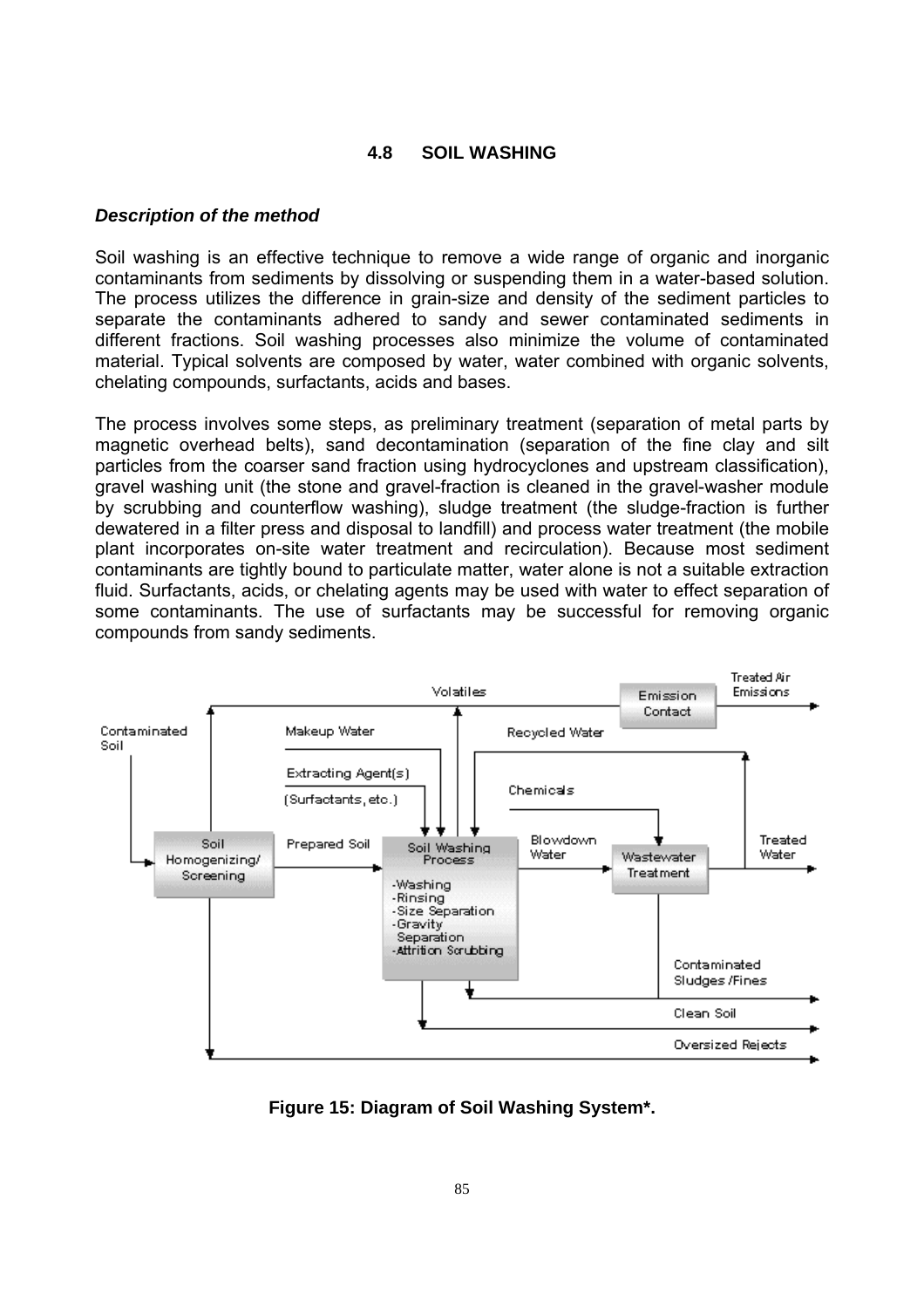| <b>Criteria</b>                                          |                                |                                               | Rating                 |  |
|----------------------------------------------------------|--------------------------------|-----------------------------------------------|------------------------|--|
| A. Applicability                                         |                                |                                               |                        |  |
|                                                          | 1. General Applicability       |                                               |                        |  |
| <b>Organic Contaminants</b>                              |                                |                                               |                        |  |
|                                                          |                                | a. Light Hydrocarbons                         | +                      |  |
|                                                          |                                | b. BTEX                                       | +                      |  |
|                                                          | <b>VOCs</b>                    | c. Oxygenated Hydrocarbons                    | +                      |  |
|                                                          |                                | <b>Other Compounds</b><br>d.                  | +                      |  |
|                                                          |                                | <b>Chlorinated Hydrocarbons</b><br>а.         | +                      |  |
|                                                          | X-VOCs                         | b. Other Halogenated Compounds                | +                      |  |
|                                                          |                                | a. Heavy Hydrocarbons                         | +                      |  |
|                                                          |                                | b. Non-Halogenated Pesticides                 | $\bullet$              |  |
|                                                          | <b>SVOCs</b>                   | Polycyclic Aromatic Hydrocarbons (PAHs)<br>c. | +                      |  |
| <b>Contaminant Type</b>                                  |                                | Nitro Aromatics & Amines<br>d.                |                        |  |
|                                                          |                                | Non-Halogenated Phenols<br>е.                 |                        |  |
|                                                          |                                | Polychlorinated Byphenyls (PCBs)<br>а.        |                        |  |
|                                                          | X-SVOCs                        | <b>Halogenated Pesticides</b><br>b.           | $\bullet$              |  |
|                                                          |                                | Other Halogenated Compounds<br>c.             |                        |  |
|                                                          | Dioxins & Furanes              |                                               |                        |  |
|                                                          |                                | Inorganic Contaminants                        |                        |  |
|                                                          |                                | a. Volatile Heavy Metals & Compounds          | +                      |  |
|                                                          | <b>Heavy Metals</b>            | b. Non Volatile Heavy Metals & Compounds      | +                      |  |
|                                                          | Radionuclides                  |                                               | +                      |  |
|                                                          | Other Inorganics               |                                               |                        |  |
| a. Silty                                                 |                                |                                               |                        |  |
| Sediment Type                                            | b. Sandy                       |                                               |                        |  |
|                                                          | c. Gravel                      |                                               | $\bullet$<br>+         |  |
|                                                          | a. Shallow                     |                                               | $\ast$                 |  |
| Depth of Contamination                                   | b. Medium                      |                                               | $^\star$               |  |
|                                                          | c. Deep                        | *                                             |                        |  |
|                                                          | 2. Site-specific Applicability |                                               |                        |  |
| Site Accessibility                                       |                                |                                               |                        |  |
| <b>Contaminant Concentration Levels</b>                  |                                |                                               | $\bullet$              |  |
|                                                          |                                |                                               | +<br>$^\star$          |  |
| <b>Water Type</b><br><b>Water Mobility</b>               |                                |                                               | $^\star$               |  |
| Minimum Achievable Concentration                         |                                |                                               |                        |  |
| Safety                                                   |                                |                                               | $\bullet$<br>$\ddot{}$ |  |
| <b>B. Performance Assessment</b>                         |                                |                                               |                        |  |
|                                                          |                                |                                               |                        |  |
| 1. General Assessment                                    |                                |                                               |                        |  |
| <b>Development Status</b>                                |                                |                                               | $\ddot{}$              |  |
| Short-term/Long-term Effectiveness                       |                                |                                               | $\ddag$                |  |
| Reliability and Maintenance<br><b>Residuals Produced</b> |                                |                                               | $\bullet$<br>$\bullet$ |  |
| Data Needs                                               |                                |                                               |                        |  |
|                                                          |                                |                                               |                        |  |
| <b>Stand Alone Character</b>                             |                                |                                               |                        |  |
| <b>Public Acceptability</b>                              |                                |                                               |                        |  |
| 2. Time-cost Assessment                                  |                                |                                               |                        |  |
| Clean-up Time Required                                   |                                |                                               |                        |  |
| <b>Overall Cost</b>                                      |                                |                                               |                        |  |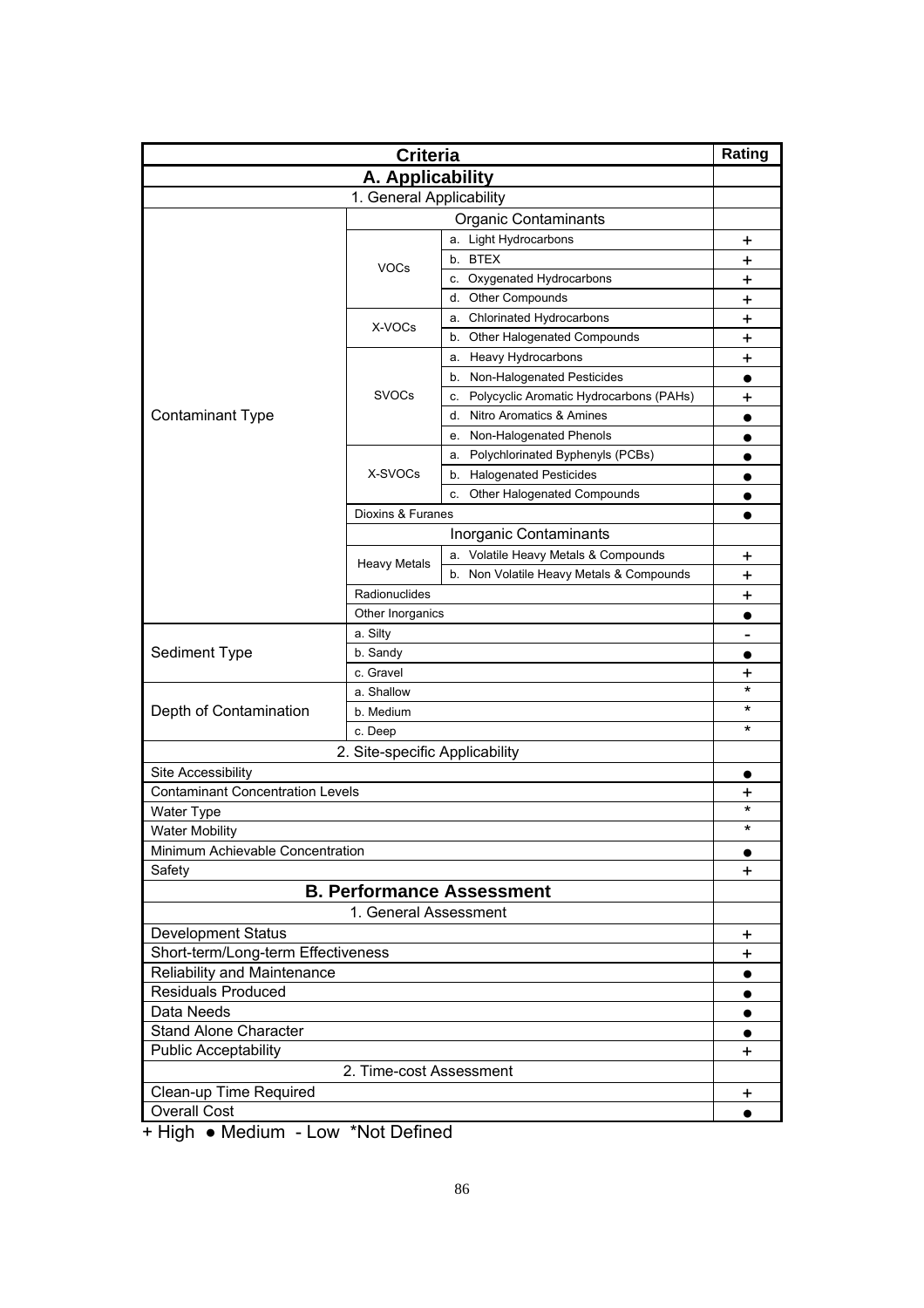Soil washing can remove a wide range of chemical contaminants including most organic contaminants such as TPH, PAH's and PCB's, halogenated solvents, chlorinated phenols and inorganic contaminants such as heavy metals and cyanides. It's effective with coarse sand and gravel sediments and is only marginally applicable for clays and silts.

# *Advantages*

- ❖ Relatively low technology
- Cost effective alternative to disposal at landfill
- $\cdot \cdot$  Treats a wide range of contaminants, compared to bioremediation

 Cost effective on relatively small sites and for small volumes of materials in areas with high disposal costs

 $\div$  Can be undertaken with reasonably strict programme schedules, irrespective of weather conditions, thus reducing potential delay to site redevelopment.

# *Limitations*

 Residuals disposal must be addressed for those processes (i.e., thermal desorption, extraction, soil washing) that generate a contaminated, potentially hazardous, waste stream

- Soil washing may be not effective for sediments composed of clays and silts
- $\div$  Maximum particle size typically 0.5 cm
- Removal of fines from wastewater may require polymer flocculent
- Dewatering after treatment required
- Treatment and disposal of washwater and post-treatment dewatering
- Sequential washing steps may be necessary for high removal efficiencies

# *Development status*

Soil washing technologies are on development.

# *References*

- \*http://www.frtr.gov/matrix2/section4/D01-4-19.html
- http://www.mass.gov/czm/section45.pdf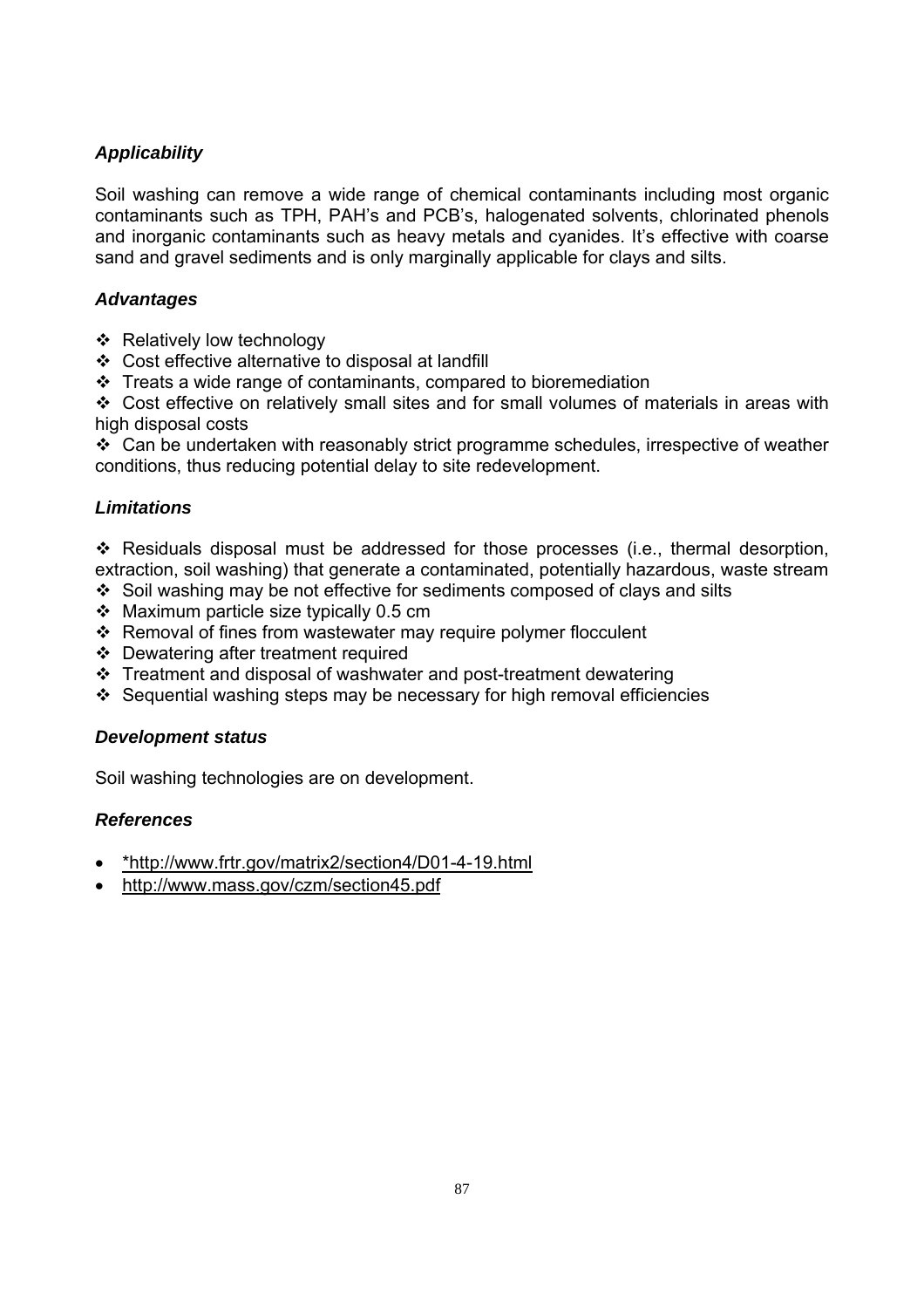#### **4.9 CONTAINMENT BARRIERS**

#### *Description of the method*

Containment Barriers are generally used during dredging contaminated sediments, in order to contain or minimize contaminants impacts released around the dredging operation. The determination of whether these types of barriers are necessary, aside from regulatory requirements, should be made based on a thorough evaluation of the relative risks posed by the anticipated release of contaminants from the dredging operation, the predicted extent and duration of such releases, and the long-term benefits gained by the overall remediation project. More commonly, nonstructural and flexible barriers, such as oil booms, silt curtains, and silt screens, have been used to reduce the spread of contaminants during dredging. Both systems use a series of floats on the surface, and a ballast chain or anchors along the bottom. Oil booms are appropriate for sediments that are likely to release oils when disturbed. Such booms typically consist of a series of synthetic foam floats encased in fabric and connected with a cable or chains. Oil booms may be supplemented with oil absorbent materials (e.g., polypropylene mats). The effectiveness of nonstructural containment barriers at a sediment remediation site is primarily determined by the hydrodynamic conditions at the site. Conditions that will reduce the effectiveness of barriers including strong currents, high winds, changing water levels, excessive wave height (including ship wakes) and drifting ice and debris.



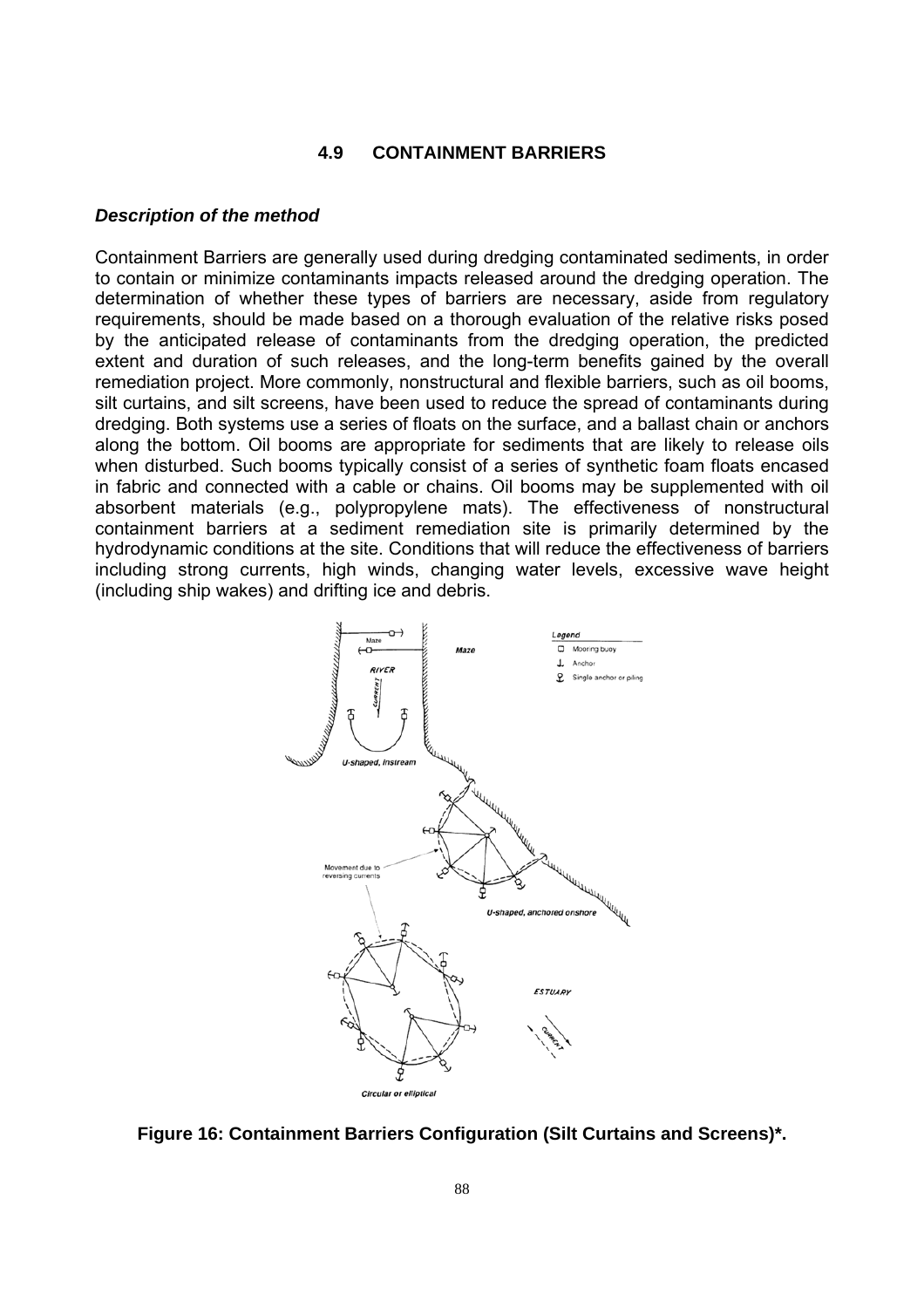| <b>Criteria</b>                                               |                     |                                               | Rating                       |  |
|---------------------------------------------------------------|---------------------|-----------------------------------------------|------------------------------|--|
|                                                               | A. Applicability    |                                               |                              |  |
| 1. General Applicability                                      |                     |                                               |                              |  |
| <b>Organic Contaminants</b>                                   |                     |                                               |                              |  |
|                                                               |                     | a. Light Hydrocarbons                         |                              |  |
|                                                               |                     | b. BTEX                                       | +                            |  |
|                                                               | <b>VOCs</b>         | c. Oxygenated Hydrocarbons                    | +                            |  |
|                                                               |                     | <b>Other Compounds</b><br>d.                  | +                            |  |
|                                                               |                     | <b>Chlorinated Hydrocarbons</b><br>а.         | $\qquad \qquad$              |  |
|                                                               | X-VOCs              | b. Other Halogenated Compounds                |                              |  |
|                                                               |                     | a. Heavy Hydrocarbons                         | $\bullet$                    |  |
|                                                               |                     | b. Non-Halogenated Pesticides                 | $\bullet$                    |  |
|                                                               | <b>SVOCs</b>        | Polycyclic Aromatic Hydrocarbons (PAHs)<br>c. |                              |  |
| <b>Contaminant Type</b>                                       |                     | Nitro Aromatics & Amines<br>d.                |                              |  |
|                                                               |                     | Non-Halogenated Phenols<br>е.                 |                              |  |
|                                                               |                     | Polychlorinated Byphenyls (PCBs)<br>а.        | $\overline{\phantom{0}}$     |  |
|                                                               | X-SVOCs             | <b>Halogenated Pesticides</b><br>b.           | $\qquad \qquad$              |  |
|                                                               |                     | Other Halogenated Compounds<br>c.             | $\qquad \qquad$              |  |
|                                                               | Dioxins & Furanes   |                                               | $\qquad \qquad$              |  |
|                                                               |                     | Inorganic Contaminants                        |                              |  |
|                                                               |                     | a. Volatile Heavy Metals & Compounds          |                              |  |
|                                                               | <b>Heavy Metals</b> | b. Non Volatile Heavy Metals & Compounds      | $\qquad \qquad$              |  |
|                                                               | Radionuclides       |                                               |                              |  |
|                                                               | Other Inorganics    |                                               |                              |  |
| a. Silty                                                      |                     |                                               | +                            |  |
| Sediment Type                                                 | b. Sandy            |                                               |                              |  |
|                                                               | c. Gravel           |                                               |                              |  |
|                                                               | a. Shallow          |                                               | +                            |  |
| Depth of Contamination                                        | b. Medium           |                                               |                              |  |
|                                                               | c. Deep             |                                               |                              |  |
|                                                               |                     |                                               |                              |  |
| 2. Site-specific Applicability                                |                     |                                               |                              |  |
| Site Accessibility<br><b>Contaminant Concentration Levels</b> |                     |                                               | $\qquad \qquad \blacksquare$ |  |
|                                                               |                     |                                               | $\ddot{}$                    |  |
| <b>Water Type</b><br><b>Water Mobility</b>                    |                     |                                               | $\ddot{}$                    |  |
|                                                               |                     |                                               |                              |  |
| Minimum Achievable Concentration<br>Safety                    |                     |                                               | $\pmb{+}$<br>+               |  |
|                                                               |                     |                                               |                              |  |
| <b>B. Performance Assessment</b>                              |                     |                                               |                              |  |
| 1. General Assessment                                         |                     |                                               |                              |  |
| <b>Development Status</b>                                     |                     |                                               | $\ddot{}$                    |  |
| Short-term/Long-term Effectiveness                            |                     |                                               |                              |  |
| Reliability and Maintenance                                   |                     |                                               | +                            |  |
| <b>Residuals Produced</b>                                     |                     |                                               | $\ddot{}$                    |  |
| Data Needs                                                    |                     |                                               |                              |  |
| <b>Stand Alone Character</b>                                  |                     |                                               |                              |  |
| <b>Public Acceptability</b>                                   |                     |                                               |                              |  |
| 2. Time-cost Assessment                                       |                     |                                               |                              |  |
| Clean-up Time Required                                        |                     |                                               | $\ddot{}$                    |  |
| <b>Overall Cost</b>                                           |                     |                                               |                              |  |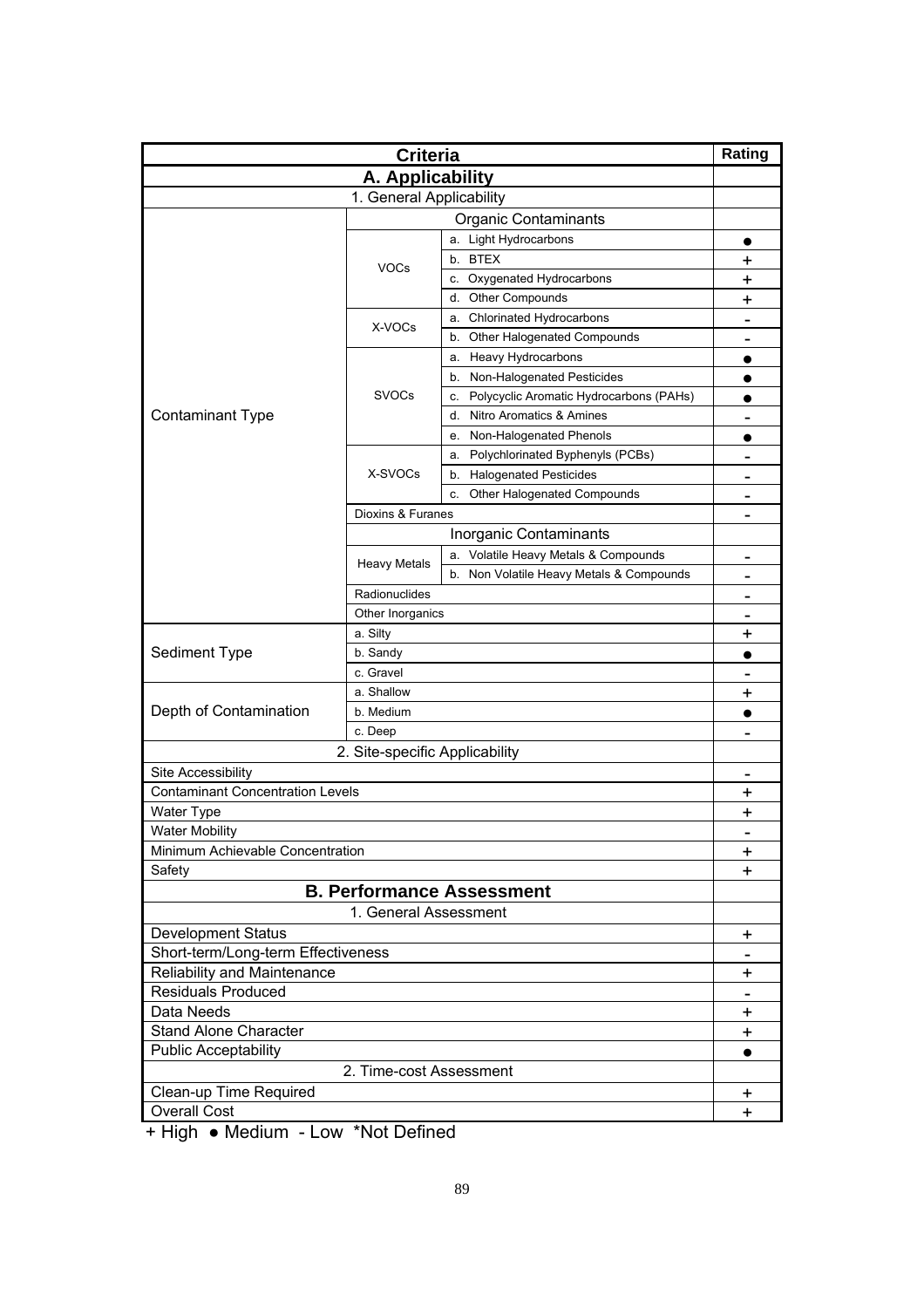Containment barriers are used to prevent sediment contamination during dredging and dragline operations in lakes, ponds, and rivers. Some barriers allow passage of water, but retain contaminated sediment and silt.

# *Advantages*

 $\div$  Containment barriers may also be used to protect specific areas (e.g., valuable habitat, water intakes, or recreational areas) from suspended sediment contamination.

 $\div$  Silt screens are made from synthetic geotextile fabrics, which allow water to flow through but retain a fraction of the suspended solids.

 $\div$  Silt curtains minimized flow through the dredging area, although there were problems in the installation and removal.

# *Limitations*

Silt curtains and screens are most effective in relatively shallow water.

 As water depth increases, and turbulence caused by currents and waves increases, it becomes increasingly difficult to effectively isolate the dredging operation from the ambient water.

 $\div$  To be effective, barriers are deployed around the dredging operation and must remain in place until the operation is completed at that site.

 $\div$  Care must be taken that the barriers do not impede navigation traffic.

 $\div$  The effectiveness of containment barriers is also influenced by the quantity and type of suspended solids, the mooring method, and the characteristics of the barrier.

## *Development status*

Containment barriers have been selected at numerous sites and are now considered a "commercially available" technology.

# *References*

• http://www.epa.gov/grtlakes/arcs/EPA-905-B94-003/gifs/fig4-4.gif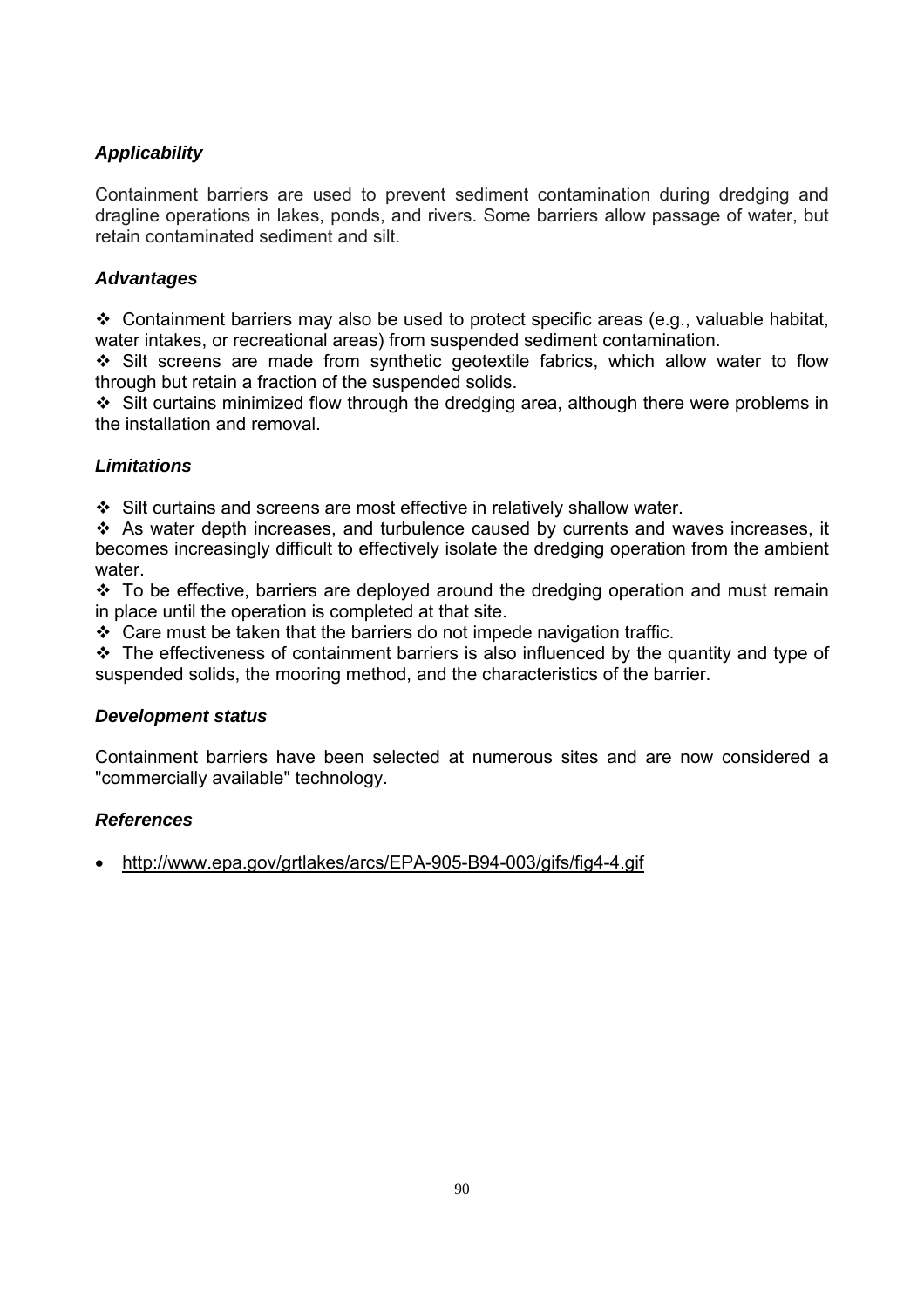**5.** *EX SITU* **THERMAL TREATMENTS**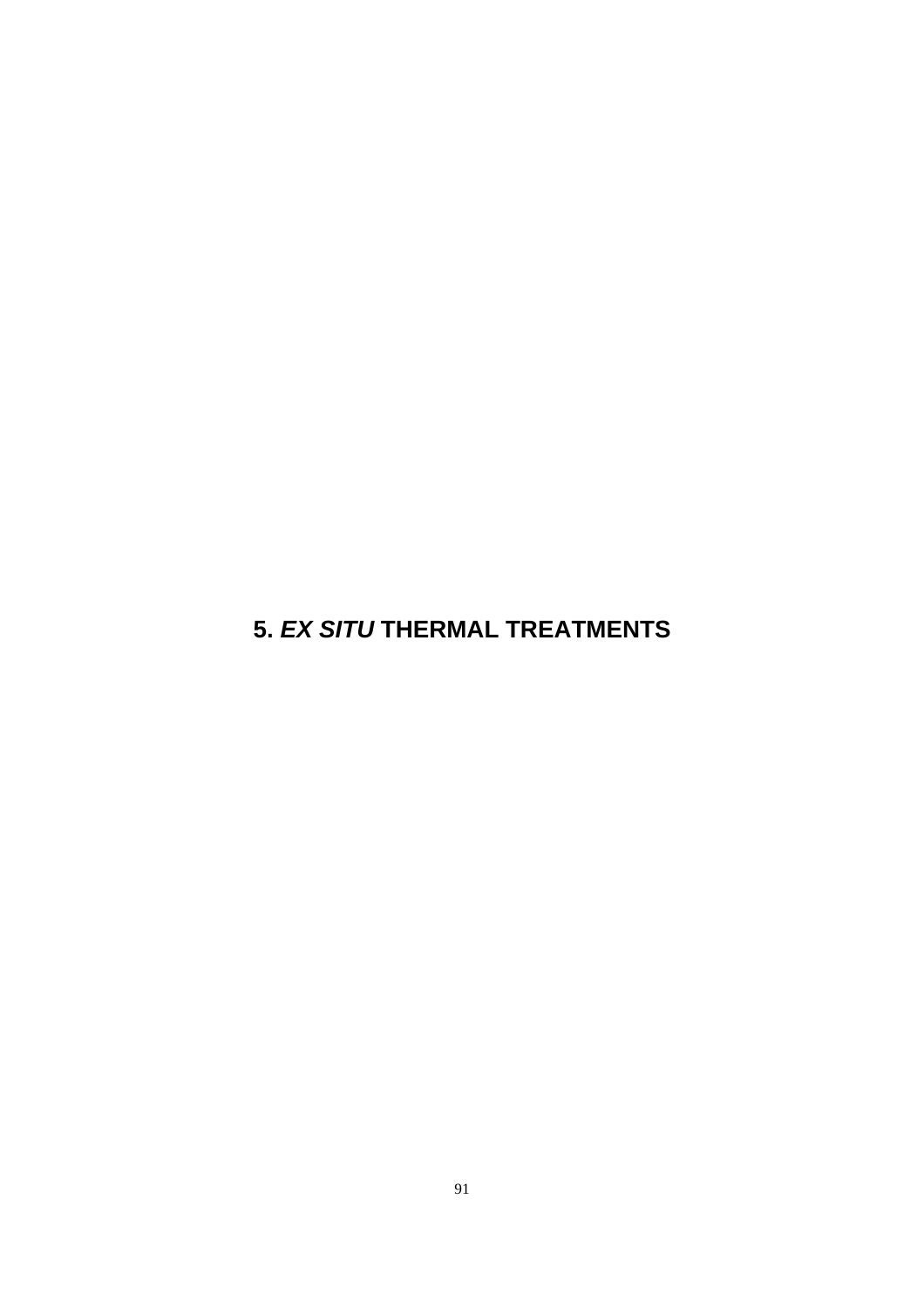# **5.1 THERMAL DESTRUCTION TREATMENTS**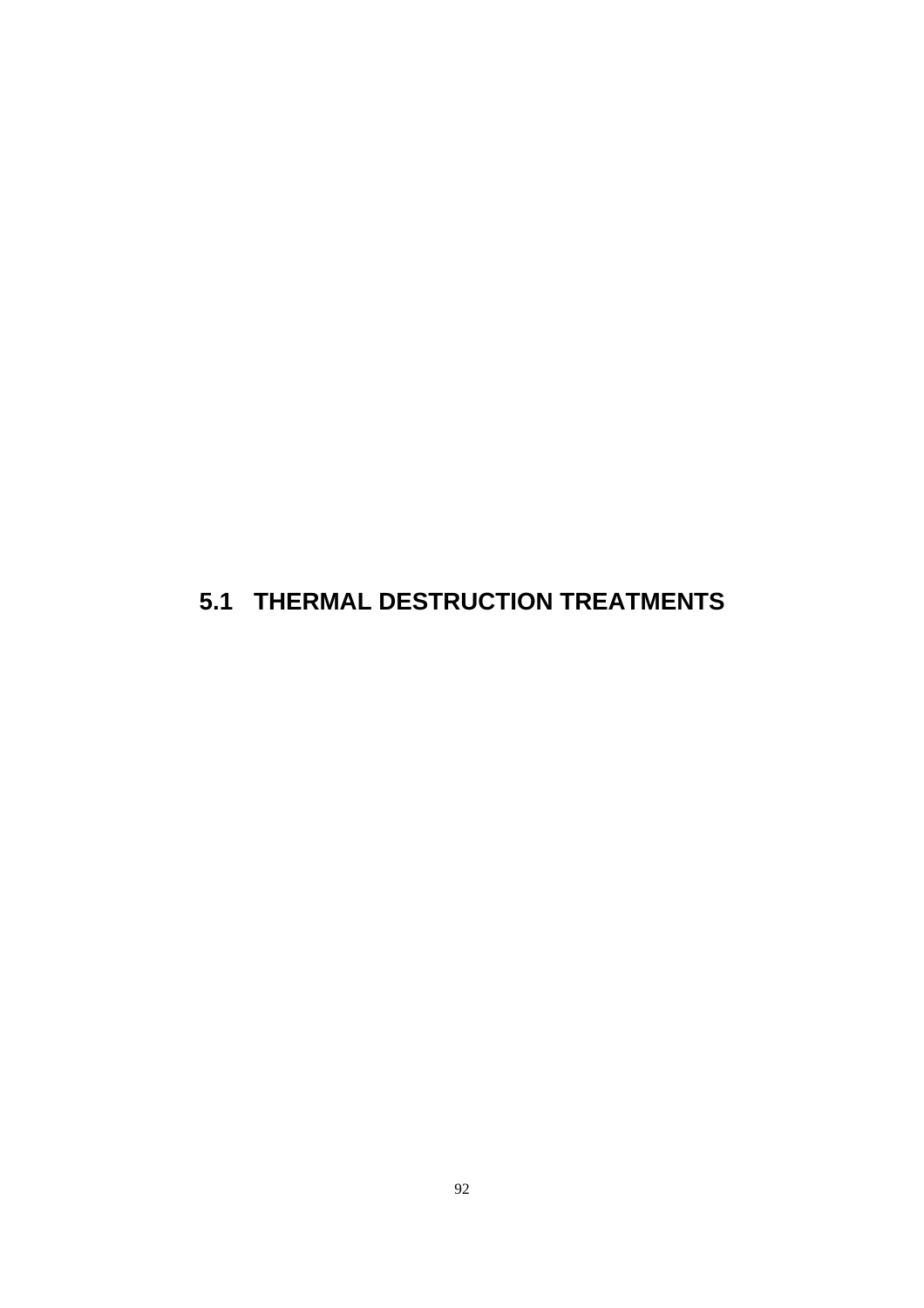## **5.1.1 INCINERATION**

#### *Description of the method*

Incineration represents one of the most commonly used processes for destroying organic compounds in industrial wastes. This technique involves heating the sediments in the presence of oxygen to burn or oxidize organic materials, including organic compounds. A critical component of the overall treatment process is the emission control system for the gases produced by the process. A diagram of an incineration process is shown in the figure bellow.

Incineration technologies can be subdivided into two categories: conventional and innovative. Because gaseous emissions from incinerators present a potentially large contaminant loss pathway, the emission control system is a critical component for both categories. Conventional technologies include rotary kiln, fluidized bed, multiple hearth, and infrared incineration that typically heat the feed materials to between 650 and 980deg.C. An afterburner, or secondary combustion chamber, is generally required to achieve complete destruction of the volatilized organic compounds. All of these processes produce a dry ash residue. In contrast, there are a number of innovative processes that are designed specifically for hazardous and toxic wastes, which operate at higher temperatures and generally achieve greater destruction and removal efficiencies compared with conventional incineration. Most of these technologies produce a dense slag or vitrified (glass-like) solid instead of a free-flowing ash. These technologies tend to be very expensive, but offer the advantage of producing a non leachable end product.



**Figure 17: Typical Diagram of an Incinerator\*.**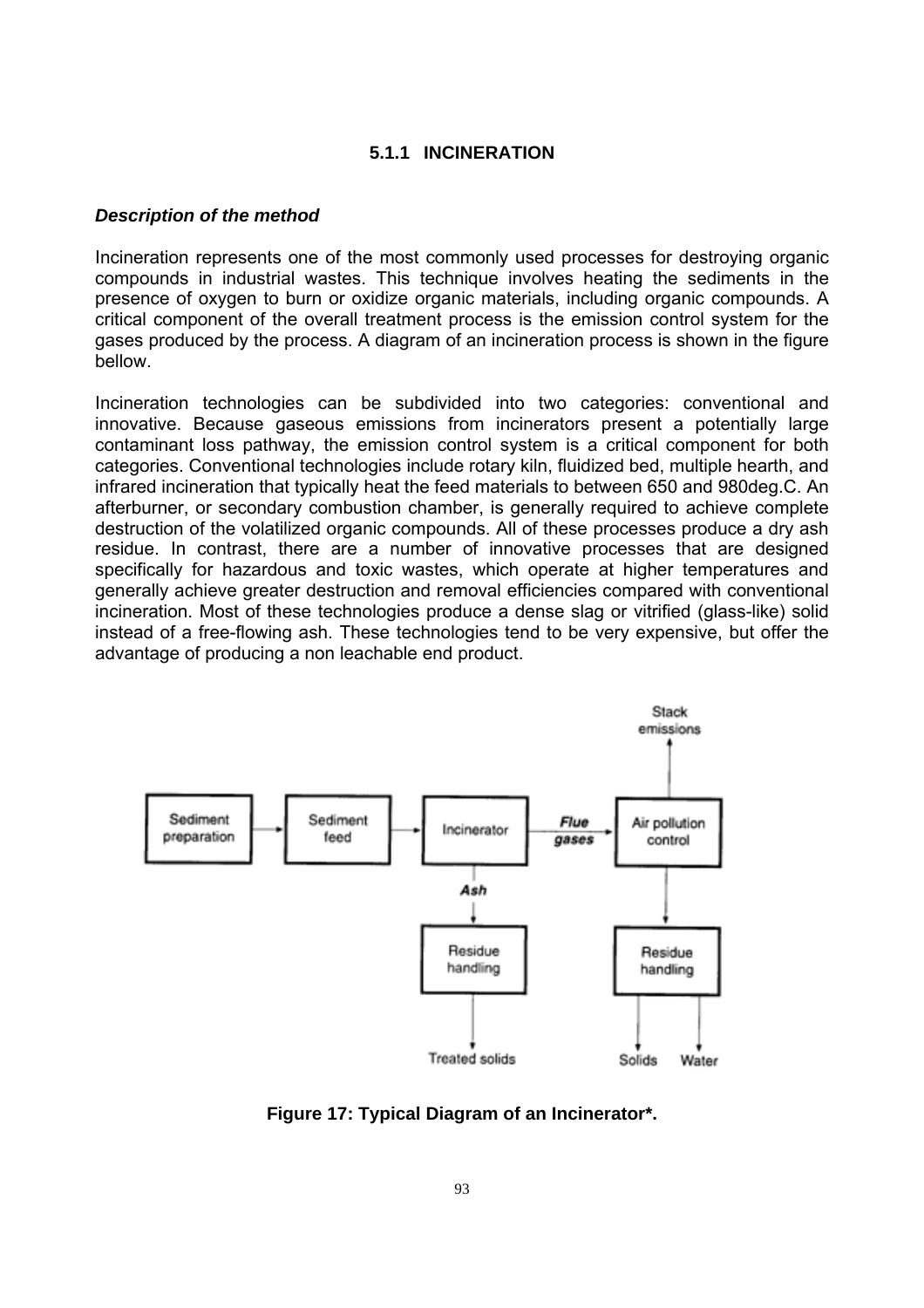| A. Applicability<br>1. General Applicability<br><b>Organic Contaminants</b><br>a. Light Hydrocarbons<br>+<br>b. BTEX<br>+<br><b>VOCs</b><br>c. Oxygenated Hydrocarbons<br>+<br><b>Other Compounds</b><br>d.<br>+<br>a. Chlorinated Hydrocarbons<br>+<br>X-VOCs<br>Other Halogenated Compounds<br>b.<br>+<br><b>Heavy Hydrocarbons</b><br>+<br>a.<br>Non-Halogenated Pesticides<br>b.<br><b>SVOCs</b><br>Polycyclic Aromatic Hydrocarbons (PAHs)<br>c.<br>+<br><b>Contaminant Type</b><br>Nitro Aromatics & Amines<br>d.<br>+<br>Non-Halogenated Phenols<br>+<br>е.<br>Polychlorinated Byphenyls (PCBs)<br>a.<br>$\bullet$<br>X-SVOCs<br><b>Halogenated Pesticides</b><br>b.<br>$\bullet$<br>Other Halogenated Compounds<br>c.<br>+<br>Dioxins & Furanes<br>+<br>Inorganic Contaminants<br>a. Volatile Heavy Metals & Compounds<br>$\overline{\phantom{0}}$<br><b>Heavy Metals</b><br>b. Non Volatile Heavy Metals & Compounds<br>Radionuclides<br>Other Inorganics<br>$\blacksquare$<br>a. Silty<br>Sediment Type<br>b. Sandy<br>+<br>c. Gravel<br>+<br>$\star$<br>a. Shallow<br>*<br>Depth of Contamination<br>b. Medium<br>$\star$<br>c. Deep<br>2. Site-specific Applicability<br>Site Accessibility<br>$\bullet$<br><b>Contaminant Concentration Levels</b><br>٠<br>$^\star$<br>Water Type<br>$^\star$<br><b>Water Mobility</b><br>Minimum Achievable Concentration<br>+<br>Safety<br><b>B. Performance Assessment</b><br>1. General Assessment<br><b>Development Status</b><br>$\ddot{}$<br>Short-term/Long-term Effectiveness<br>$\ddot{}$<br>Reliability and Maintenance<br>$\bullet$<br><b>Residuals Produced</b><br>Data Needs<br>+<br>Stand Alone Character<br>+<br><b>Public Acceptability</b><br>$\bullet$ | <b>Criteria</b>         |  |  | Rating |
|------------------------------------------------------------------------------------------------------------------------------------------------------------------------------------------------------------------------------------------------------------------------------------------------------------------------------------------------------------------------------------------------------------------------------------------------------------------------------------------------------------------------------------------------------------------------------------------------------------------------------------------------------------------------------------------------------------------------------------------------------------------------------------------------------------------------------------------------------------------------------------------------------------------------------------------------------------------------------------------------------------------------------------------------------------------------------------------------------------------------------------------------------------------------------------------------------------------------------------------------------------------------------------------------------------------------------------------------------------------------------------------------------------------------------------------------------------------------------------------------------------------------------------------------------------------------------------------------------------------------------------------------------------------------------------------------------------------------|-------------------------|--|--|--------|
|                                                                                                                                                                                                                                                                                                                                                                                                                                                                                                                                                                                                                                                                                                                                                                                                                                                                                                                                                                                                                                                                                                                                                                                                                                                                                                                                                                                                                                                                                                                                                                                                                                                                                                                        |                         |  |  |        |
|                                                                                                                                                                                                                                                                                                                                                                                                                                                                                                                                                                                                                                                                                                                                                                                                                                                                                                                                                                                                                                                                                                                                                                                                                                                                                                                                                                                                                                                                                                                                                                                                                                                                                                                        |                         |  |  |        |
|                                                                                                                                                                                                                                                                                                                                                                                                                                                                                                                                                                                                                                                                                                                                                                                                                                                                                                                                                                                                                                                                                                                                                                                                                                                                                                                                                                                                                                                                                                                                                                                                                                                                                                                        |                         |  |  |        |
|                                                                                                                                                                                                                                                                                                                                                                                                                                                                                                                                                                                                                                                                                                                                                                                                                                                                                                                                                                                                                                                                                                                                                                                                                                                                                                                                                                                                                                                                                                                                                                                                                                                                                                                        |                         |  |  |        |
|                                                                                                                                                                                                                                                                                                                                                                                                                                                                                                                                                                                                                                                                                                                                                                                                                                                                                                                                                                                                                                                                                                                                                                                                                                                                                                                                                                                                                                                                                                                                                                                                                                                                                                                        |                         |  |  |        |
|                                                                                                                                                                                                                                                                                                                                                                                                                                                                                                                                                                                                                                                                                                                                                                                                                                                                                                                                                                                                                                                                                                                                                                                                                                                                                                                                                                                                                                                                                                                                                                                                                                                                                                                        |                         |  |  |        |
|                                                                                                                                                                                                                                                                                                                                                                                                                                                                                                                                                                                                                                                                                                                                                                                                                                                                                                                                                                                                                                                                                                                                                                                                                                                                                                                                                                                                                                                                                                                                                                                                                                                                                                                        |                         |  |  |        |
|                                                                                                                                                                                                                                                                                                                                                                                                                                                                                                                                                                                                                                                                                                                                                                                                                                                                                                                                                                                                                                                                                                                                                                                                                                                                                                                                                                                                                                                                                                                                                                                                                                                                                                                        |                         |  |  |        |
|                                                                                                                                                                                                                                                                                                                                                                                                                                                                                                                                                                                                                                                                                                                                                                                                                                                                                                                                                                                                                                                                                                                                                                                                                                                                                                                                                                                                                                                                                                                                                                                                                                                                                                                        |                         |  |  |        |
|                                                                                                                                                                                                                                                                                                                                                                                                                                                                                                                                                                                                                                                                                                                                                                                                                                                                                                                                                                                                                                                                                                                                                                                                                                                                                                                                                                                                                                                                                                                                                                                                                                                                                                                        |                         |  |  |        |
|                                                                                                                                                                                                                                                                                                                                                                                                                                                                                                                                                                                                                                                                                                                                                                                                                                                                                                                                                                                                                                                                                                                                                                                                                                                                                                                                                                                                                                                                                                                                                                                                                                                                                                                        |                         |  |  |        |
|                                                                                                                                                                                                                                                                                                                                                                                                                                                                                                                                                                                                                                                                                                                                                                                                                                                                                                                                                                                                                                                                                                                                                                                                                                                                                                                                                                                                                                                                                                                                                                                                                                                                                                                        |                         |  |  |        |
|                                                                                                                                                                                                                                                                                                                                                                                                                                                                                                                                                                                                                                                                                                                                                                                                                                                                                                                                                                                                                                                                                                                                                                                                                                                                                                                                                                                                                                                                                                                                                                                                                                                                                                                        |                         |  |  |        |
|                                                                                                                                                                                                                                                                                                                                                                                                                                                                                                                                                                                                                                                                                                                                                                                                                                                                                                                                                                                                                                                                                                                                                                                                                                                                                                                                                                                                                                                                                                                                                                                                                                                                                                                        |                         |  |  |        |
|                                                                                                                                                                                                                                                                                                                                                                                                                                                                                                                                                                                                                                                                                                                                                                                                                                                                                                                                                                                                                                                                                                                                                                                                                                                                                                                                                                                                                                                                                                                                                                                                                                                                                                                        |                         |  |  |        |
|                                                                                                                                                                                                                                                                                                                                                                                                                                                                                                                                                                                                                                                                                                                                                                                                                                                                                                                                                                                                                                                                                                                                                                                                                                                                                                                                                                                                                                                                                                                                                                                                                                                                                                                        |                         |  |  |        |
|                                                                                                                                                                                                                                                                                                                                                                                                                                                                                                                                                                                                                                                                                                                                                                                                                                                                                                                                                                                                                                                                                                                                                                                                                                                                                                                                                                                                                                                                                                                                                                                                                                                                                                                        |                         |  |  |        |
|                                                                                                                                                                                                                                                                                                                                                                                                                                                                                                                                                                                                                                                                                                                                                                                                                                                                                                                                                                                                                                                                                                                                                                                                                                                                                                                                                                                                                                                                                                                                                                                                                                                                                                                        |                         |  |  |        |
|                                                                                                                                                                                                                                                                                                                                                                                                                                                                                                                                                                                                                                                                                                                                                                                                                                                                                                                                                                                                                                                                                                                                                                                                                                                                                                                                                                                                                                                                                                                                                                                                                                                                                                                        |                         |  |  |        |
|                                                                                                                                                                                                                                                                                                                                                                                                                                                                                                                                                                                                                                                                                                                                                                                                                                                                                                                                                                                                                                                                                                                                                                                                                                                                                                                                                                                                                                                                                                                                                                                                                                                                                                                        |                         |  |  |        |
|                                                                                                                                                                                                                                                                                                                                                                                                                                                                                                                                                                                                                                                                                                                                                                                                                                                                                                                                                                                                                                                                                                                                                                                                                                                                                                                                                                                                                                                                                                                                                                                                                                                                                                                        |                         |  |  |        |
|                                                                                                                                                                                                                                                                                                                                                                                                                                                                                                                                                                                                                                                                                                                                                                                                                                                                                                                                                                                                                                                                                                                                                                                                                                                                                                                                                                                                                                                                                                                                                                                                                                                                                                                        |                         |  |  |        |
|                                                                                                                                                                                                                                                                                                                                                                                                                                                                                                                                                                                                                                                                                                                                                                                                                                                                                                                                                                                                                                                                                                                                                                                                                                                                                                                                                                                                                                                                                                                                                                                                                                                                                                                        |                         |  |  |        |
|                                                                                                                                                                                                                                                                                                                                                                                                                                                                                                                                                                                                                                                                                                                                                                                                                                                                                                                                                                                                                                                                                                                                                                                                                                                                                                                                                                                                                                                                                                                                                                                                                                                                                                                        |                         |  |  |        |
|                                                                                                                                                                                                                                                                                                                                                                                                                                                                                                                                                                                                                                                                                                                                                                                                                                                                                                                                                                                                                                                                                                                                                                                                                                                                                                                                                                                                                                                                                                                                                                                                                                                                                                                        |                         |  |  |        |
|                                                                                                                                                                                                                                                                                                                                                                                                                                                                                                                                                                                                                                                                                                                                                                                                                                                                                                                                                                                                                                                                                                                                                                                                                                                                                                                                                                                                                                                                                                                                                                                                                                                                                                                        |                         |  |  |        |
|                                                                                                                                                                                                                                                                                                                                                                                                                                                                                                                                                                                                                                                                                                                                                                                                                                                                                                                                                                                                                                                                                                                                                                                                                                                                                                                                                                                                                                                                                                                                                                                                                                                                                                                        |                         |  |  |        |
|                                                                                                                                                                                                                                                                                                                                                                                                                                                                                                                                                                                                                                                                                                                                                                                                                                                                                                                                                                                                                                                                                                                                                                                                                                                                                                                                                                                                                                                                                                                                                                                                                                                                                                                        |                         |  |  |        |
|                                                                                                                                                                                                                                                                                                                                                                                                                                                                                                                                                                                                                                                                                                                                                                                                                                                                                                                                                                                                                                                                                                                                                                                                                                                                                                                                                                                                                                                                                                                                                                                                                                                                                                                        |                         |  |  |        |
|                                                                                                                                                                                                                                                                                                                                                                                                                                                                                                                                                                                                                                                                                                                                                                                                                                                                                                                                                                                                                                                                                                                                                                                                                                                                                                                                                                                                                                                                                                                                                                                                                                                                                                                        |                         |  |  |        |
|                                                                                                                                                                                                                                                                                                                                                                                                                                                                                                                                                                                                                                                                                                                                                                                                                                                                                                                                                                                                                                                                                                                                                                                                                                                                                                                                                                                                                                                                                                                                                                                                                                                                                                                        |                         |  |  |        |
|                                                                                                                                                                                                                                                                                                                                                                                                                                                                                                                                                                                                                                                                                                                                                                                                                                                                                                                                                                                                                                                                                                                                                                                                                                                                                                                                                                                                                                                                                                                                                                                                                                                                                                                        |                         |  |  |        |
|                                                                                                                                                                                                                                                                                                                                                                                                                                                                                                                                                                                                                                                                                                                                                                                                                                                                                                                                                                                                                                                                                                                                                                                                                                                                                                                                                                                                                                                                                                                                                                                                                                                                                                                        |                         |  |  |        |
|                                                                                                                                                                                                                                                                                                                                                                                                                                                                                                                                                                                                                                                                                                                                                                                                                                                                                                                                                                                                                                                                                                                                                                                                                                                                                                                                                                                                                                                                                                                                                                                                                                                                                                                        |                         |  |  |        |
|                                                                                                                                                                                                                                                                                                                                                                                                                                                                                                                                                                                                                                                                                                                                                                                                                                                                                                                                                                                                                                                                                                                                                                                                                                                                                                                                                                                                                                                                                                                                                                                                                                                                                                                        |                         |  |  |        |
|                                                                                                                                                                                                                                                                                                                                                                                                                                                                                                                                                                                                                                                                                                                                                                                                                                                                                                                                                                                                                                                                                                                                                                                                                                                                                                                                                                                                                                                                                                                                                                                                                                                                                                                        |                         |  |  |        |
|                                                                                                                                                                                                                                                                                                                                                                                                                                                                                                                                                                                                                                                                                                                                                                                                                                                                                                                                                                                                                                                                                                                                                                                                                                                                                                                                                                                                                                                                                                                                                                                                                                                                                                                        |                         |  |  |        |
|                                                                                                                                                                                                                                                                                                                                                                                                                                                                                                                                                                                                                                                                                                                                                                                                                                                                                                                                                                                                                                                                                                                                                                                                                                                                                                                                                                                                                                                                                                                                                                                                                                                                                                                        |                         |  |  |        |
|                                                                                                                                                                                                                                                                                                                                                                                                                                                                                                                                                                                                                                                                                                                                                                                                                                                                                                                                                                                                                                                                                                                                                                                                                                                                                                                                                                                                                                                                                                                                                                                                                                                                                                                        |                         |  |  |        |
|                                                                                                                                                                                                                                                                                                                                                                                                                                                                                                                                                                                                                                                                                                                                                                                                                                                                                                                                                                                                                                                                                                                                                                                                                                                                                                                                                                                                                                                                                                                                                                                                                                                                                                                        |                         |  |  |        |
|                                                                                                                                                                                                                                                                                                                                                                                                                                                                                                                                                                                                                                                                                                                                                                                                                                                                                                                                                                                                                                                                                                                                                                                                                                                                                                                                                                                                                                                                                                                                                                                                                                                                                                                        |                         |  |  |        |
|                                                                                                                                                                                                                                                                                                                                                                                                                                                                                                                                                                                                                                                                                                                                                                                                                                                                                                                                                                                                                                                                                                                                                                                                                                                                                                                                                                                                                                                                                                                                                                                                                                                                                                                        |                         |  |  |        |
|                                                                                                                                                                                                                                                                                                                                                                                                                                                                                                                                                                                                                                                                                                                                                                                                                                                                                                                                                                                                                                                                                                                                                                                                                                                                                                                                                                                                                                                                                                                                                                                                                                                                                                                        |                         |  |  |        |
|                                                                                                                                                                                                                                                                                                                                                                                                                                                                                                                                                                                                                                                                                                                                                                                                                                                                                                                                                                                                                                                                                                                                                                                                                                                                                                                                                                                                                                                                                                                                                                                                                                                                                                                        |                         |  |  |        |
|                                                                                                                                                                                                                                                                                                                                                                                                                                                                                                                                                                                                                                                                                                                                                                                                                                                                                                                                                                                                                                                                                                                                                                                                                                                                                                                                                                                                                                                                                                                                                                                                                                                                                                                        |                         |  |  |        |
|                                                                                                                                                                                                                                                                                                                                                                                                                                                                                                                                                                                                                                                                                                                                                                                                                                                                                                                                                                                                                                                                                                                                                                                                                                                                                                                                                                                                                                                                                                                                                                                                                                                                                                                        | 2. Time-cost Assessment |  |  |        |
| Clean-up Time Required<br>+                                                                                                                                                                                                                                                                                                                                                                                                                                                                                                                                                                                                                                                                                                                                                                                                                                                                                                                                                                                                                                                                                                                                                                                                                                                                                                                                                                                                                                                                                                                                                                                                                                                                                            |                         |  |  |        |
| <b>Overall Cost</b>                                                                                                                                                                                                                                                                                                                                                                                                                                                                                                                                                                                                                                                                                                                                                                                                                                                                                                                                                                                                                                                                                                                                                                                                                                                                                                                                                                                                                                                                                                                                                                                                                                                                                                    |                         |  |  |        |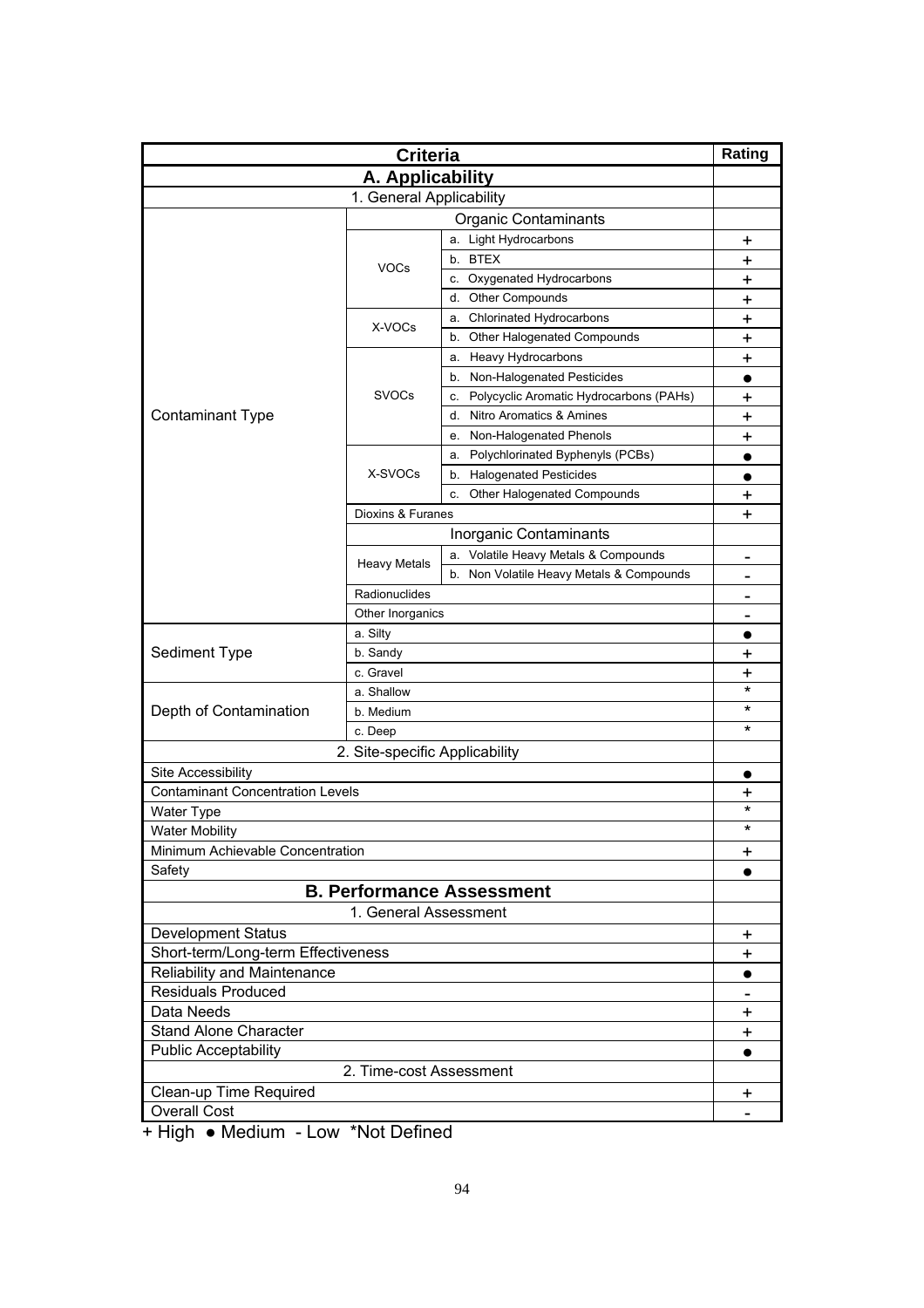Incineration is applicable to a wide variety of organic contaminants. Not Recommended for PCBs, because may produce dioxins.

# *Advantages*

- High treatment efficiency, especially for PCBs and dioxins
- ❖ Process large volumes of waste
- $\div$  Widely available
- $\cdot$  May produce a slag that is resistant for leaching

# *Limitations*

- $\cdot \cdot$  Incineration does not remove heavy metal contamination
- Wet solids contents increase energy consumption.
- $\cdot \cdot$  Increase the leachability of metals through the process of oxidation
- $\div$  May produce chlorinated dioxins and furans
- ❖ Community opposition may be expected
- $\cdot \cdot$  May volatize some heavy metals such as mercury
- ❖ Gaseous discharges must be treated
- $\div$  Residual material may contains high heavy metals

# *Development status*

Incineration is a full scale commercial technology.

## *References*

- http://www.mass.gov/czm/section45.pdf
- \*http://www.epa.gov/grtlakes/arcs/EPA-905-B94-003/gifs/fig7-1.gif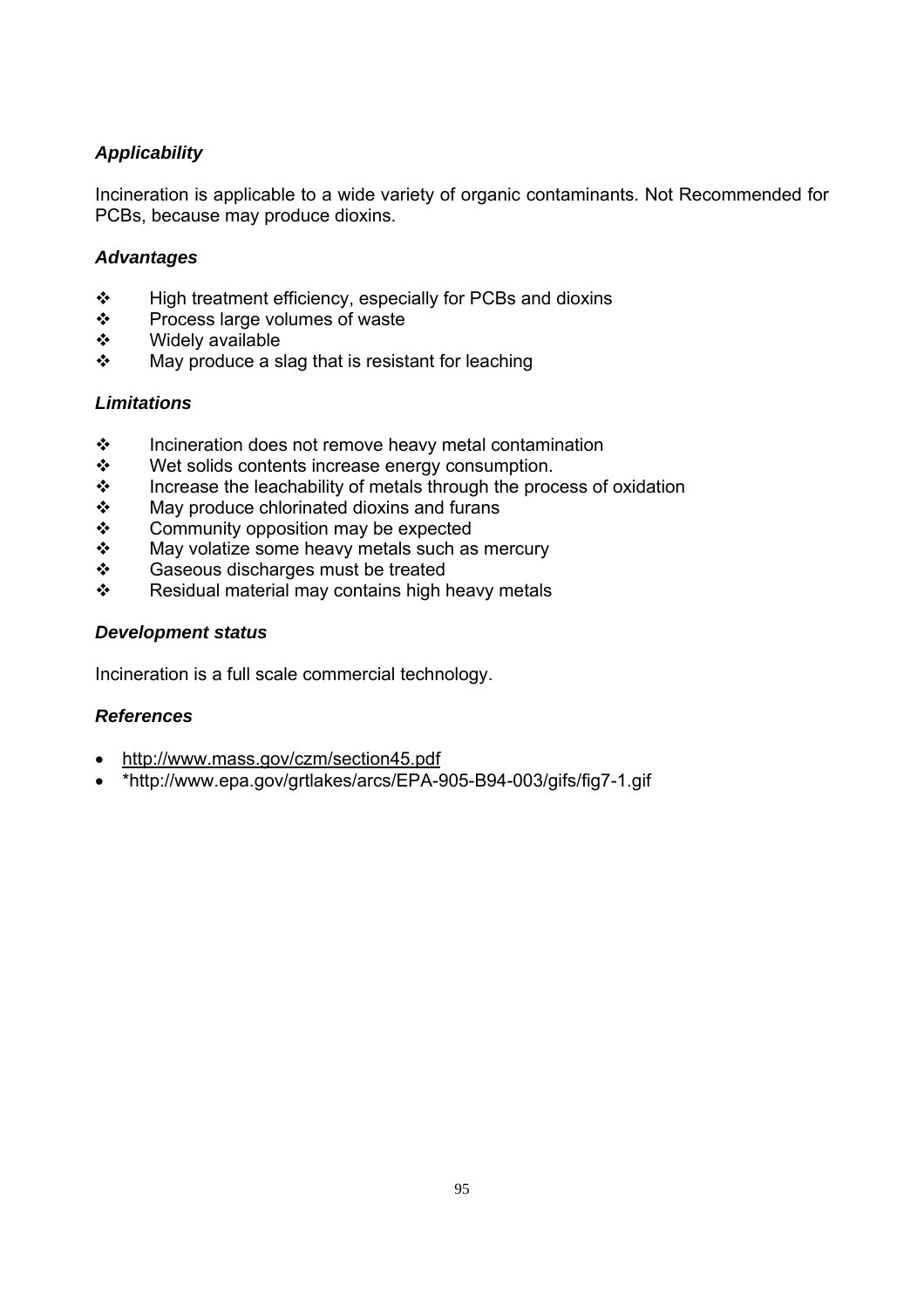# **5.1.2 PYROLYSIS**

#### *Description of the method*

In contrast to incineration, pyrolysis involves the heating of solids in the absence of oxygen. A pyrolysis system consists of a primary combustion chamber, a secondary combustion chamber, and pollution control devices. High temperatures, ranging from 540 to 760°C, cause large, complex molecules to decompose into simpler ones. The resulting gaseous products can then be collected (e.g., on a carbon bed) or destroyed in an afterburner at 1,200°C.

Different processes are available, such as using hydrogen gas to remove chlorine atoms from PCBs or dioxins. Pyrometallurgy is a nonproprietary form of pyrolysis. This commercial technology is commonly used to treat metal-bearing ores. High levels of metals or metal oxides can be recovered from waste materials of similar metal content because the effectiveness of recovery is directly proportional to the metal content of the waste. However, this process has the potential for forming toxic sludges and has high process costs (Averett et al., in prep.).



**Figure 18: Flow-sheet of Pyrolysis Process\*.**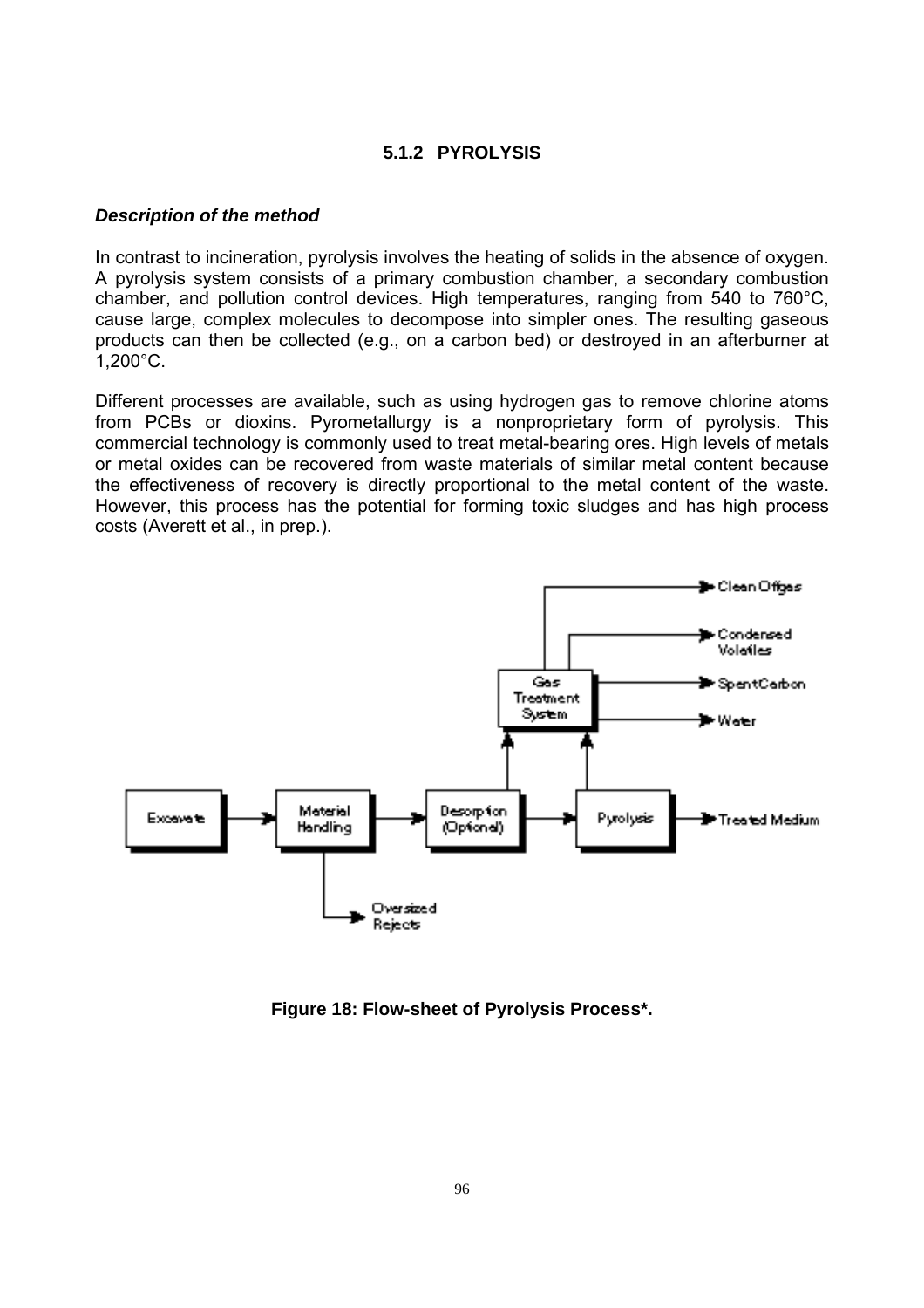| <b>Criteria</b>                                                 |                     |                                               | Rating                 |  |
|-----------------------------------------------------------------|---------------------|-----------------------------------------------|------------------------|--|
| A. Applicability                                                |                     |                                               |                        |  |
| 1. General Applicability                                        |                     |                                               |                        |  |
| <b>Organic Contaminants</b>                                     |                     |                                               |                        |  |
|                                                                 |                     | a. Light Hydrocarbons                         |                        |  |
|                                                                 |                     | b. BTEX                                       |                        |  |
|                                                                 | <b>VOCs</b>         | c. Oxygenated Hydrocarbons                    | $\bullet$              |  |
|                                                                 |                     | <b>Other Compounds</b><br>d.                  |                        |  |
|                                                                 |                     | Chlorinated Hydrocarbons<br>а.                |                        |  |
|                                                                 | X-VOCs              | b. Other Halogenated Compounds                |                        |  |
|                                                                 |                     | a. Heavy Hydrocarbons                         | +                      |  |
|                                                                 |                     | b. Non-Halogenated Pesticides                 | +                      |  |
|                                                                 | <b>SVOCs</b>        | Polycyclic Aromatic Hydrocarbons (PAHs)<br>c. | +                      |  |
| <b>Contaminant Type</b>                                         |                     | Nitro Aromatics & Amines<br>d.                | +                      |  |
|                                                                 |                     | Non-Halogenated Phenols<br>е.                 | +                      |  |
|                                                                 |                     | Polychlorinated Byphenyls (PCBs)<br>a.        | $\ddot{}$              |  |
|                                                                 | X-SVOCs             | <b>Halogenated Pesticides</b><br>b.           | $\ddot{}$              |  |
|                                                                 |                     | Other Halogenated Compounds<br>c.             | $\ddot{}$              |  |
|                                                                 | Dioxins & Furanes   |                                               |                        |  |
|                                                                 |                     | Inorganic Contaminants                        |                        |  |
|                                                                 |                     | a. Volatile Heavy Metals & Compounds          |                        |  |
|                                                                 | <b>Heavy Metals</b> | b. Non Volatile Heavy Metals & Compounds      | $\qquad \qquad$        |  |
|                                                                 | Radionuclides       |                                               |                        |  |
|                                                                 | Other Inorganics    |                                               |                        |  |
| a. Silty                                                        |                     |                                               |                        |  |
| Sediment Type                                                   | b. Sandy            |                                               | -                      |  |
|                                                                 | c. Gravel           |                                               | +                      |  |
|                                                                 | a. Shallow          |                                               | $\ast$                 |  |
| Depth of Contamination                                          | b. Medium           |                                               | $^\star$               |  |
|                                                                 |                     | c. Deep                                       |                        |  |
|                                                                 |                     |                                               |                        |  |
| 2. Site-specific Applicability                                  |                     |                                               |                        |  |
| Site Accessibility<br><b>Contaminant Concentration Levels</b>   |                     |                                               | $\bullet$              |  |
|                                                                 |                     |                                               | +<br>$^\star$          |  |
| <b>Water Type</b><br><b>Water Mobility</b>                      |                     |                                               | $^\star$               |  |
| Minimum Achievable Concentration                                |                     |                                               |                        |  |
| Safety                                                          |                     |                                               | $\ddot{}$<br>$\bullet$ |  |
| <b>B. Performance Assessment</b>                                |                     |                                               |                        |  |
| 1. General Assessment                                           |                     |                                               |                        |  |
|                                                                 |                     |                                               |                        |  |
| <b>Development Status</b><br>Short-term/Long-term Effectiveness |                     |                                               | $\bullet$              |  |
|                                                                 |                     |                                               | $\ddot{}$              |  |
| Reliability and Maintenance<br><b>Residuals Produced</b>        |                     |                                               | $\ddot{}$              |  |
| Data Needs                                                      |                     |                                               |                        |  |
|                                                                 |                     |                                               |                        |  |
| <b>Stand Alone Character</b>                                    |                     |                                               |                        |  |
| <b>Public Acceptability</b>                                     |                     |                                               |                        |  |
| 2. Time-cost Assessment                                         |                     |                                               |                        |  |
| Clean-up Time Required                                          |                     |                                               | +                      |  |
| <b>Overall Cost</b>                                             |                     |                                               |                        |  |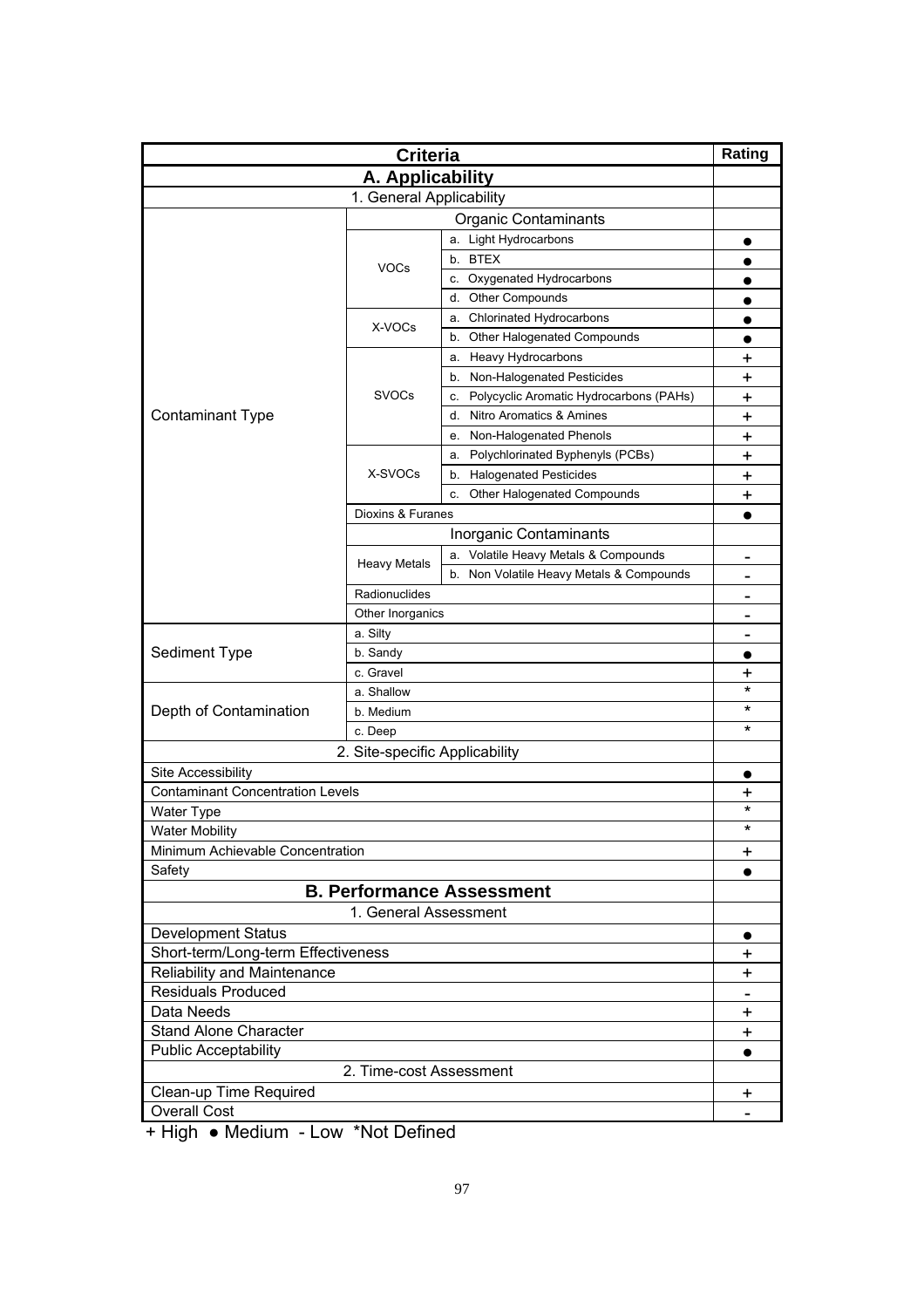The target contaminant groups for pyrolysis technology are SVOCs and pesticides, with high concentration of organics and that are not treated by conventional incineration. The process is applicable for the separation of organics from refinery wastes, coal tar wastes, wood-treating wastes, creosote-contaminated soils, hydrocarbon contaminated soils, mixed (radioactive and hazardous) wastes, synthetic rubber processing wastes, and paint waste.

# *Advantages*

- $\div$  Efficient destruction of contaminants
- ❖ Produces inert slag
- More efficient than conventional incineration

# *Limitations*

- Extensive pretreatment may be required
- $\div$  Expensive, when compared to incineration
- ❖ High moisture increase treatment costs
- ❖ Gaseous emissions
- ❖ Public opposition
- $\div$  Site space limitations

# *Development status*

The technology is emerging and is in the development stage.

## *References*

- http://www.mass.gov/czm/section45.pdf
- http://www2.bren.ucsb.edu/~keller/courses/esm223/TechSCREEN.pdf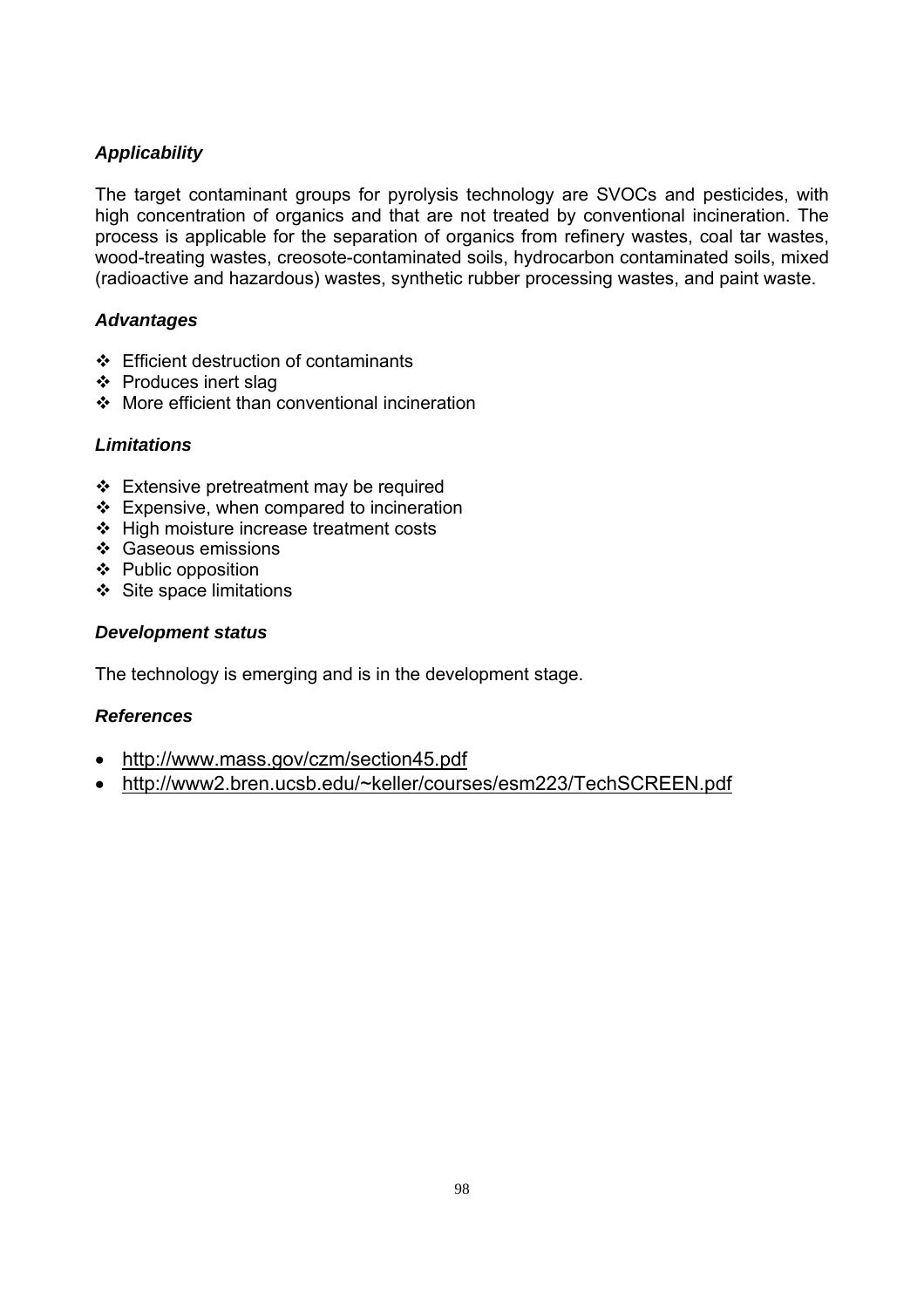#### **5.1.3 HIGH PRESSURE OXIDATION**

#### *Description of the method*

High Pressure Oxidation includes two technologies for sediment remediation: wet air oxidation and supercritical water oxidation. Both processes use the combination of high temperature and pressure to break down organic compounds. The supercritical water oxidation process decomposes completely organic substances by heating and pressurizing water above a critical point, where the solubility of organic substances and oxygen into water increases greatly. This characteristic of the supercritical water is called "supercritical water oxidation technology". PCBs and other stable compounds are destructed at operating temperatures around 400-600 degrees C and pressures near 22,300MPa. In addition, many types of difficult-to-decompose compounds may be decomposed in a short time, resulting in the conversion of these compounds into carbon dioxide, water, and inorganic salts. Wet air oxidation is an oxidation process using molecular oxygen contained in air (or any other oxygen containing gas) as an oxidant. The process is categorized as a lowtemperature thermal treatment. The process pumps waste into the system, mixes it with compressed air and breaks down oxidizable inorganic and organic waste at a temperature of 150-300 degrees C and a pressure of 2,000-20,000 MPa.



**Figure 19: Generalized Wet Air Oxidation Process\*.**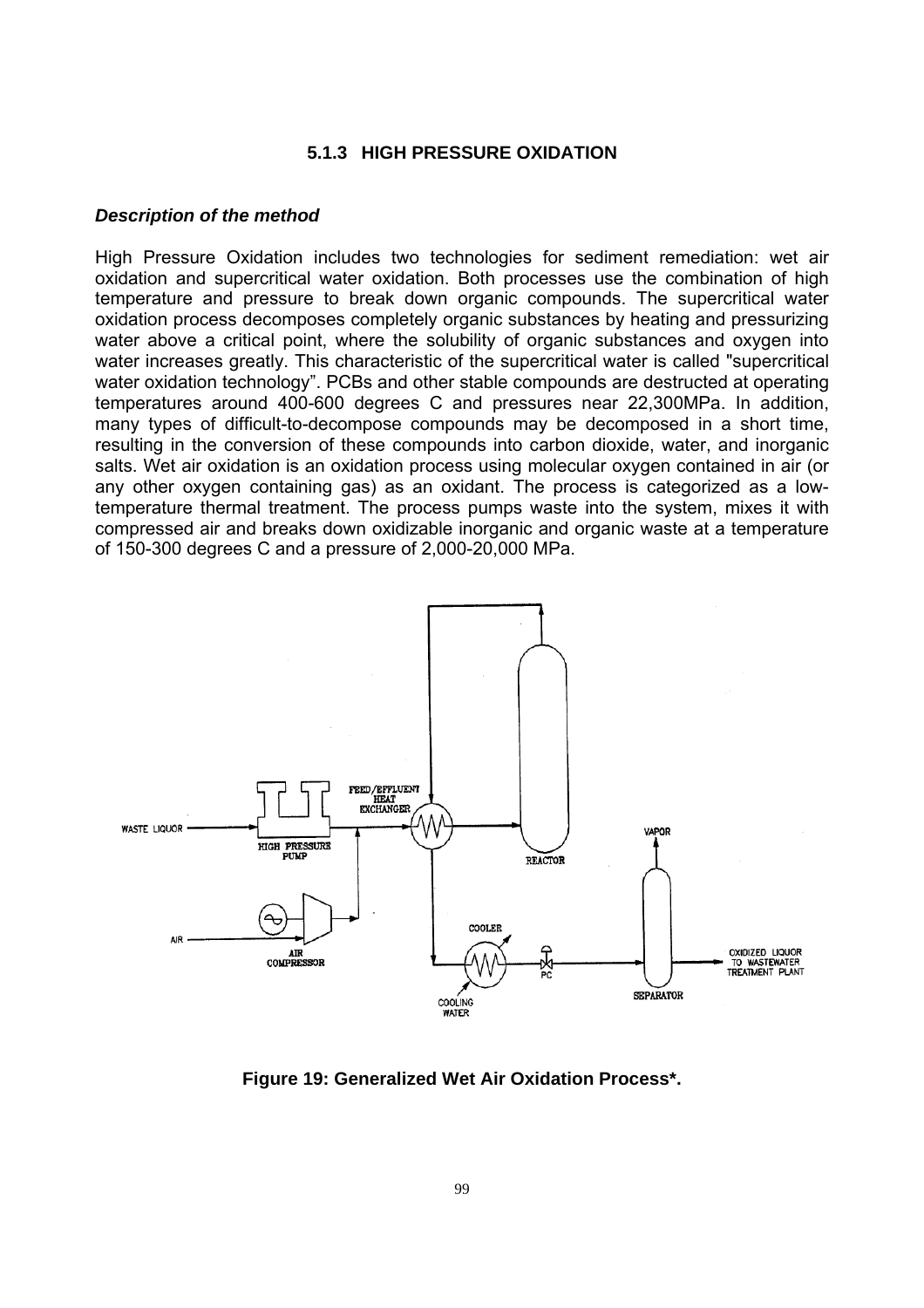| <b>Criteria</b>                         |                                |                                               | Rating         |  |
|-----------------------------------------|--------------------------------|-----------------------------------------------|----------------|--|
| A. Applicability                        |                                |                                               |                |  |
|                                         | 1. General Applicability       |                                               |                |  |
| <b>Organic Contaminants</b>             |                                |                                               |                |  |
|                                         |                                | a. Light Hydrocarbons                         | +              |  |
|                                         |                                | b. BTEX                                       | +              |  |
|                                         | <b>VOCs</b>                    | c. Oxygenated Hydrocarbons                    | +              |  |
|                                         |                                | <b>Other Compounds</b><br>d.                  | +              |  |
|                                         |                                | <b>Chlorinated Hydrocarbons</b><br>а.         | +              |  |
|                                         | X-VOCs                         | b. Other Halogenated Compounds                | +              |  |
|                                         |                                | a. Heavy Hydrocarbons                         | +              |  |
|                                         |                                | b. Non-Halogenated Pesticides                 | +              |  |
|                                         | <b>SVOCs</b>                   | Polycyclic Aromatic Hydrocarbons (PAHs)<br>c. | +              |  |
| <b>Contaminant Type</b>                 |                                | Nitro Aromatics & Amines<br>d.                | +              |  |
|                                         |                                | Non-Halogenated Phenols<br>е.                 | +              |  |
|                                         |                                | Polychlorinated Byphenyls (PCBs)<br>a.        | $\ddot{}$      |  |
|                                         | X-SVOCs                        | <b>Halogenated Pesticides</b><br>b.           | $\ddot{}$      |  |
|                                         |                                | Other Halogenated Compounds<br>c.             | +              |  |
|                                         | Dioxins & Furanes              |                                               | $\ddot{}$      |  |
|                                         |                                | Inorganic Contaminants                        |                |  |
|                                         |                                | a. Volatile Heavy Metals & Compounds          |                |  |
|                                         | <b>Heavy Metals</b>            | b. Non Volatile Heavy Metals & Compounds      | $\blacksquare$ |  |
|                                         |                                |                                               |                |  |
|                                         | Radionuclides                  |                                               |                |  |
| Other Inorganics                        |                                |                                               | *              |  |
|                                         | a. Silty                       |                                               | $^\star$       |  |
| Sediment Type                           | b. Sandy                       |                                               | *              |  |
|                                         | c. Gravel                      |                                               | *              |  |
|                                         | a. Shallow<br>b. Medium        |                                               | *              |  |
| Depth of Contamination                  |                                | *                                             |                |  |
|                                         | c. Deep                        |                                               |                |  |
|                                         | 2. Site-specific Applicability |                                               |                |  |
| Site Accessibility                      |                                |                                               | $\bullet$      |  |
| <b>Contaminant Concentration Levels</b> |                                |                                               | +              |  |
| <b>Water Type</b>                       |                                |                                               | $^\star$       |  |
| <b>Water Mobility</b>                   |                                |                                               | $^\star$       |  |
| Minimum Achievable Concentration        |                                |                                               | $\ddot{}$      |  |
| Safety                                  |                                |                                               | $\bullet$      |  |
| <b>B. Performance Assessment</b>        |                                |                                               |                |  |
| 1. General Assessment                   |                                |                                               | $\ddot{}$      |  |
| <b>Development Status</b>               |                                |                                               | $\ddot{}$      |  |
| Short-term/Long-term Effectiveness      |                                |                                               | $\ddot{}$      |  |
| Reliability and Maintenance             |                                |                                               | $\ddot{}$      |  |
| <b>Residuals Produced</b>               |                                |                                               |                |  |
| Data Needs                              |                                |                                               |                |  |
| <b>Stand Alone Character</b>            |                                |                                               | $\ddot{}$      |  |
| <b>Public Acceptability</b>             |                                |                                               |                |  |
| 2. Time-cost Assessment                 |                                |                                               |                |  |
| Clean-up Time Required                  |                                |                                               |                |  |
| <b>Overall Cost</b>                     |                                |                                               | $\bullet$      |  |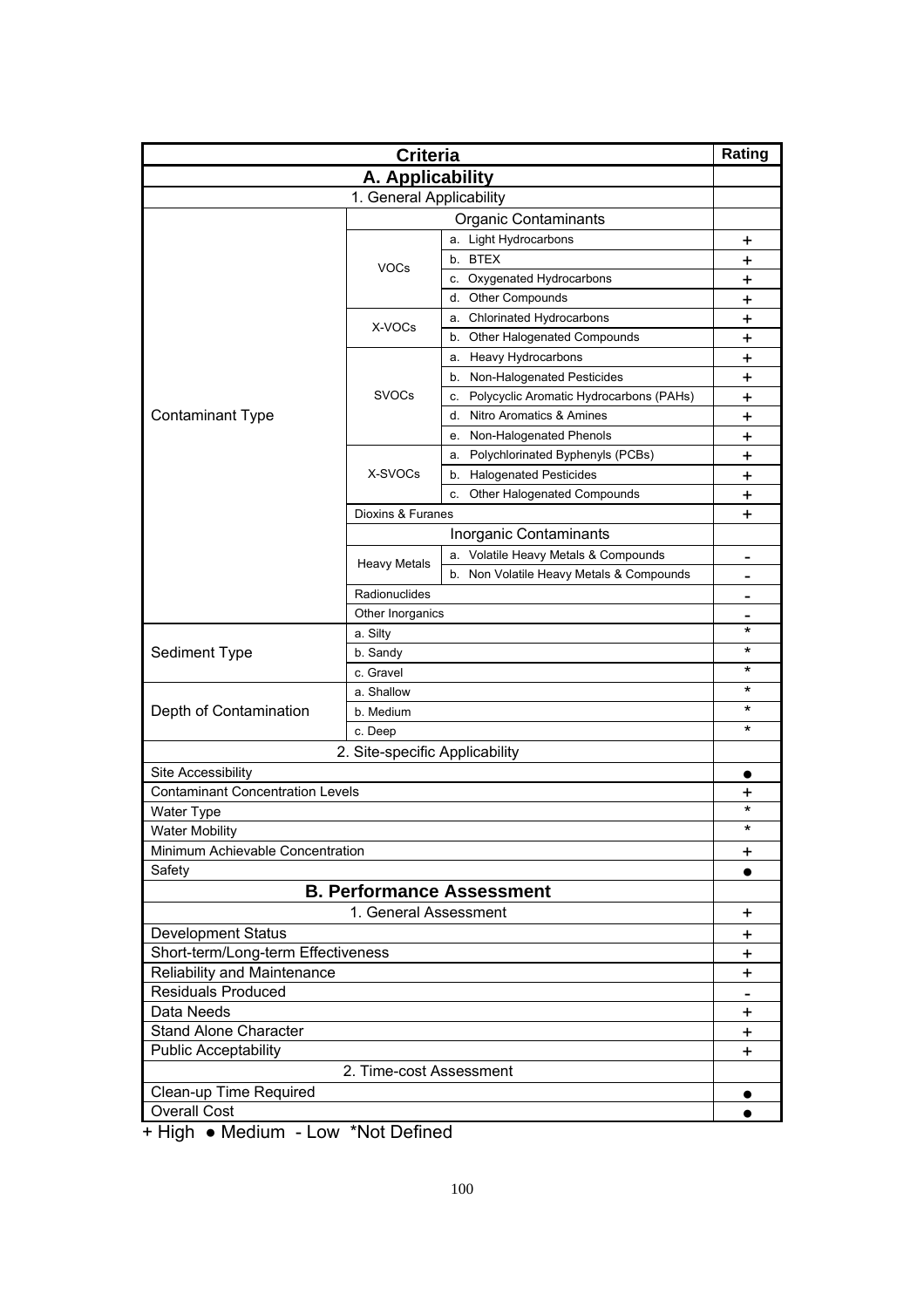This technology can degrade hydrocarbons (including PAHs), some pesticides, phenolic compounds, cyanides, and other organic compounds (USEPA 1987a).

# *Advantages*

- Effective for many organic compounds, including PCBs
- Does not requiring dewatering and drying of sediments
- ❖ Less expensive than incineration
- Well-developed and proven, extensive operating experience

# *Limitations*

 Wet Air Oxidation may be not effective to polychlorinated biphenyls and other halogenated compounds

- Volatile metals can cause stack emission problems.
- $\cdot \cdot$  The process has long setup time and requires large gas volume.

## *Development status*

The High-Pressure Oxidation process is a commercially proven technology, although its use has generally been limited to conditioning of municipal wastewater sludges.

## *References*

• \*http://www.water.siemens.com/NR/rdonlyres/6AA2C724-1D1B-4C65-8D3F-E44665CE0104/0/TechnicalReport420.pdf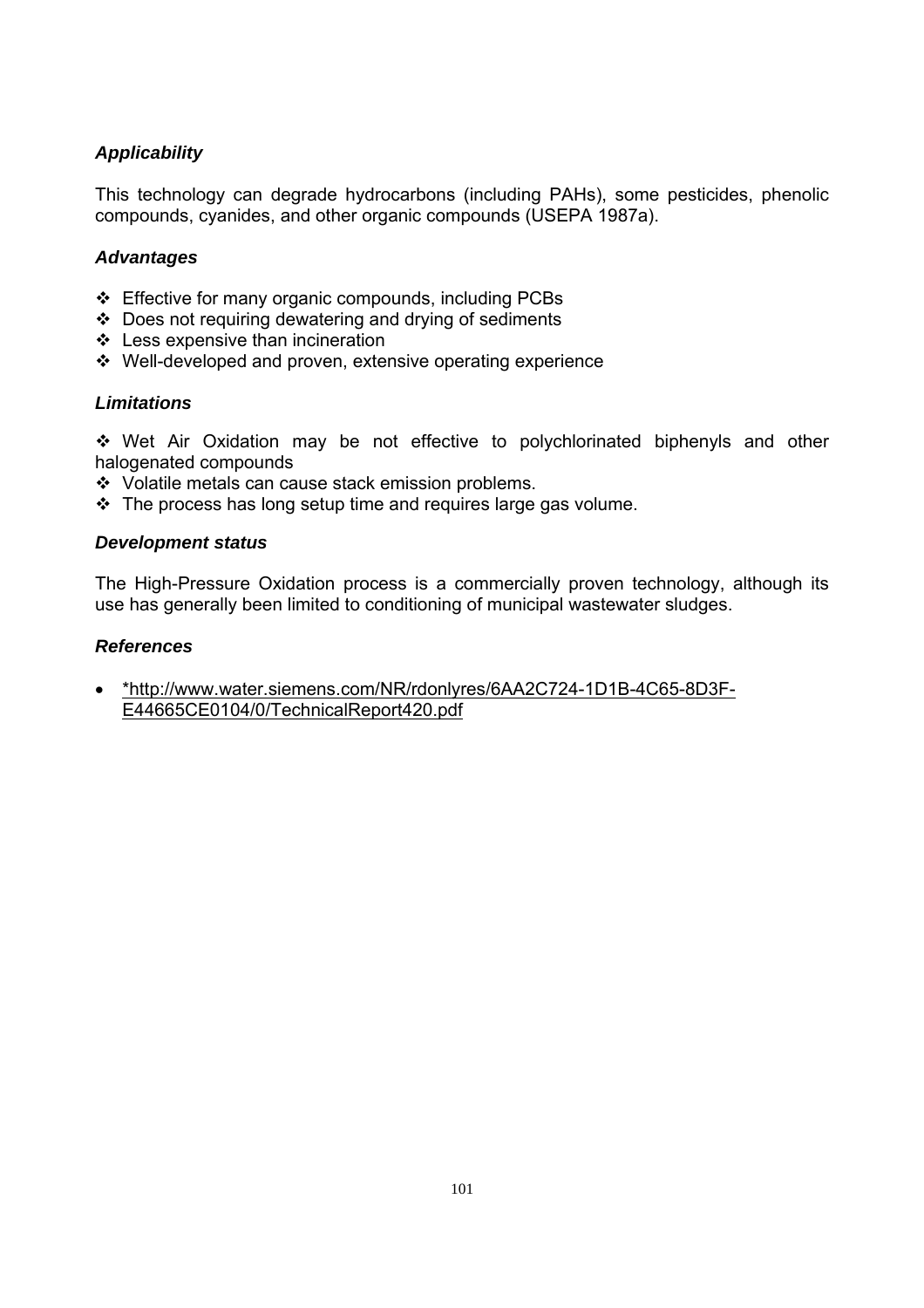## **5.1.4 VITRIFICATION**

#### *Description of the method*

Vitrification is an emerging technology that uses electricity to heat and destroy organic compounds and immobilize inert contaminants on soils, sludges and sediments. A typical unit consists of a reaction chamber divided into two sections: the upper section introduces the feed material containing gases and pyrolysis products, while the lower section contains a two-layer molten zone for the metal and siliceous components of the waste. Wastes are vitrified by passing high electrical currents through the material. Electrodes are inserted into the waste solids, and graphite is applied to the surface to enhance its electrical conductivity. A large current is applied, resulting in rapid heating of the solids and causing the siliceous components of the material to melt. The end product is a solid, glass-like material that is very resistant to leaching. Temperatures of about 1,600deg.C are typically achieved. In general, salts must be removed from the sediment prior to vitrification, since some of them are volatilized during the melting process and provide some problems such as the potential corrosion of the system and solid salt deposits in the off gas system. Thus, the pretreatment process of sediment remediation includes washing the sediment with fresh water, which removes large debris and ensures that no particles pass through which could clog the sediment injection nozzle into the plasma melter. The next step is partially dewatered the sediment to remove as much water as possible prior to injection into the melter, avoiding increasing costs with electrical power. On the other hand, if dewatering process of contaminated sediment is too much, the sediment may becomes dry and claylike, and is very difficult to pump into the melter.



**Figure 20: Generalized Vitrification Process\*.**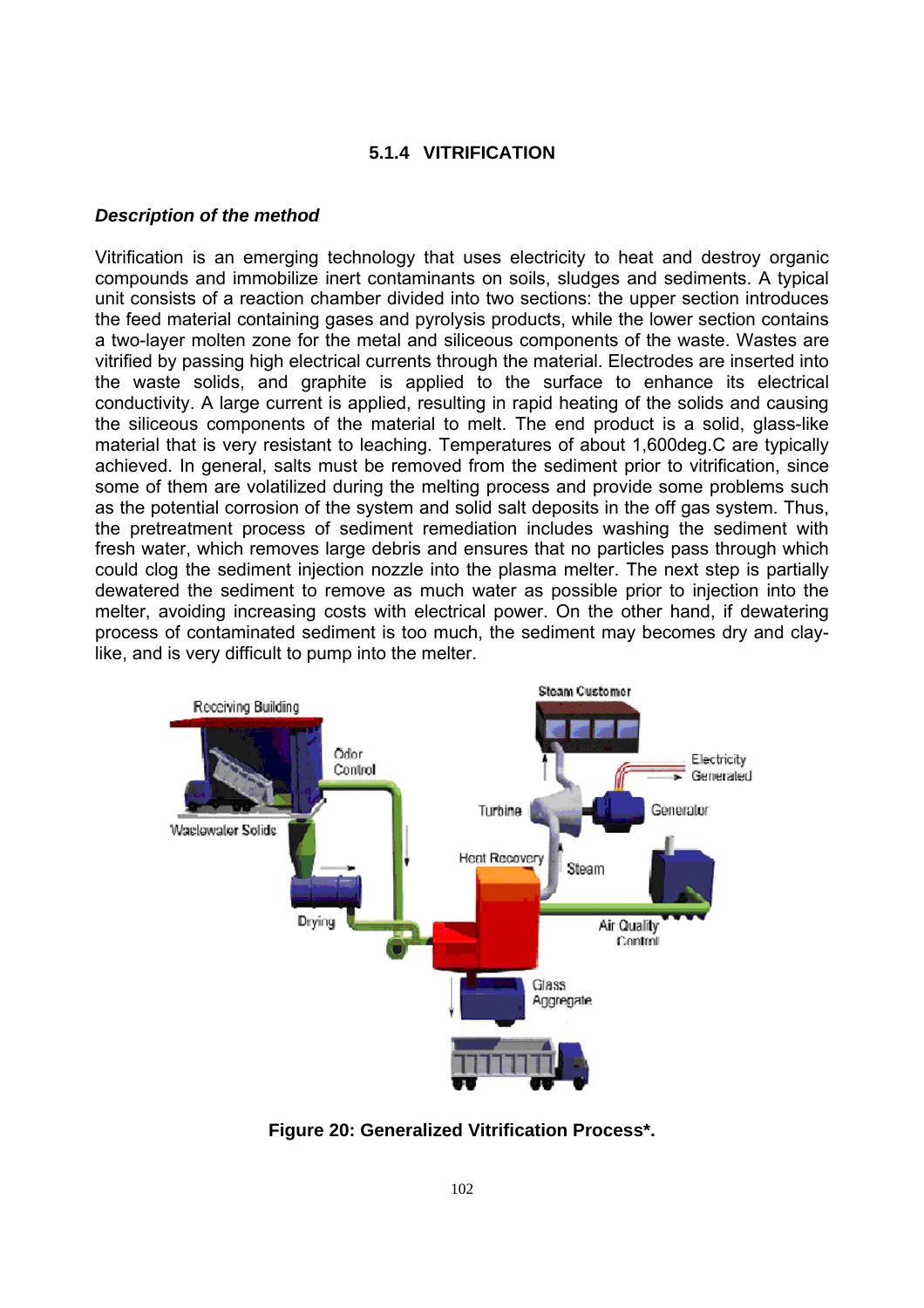| <b>Criteria</b>                         |                                |                                               | Rating         |
|-----------------------------------------|--------------------------------|-----------------------------------------------|----------------|
| A. Applicability                        |                                |                                               |                |
|                                         | 1. General Applicability       |                                               |                |
| <b>Organic Contaminants</b>             |                                |                                               |                |
|                                         |                                | a. Light Hydrocarbons                         | +              |
|                                         |                                | b. BTEX                                       | +              |
|                                         | <b>VOCs</b>                    | c. Oxygenated Hydrocarbons                    | $\ddot{}$      |
|                                         |                                | <b>Other Compounds</b><br>d.                  | +              |
|                                         |                                | <b>Chlorinated Hydrocarbons</b><br>а.         | +              |
|                                         | X-VOCs                         | Other Halogenated Compounds<br>b.             | +              |
|                                         |                                | Heavy Hydrocarbons<br>a.                      | +              |
|                                         |                                | Non-Halogenated Pesticides<br>b.              | +              |
|                                         | <b>SVOCs</b>                   | Polycyclic Aromatic Hydrocarbons (PAHs)<br>c. | +              |
| <b>Contaminant Type</b>                 |                                | Nitro Aromatics & Amines<br>d.                | +              |
|                                         |                                | Non-Halogenated Phenols<br>е.                 | $\ddot{}$      |
|                                         |                                | Polychlorinated Byphenyls (PCBs)<br>a.        | $\ddot{}$      |
|                                         | X-SVOCs                        | <b>Halogenated Pesticides</b><br>b.           | $\ddot{}$      |
|                                         |                                | Other Halogenated Compounds<br>c.             | $\ddot{}$      |
|                                         | Dioxins & Furanes              |                                               | $\ddot{}$      |
|                                         |                                | Inorganic Contaminants                        |                |
|                                         |                                | a. Volatile Heavy Metals & Compounds          | +              |
|                                         | <b>Heavy Metals</b>            | b. Non Volatile Heavy Metals & Compounds      | $\pmb{+}$      |
|                                         | Radionuclides                  |                                               | +              |
|                                         | Other Inorganics               |                                               | $\bullet$      |
|                                         | a. Silty                       |                                               | $\blacksquare$ |
| Sediment Type                           | b. Sandy                       |                                               | $\bullet$      |
|                                         | c. Gravel                      | +                                             |                |
|                                         | a. Shallow                     |                                               | $\star$        |
| Depth of Contamination                  | b. Medium                      |                                               | *              |
|                                         | c. Deep                        |                                               | $\star$        |
|                                         | 2. Site-specific Applicability |                                               |                |
| Site Accessibility                      |                                |                                               | $\bullet$      |
| <b>Contaminant Concentration Levels</b> |                                |                                               | +              |
| <b>Water Type</b>                       |                                |                                               | *              |
| <b>Water Mobility</b>                   |                                |                                               | $^\star$       |
| Minimum Achievable Concentration        |                                |                                               | +              |
| Safety                                  |                                |                                               |                |
| <b>B. Performance Assessment</b>        |                                |                                               |                |
| 1. General Assessment                   |                                |                                               |                |
| <b>Development Status</b>               |                                |                                               | $\bullet$      |
| Short-term/Long-term Effectiveness      |                                |                                               |                |
| Reliability and Maintenance             |                                |                                               |                |
| <b>Residuals Produced</b>               |                                |                                               |                |
| Data Needs                              |                                |                                               |                |
| Stand Alone Character                   |                                |                                               |                |
| <b>Public Acceptability</b>             |                                |                                               |                |
| 2. Time-cost Assessment                 |                                |                                               |                |
| Clean-up Time Required                  |                                |                                               |                |
| <b>Overall Cost</b>                     |                                |                                               |                |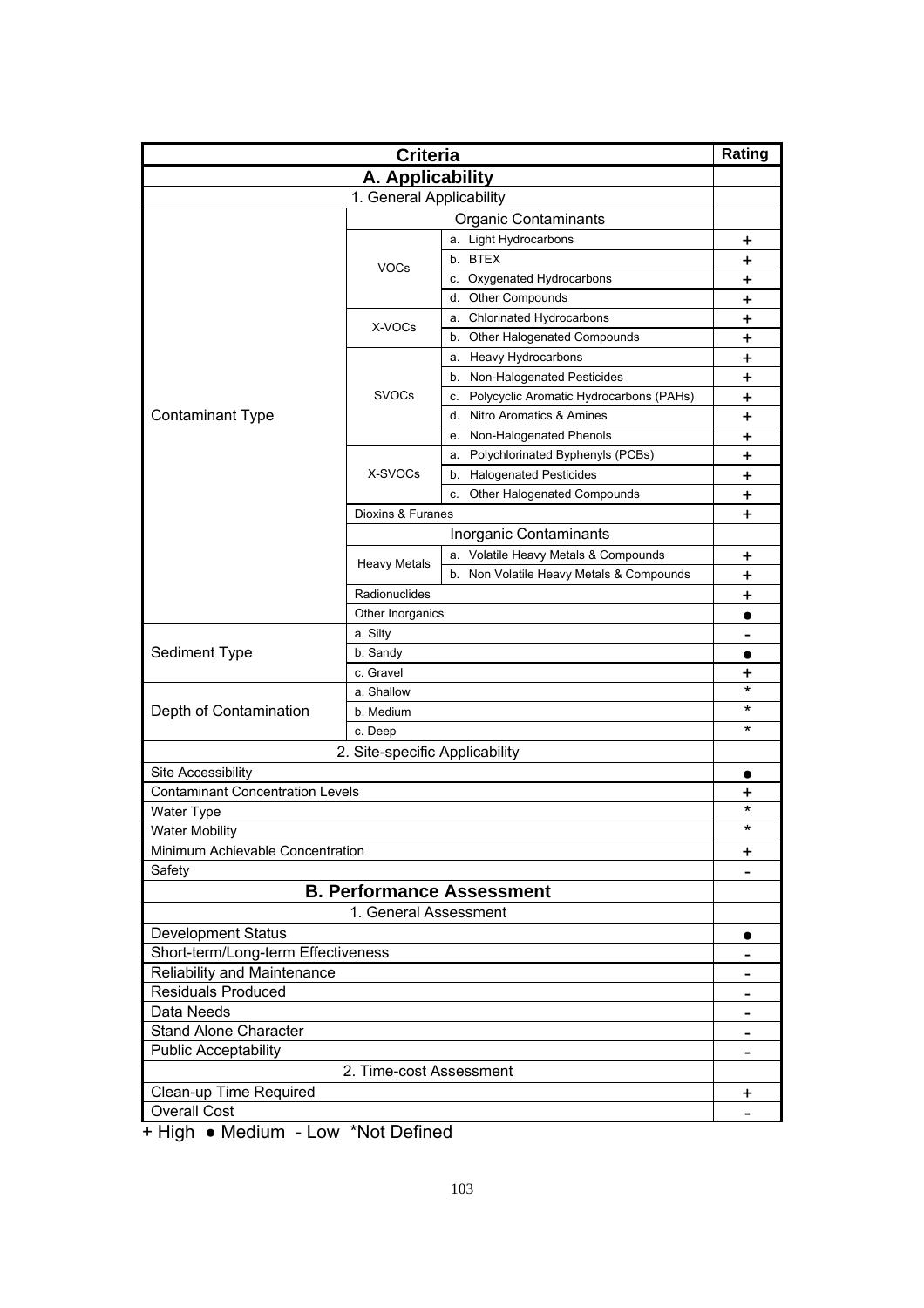The combination of permanently and completely destruction of organic contaminants with immobilization of heavy metals makes this remediation technique an attractive option to treat highly contaminated sediments or sludges.

# *Advantages*

 $\div$  Effective technology to immobilize inorganics (including heavy metals and radionuclides) by producing an inert glass that is resistant to leaching

- Reduction of Volume/mass of contaminants
- Eliminates disposal through beneficial reuse
- $\div$  Multiple beneficial reuse applications

# *Limitations*

 Vitrification has only been used for relatively small projects and would be very difficult to implement for full-scale sediment projects.

- $\div$  More expansive than conventional incineration
- Not applicable for high levels of electrically conducting elements
- Some molten products may take months to coll
- ❖ Permitability
- $\div$  Air emissions

## *Development status*

The vitrification process is commercially available at large and small scale.

## *References*

- http://www.bnl.gov/wrdadcon/publications/articles/westinghouse-weda.PDF
- http://www.mass.gov/czm/section45.pdf
- http://www.wef.org/NR/rdonlyres/55979D60-6B49-4352-9DC7- CDA5F95E45FE/0/Paulson\_Power\_Point2005.pdf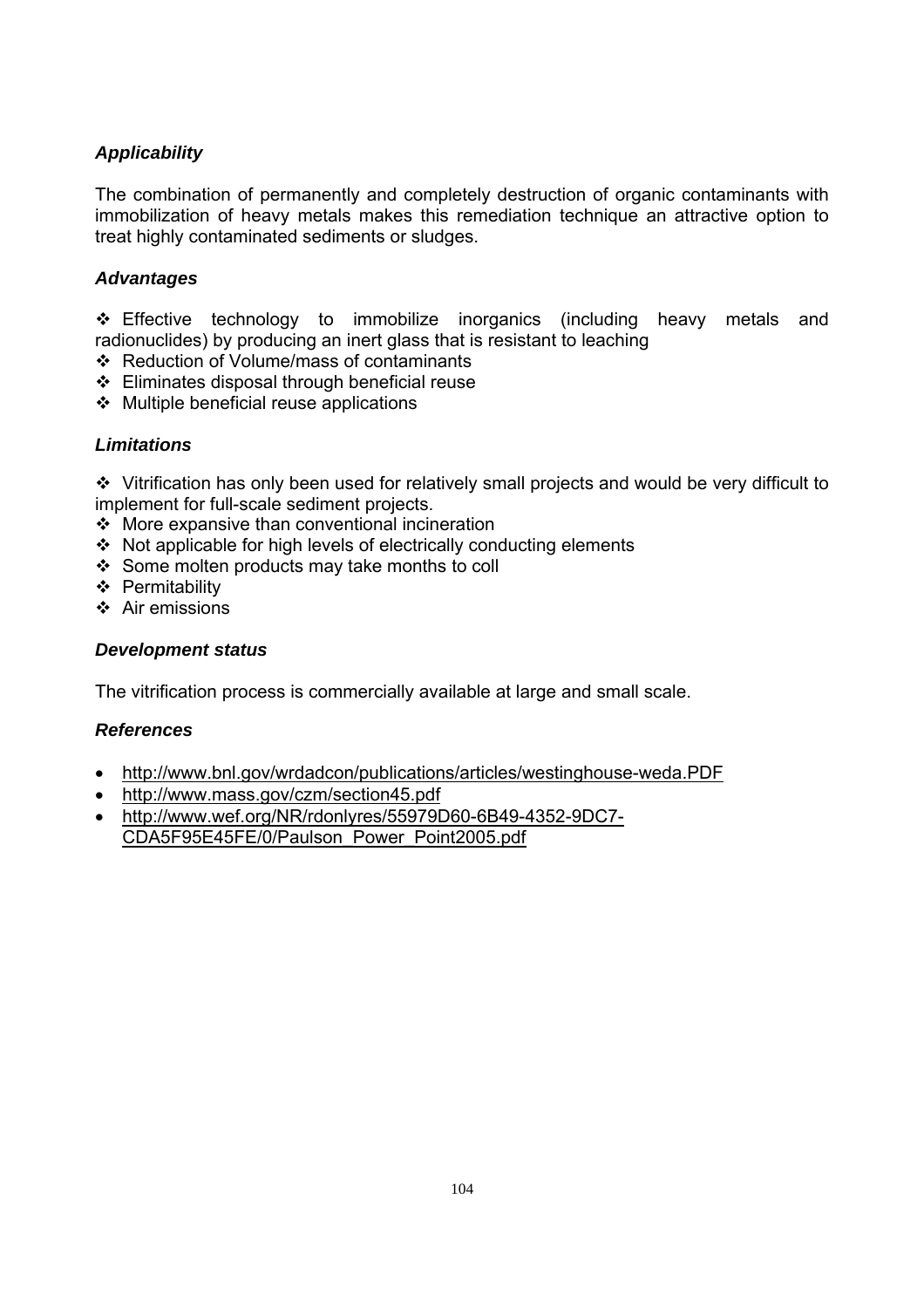# **5.2 THERMAL DESORPTION TREATMENTS**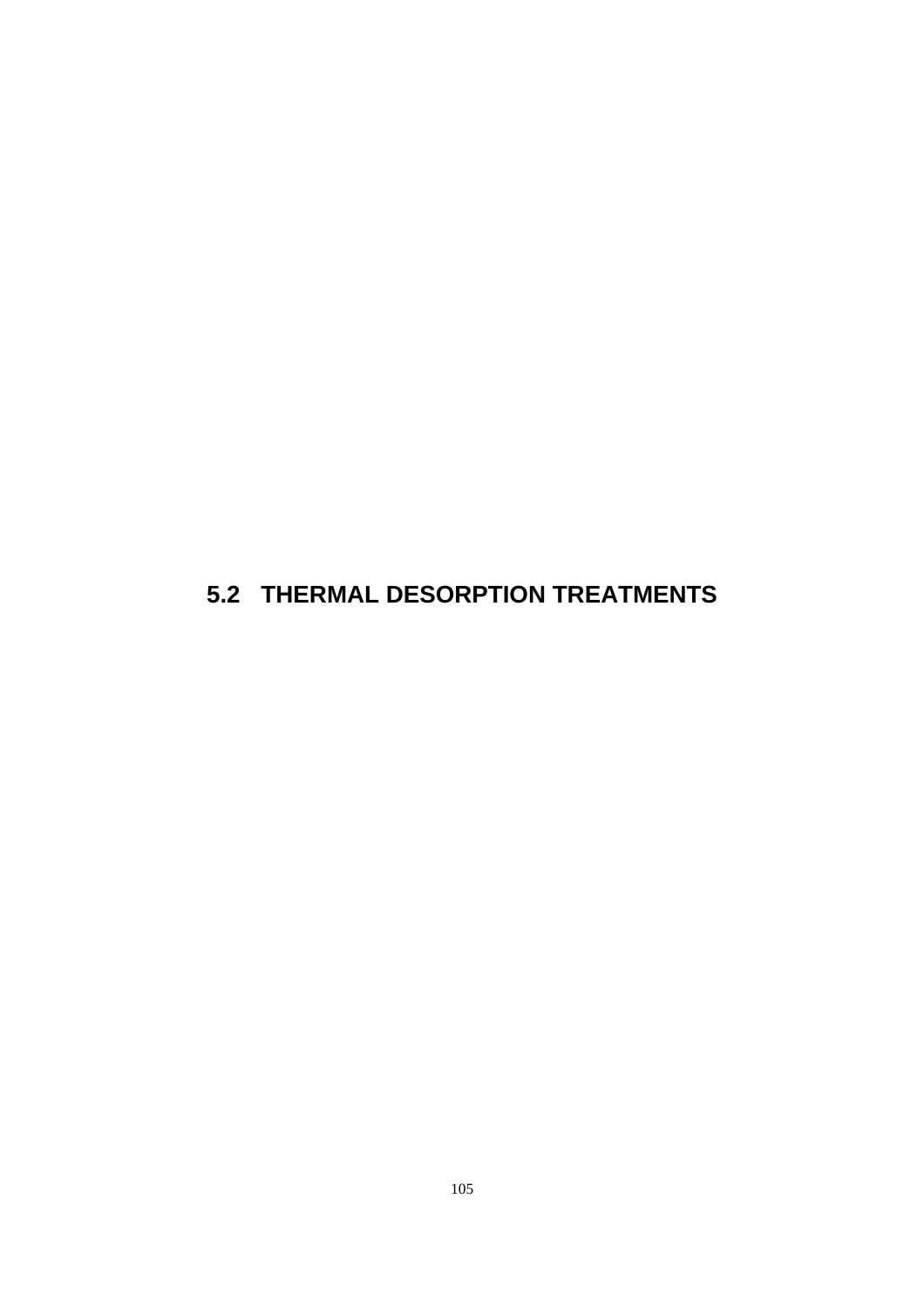# **5.2.1 X\*TRAX SYSTEM**

#### *Description of the method*

The X\*TRAX system is a physical separation process that uses an externally fired rotary kiln to heat contaminated solid or sludges to low-temperatures thermal desorption processes ranging from 90 to 480°C. This remediation technique is not designed to destroy contaminants, but to remove water and organic contaminants from solid media by the application of heat to the waste in the presence of water. The organics and the water are volatized and leave behind a dry solid with little or no organic content. The resulting volatilized water and organic mixture is directed from the dryer to the gas treatment system by a nitrogen carrier gas and removed in a stepwise fashion through cooling and condensing stages. Initially, a high-energy scrubber removes dust particles and 10-30 percent of the organic compounds. The gases are then cooled to condense most of the remaining vapors. About 90-95 percent of the cleaned gas is reheated and recycled to the kiln. The remaining 5-10 percent is passed through a particulate filter and activated carbon and is then released to the atmosphere (USEPA 1992g). In the process, the following three factors are adjusted to control the removal of contaminants: the feed rate, the dryer temperature, and the residence time in the dryer.

- Pretreatment requirements include screening or grinding to reduce the particle size to less than 5 cm.
- Post-treatment includes treatment or disposal of the condensates and spent carbon.



**Figure 21: Flow-sheet of X\*TRAX System\*.**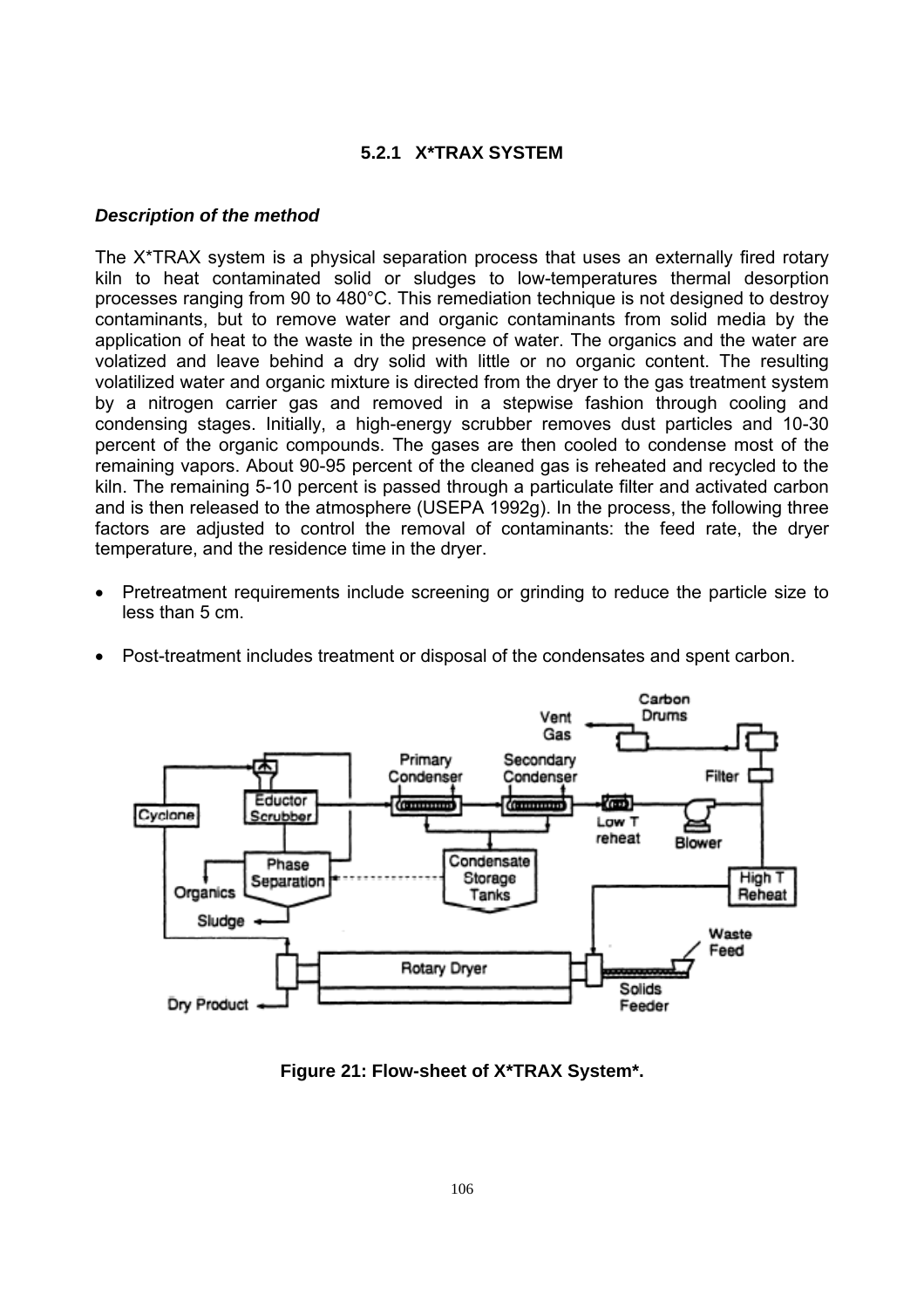| A. Applicability<br>1. General Applicability<br><b>Organic Contaminants</b><br>a. Light Hydrocarbons<br>$\bullet$<br>b. BTEX<br><b>VOCs</b><br>c. Oxygenated Hydrocarbons<br><b>Other Compounds</b><br>d.<br>a. Chlorinated Hydrocarbons<br>$\bullet$<br>X-VOCs<br>b. Other Halogenated Compounds<br>$\bullet$<br><b>Heavy Hydrocarbons</b><br>a.<br>$\bullet$<br>Non-Halogenated Pesticides<br>b.<br>+<br><b>SVOCs</b><br>Polycyclic Aromatic Hydrocarbons (PAHs)<br>c.<br><b>Contaminant Type</b><br>Nitro Aromatics & Amines<br>d.<br>+<br>Non-Halogenated Phenols<br>е.<br>$\bullet$<br>Polychlorinated Byphenyls (PCBs)<br>+<br>a.<br>X-SVOCs<br><b>Halogenated Pesticides</b><br>b.<br>$\pmb{+}$<br>Other Halogenated Compounds<br>c.<br>$\bullet$<br>Dioxins & Furanes<br>$\bullet$<br>Inorganic Contaminants<br>a. Volatile Heavy Metals & Compounds<br><b>Heavy Metals</b><br>b. Non Volatile Heavy Metals & Compounds<br>Radionuclides<br>Other Inorganics<br>a. Silty<br>$\overline{\phantom{a}}$<br>Sediment Type<br>b. Sandy<br>c. Gravel<br>+<br>$\star$<br>a. Shallow<br>*<br>Depth of Contamination<br>b. Medium<br>$^\star$<br>c. Deep<br>2. Site-specific Applicability<br>Site Accessibility<br>$\bullet$<br><b>Contaminant Concentration Levels</b><br>$^\star$<br>Water Type<br>$^\star$<br>Water Mobility<br>Minimum Achievable Concentration<br>+<br>Safety<br><b>B. Performance Assessment</b><br>1. General Assessment<br><b>Development Status</b><br>$\ddot{}$<br>Short-term/Long-term Effectiveness<br>Reliability and Maintenance<br><b>Residuals Produced</b><br>Data Needs<br>+<br>Stand Alone Character<br><b>Public Acceptability</b><br>$\bullet$<br>2. Time-cost Assessment | <b>Criteria</b> |  |  | Rating |
|----------------------------------------------------------------------------------------------------------------------------------------------------------------------------------------------------------------------------------------------------------------------------------------------------------------------------------------------------------------------------------------------------------------------------------------------------------------------------------------------------------------------------------------------------------------------------------------------------------------------------------------------------------------------------------------------------------------------------------------------------------------------------------------------------------------------------------------------------------------------------------------------------------------------------------------------------------------------------------------------------------------------------------------------------------------------------------------------------------------------------------------------------------------------------------------------------------------------------------------------------------------------------------------------------------------------------------------------------------------------------------------------------------------------------------------------------------------------------------------------------------------------------------------------------------------------------------------------------------------------------------------------------------------------------------------------------------------|-----------------|--|--|--------|
|                                                                                                                                                                                                                                                                                                                                                                                                                                                                                                                                                                                                                                                                                                                                                                                                                                                                                                                                                                                                                                                                                                                                                                                                                                                                                                                                                                                                                                                                                                                                                                                                                                                                                                                |                 |  |  |        |
|                                                                                                                                                                                                                                                                                                                                                                                                                                                                                                                                                                                                                                                                                                                                                                                                                                                                                                                                                                                                                                                                                                                                                                                                                                                                                                                                                                                                                                                                                                                                                                                                                                                                                                                |                 |  |  |        |
|                                                                                                                                                                                                                                                                                                                                                                                                                                                                                                                                                                                                                                                                                                                                                                                                                                                                                                                                                                                                                                                                                                                                                                                                                                                                                                                                                                                                                                                                                                                                                                                                                                                                                                                |                 |  |  |        |
|                                                                                                                                                                                                                                                                                                                                                                                                                                                                                                                                                                                                                                                                                                                                                                                                                                                                                                                                                                                                                                                                                                                                                                                                                                                                                                                                                                                                                                                                                                                                                                                                                                                                                                                |                 |  |  |        |
|                                                                                                                                                                                                                                                                                                                                                                                                                                                                                                                                                                                                                                                                                                                                                                                                                                                                                                                                                                                                                                                                                                                                                                                                                                                                                                                                                                                                                                                                                                                                                                                                                                                                                                                |                 |  |  |        |
|                                                                                                                                                                                                                                                                                                                                                                                                                                                                                                                                                                                                                                                                                                                                                                                                                                                                                                                                                                                                                                                                                                                                                                                                                                                                                                                                                                                                                                                                                                                                                                                                                                                                                                                |                 |  |  |        |
|                                                                                                                                                                                                                                                                                                                                                                                                                                                                                                                                                                                                                                                                                                                                                                                                                                                                                                                                                                                                                                                                                                                                                                                                                                                                                                                                                                                                                                                                                                                                                                                                                                                                                                                |                 |  |  |        |
|                                                                                                                                                                                                                                                                                                                                                                                                                                                                                                                                                                                                                                                                                                                                                                                                                                                                                                                                                                                                                                                                                                                                                                                                                                                                                                                                                                                                                                                                                                                                                                                                                                                                                                                |                 |  |  |        |
|                                                                                                                                                                                                                                                                                                                                                                                                                                                                                                                                                                                                                                                                                                                                                                                                                                                                                                                                                                                                                                                                                                                                                                                                                                                                                                                                                                                                                                                                                                                                                                                                                                                                                                                |                 |  |  |        |
|                                                                                                                                                                                                                                                                                                                                                                                                                                                                                                                                                                                                                                                                                                                                                                                                                                                                                                                                                                                                                                                                                                                                                                                                                                                                                                                                                                                                                                                                                                                                                                                                                                                                                                                |                 |  |  |        |
|                                                                                                                                                                                                                                                                                                                                                                                                                                                                                                                                                                                                                                                                                                                                                                                                                                                                                                                                                                                                                                                                                                                                                                                                                                                                                                                                                                                                                                                                                                                                                                                                                                                                                                                |                 |  |  |        |
|                                                                                                                                                                                                                                                                                                                                                                                                                                                                                                                                                                                                                                                                                                                                                                                                                                                                                                                                                                                                                                                                                                                                                                                                                                                                                                                                                                                                                                                                                                                                                                                                                                                                                                                |                 |  |  |        |
|                                                                                                                                                                                                                                                                                                                                                                                                                                                                                                                                                                                                                                                                                                                                                                                                                                                                                                                                                                                                                                                                                                                                                                                                                                                                                                                                                                                                                                                                                                                                                                                                                                                                                                                |                 |  |  |        |
|                                                                                                                                                                                                                                                                                                                                                                                                                                                                                                                                                                                                                                                                                                                                                                                                                                                                                                                                                                                                                                                                                                                                                                                                                                                                                                                                                                                                                                                                                                                                                                                                                                                                                                                |                 |  |  |        |
|                                                                                                                                                                                                                                                                                                                                                                                                                                                                                                                                                                                                                                                                                                                                                                                                                                                                                                                                                                                                                                                                                                                                                                                                                                                                                                                                                                                                                                                                                                                                                                                                                                                                                                                |                 |  |  |        |
|                                                                                                                                                                                                                                                                                                                                                                                                                                                                                                                                                                                                                                                                                                                                                                                                                                                                                                                                                                                                                                                                                                                                                                                                                                                                                                                                                                                                                                                                                                                                                                                                                                                                                                                |                 |  |  |        |
|                                                                                                                                                                                                                                                                                                                                                                                                                                                                                                                                                                                                                                                                                                                                                                                                                                                                                                                                                                                                                                                                                                                                                                                                                                                                                                                                                                                                                                                                                                                                                                                                                                                                                                                |                 |  |  |        |
|                                                                                                                                                                                                                                                                                                                                                                                                                                                                                                                                                                                                                                                                                                                                                                                                                                                                                                                                                                                                                                                                                                                                                                                                                                                                                                                                                                                                                                                                                                                                                                                                                                                                                                                |                 |  |  |        |
|                                                                                                                                                                                                                                                                                                                                                                                                                                                                                                                                                                                                                                                                                                                                                                                                                                                                                                                                                                                                                                                                                                                                                                                                                                                                                                                                                                                                                                                                                                                                                                                                                                                                                                                |                 |  |  |        |
|                                                                                                                                                                                                                                                                                                                                                                                                                                                                                                                                                                                                                                                                                                                                                                                                                                                                                                                                                                                                                                                                                                                                                                                                                                                                                                                                                                                                                                                                                                                                                                                                                                                                                                                |                 |  |  |        |
|                                                                                                                                                                                                                                                                                                                                                                                                                                                                                                                                                                                                                                                                                                                                                                                                                                                                                                                                                                                                                                                                                                                                                                                                                                                                                                                                                                                                                                                                                                                                                                                                                                                                                                                |                 |  |  |        |
|                                                                                                                                                                                                                                                                                                                                                                                                                                                                                                                                                                                                                                                                                                                                                                                                                                                                                                                                                                                                                                                                                                                                                                                                                                                                                                                                                                                                                                                                                                                                                                                                                                                                                                                |                 |  |  |        |
|                                                                                                                                                                                                                                                                                                                                                                                                                                                                                                                                                                                                                                                                                                                                                                                                                                                                                                                                                                                                                                                                                                                                                                                                                                                                                                                                                                                                                                                                                                                                                                                                                                                                                                                |                 |  |  |        |
|                                                                                                                                                                                                                                                                                                                                                                                                                                                                                                                                                                                                                                                                                                                                                                                                                                                                                                                                                                                                                                                                                                                                                                                                                                                                                                                                                                                                                                                                                                                                                                                                                                                                                                                |                 |  |  |        |
|                                                                                                                                                                                                                                                                                                                                                                                                                                                                                                                                                                                                                                                                                                                                                                                                                                                                                                                                                                                                                                                                                                                                                                                                                                                                                                                                                                                                                                                                                                                                                                                                                                                                                                                |                 |  |  |        |
|                                                                                                                                                                                                                                                                                                                                                                                                                                                                                                                                                                                                                                                                                                                                                                                                                                                                                                                                                                                                                                                                                                                                                                                                                                                                                                                                                                                                                                                                                                                                                                                                                                                                                                                |                 |  |  |        |
|                                                                                                                                                                                                                                                                                                                                                                                                                                                                                                                                                                                                                                                                                                                                                                                                                                                                                                                                                                                                                                                                                                                                                                                                                                                                                                                                                                                                                                                                                                                                                                                                                                                                                                                |                 |  |  |        |
|                                                                                                                                                                                                                                                                                                                                                                                                                                                                                                                                                                                                                                                                                                                                                                                                                                                                                                                                                                                                                                                                                                                                                                                                                                                                                                                                                                                                                                                                                                                                                                                                                                                                                                                |                 |  |  |        |
|                                                                                                                                                                                                                                                                                                                                                                                                                                                                                                                                                                                                                                                                                                                                                                                                                                                                                                                                                                                                                                                                                                                                                                                                                                                                                                                                                                                                                                                                                                                                                                                                                                                                                                                |                 |  |  |        |
|                                                                                                                                                                                                                                                                                                                                                                                                                                                                                                                                                                                                                                                                                                                                                                                                                                                                                                                                                                                                                                                                                                                                                                                                                                                                                                                                                                                                                                                                                                                                                                                                                                                                                                                |                 |  |  |        |
|                                                                                                                                                                                                                                                                                                                                                                                                                                                                                                                                                                                                                                                                                                                                                                                                                                                                                                                                                                                                                                                                                                                                                                                                                                                                                                                                                                                                                                                                                                                                                                                                                                                                                                                |                 |  |  |        |
|                                                                                                                                                                                                                                                                                                                                                                                                                                                                                                                                                                                                                                                                                                                                                                                                                                                                                                                                                                                                                                                                                                                                                                                                                                                                                                                                                                                                                                                                                                                                                                                                                                                                                                                |                 |  |  |        |
|                                                                                                                                                                                                                                                                                                                                                                                                                                                                                                                                                                                                                                                                                                                                                                                                                                                                                                                                                                                                                                                                                                                                                                                                                                                                                                                                                                                                                                                                                                                                                                                                                                                                                                                |                 |  |  |        |
|                                                                                                                                                                                                                                                                                                                                                                                                                                                                                                                                                                                                                                                                                                                                                                                                                                                                                                                                                                                                                                                                                                                                                                                                                                                                                                                                                                                                                                                                                                                                                                                                                                                                                                                |                 |  |  |        |
|                                                                                                                                                                                                                                                                                                                                                                                                                                                                                                                                                                                                                                                                                                                                                                                                                                                                                                                                                                                                                                                                                                                                                                                                                                                                                                                                                                                                                                                                                                                                                                                                                                                                                                                |                 |  |  |        |
|                                                                                                                                                                                                                                                                                                                                                                                                                                                                                                                                                                                                                                                                                                                                                                                                                                                                                                                                                                                                                                                                                                                                                                                                                                                                                                                                                                                                                                                                                                                                                                                                                                                                                                                |                 |  |  |        |
|                                                                                                                                                                                                                                                                                                                                                                                                                                                                                                                                                                                                                                                                                                                                                                                                                                                                                                                                                                                                                                                                                                                                                                                                                                                                                                                                                                                                                                                                                                                                                                                                                                                                                                                |                 |  |  |        |
|                                                                                                                                                                                                                                                                                                                                                                                                                                                                                                                                                                                                                                                                                                                                                                                                                                                                                                                                                                                                                                                                                                                                                                                                                                                                                                                                                                                                                                                                                                                                                                                                                                                                                                                |                 |  |  |        |
|                                                                                                                                                                                                                                                                                                                                                                                                                                                                                                                                                                                                                                                                                                                                                                                                                                                                                                                                                                                                                                                                                                                                                                                                                                                                                                                                                                                                                                                                                                                                                                                                                                                                                                                |                 |  |  |        |
|                                                                                                                                                                                                                                                                                                                                                                                                                                                                                                                                                                                                                                                                                                                                                                                                                                                                                                                                                                                                                                                                                                                                                                                                                                                                                                                                                                                                                                                                                                                                                                                                                                                                                                                |                 |  |  |        |
|                                                                                                                                                                                                                                                                                                                                                                                                                                                                                                                                                                                                                                                                                                                                                                                                                                                                                                                                                                                                                                                                                                                                                                                                                                                                                                                                                                                                                                                                                                                                                                                                                                                                                                                |                 |  |  |        |
|                                                                                                                                                                                                                                                                                                                                                                                                                                                                                                                                                                                                                                                                                                                                                                                                                                                                                                                                                                                                                                                                                                                                                                                                                                                                                                                                                                                                                                                                                                                                                                                                                                                                                                                |                 |  |  |        |
|                                                                                                                                                                                                                                                                                                                                                                                                                                                                                                                                                                                                                                                                                                                                                                                                                                                                                                                                                                                                                                                                                                                                                                                                                                                                                                                                                                                                                                                                                                                                                                                                                                                                                                                |                 |  |  |        |
|                                                                                                                                                                                                                                                                                                                                                                                                                                                                                                                                                                                                                                                                                                                                                                                                                                                                                                                                                                                                                                                                                                                                                                                                                                                                                                                                                                                                                                                                                                                                                                                                                                                                                                                |                 |  |  |        |
|                                                                                                                                                                                                                                                                                                                                                                                                                                                                                                                                                                                                                                                                                                                                                                                                                                                                                                                                                                                                                                                                                                                                                                                                                                                                                                                                                                                                                                                                                                                                                                                                                                                                                                                |                 |  |  |        |
|                                                                                                                                                                                                                                                                                                                                                                                                                                                                                                                                                                                                                                                                                                                                                                                                                                                                                                                                                                                                                                                                                                                                                                                                                                                                                                                                                                                                                                                                                                                                                                                                                                                                                                                |                 |  |  |        |
| Clean-up Time Required<br>+                                                                                                                                                                                                                                                                                                                                                                                                                                                                                                                                                                                                                                                                                                                                                                                                                                                                                                                                                                                                                                                                                                                                                                                                                                                                                                                                                                                                                                                                                                                                                                                                                                                                                    |                 |  |  |        |
| <b>Overall Cost</b>                                                                                                                                                                                                                                                                                                                                                                                                                                                                                                                                                                                                                                                                                                                                                                                                                                                                                                                                                                                                                                                                                                                                                                                                                                                                                                                                                                                                                                                                                                                                                                                                                                                                                            |                 |  |  |        |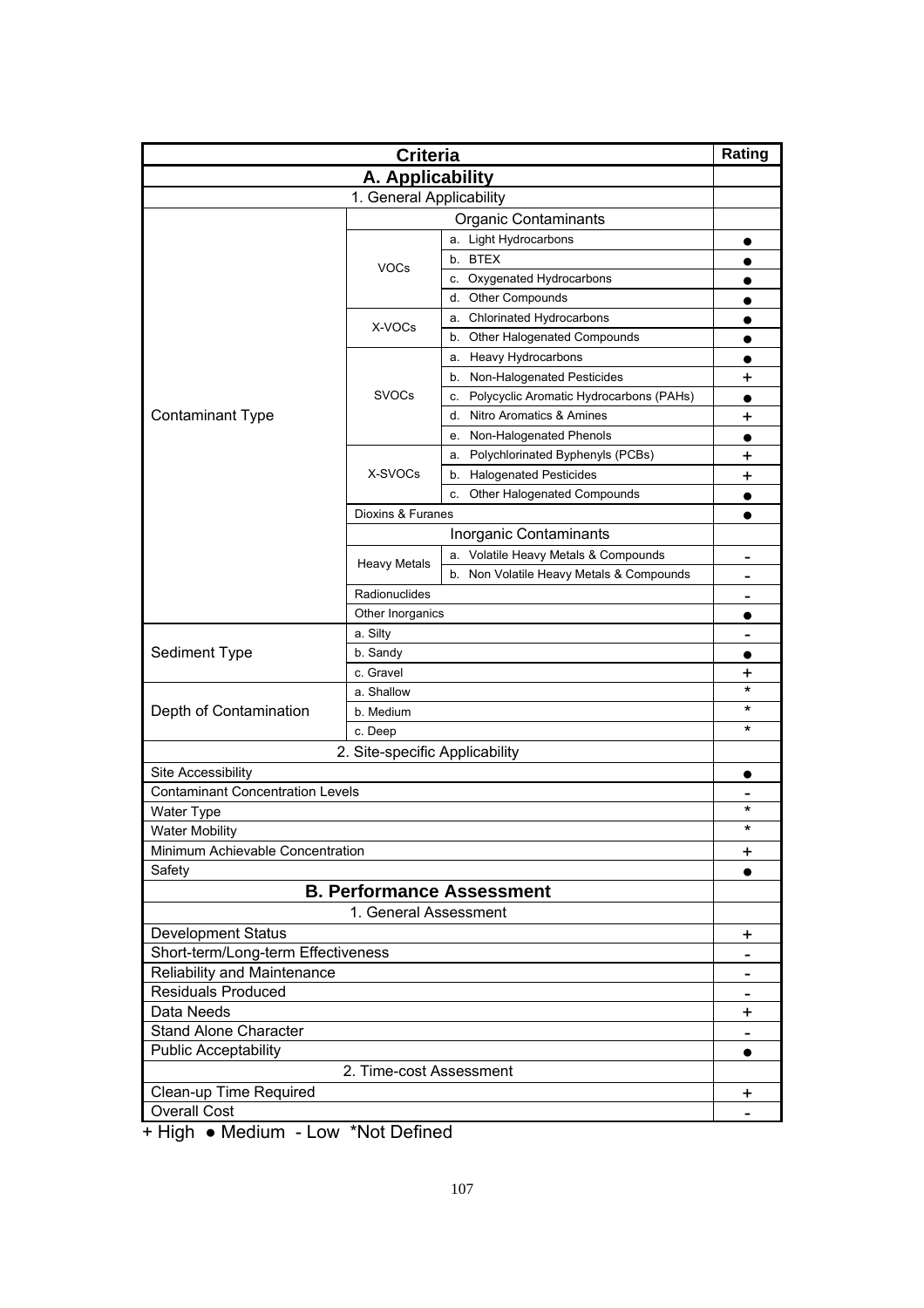The system is applicable to oil, grease, and halogenated/non-halogenated VOCs/SVOCs such as PCBs, pesticides, mixed wastes (organic/radioactive) and mercury. However, the technique requires wastes with some specific conditions such as the presence of organics with boiling points less that 800 degrees F, less than 10% total organics, and less than 60% moisture. The system is not applicable for the removal of heavy metals.

# *Advantages*

 $\div$  Large applicability for soils, sediments and other solids

# *Limitations*

- Maximum organic concentrations of 20%
- $\div$  Pretreatment to < 2" particle size.
- Maximumsoilmoisturecontentsof50*%*,with<25*%* moisture preferable
- Ac*c*eptable results may not be achievable for some sediments with high clay

# *Development status*

The X\*Trax System is a full-scale commercial technology.

# *References*

- http://www.ncseonline.org/nle/crsreports/waste/waste-9.cfm
- http://aec.army.mil/prod/usaec/et/restor/hotgas.htm
- http://www.osti.gov/bridge/servlets/purl/10111505-4fzgTe/native/10111505.PDF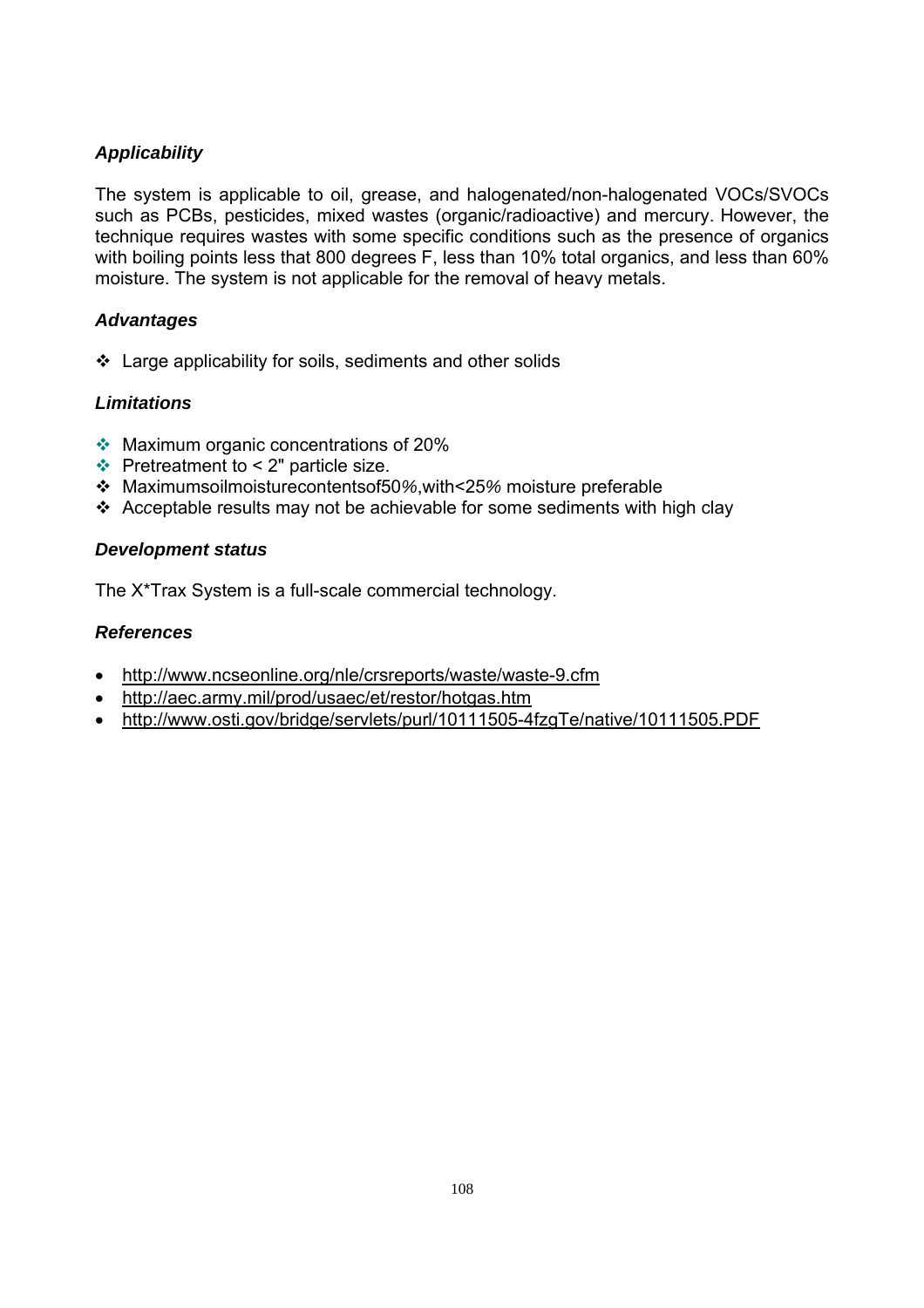# **5.2.2 DESORPTION AND VAPORIZATION SYSTEM**

#### *Description of the method*

The Desorption and Vaporization Extraction System (DAVES) removes contaminants from sediments by contact with the hot air. The technique submits contaminated sediment to a fluidized bed with temperature about 160°C and a concurrent flow of 540-760 °C air from a gas-fired heater to remove water and contaminants from the particle solids. Vaporized water and organics are removed with the gas treatment and particulates are separated by using cyclone separators and bag houses. Venturi scrubber and counter-current washer are followed used for cooling the vapors before treat them in a carbon adsorption system. Utility requirements for the DAVES include electricity, fuel, and water for cooling, quenching treated soil, and fire protection.

The DAVES is a modular and transportable process and consists of the following four smaller systems:

- Waste feed system
- Vapor extraction system
- Gas treatment system
- Liquid treatment system

Onsite treatment of liquid residues is available as a part of the process. The system requires waste pre-treatment, emissions control, and residuals handling activities as other HTTD systems.



# **Figure 22: Typical Desorption and Vaporization Extraction System\*.**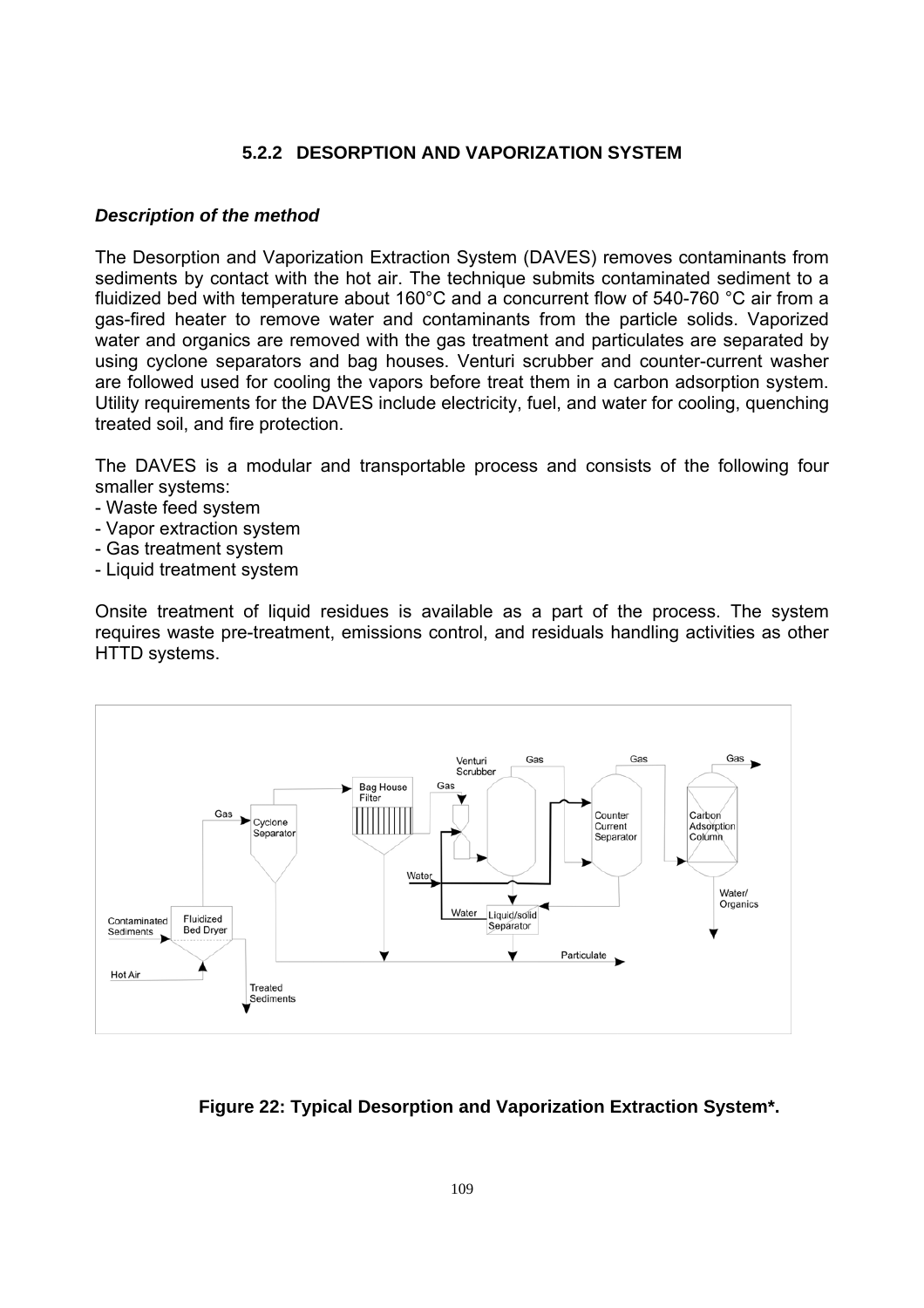| <b>Criteria</b>                         |                                |                                               | Rating                   |
|-----------------------------------------|--------------------------------|-----------------------------------------------|--------------------------|
|                                         | A. Applicability               |                                               |                          |
|                                         | 1. General Applicability       |                                               |                          |
| <b>Organic Contaminants</b>             |                                |                                               |                          |
|                                         |                                | a. Light Hydrocarbons                         | +                        |
|                                         |                                | b. BTEX                                       | $\ddag$                  |
|                                         | <b>VOCs</b>                    | c. Oxygenated Hydrocarbons                    | $\ddot{}$                |
|                                         |                                | d. Other Compounds                            | $\pmb{+}$                |
|                                         |                                | Chlorinated Hydrocarbons<br>a.                | +                        |
|                                         | X-VOCs                         | Other Halogenated Compounds<br>b.             | +                        |
|                                         |                                | Heavy Hydrocarbons<br>a.                      | $\bullet$                |
|                                         |                                | Non-Halogenated Pesticides<br>b.              | $\ddag$                  |
|                                         | SVOCs                          | Polycyclic Aromatic Hydrocarbons (PAHs)<br>с. | +                        |
| <b>Contaminant Type</b>                 |                                | Nitro Aromatics & Amines<br>d.                | $\bullet$                |
|                                         |                                | Non-Halogenated Phenols<br>е.                 |                          |
|                                         |                                | Polychlorinated Byphenyls (PCBs)<br>а.        | +                        |
|                                         | X-SVOCs                        | b. Halogenated Pesticides                     | +                        |
|                                         |                                | Other Halogenated Compounds<br>c.             | $\bullet$                |
|                                         | Dioxins & Furanes              |                                               | $\bullet$                |
|                                         |                                | Inorganic Contaminants                        |                          |
|                                         |                                | a. Volatile Heavy Metals & Compounds          | -                        |
|                                         | <b>Heavy Metals</b>            | b. Non Volatile Heavy Metals & Compounds      | $\overline{\phantom{0}}$ |
|                                         | Radionuclides                  |                                               | $\blacksquare$           |
|                                         | Other Inorganics               |                                               |                          |
|                                         | a. Silty                       |                                               | $^\star$                 |
| Sediment Type                           | b. Sandy                       |                                               | $^\star$                 |
|                                         | c. Gravel                      |                                               | *                        |
|                                         | a. Shallow                     |                                               | $^\star$                 |
| Depth of Contamination                  | b. Medium                      |                                               | $^\star$                 |
|                                         | c. Deep                        |                                               | $^\star$                 |
|                                         | 2. Site-specific Applicability |                                               |                          |
| Site Accessibility                      |                                |                                               |                          |
| <b>Contaminant Concentration Levels</b> |                                |                                               | +                        |
| Water Type                              |                                |                                               | $^\star$                 |
| <b>Water Mobility</b>                   |                                |                                               | $^\star$                 |
| Minimum Achievable Concentration        |                                |                                               | $\ddot{}$                |
| Safety                                  |                                |                                               |                          |
| <b>B. Performance Assessment</b>        |                                |                                               |                          |
| 1. General Assessment                   |                                |                                               |                          |
| <b>Development Status</b>               |                                |                                               | $\bullet$                |
| Short-term/Long-term Effectiveness      |                                |                                               | $\mathbf +$              |
| Reliability and Maintenance             |                                |                                               | $\qquad \qquad$          |
| <b>Residuals Produced</b>               |                                |                                               | $\overline{\phantom{a}}$ |
| Data Needs                              |                                |                                               | +                        |
| <b>Stand Alone Character</b>            |                                |                                               | $\ddot{}$                |
| <b>Public Acceptability</b>             |                                |                                               | $\bullet$                |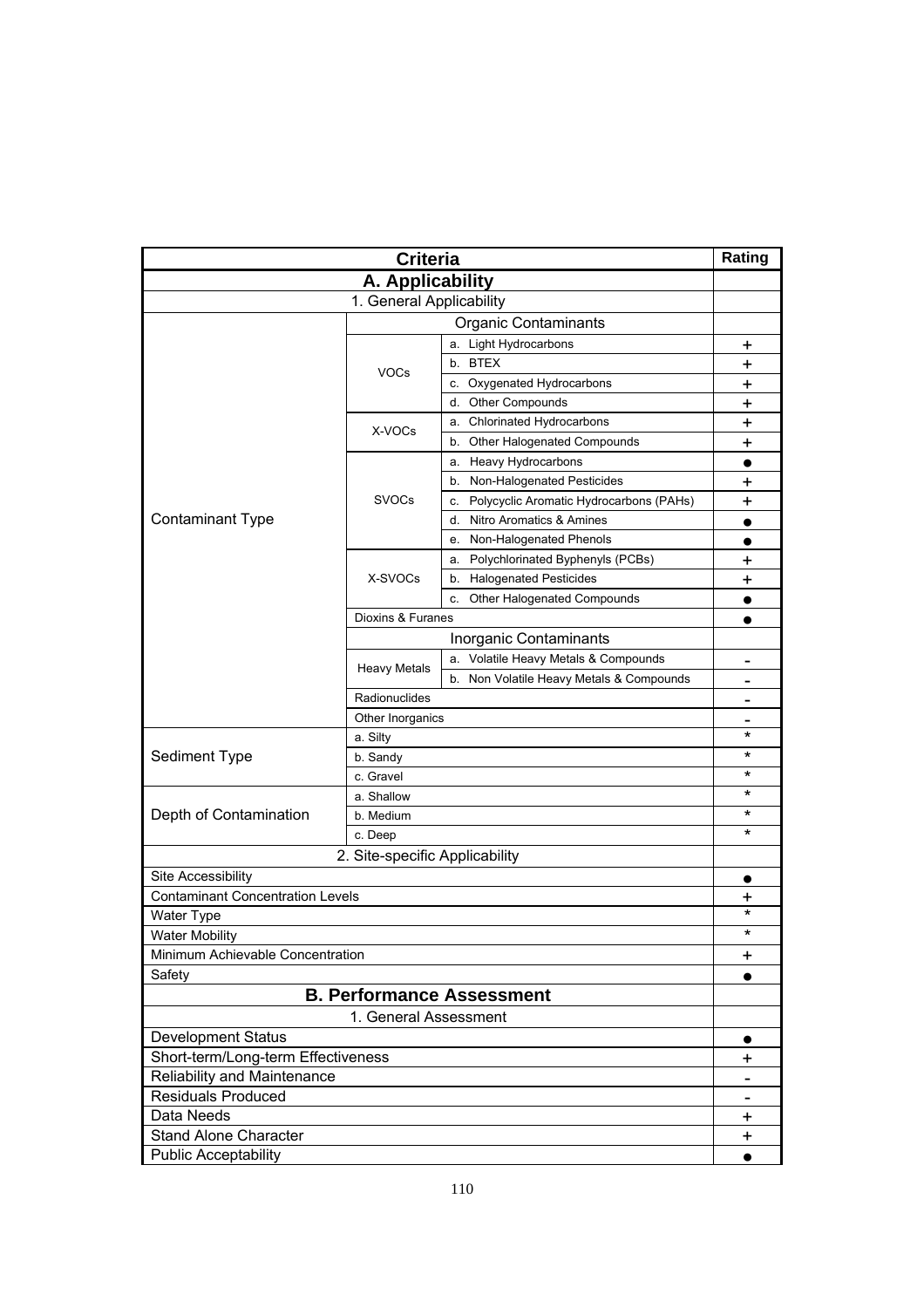| 2. Time-cost Assessment            |                          |
|------------------------------------|--------------------------|
| Clean-up Time Required             |                          |
| Overall Cost                       | $\overline{\phantom{0}}$ |
| + High • Medium - Low *Not Defined |                          |

This technology is used to separate and dispose as a nonhazardous material, contaminants such as PCBs, PAHs, VOCs, SVOCs, and some volatile inorganic compounds from contaminated soil, sludge, and sediment.

#### *Advantages*

 $\div$  Site access requirements for the DAVES process are minimal

#### *Limitations*

\* The DAVES process requires a gravel or concrete pad area and steel plate supports to support trailers and to prevent equipment from leaning or sliding in soft soil

 $\div$  The roadbed to the remediation site must be able to support vehicles that may deliver the vapor extractor, tanks and other equipment required for system operation.

 Extreme care must be taken when screening contaminated materials to ensure that VOCs, asbestos, and metals are not emitted during screening operations.

The DAVES process generates treatment residuals that require off-site treatment

 Residuals disposal must be addressed for those processes (i.e., thermal desorption, extraction, soil washing) that generate a contaminated, potentially hazardous, waste stream.

#### *Development status*

The Desorption and Vaporization Extraction System (DAVES) is an emerging technology which process has been tested in some applications.

#### *Reference*

• http://www.epa.gov/glnpo/arcs/EPA-905-B94-003/B94-003.ch7.html#RTFToC132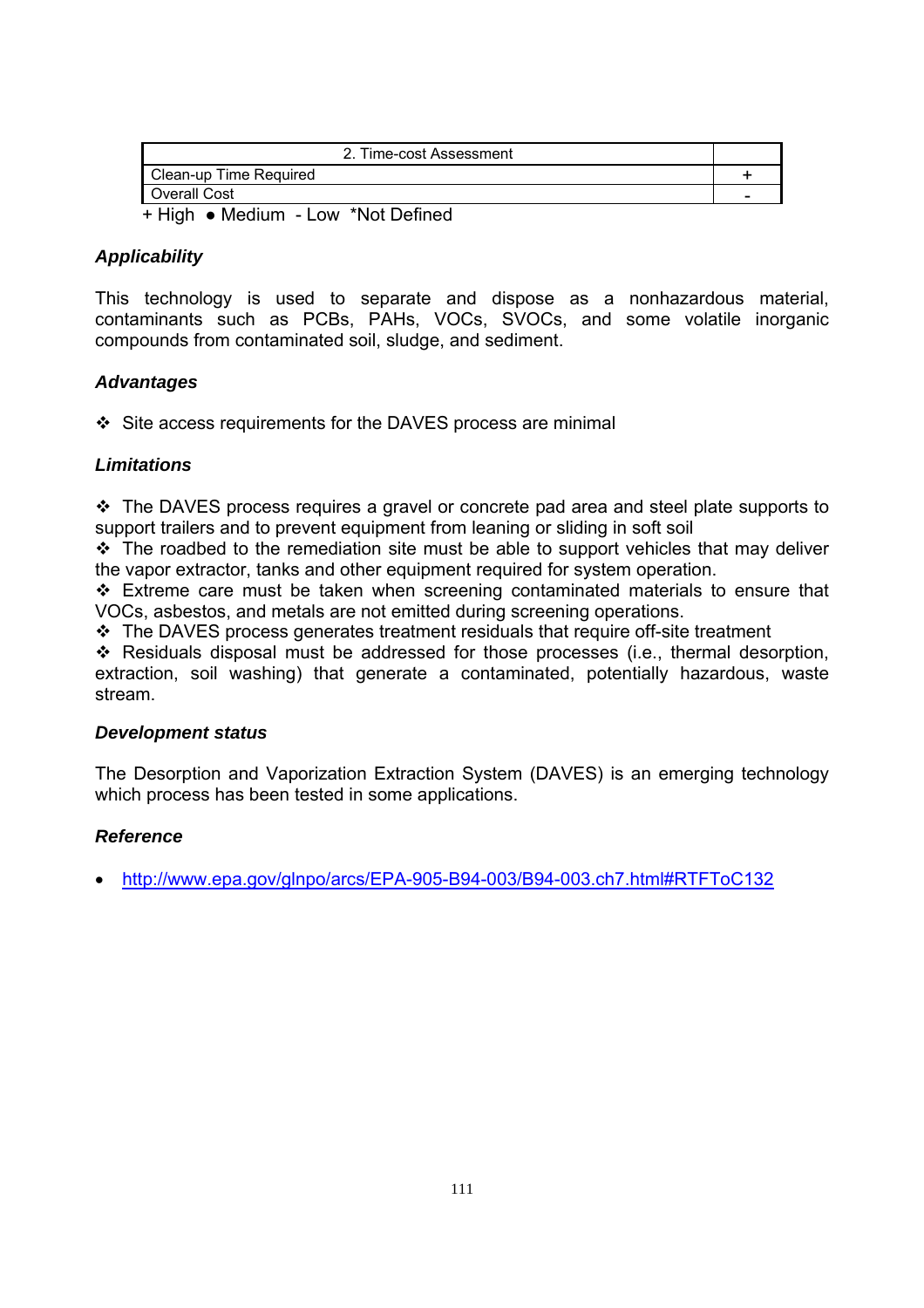#### **5.2.3 HIGH TEMPERATURE THERMAL SYSTEM**

#### *Description of the method*

The High Temperature Thermal System (HTTD) uses a dryer to heat the sediments (320 to 560°C) and drive off water vapors, organic compounds, and other volatile compounds. The screws for the dryer are heated by a hot molten salt that circulates through the stems and blades of the augers, as well as through the trough that houses the augers. The molten salt is a mixture of salts, primarily potassium nitrate. The motion of the screws mixes the sediment to improve heat transfer and conveys the sediment through the dryer.

HTTD is frequently used in combination with some other techniques such as incineration, solidification/stabilization, or dechlorination, depending upon site-specific conditions. Offgases are controlled by cyclones, condensers, and activated carbon. Pretreatment should include sorting, screening, and crushing of larger-sized material and dewatering. Gaseous emissions must be treated to recover desorbed organics and to control particulates and other potential air contaminants. Treated material requires quenching and may contain high levels of metals and asbestos; therefore, immobilization of inorganics may be warranted. Condensed organics and oils would be collected for off-site disposal.



**Figure 23: Schematic of High Temperature Thermal System\*.**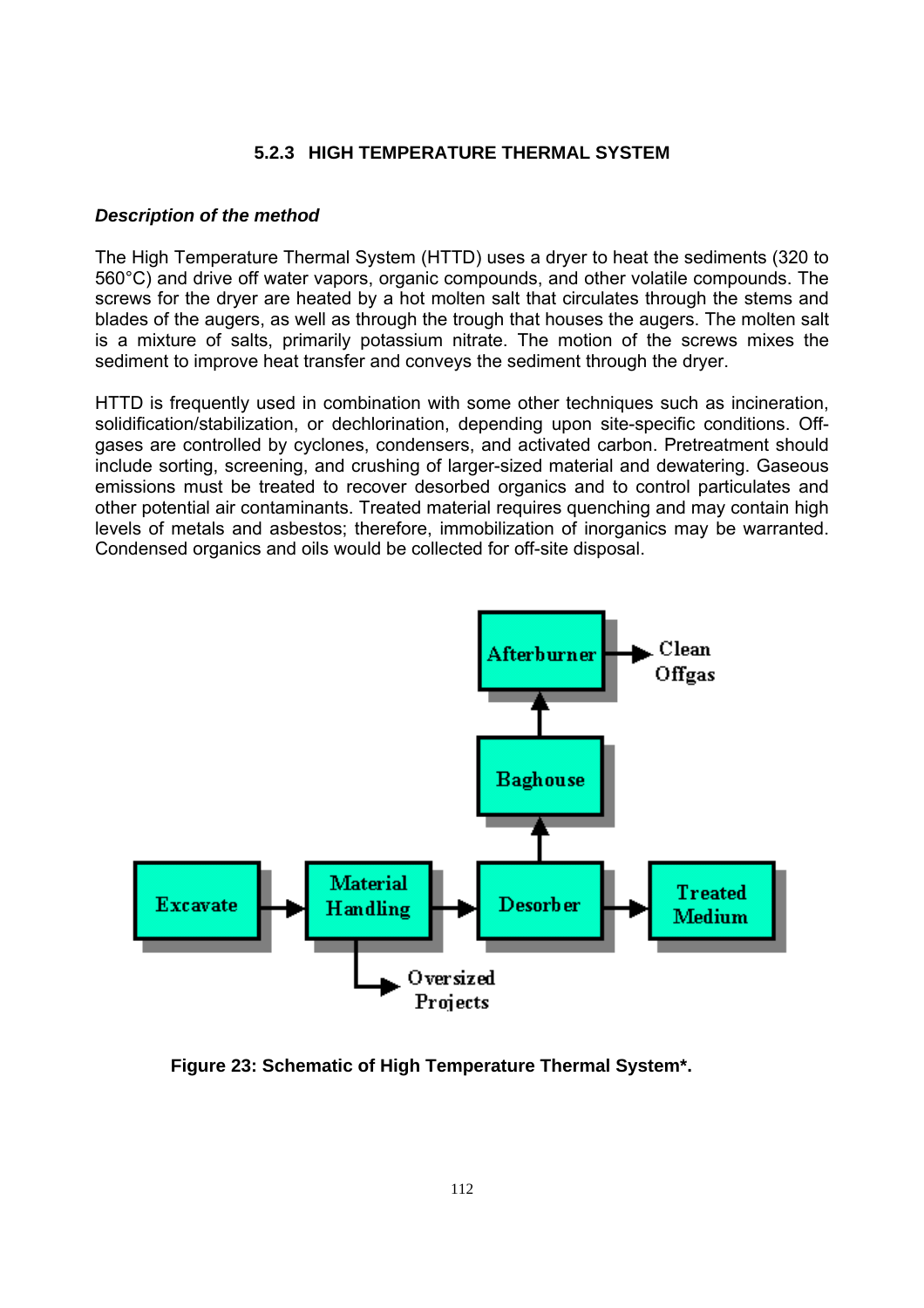| <b>Criteria</b>                                               |                          |                                               | Rating                       |
|---------------------------------------------------------------|--------------------------|-----------------------------------------------|------------------------------|
| A. Applicability                                              |                          |                                               |                              |
|                                                               | 1. General Applicability |                                               |                              |
| <b>Organic Contaminants</b>                                   |                          |                                               |                              |
|                                                               |                          | a. Light Hydrocarbons                         |                              |
|                                                               |                          | b. BTEX                                       |                              |
|                                                               | <b>VOCs</b>              | c. Oxygenated Hydrocarbons                    |                              |
|                                                               |                          | <b>Other Compounds</b><br>d.                  |                              |
|                                                               |                          | <b>Chlorinated Hydrocarbons</b><br>а.         |                              |
|                                                               | X-VOCs                   | b. Other Halogenated Compounds                |                              |
|                                                               |                          | a. Heavy Hydrocarbons                         | +                            |
|                                                               |                          | b. Non-Halogenated Pesticides                 | +                            |
|                                                               | <b>SVOCs</b>             | Polycyclic Aromatic Hydrocarbons (PAHs)<br>c. | +                            |
| <b>Contaminant Type</b>                                       |                          | Nitro Aromatics & Amines<br>d.                | +                            |
|                                                               |                          | Non-Halogenated Phenols<br>е.                 | +                            |
|                                                               |                          | Polychlorinated Byphenyls (PCBs)<br>а.        | $\ddagger$                   |
|                                                               | X-SVOCs                  | <b>Halogenated Pesticides</b><br>b.           | +                            |
|                                                               |                          | Other Halogenated Compounds<br>c.             | +                            |
|                                                               | Dioxins & Furanes        |                                               | $\ddot{}$                    |
|                                                               |                          | Inorganic Contaminants                        |                              |
|                                                               |                          | a. Volatile Heavy Metals & Compounds          | $\qquad \qquad$              |
|                                                               | <b>Heavy Metals</b>      | b. Non Volatile Heavy Metals & Compounds      |                              |
|                                                               | Radionuclides            |                                               |                              |
|                                                               | Other Inorganics         |                                               |                              |
|                                                               | a. Silty                 |                                               | $\qquad \qquad$              |
| Sediment Type                                                 | b. Sandy                 |                                               |                              |
|                                                               | c. Gravel                |                                               | +                            |
|                                                               | a. Shallow               |                                               | $\star$                      |
| Depth of Contamination                                        | b. Medium                |                                               | $^\star$                     |
|                                                               | c. Deep                  |                                               | *                            |
|                                                               |                          |                                               |                              |
| 2. Site-specific Applicability                                |                          |                                               |                              |
| Site Accessibility<br><b>Contaminant Concentration Levels</b> |                          |                                               | $\bullet$                    |
|                                                               |                          |                                               | +<br>$^\star$                |
| <b>Water Type</b><br><b>Water Mobility</b>                    |                          |                                               | $^\star$                     |
| Minimum Achievable Concentration                              |                          |                                               | $\ddot{}$                    |
| Safety                                                        |                          |                                               | $\bullet$                    |
| <b>B. Performance Assessment</b>                              |                          |                                               |                              |
| 1. General Assessment                                         |                          |                                               |                              |
|                                                               |                          |                                               |                              |
| <b>Development Status</b>                                     |                          |                                               | $\ddot{}$                    |
| Short-term/Long-term Effectiveness                            |                          |                                               |                              |
| Reliability and Maintenance<br><b>Residuals Produced</b>      |                          |                                               | $\qquad \qquad \blacksquare$ |
| Data Needs                                                    |                          |                                               |                              |
|                                                               |                          |                                               | $\ddot{}$                    |
| <b>Stand Alone Character</b>                                  |                          |                                               | $\ddot{}$                    |
| <b>Public Acceptability</b>                                   |                          |                                               |                              |
| 2. Time-cost Assessment                                       |                          |                                               |                              |
| Clean-up Time Required                                        |                          |                                               | +                            |
| <b>Overall Cost</b>                                           |                          |                                               | $\bullet$                    |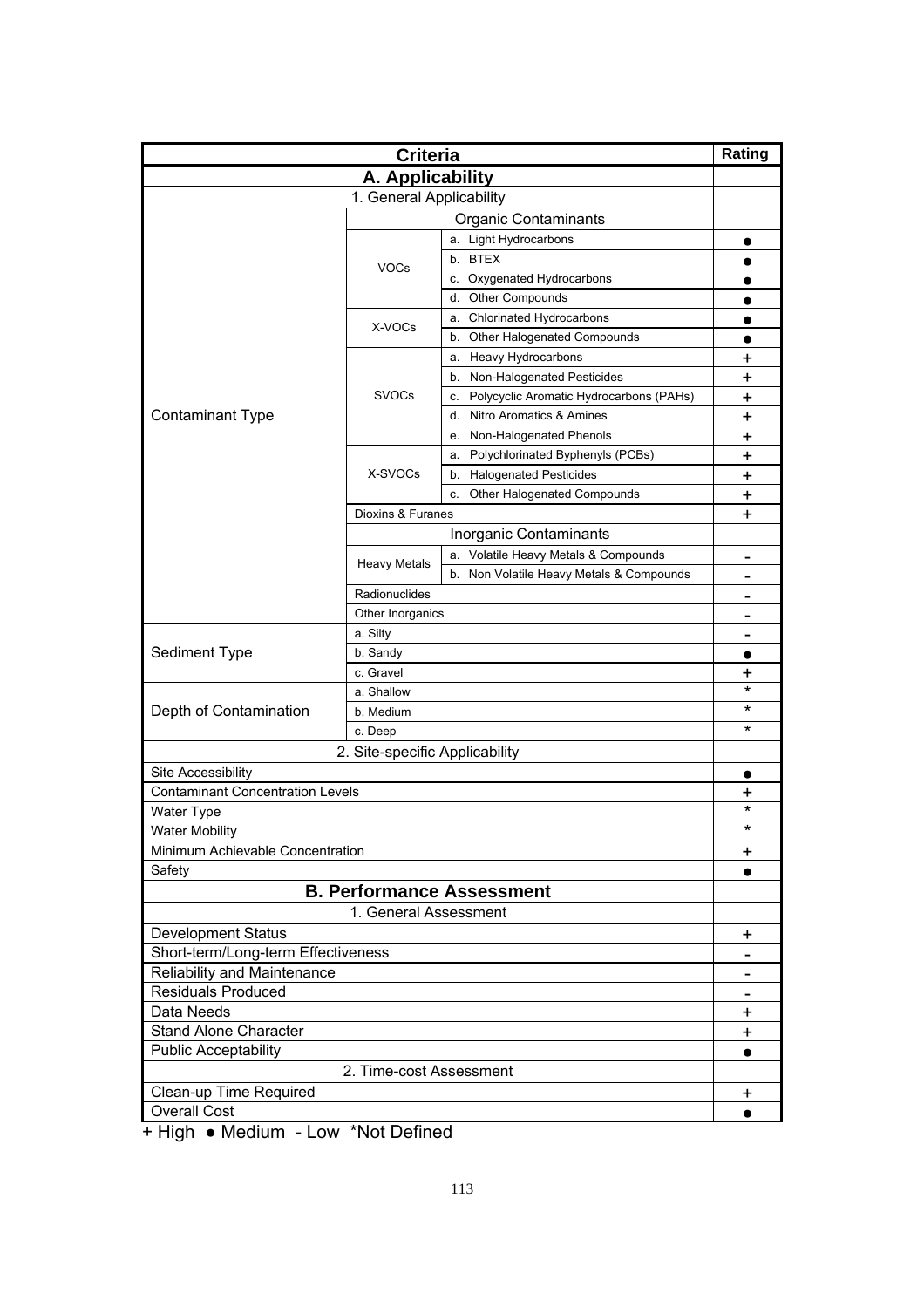Contaminants treated in HTTD systems are SVOCs (including dioxins and furans), PAHs, PCBs and pesticides. VOCs and fuels may be treated but treatment may be less costeffective. Volatile metals may be removed by HTTD, although this technique is not effective for removing or treating some inorganic contaminants.

# *Advantages*

- $\cdot$  The cost is typically less than for incineration
- $\div$  High temperature process volatilize a wide range of contaminants

# *Limitations*

 $\div$  Has some limitations with heavy metals; these remain in the solid residue and may form toxic by-products during treatment

 $\div$  Highly abrasive feed potentially can damage the processor unit

 $\triangle$  Heavy metals in the feed may produce a treated solid residue that requires stabilization

 Clay and silty soils and high humic content soils increase reaction time as a result of binding of contaminants

\* There are specific particle size and materials handling requirements that can impact applicability or cost at specific sites

Dewatering may be necessary to achieve acceptable soil moisture content levels

#### *Development status*

HTTD is a full-scale technology.

- http://www.frtr.gov//matrix2/section4/4-26.html
- \* http://www.frtr.gov/matrix2/section4/D01-4-26a.html
- http://www.mass.gov/czm/section45.pdf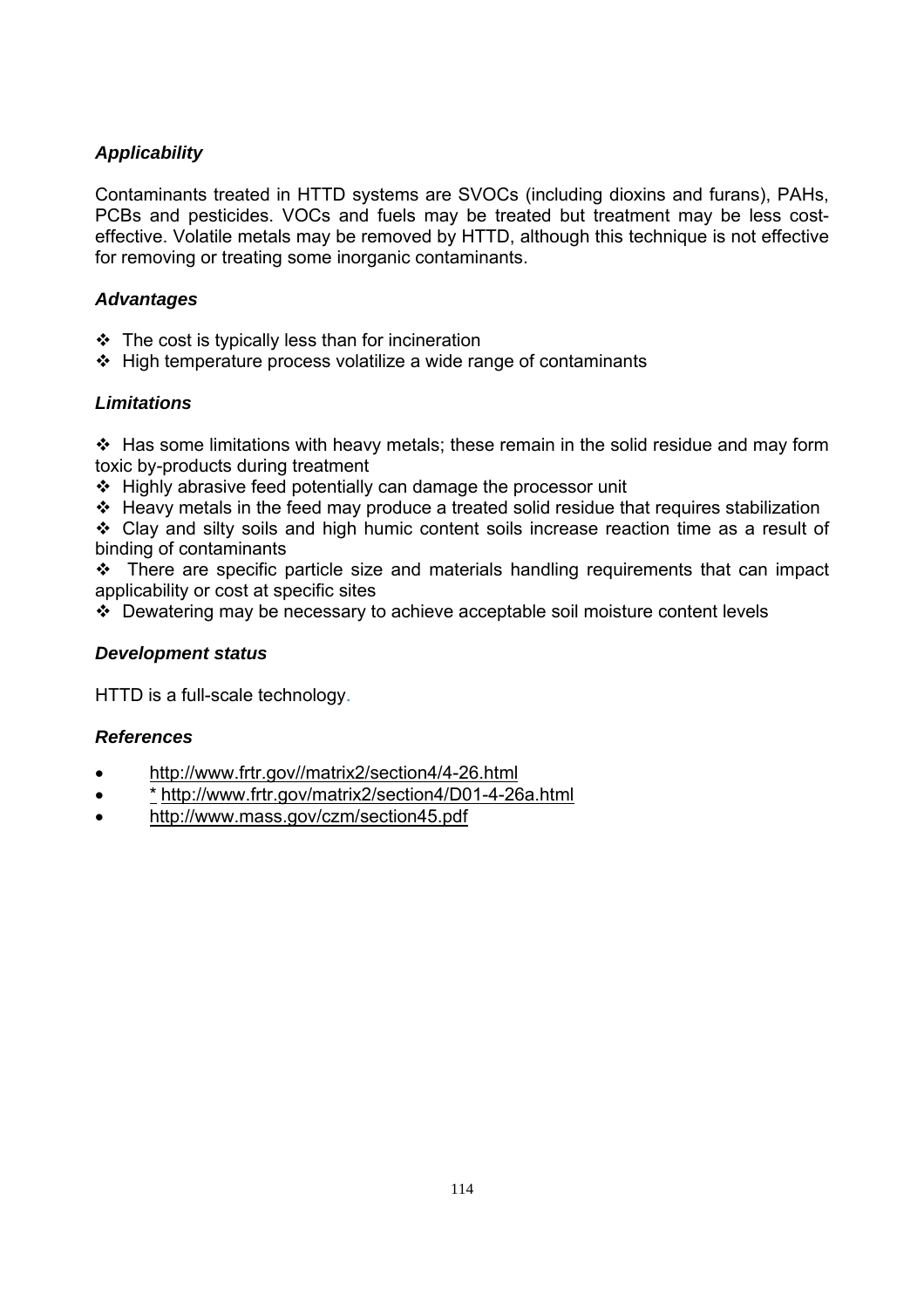#### **5.2.4 LOW TEMPERATURE THERMAL SYSTEM**

#### *Description of the method*

The low-temperature thermal treatment system (LTTD) also uses a dryer, and sediments are heated to between 90 and 320 °C (200 to 600 °F). This range of temperature for the heating fluid is a limiting factor for this process, even though higher temperatures would likely be required to effectively remove PCBs from sediments.

Vapors from the contaminated material are passed through a particulate filter, scrubbers or condensers, and carbon adsorption columns, and may require additional post-treatment. Removal efficiencies >99 percent have been reported for volatile organic compounds; removal efficiencies of about 90 percent have been reported for PAHs (USEPA 1991c).



**Figure 24: Schematic of Low Temperature Thermal System\*.**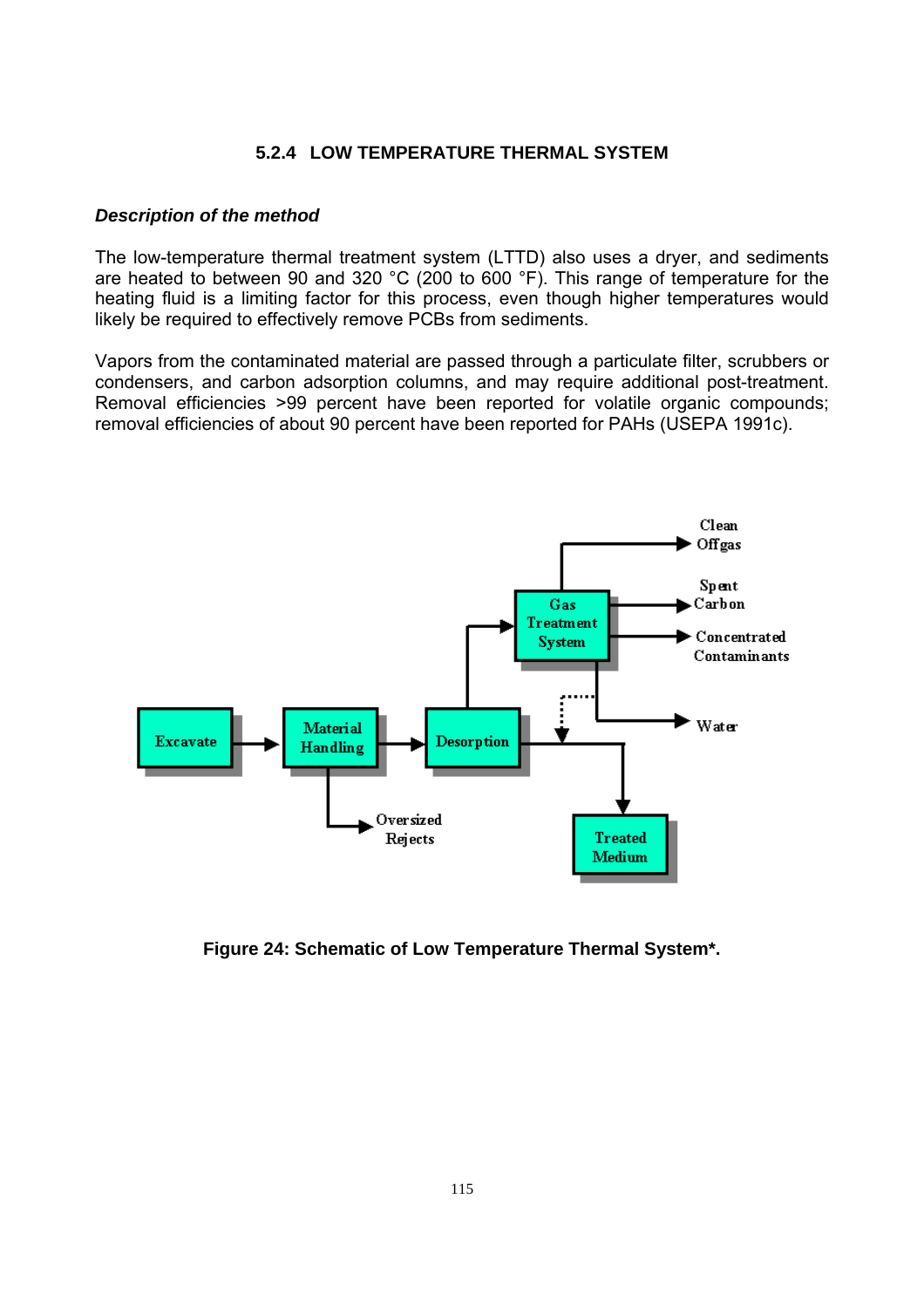| <b>Criteria</b>                                                 |                          |                                               | Rating         |
|-----------------------------------------------------------------|--------------------------|-----------------------------------------------|----------------|
| A. Applicability                                                |                          |                                               |                |
|                                                                 | 1. General Applicability |                                               |                |
| <b>Organic Contaminants</b>                                     |                          |                                               |                |
|                                                                 |                          | a. Light Hydrocarbons                         | +              |
|                                                                 |                          | b. BTEX                                       | +              |
|                                                                 | <b>VOCs</b>              | c. Oxygenated Hydrocarbons                    | +              |
|                                                                 |                          | <b>Other Compounds</b><br>d.                  | +              |
|                                                                 |                          | a. Chlorinated Hydrocarbons                   |                |
|                                                                 | X-VOCs                   | b. Other Halogenated Compounds                |                |
|                                                                 |                          | a. Heavy Hydrocarbons                         | $\bullet$      |
|                                                                 |                          | Non-Halogenated Pesticides<br>b.              | $\bullet$      |
|                                                                 | <b>SVOCs</b>             | Polycyclic Aromatic Hydrocarbons (PAHs)<br>C. | +              |
| <b>Contaminant Type</b>                                         |                          | Nitro Aromatics & Amines<br>d.                |                |
|                                                                 |                          | Non-Halogenated Phenols<br>е.                 |                |
|                                                                 |                          | Polychlorinated Byphenyls (PCBs)<br>a.        |                |
|                                                                 | X-SVOCs                  | <b>Halogenated Pesticides</b><br>b.           | $\bullet$      |
|                                                                 |                          | Other Halogenated Compounds<br>c.             |                |
|                                                                 | Dioxins & Furanes        |                                               |                |
|                                                                 |                          | Inorganic Contaminants                        |                |
|                                                                 |                          | a. Volatile Heavy Metals & Compounds          |                |
|                                                                 | <b>Heavy Metals</b>      | b. Non Volatile Heavy Metals & Compounds      | $\blacksquare$ |
|                                                                 | Radionuclides            |                                               |                |
|                                                                 | Other Inorganics         |                                               |                |
|                                                                 | a. Silty                 |                                               | $\blacksquare$ |
| Sediment Type                                                   | b. Sandy                 |                                               |                |
|                                                                 | c. Gravel                |                                               | +              |
|                                                                 | a. Shallow               |                                               | *              |
| Depth of Contamination                                          | b. Medium                |                                               | *              |
|                                                                 | c. Deep                  |                                               | *              |
|                                                                 |                          |                                               |                |
| 2. Site-specific Applicability                                  |                          |                                               |                |
| Site Accessibility<br><b>Contaminant Concentration Levels</b>   |                          |                                               |                |
|                                                                 |                          |                                               | +<br>$^\star$  |
| <b>Water Type</b><br><b>Water Mobility</b>                      |                          |                                               | $^\star$       |
| Minimum Achievable Concentration                                |                          |                                               | +              |
| Safety                                                          |                          |                                               |                |
| <b>B. Performance Assessment</b>                                |                          |                                               |                |
|                                                                 |                          |                                               |                |
| 1. General Assessment                                           |                          |                                               |                |
| <b>Development Status</b><br>Short-term/Long-term Effectiveness |                          |                                               | $\ddot{}$      |
| Reliability and Maintenance                                     |                          |                                               |                |
| <b>Residuals Produced</b>                                       |                          |                                               |                |
| Data Needs                                                      |                          |                                               |                |
| <b>Stand Alone Character</b>                                    |                          |                                               | +              |
|                                                                 |                          |                                               | +              |
| <b>Public Acceptability</b>                                     |                          |                                               |                |
| 2. Time-cost Assessment                                         |                          |                                               |                |
| Clean-up Time Required                                          |                          |                                               | $\mathbf +$    |
| <b>Overall Cost</b>                                             |                          |                                               | $\bullet$      |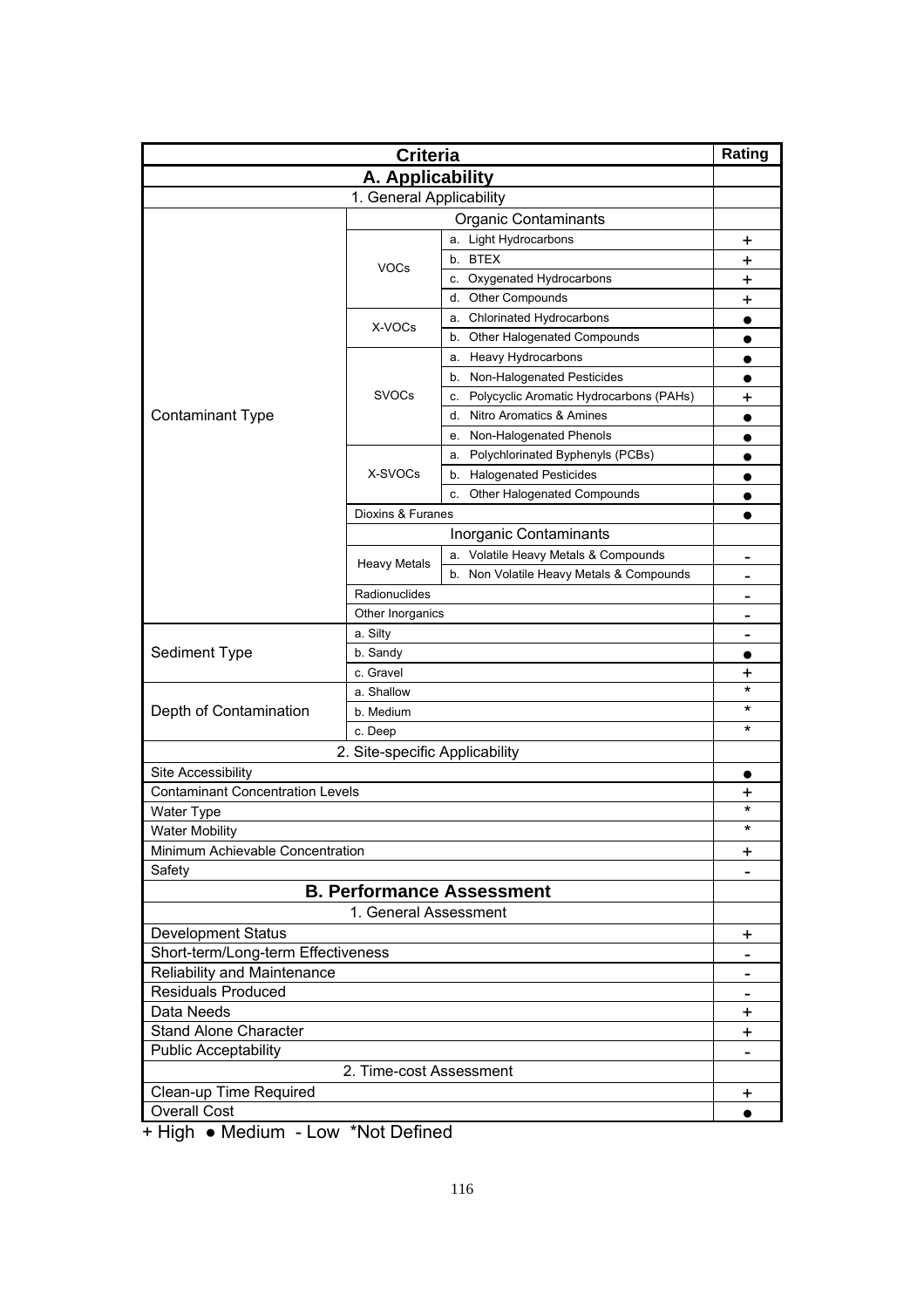Contaminants treated in LTTD systems are non-halogenated VOCs and fuels, with efficiency greater than 95%.

# *Advantages*

Technology with high efficiency for removal volatile organic compounds and PAHs

# *Limitations*

 $\div$  Has some limitations with heavy metals; these remain in the solid residue and may form toxic by-products during treatment

 $\div$  Highly abrasive feed potentially can damage the processor unit

\* Heavy metals in the feed may produce a treated solid residue that requires stabilization

 Clay and silty soils and high humic content soils increase reaction time as a result of binding of contaminants

 $\cdot \cdot$  There are specific particle size and materials handling requirements that can impact applicability or cost at specific sites

Dewatering may be necessary to achieve acceptable soil moisture content levels

# *Development status*

LTTD is a full-scale technology.

- \* http://www.frtr.gov/matrix2/section4/D01-4-26b.html
- http://www.mass.gov/czm/section45.pdf
- http://www.epa.gov/glnpo/arcs/EPA-905-B94-003/B94-003.ch7.html#RTFToC132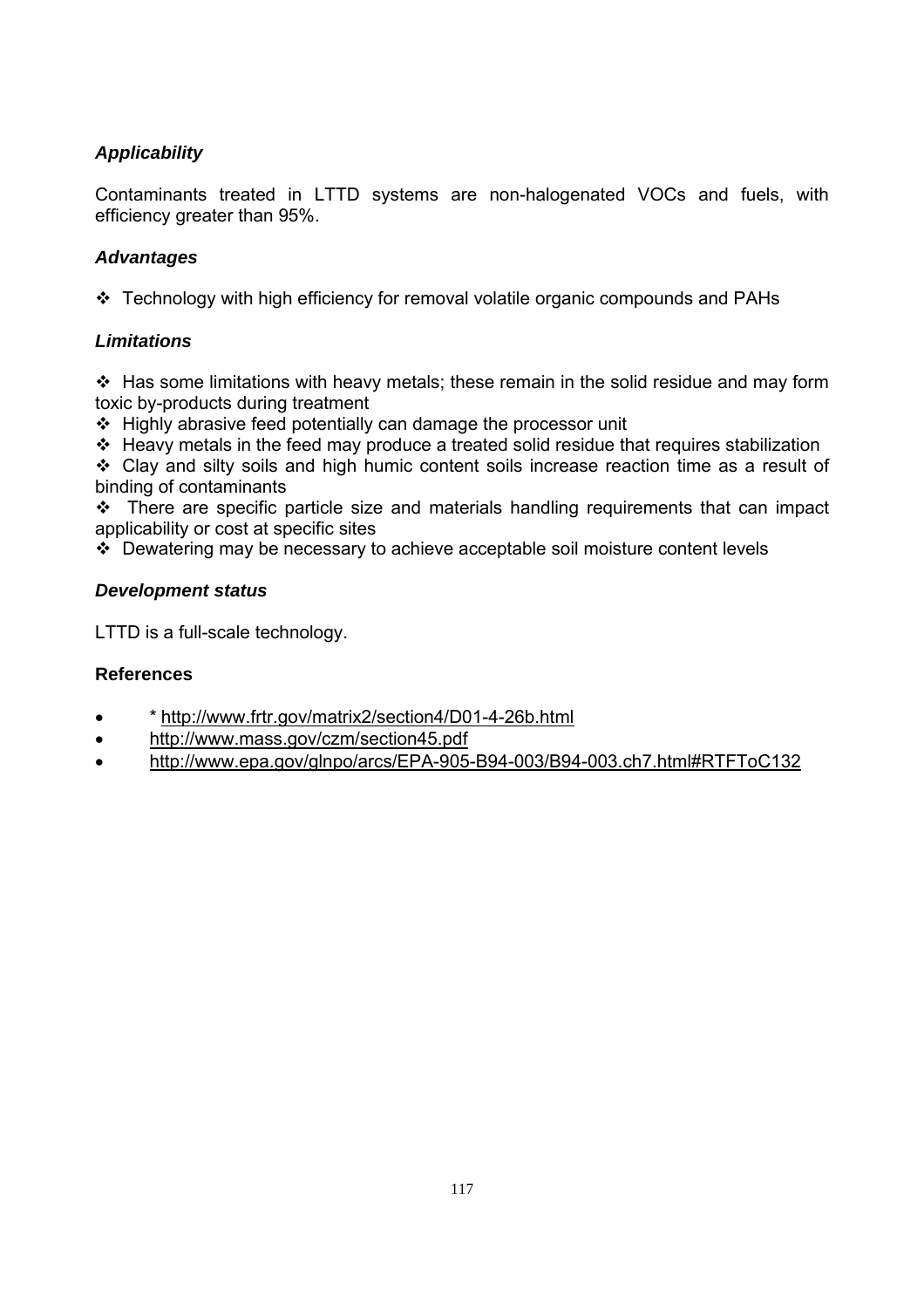#### **5.2.5 LOW-TEMPERATURE THERMAL AERATION**

#### *Description of the method*

The low-temperature thermal aeration is a thermal treatment system that utilizes hot air to desorb organic contaminants from the contaminated media. The separation is processed into a contained air stream and then treats the air stream extensively before discharging it to the atmosphere. It uses a direct-fired rotary dryer that can heat soil to temperatures of 430°C. The gas stream from the dryer is treated for particulate removal in cyclones and/or baghouses. Organic compounds may be destroyed in an afterburner or scrubbed and adsorbed onto activated carbon. Effective separation of volatile organic compounds and PAHs from contaminated soils has been demonstrated (USEPA 1992g).



**Figure 25: Generalized Low-Temperature Thermal Aeration Process\*.**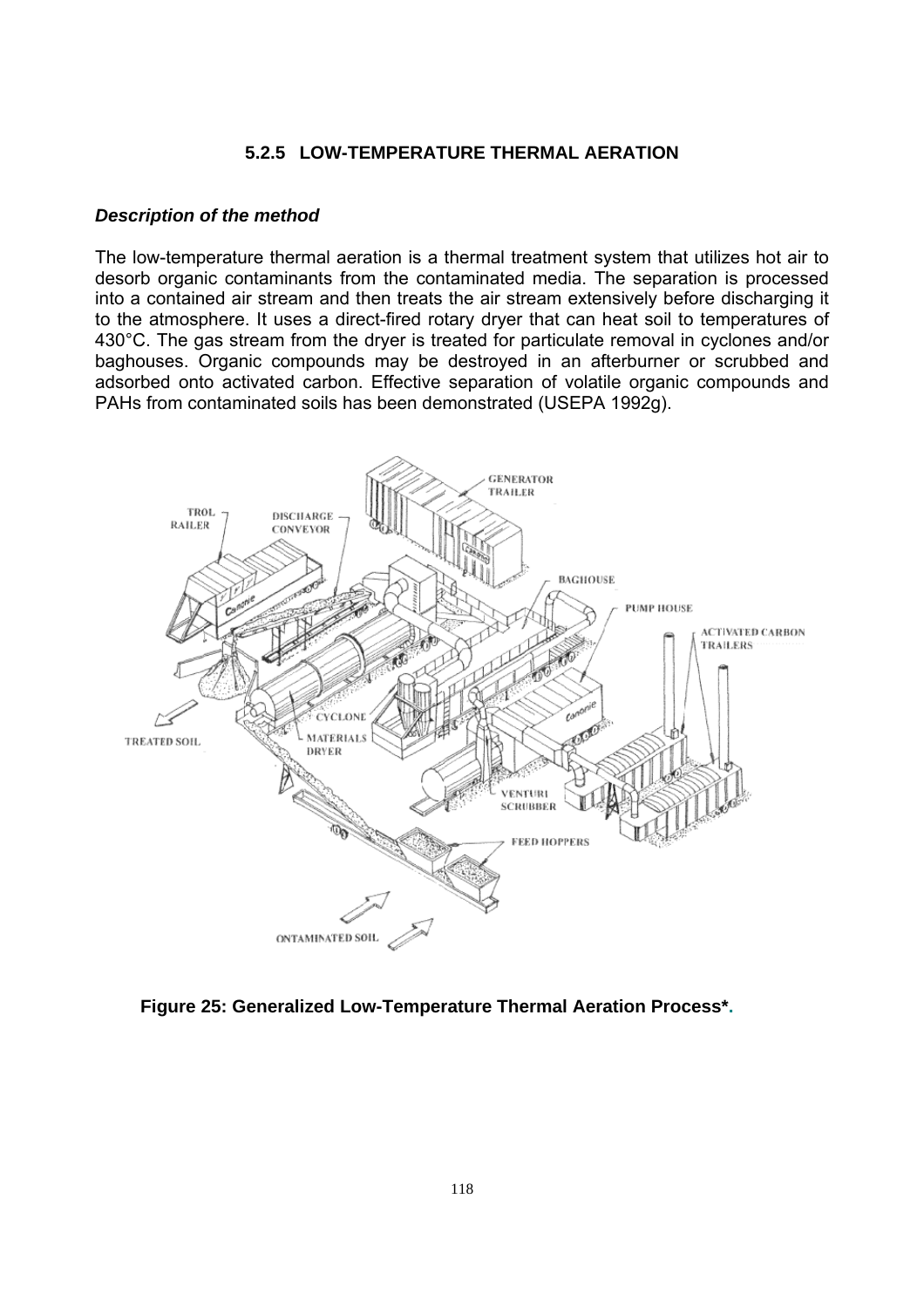| <b>Criteria</b>                         |                          |                                               | Rating         |
|-----------------------------------------|--------------------------|-----------------------------------------------|----------------|
| A. Applicability                        |                          |                                               |                |
|                                         | 1. General Applicability |                                               |                |
| <b>Organic Contaminants</b>             |                          |                                               |                |
|                                         |                          | a. Light Hydrocarbons                         | +              |
|                                         |                          | b. BTEX                                       | +              |
|                                         | <b>VOCs</b>              | c. Oxygenated Hydrocarbons                    | +              |
|                                         |                          | <b>Other Compounds</b><br>d.                  | +              |
|                                         |                          | a. Chlorinated Hydrocarbons                   | +              |
|                                         | X-VOCs                   | b. Other Halogenated Compounds                | +              |
|                                         |                          | a. Heavy Hydrocarbons                         | +              |
|                                         |                          | Non-Halogenated Pesticides<br>b.              | +              |
|                                         | <b>SVOCs</b>             | Polycyclic Aromatic Hydrocarbons (PAHs)<br>C. | +              |
| <b>Contaminant Type</b>                 |                          | Nitro Aromatics & Amines<br>d.                | +              |
|                                         |                          | Non-Halogenated Phenols<br>е.                 | +              |
|                                         |                          | Polychlorinated Byphenyls (PCBs)<br>a.        | $\ddagger$     |
|                                         | X-SVOCs                  | <b>Halogenated Pesticides</b><br>b.           | +              |
|                                         |                          | Other Halogenated Compounds<br>c.             | +              |
|                                         | Dioxins & Furanes        |                                               | $\ddot{}$      |
|                                         |                          | Inorganic Contaminants                        |                |
|                                         |                          | a. Volatile Heavy Metals & Compounds          |                |
|                                         | <b>Heavy Metals</b>      | b. Non Volatile Heavy Metals & Compounds      | $\blacksquare$ |
|                                         |                          |                                               |                |
|                                         | Radionuclides            |                                               |                |
|                                         | Other Inorganics         |                                               |                |
| Sediment Type                           | a. Silty<br>b. Sandy     |                                               | $\blacksquare$ |
|                                         |                          |                                               |                |
|                                         | c. Gravel                |                                               | +<br>*         |
| Depth of Contamination                  | a. Shallow               |                                               | *              |
|                                         | b. Medium<br>c. Deep     |                                               | *              |
|                                         |                          |                                               |                |
| 2. Site-specific Applicability          |                          |                                               |                |
| Site Accessibility                      |                          |                                               |                |
| <b>Contaminant Concentration Levels</b> |                          |                                               | *              |
| <b>Water Type</b>                       |                          |                                               | $^\star$       |
| <b>Water Mobility</b>                   |                          |                                               |                |
| Minimum Achievable Concentration        |                          |                                               | $\ddot{}$      |
| Safety                                  |                          |                                               |                |
| <b>B. Performance Assessment</b>        |                          |                                               |                |
| 1. General Assessment                   |                          |                                               |                |
| <b>Development Status</b>               |                          |                                               | $\ddot{}$      |
| Short-term/Long-term Effectiveness      |                          |                                               |                |
| Reliability and Maintenance             |                          |                                               |                |
| <b>Residuals Produced</b>               |                          |                                               |                |
| Data Needs                              |                          |                                               | +              |
| <b>Stand Alone Character</b>            |                          |                                               | +              |
| <b>Public Acceptability</b>             |                          |                                               |                |
| 2. Time-cost Assessment                 |                          |                                               |                |
| Clean-up Time Required                  |                          |                                               | +              |
| <b>Overall Cost</b>                     |                          |                                               |                |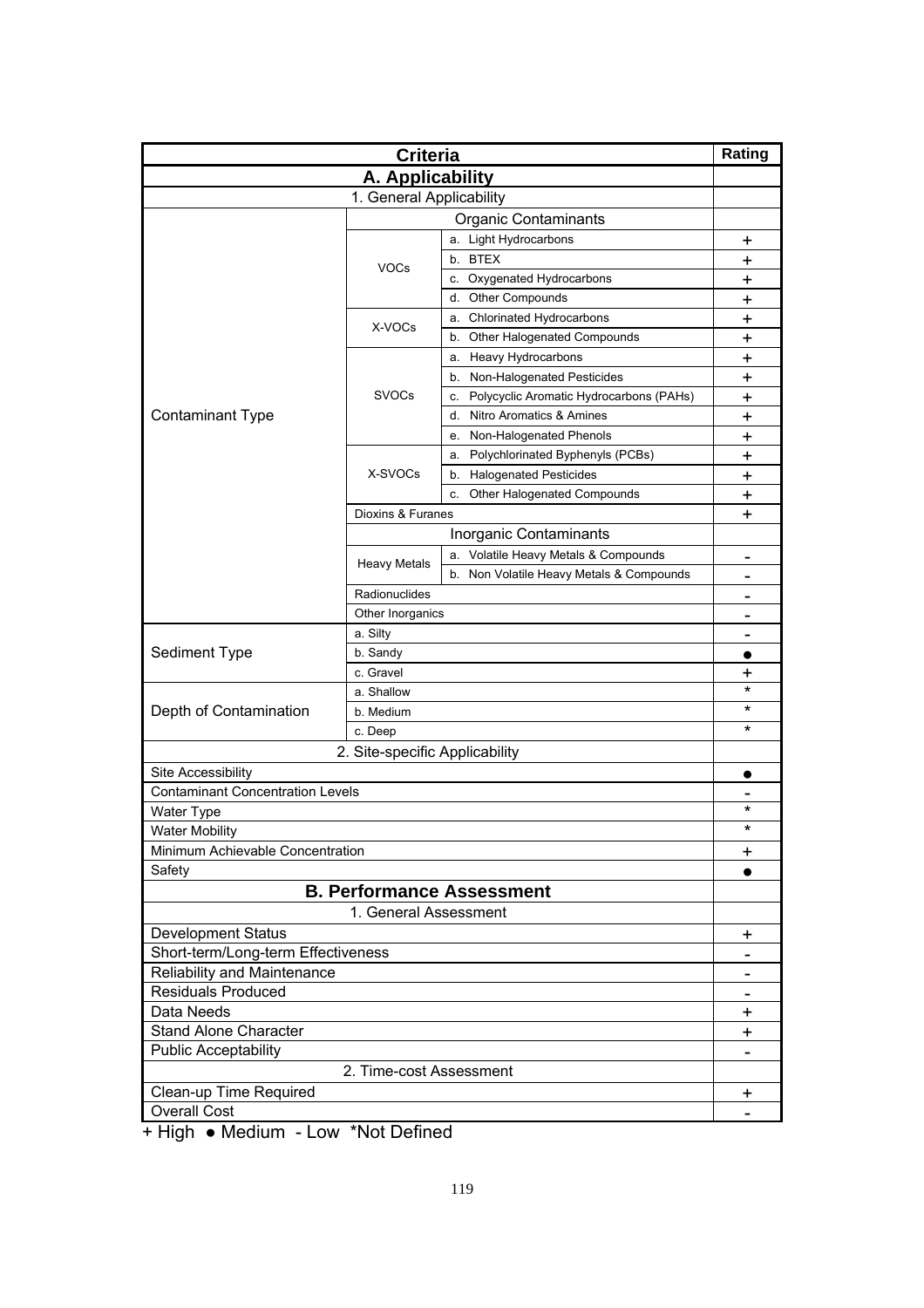It is initially applicable for the treatment of volatile organic compounds (VOCs), semi-volatile organic compounds (SVOCs), organochlorine pesticides (OCPs), organophosphorous pesticides (OPPs), and other extractable organic compounds and PAHs in contaminated soils.

# *Advantages*

 Unlike incineration systems, the process does not generate dioxins or dibenzofurans during treatment of OCPs

 Provides a very cost effective solution for remediation of soils impacted with chlorinated VOCs OCPs, and OPPs

No wastewater or waste streams are generated

 $\div$  Can remediate a site in a much shorter time than those technologies which utilize indirect heat transfer mechanism, for example a thermal screw system

Can be transported from site-to-site

 Has a flexible system configuration and can utilize a thermal oxidizer in lieu of the carbon adsorption system.

# *Limitations*

 $\div$  High moisture content increases cost because require dewatering

 High concentrations of petroleum hydrocarbons requires a thermal oxidizer or afterburner in the air pollution control system to destroy organic compounds

 Dioxins and furans may be formed within the system as products of incomplete combustion (PICs) of pesticides.

#### *Development status*

The low-temperature thermal aeration system is a full-scale, proven technology and demonstrations indicate that this technology can be implemented for sediments without significant difficulties.

- http://www.epa.gov/glnpo/arcs/EPA-905-B94-003/B94-003.ch7.html#RTFToC132
- \*http://www.epa.gov/ORD/SITE/reports/540ar93504/540ar93504.pdf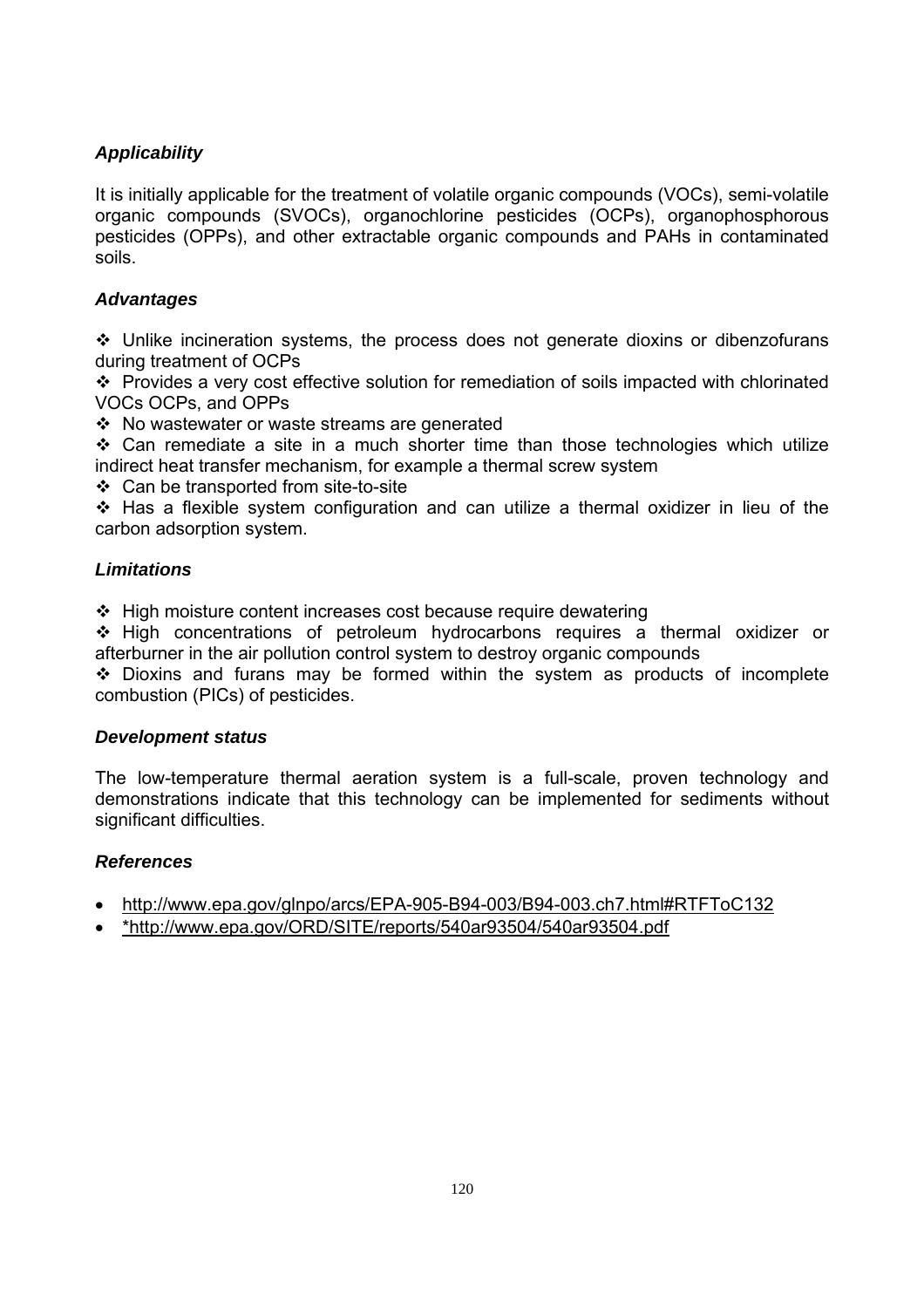#### **5.2.6 ANAEROBIC THERMAL PROCESSOR**

#### *Description of the method*

The Anaerobic Thermal Processor (ATP<sup>[reg.]</sup>) system is a physical separation process which consists of a rotary kiln to desorb, collect, and recondense organic contaminants from soil. The process contains four separate internal thermal zones:

- 1. Preheat: contaminated material is fed into a preheat zone maintained at temperatures of 200-340°C where steam and light organic compounds are vaporized and separated from the solids;
- 2. Retort: hot solids then move into a 480-620°C retort zone, which vaporizes the heavier organic compounds and thermally cracks hydrocarbons, forming coke and low molecular weight gases;
- 3. Combustion: coked solids are combusted at 650-790°C;
- 4. Cooling: the final zone is a cooling zone for the flue gases.



**Figure 26: Generalized Anaerobic Thermal Processor System\*.**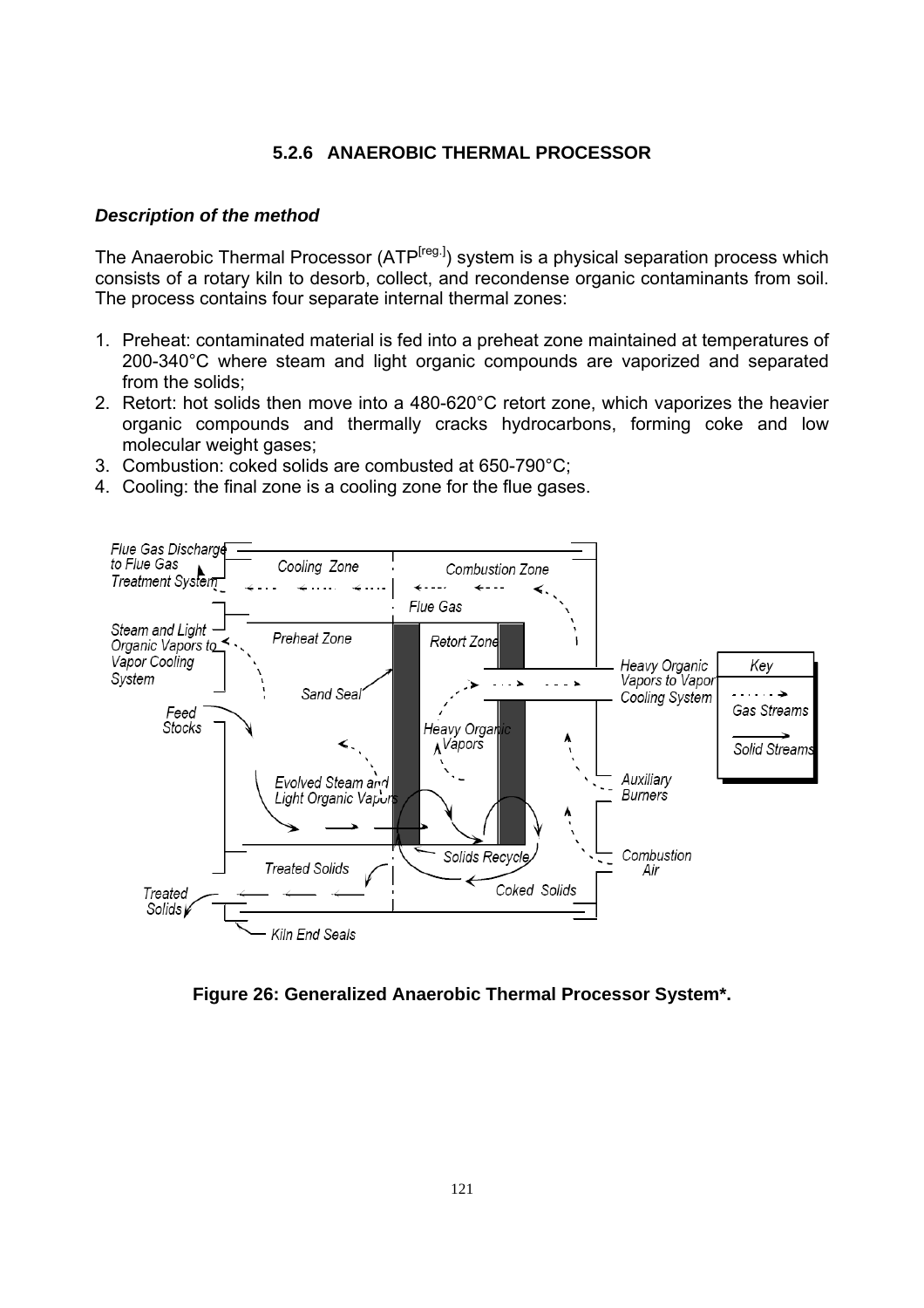| A. Applicability<br>1. General Applicability<br><b>Organic Contaminants</b><br>a. Light Hydrocarbons<br>+<br>b. BTEX<br>+<br><b>VOCs</b><br>c. Oxygenated Hydrocarbons<br>+<br>Other Compounds<br>d.<br>$\ddot{}$<br><b>Chlorinated Hydrocarbons</b><br>+<br>а.<br>X-VOCs<br>Other Halogenated Compounds<br>$\ddot{}$<br>b.<br><b>Heavy Hydrocarbons</b><br>$\ddot{}$<br>a.<br>b. Non-Halogenated Pesticides<br>+<br><b>SVOCs</b><br>Polycyclic Aromatic Hydrocarbons (PAHs)<br>$\ddag$<br>c.<br><b>Contaminant Type</b><br>d. Nitro Aromatics & Amines<br>$\ddot{}$<br>Non-Halogenated Phenols<br>$\ddag$<br>е.<br>Polychlorinated Byphenyls (PCBs)<br>$\ddag$<br>а.<br>X-SVOCs<br><b>Halogenated Pesticides</b><br>b.<br>$\ddot{}$<br>Other Halogenated Compounds<br>c.<br>$\ddot{}$<br>Dioxins & Furanes<br>$\ddot{}$<br>Inorganic Contaminants<br>a. Volatile Heavy Metals & Compounds<br>+<br><b>Heavy Metals</b><br>b. Non Volatile Heavy Metals & Compounds<br>Radionuclides<br>Other Inorganics<br>a. Silty<br>$\qquad \qquad$<br>Sediment Type<br>b. Sandy<br>c. Gravel<br>+<br>$\star$<br>a. Shallow<br>*<br>Depth of Contamination<br>b. Medium<br>$\star$<br>c. Deep<br>2. Site-specific Applicability<br>Site Accessibility<br>$\bullet$<br><b>Contaminant Concentration Levels</b><br>+<br>*<br>Water Type<br>$^\star$<br><b>Water Mobility</b><br>Minimum Achievable Concentration<br>+<br>Safety<br>$\bullet$<br><b>B. Performance Assessment</b><br>1. General Assessment<br><b>Development Status</b><br>$\bullet$<br>Short-term/Long-term Effectiveness<br>$\ddot{}$<br>Reliability and Maintenance<br><b>Residuals Produced</b><br>Data Needs<br>$\ddot{}$ | <b>Criteria</b>        |  |  | Rating |
|--------------------------------------------------------------------------------------------------------------------------------------------------------------------------------------------------------------------------------------------------------------------------------------------------------------------------------------------------------------------------------------------------------------------------------------------------------------------------------------------------------------------------------------------------------------------------------------------------------------------------------------------------------------------------------------------------------------------------------------------------------------------------------------------------------------------------------------------------------------------------------------------------------------------------------------------------------------------------------------------------------------------------------------------------------------------------------------------------------------------------------------------------------------------------------------------------------------------------------------------------------------------------------------------------------------------------------------------------------------------------------------------------------------------------------------------------------------------------------------------------------------------------------------------------------------------------------------------------------------------------------------------------------------------------------|------------------------|--|--|--------|
|                                                                                                                                                                                                                                                                                                                                                                                                                                                                                                                                                                                                                                                                                                                                                                                                                                                                                                                                                                                                                                                                                                                                                                                                                                                                                                                                                                                                                                                                                                                                                                                                                                                                                |                        |  |  |        |
|                                                                                                                                                                                                                                                                                                                                                                                                                                                                                                                                                                                                                                                                                                                                                                                                                                                                                                                                                                                                                                                                                                                                                                                                                                                                                                                                                                                                                                                                                                                                                                                                                                                                                |                        |  |  |        |
|                                                                                                                                                                                                                                                                                                                                                                                                                                                                                                                                                                                                                                                                                                                                                                                                                                                                                                                                                                                                                                                                                                                                                                                                                                                                                                                                                                                                                                                                                                                                                                                                                                                                                |                        |  |  |        |
|                                                                                                                                                                                                                                                                                                                                                                                                                                                                                                                                                                                                                                                                                                                                                                                                                                                                                                                                                                                                                                                                                                                                                                                                                                                                                                                                                                                                                                                                                                                                                                                                                                                                                |                        |  |  |        |
|                                                                                                                                                                                                                                                                                                                                                                                                                                                                                                                                                                                                                                                                                                                                                                                                                                                                                                                                                                                                                                                                                                                                                                                                                                                                                                                                                                                                                                                                                                                                                                                                                                                                                |                        |  |  |        |
|                                                                                                                                                                                                                                                                                                                                                                                                                                                                                                                                                                                                                                                                                                                                                                                                                                                                                                                                                                                                                                                                                                                                                                                                                                                                                                                                                                                                                                                                                                                                                                                                                                                                                |                        |  |  |        |
|                                                                                                                                                                                                                                                                                                                                                                                                                                                                                                                                                                                                                                                                                                                                                                                                                                                                                                                                                                                                                                                                                                                                                                                                                                                                                                                                                                                                                                                                                                                                                                                                                                                                                |                        |  |  |        |
|                                                                                                                                                                                                                                                                                                                                                                                                                                                                                                                                                                                                                                                                                                                                                                                                                                                                                                                                                                                                                                                                                                                                                                                                                                                                                                                                                                                                                                                                                                                                                                                                                                                                                |                        |  |  |        |
|                                                                                                                                                                                                                                                                                                                                                                                                                                                                                                                                                                                                                                                                                                                                                                                                                                                                                                                                                                                                                                                                                                                                                                                                                                                                                                                                                                                                                                                                                                                                                                                                                                                                                |                        |  |  |        |
|                                                                                                                                                                                                                                                                                                                                                                                                                                                                                                                                                                                                                                                                                                                                                                                                                                                                                                                                                                                                                                                                                                                                                                                                                                                                                                                                                                                                                                                                                                                                                                                                                                                                                |                        |  |  |        |
|                                                                                                                                                                                                                                                                                                                                                                                                                                                                                                                                                                                                                                                                                                                                                                                                                                                                                                                                                                                                                                                                                                                                                                                                                                                                                                                                                                                                                                                                                                                                                                                                                                                                                |                        |  |  |        |
|                                                                                                                                                                                                                                                                                                                                                                                                                                                                                                                                                                                                                                                                                                                                                                                                                                                                                                                                                                                                                                                                                                                                                                                                                                                                                                                                                                                                                                                                                                                                                                                                                                                                                |                        |  |  |        |
|                                                                                                                                                                                                                                                                                                                                                                                                                                                                                                                                                                                                                                                                                                                                                                                                                                                                                                                                                                                                                                                                                                                                                                                                                                                                                                                                                                                                                                                                                                                                                                                                                                                                                |                        |  |  |        |
|                                                                                                                                                                                                                                                                                                                                                                                                                                                                                                                                                                                                                                                                                                                                                                                                                                                                                                                                                                                                                                                                                                                                                                                                                                                                                                                                                                                                                                                                                                                                                                                                                                                                                |                        |  |  |        |
|                                                                                                                                                                                                                                                                                                                                                                                                                                                                                                                                                                                                                                                                                                                                                                                                                                                                                                                                                                                                                                                                                                                                                                                                                                                                                                                                                                                                                                                                                                                                                                                                                                                                                |                        |  |  |        |
|                                                                                                                                                                                                                                                                                                                                                                                                                                                                                                                                                                                                                                                                                                                                                                                                                                                                                                                                                                                                                                                                                                                                                                                                                                                                                                                                                                                                                                                                                                                                                                                                                                                                                |                        |  |  |        |
|                                                                                                                                                                                                                                                                                                                                                                                                                                                                                                                                                                                                                                                                                                                                                                                                                                                                                                                                                                                                                                                                                                                                                                                                                                                                                                                                                                                                                                                                                                                                                                                                                                                                                |                        |  |  |        |
|                                                                                                                                                                                                                                                                                                                                                                                                                                                                                                                                                                                                                                                                                                                                                                                                                                                                                                                                                                                                                                                                                                                                                                                                                                                                                                                                                                                                                                                                                                                                                                                                                                                                                |                        |  |  |        |
|                                                                                                                                                                                                                                                                                                                                                                                                                                                                                                                                                                                                                                                                                                                                                                                                                                                                                                                                                                                                                                                                                                                                                                                                                                                                                                                                                                                                                                                                                                                                                                                                                                                                                |                        |  |  |        |
|                                                                                                                                                                                                                                                                                                                                                                                                                                                                                                                                                                                                                                                                                                                                                                                                                                                                                                                                                                                                                                                                                                                                                                                                                                                                                                                                                                                                                                                                                                                                                                                                                                                                                |                        |  |  |        |
|                                                                                                                                                                                                                                                                                                                                                                                                                                                                                                                                                                                                                                                                                                                                                                                                                                                                                                                                                                                                                                                                                                                                                                                                                                                                                                                                                                                                                                                                                                                                                                                                                                                                                |                        |  |  |        |
|                                                                                                                                                                                                                                                                                                                                                                                                                                                                                                                                                                                                                                                                                                                                                                                                                                                                                                                                                                                                                                                                                                                                                                                                                                                                                                                                                                                                                                                                                                                                                                                                                                                                                |                        |  |  |        |
|                                                                                                                                                                                                                                                                                                                                                                                                                                                                                                                                                                                                                                                                                                                                                                                                                                                                                                                                                                                                                                                                                                                                                                                                                                                                                                                                                                                                                                                                                                                                                                                                                                                                                |                        |  |  |        |
|                                                                                                                                                                                                                                                                                                                                                                                                                                                                                                                                                                                                                                                                                                                                                                                                                                                                                                                                                                                                                                                                                                                                                                                                                                                                                                                                                                                                                                                                                                                                                                                                                                                                                |                        |  |  |        |
|                                                                                                                                                                                                                                                                                                                                                                                                                                                                                                                                                                                                                                                                                                                                                                                                                                                                                                                                                                                                                                                                                                                                                                                                                                                                                                                                                                                                                                                                                                                                                                                                                                                                                |                        |  |  |        |
|                                                                                                                                                                                                                                                                                                                                                                                                                                                                                                                                                                                                                                                                                                                                                                                                                                                                                                                                                                                                                                                                                                                                                                                                                                                                                                                                                                                                                                                                                                                                                                                                                                                                                |                        |  |  |        |
|                                                                                                                                                                                                                                                                                                                                                                                                                                                                                                                                                                                                                                                                                                                                                                                                                                                                                                                                                                                                                                                                                                                                                                                                                                                                                                                                                                                                                                                                                                                                                                                                                                                                                |                        |  |  |        |
|                                                                                                                                                                                                                                                                                                                                                                                                                                                                                                                                                                                                                                                                                                                                                                                                                                                                                                                                                                                                                                                                                                                                                                                                                                                                                                                                                                                                                                                                                                                                                                                                                                                                                |                        |  |  |        |
|                                                                                                                                                                                                                                                                                                                                                                                                                                                                                                                                                                                                                                                                                                                                                                                                                                                                                                                                                                                                                                                                                                                                                                                                                                                                                                                                                                                                                                                                                                                                                                                                                                                                                |                        |  |  |        |
|                                                                                                                                                                                                                                                                                                                                                                                                                                                                                                                                                                                                                                                                                                                                                                                                                                                                                                                                                                                                                                                                                                                                                                                                                                                                                                                                                                                                                                                                                                                                                                                                                                                                                |                        |  |  |        |
|                                                                                                                                                                                                                                                                                                                                                                                                                                                                                                                                                                                                                                                                                                                                                                                                                                                                                                                                                                                                                                                                                                                                                                                                                                                                                                                                                                                                                                                                                                                                                                                                                                                                                |                        |  |  |        |
|                                                                                                                                                                                                                                                                                                                                                                                                                                                                                                                                                                                                                                                                                                                                                                                                                                                                                                                                                                                                                                                                                                                                                                                                                                                                                                                                                                                                                                                                                                                                                                                                                                                                                |                        |  |  |        |
|                                                                                                                                                                                                                                                                                                                                                                                                                                                                                                                                                                                                                                                                                                                                                                                                                                                                                                                                                                                                                                                                                                                                                                                                                                                                                                                                                                                                                                                                                                                                                                                                                                                                                |                        |  |  |        |
|                                                                                                                                                                                                                                                                                                                                                                                                                                                                                                                                                                                                                                                                                                                                                                                                                                                                                                                                                                                                                                                                                                                                                                                                                                                                                                                                                                                                                                                                                                                                                                                                                                                                                |                        |  |  |        |
|                                                                                                                                                                                                                                                                                                                                                                                                                                                                                                                                                                                                                                                                                                                                                                                                                                                                                                                                                                                                                                                                                                                                                                                                                                                                                                                                                                                                                                                                                                                                                                                                                                                                                |                        |  |  |        |
|                                                                                                                                                                                                                                                                                                                                                                                                                                                                                                                                                                                                                                                                                                                                                                                                                                                                                                                                                                                                                                                                                                                                                                                                                                                                                                                                                                                                                                                                                                                                                                                                                                                                                |                        |  |  |        |
|                                                                                                                                                                                                                                                                                                                                                                                                                                                                                                                                                                                                                                                                                                                                                                                                                                                                                                                                                                                                                                                                                                                                                                                                                                                                                                                                                                                                                                                                                                                                                                                                                                                                                |                        |  |  |        |
|                                                                                                                                                                                                                                                                                                                                                                                                                                                                                                                                                                                                                                                                                                                                                                                                                                                                                                                                                                                                                                                                                                                                                                                                                                                                                                                                                                                                                                                                                                                                                                                                                                                                                |                        |  |  |        |
|                                                                                                                                                                                                                                                                                                                                                                                                                                                                                                                                                                                                                                                                                                                                                                                                                                                                                                                                                                                                                                                                                                                                                                                                                                                                                                                                                                                                                                                                                                                                                                                                                                                                                |                        |  |  |        |
|                                                                                                                                                                                                                                                                                                                                                                                                                                                                                                                                                                                                                                                                                                                                                                                                                                                                                                                                                                                                                                                                                                                                                                                                                                                                                                                                                                                                                                                                                                                                                                                                                                                                                |                        |  |  |        |
|                                                                                                                                                                                                                                                                                                                                                                                                                                                                                                                                                                                                                                                                                                                                                                                                                                                                                                                                                                                                                                                                                                                                                                                                                                                                                                                                                                                                                                                                                                                                                                                                                                                                                |                        |  |  |        |
|                                                                                                                                                                                                                                                                                                                                                                                                                                                                                                                                                                                                                                                                                                                                                                                                                                                                                                                                                                                                                                                                                                                                                                                                                                                                                                                                                                                                                                                                                                                                                                                                                                                                                |                        |  |  |        |
|                                                                                                                                                                                                                                                                                                                                                                                                                                                                                                                                                                                                                                                                                                                                                                                                                                                                                                                                                                                                                                                                                                                                                                                                                                                                                                                                                                                                                                                                                                                                                                                                                                                                                |                        |  |  |        |
| $\ddot{}$                                                                                                                                                                                                                                                                                                                                                                                                                                                                                                                                                                                                                                                                                                                                                                                                                                                                                                                                                                                                                                                                                                                                                                                                                                                                                                                                                                                                                                                                                                                                                                                                                                                                      | Stand Alone Character  |  |  |        |
| <b>Public Acceptability</b><br>$\bullet$                                                                                                                                                                                                                                                                                                                                                                                                                                                                                                                                                                                                                                                                                                                                                                                                                                                                                                                                                                                                                                                                                                                                                                                                                                                                                                                                                                                                                                                                                                                                                                                                                                       |                        |  |  |        |
| 2. Time-cost Assessment                                                                                                                                                                                                                                                                                                                                                                                                                                                                                                                                                                                                                                                                                                                                                                                                                                                                                                                                                                                                                                                                                                                                                                                                                                                                                                                                                                                                                                                                                                                                                                                                                                                        |                        |  |  |        |
| +                                                                                                                                                                                                                                                                                                                                                                                                                                                                                                                                                                                                                                                                                                                                                                                                                                                                                                                                                                                                                                                                                                                                                                                                                                                                                                                                                                                                                                                                                                                                                                                                                                                                              | Clean-up Time Required |  |  |        |
| <b>Overall Cost</b>                                                                                                                                                                                                                                                                                                                                                                                                                                                                                                                                                                                                                                                                                                                                                                                                                                                                                                                                                                                                                                                                                                                                                                                                                                                                                                                                                                                                                                                                                                                                                                                                                                                            |                        |  |  |        |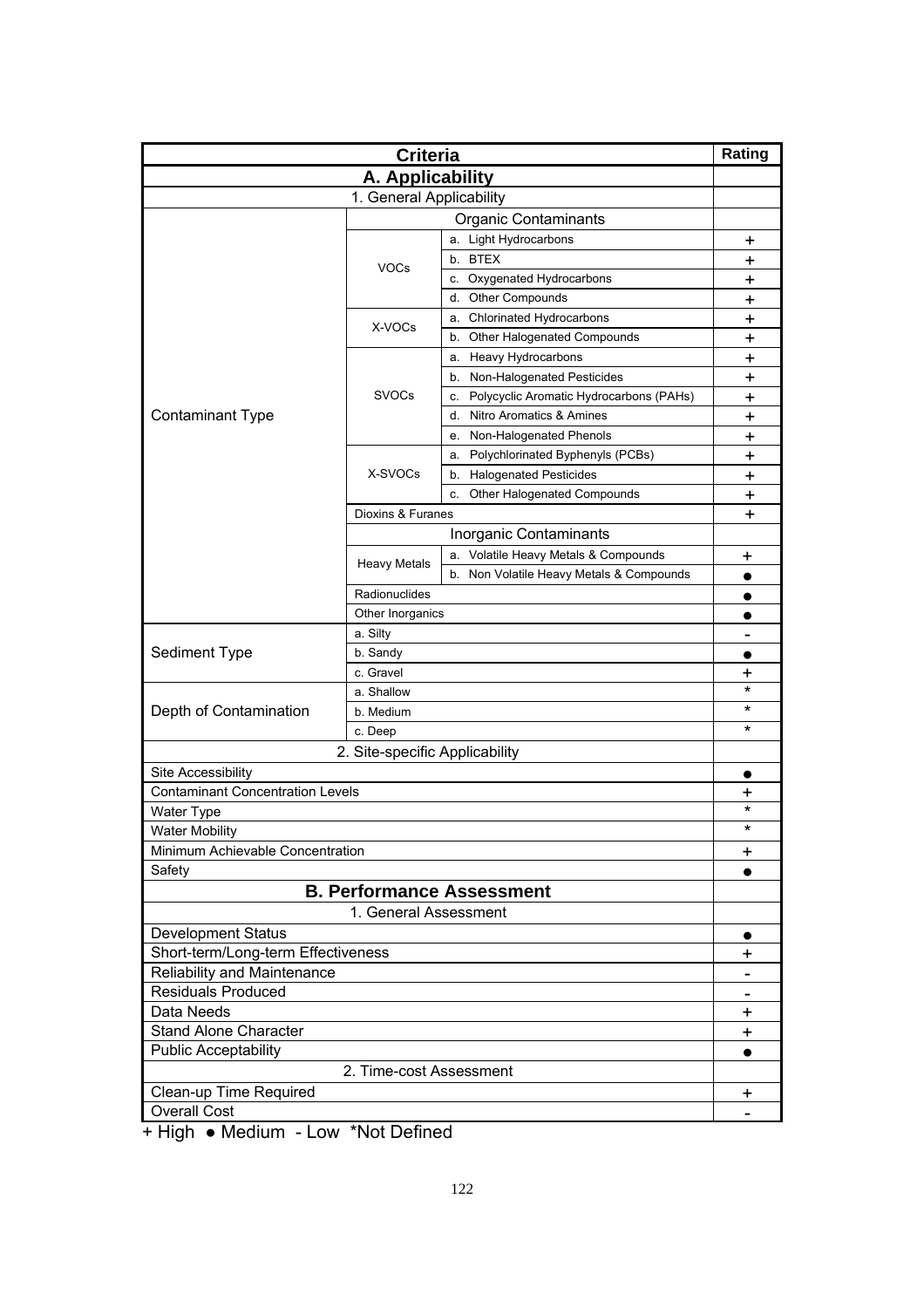It is applicable to contaminants including petroleum hydrocarbons (fuel, oil, lube oil, SVOCs and VOCs), halogenated hydrocarbons (polychlorinated biphenyls (PCB), dioxins, furans, pesticides and herbicides), aromatic hydrocarbons (coal tar residues and polynuclear aromatic hydrocarbons - PAH) and volatile metals (mercury).

#### *Advantages*

- $\cdot$  Treats contaminants with a wide range of boiling points
- ❖ High efficiency for PCBs
- No leachable products are produced
- Dioxin and furan stack gas emissions are below site-specific standards

#### *Limitations*

 $\cdot \cdot$  Pretreatment is necessary to reduce the feed materials to less than 5 cm. in diameter.

#### *Development status*

The Anaerobic Thermal Processor  $(ATP<sup>[reg.]</sup>)$  System is an emerging technology which process has been tested in some applications.

- http://www.epa.gov/glnpo/arcs/EPA-905-B94-003/B94-003.ch7.html#RTFToC132
- http://www.p2pays.org/ref/21/20687.htm
- \* http://www.epa.gov/ordntrnt/ORD/SITE/reports/540mr92078/540mr92078.pdf